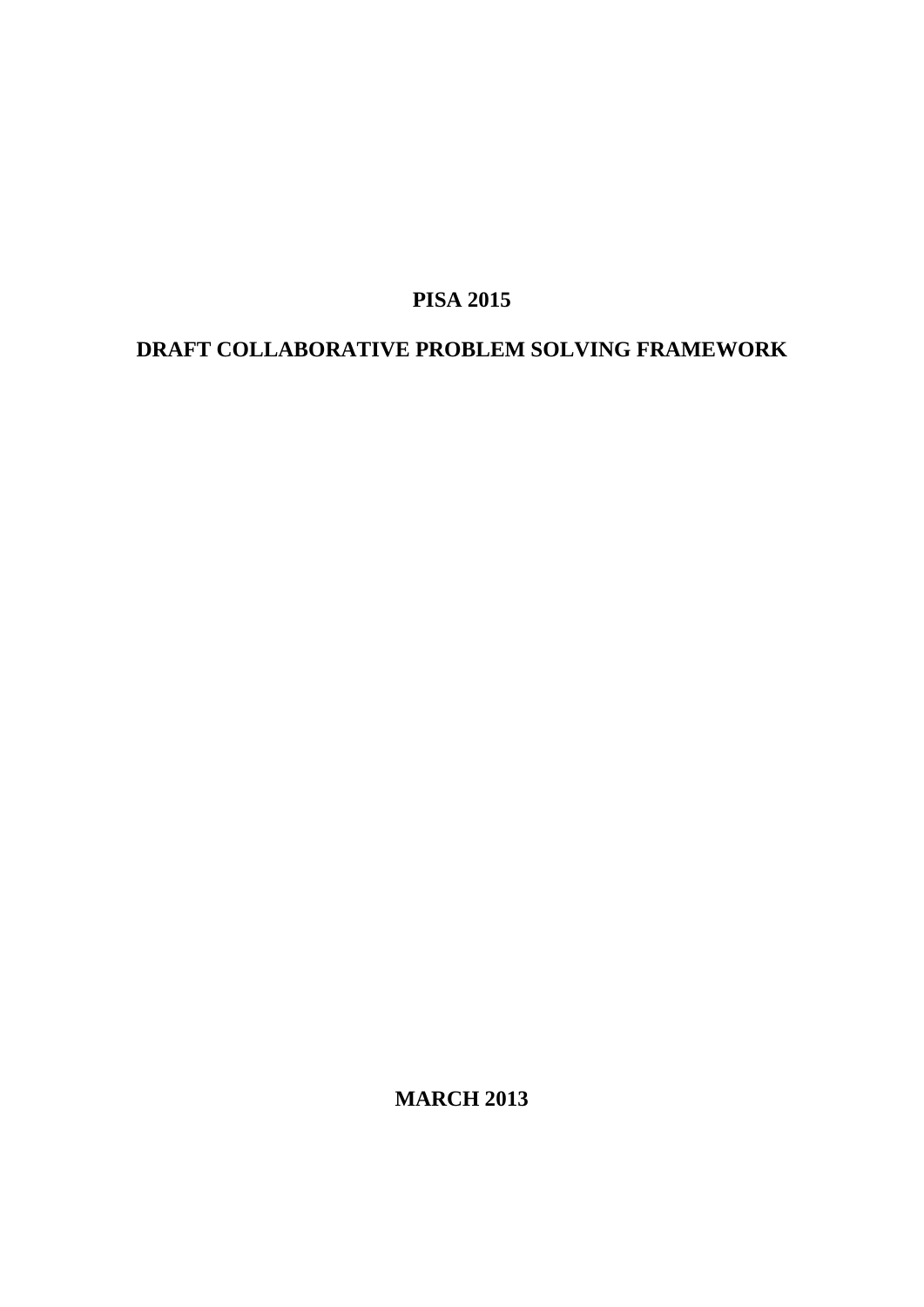| <b>TABLE OF CONTENTS</b> |  |
|--------------------------|--|
|--------------------------|--|

| Context: Problem scenarios, Team Composition, Task Characteristics and Medium 14 |  |
|----------------------------------------------------------------------------------|--|
|                                                                                  |  |
|                                                                                  |  |
|                                                                                  |  |
|                                                                                  |  |
|                                                                                  |  |
|                                                                                  |  |
|                                                                                  |  |
|                                                                                  |  |
|                                                                                  |  |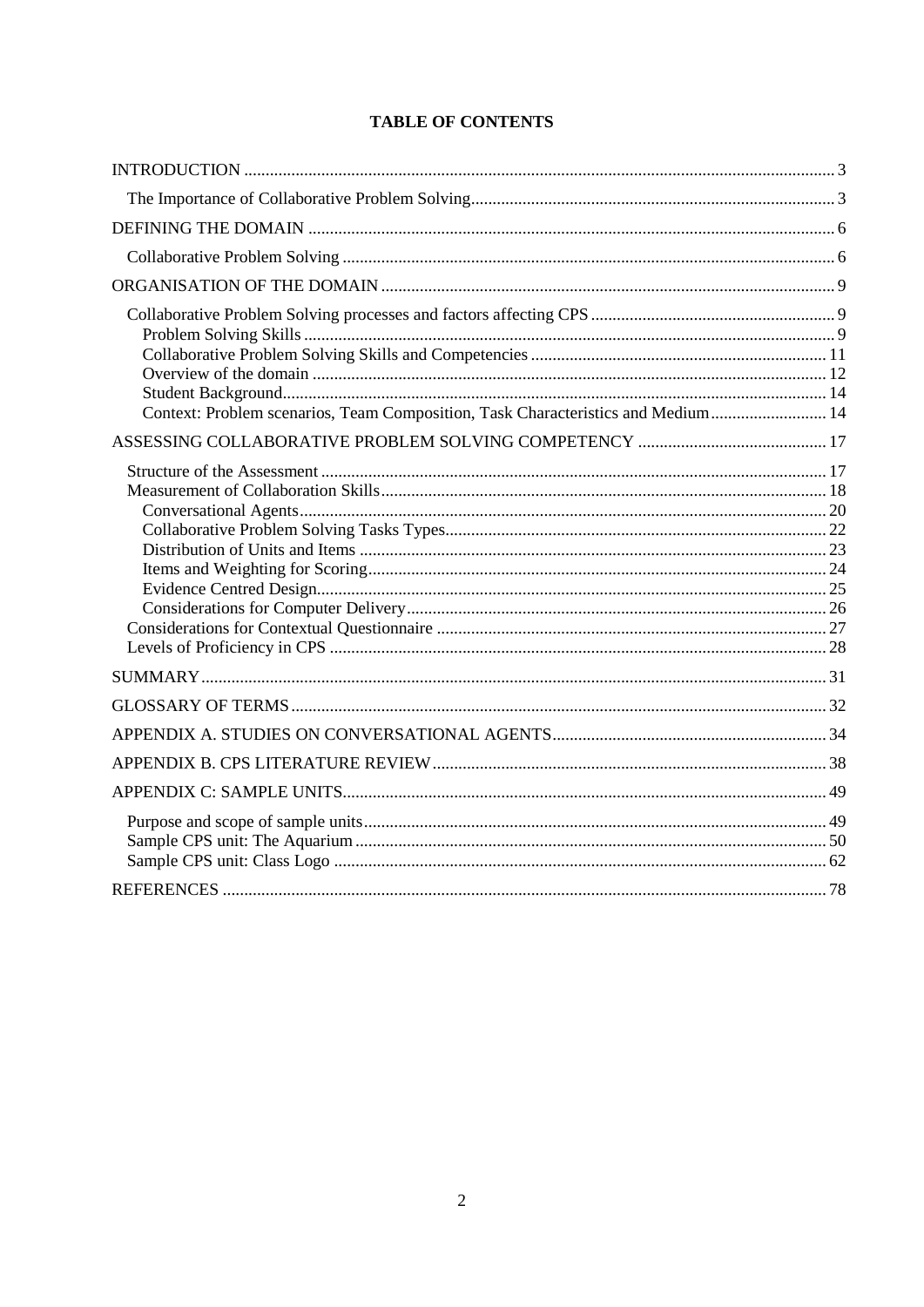### **INTRODUCTION**

#### **The Importance of Collaborative Problem Solving**

1. Collaborative Problem Solving (CPS) is a critical and necessary skill across educational settings and in the workforce. While problem solving as defined for PISA 2012 (OECD, 2010) relates to individuals working alone on resolving problem situations where a method of solution is not immediately obvious, in CPS groups of individuals join their understandings and efforts and work together on solving these problem situations. Collaboration has distinct advantages over individual problem solving because it allows for

- an effective division of labour
- the incorporation of information from multiple sources of knowledge, perspectives, and experiences
- enhanced creativity and quality of solutions stimulated by ideas of other group members.

2. Collaboration has been defined as a "coordinated, synchronous activity that is the result of a continued attempt to construct and maintain a shared conception of a problem" (Roschelle, & Teasley, 1995, p. 70). Social interaction is a vital but *insufficient condition* for collaboration because some social interactions do not involve shared goals, accommodation of different perspectives, and organised attempts to achieve the goals.

3. There is a growing emphasis in state and national educational systems on project-based and inquiry-oriented learning (National Research Council, 2011). This includes shaping curriculum and instruction around critical thinking, problem solving, self-management and collaboration skills (Darling-Hammond 2011; Halpern, 2003). Project-based work often includes educational tasks that require multiple students working together to achieve a team goal, such as a final report, integrated analyses, or a joint presentation. Collaborative problem solving is not typically taught as an independent skill that is separable from particular content domains. Therefore, in school-based contexts, collaborative learning exercises are often integrated into domain-specific courses of study, such as the sciences, mathematics and history.

4. Recent curriculum and instruction reform approaches have focused to a greater extent on teaching and assessment of 21st century skills (Griffin, *et al*., 2011; National Research Council, 2011). These skills have included critical thinking, problem-solving, self-management, Information and Communication Technology (ICT) skills, communication and collaboration (Binkley at al. 2011 for a review; OECD 2011). Collaboration and communication skills are central to these 21st century skills and are described in a number of 21st century skills curriculum and assessment reports.

5. For example, the focal point of Singapore's third IT Masterplan (MP3, 2009-2014) is to facilitate a greater level of technological integration in curriculum, assessment and pedagogy in order to equip students with critical competencies, such as self-directed learning and collaboration skills (Ministry of Education Singapore, 2008). Similarly, the Israeli national program (Adapting the educational system to the 21st Century, Ministry of Education, 2011) is a multiple year program with the goal of leading the implementation of innovative pedagogy in schools, including communication,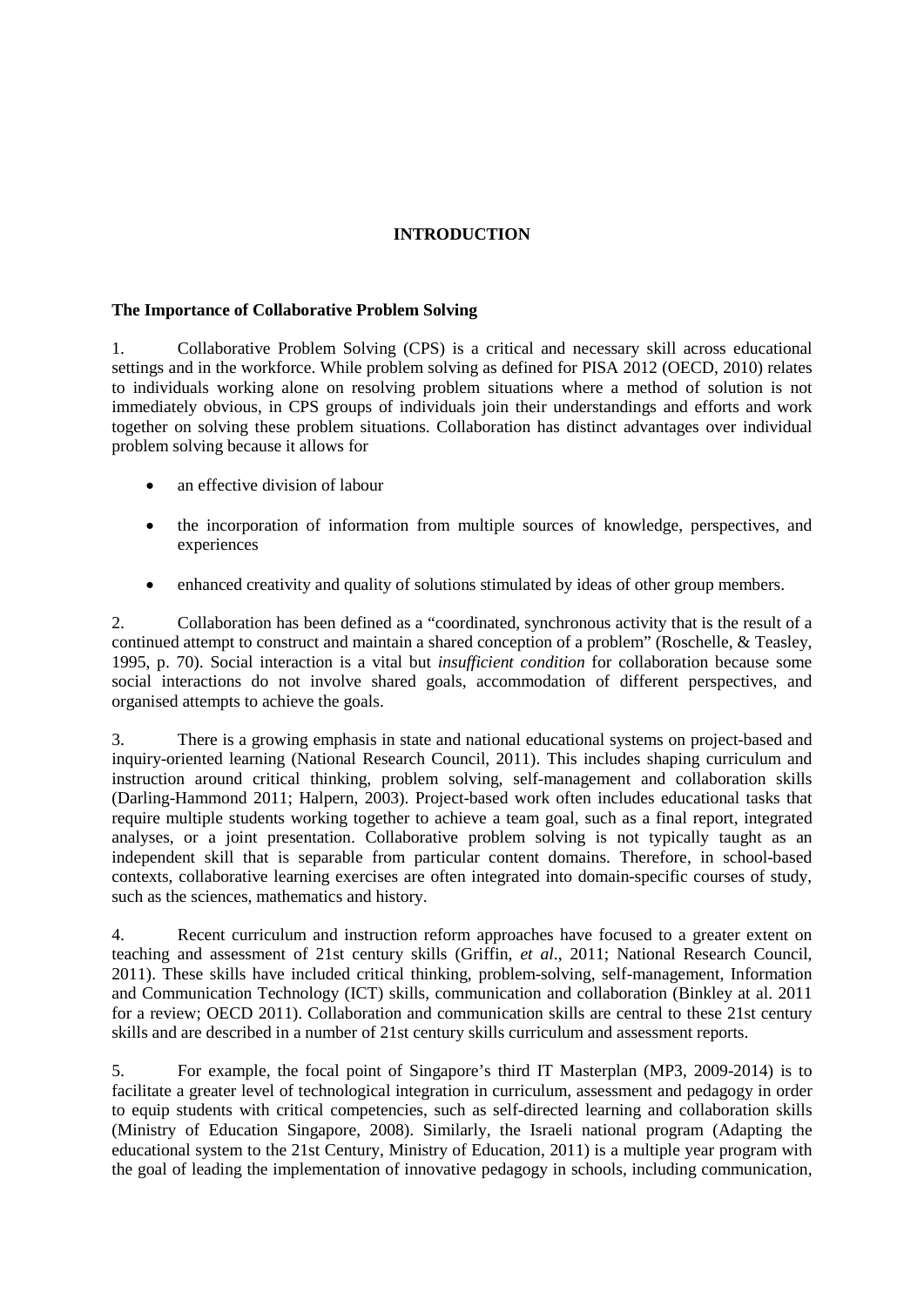collaboration, and other 21st century skills. However, many of these curricula provide general frameworks and very general descriptions of the goals and curriculum standards without elaborated standards that target specific collaboration skills per se (Darling-Hammond, 2011).

6. The requirements for teaching and assessing collaborative problem solving skills are strongly driven by the need for students to prepare for careers that require abilities to work effectively in groups and to apply their problem solving skills in these social situations (Brannick & Prince, 1997; Griffin, *et al.*, 2011; National Research Council, 2011; Rosen & Rimor, 2012). Much of the problemsolving work carried out in the world today is performed by teams in an increasingly global and computerised economy. There has been a marked shift from manufacturing to a greater emphasis on information and knowledge services. However, even in manufacturing, work is seldom conducted by individuals without working with others. Moreover, with greater availability of networked computers, individuals are increasingly expected to work with diverse teams spread across different locations using collaborative technology (Kanter, 1994; Salas, Cooke, & Rosen, 2008).

7. The University of Phoenix Research Institute identified virtual collaboration, *i.e.*, the "*ability to work productively, drive engagement, and demonstrate presence as a member of a virtual team*" (Davis, Fidler & Gorbis, 2011, p. 12), as one of ten key skills for the future workforce. A recent Forrester report, based on a survey of information and knowledge management decision-makers from 921 North American and European enterprises, revealed that 94% had implemented or were going to implement some form of collaboration technologies, including email, web conferencing, team workspaces, instant messaging or Videoconferencing (Enterprise and SMB Software Survey, North America and Europe, Q42009 Forrester report). CPS skills are further needed in civic contexts such as social networking, volunteering, participation in community life, and transactions with administration and public services. Thus, students emerging from schools into the workforce and public life will be expected to have collaborative problem solving skills as well as the ability to perform that collaboration using appropriate technology.

8. The need for teams to have good collaboration among their members is crucial to the success of groups, families, corporations, public institutions, organisations, and government agencies. One uncooperative member of a team can have serious negative consequences on team success whereas a good leader can be a positive catalyst. Skilled collaboration and social communication facilitate performance in the workplace (Klein, DeRouin, & Salas, 2006; Salas, Cooke, & Rosen, 2008), engineering and software development (Sonnentag & Lange, 2002), and interdisciplinary research among scientists (Nash *et al*., 2003). This is clearly apparent from the trend in research publications. Wuchty, Jones, and Uzzi (2007) examined 19.9 million papers over five decades to demonstrate that there is a growing trend of publications from teams by multiple authors and papers from teams of authors end up higher in citation indices than papers from solo authors.

9. The competencies assessed in the PISA 2015 Collaborative Problem Solving (CPS) assessment therefore need to reflect the collaborative skills found in project-based learning in schools and in collaboration in workplace and civic settings, as described above. In such settings students are expected to be proficient in skills such as communicating, managing conflict, organising a team, building consensus and managing progress.

10. One major factor that contributes to the success of CPS is effective communication among team members (Dillenbourg & Traum, 2006; Fiore *et al*., 2010; Fiore & Schooler, 2004). Therefore, a first important part of the assessment in the CPS framework must be proficiency in communication: communicating the right information and reporting what actions have been taken to the right person at the right time. This allows students to build a shared understanding within the task. The competency includes taking the perspective of other team members, tracking the knowledge of team members, and building and monitoring a shared understanding of the progress of the task.

11. Second, students must be able to establish and maintain an effective organisation of the team. This includes understanding and assigning roles as well as maintaining and adapting the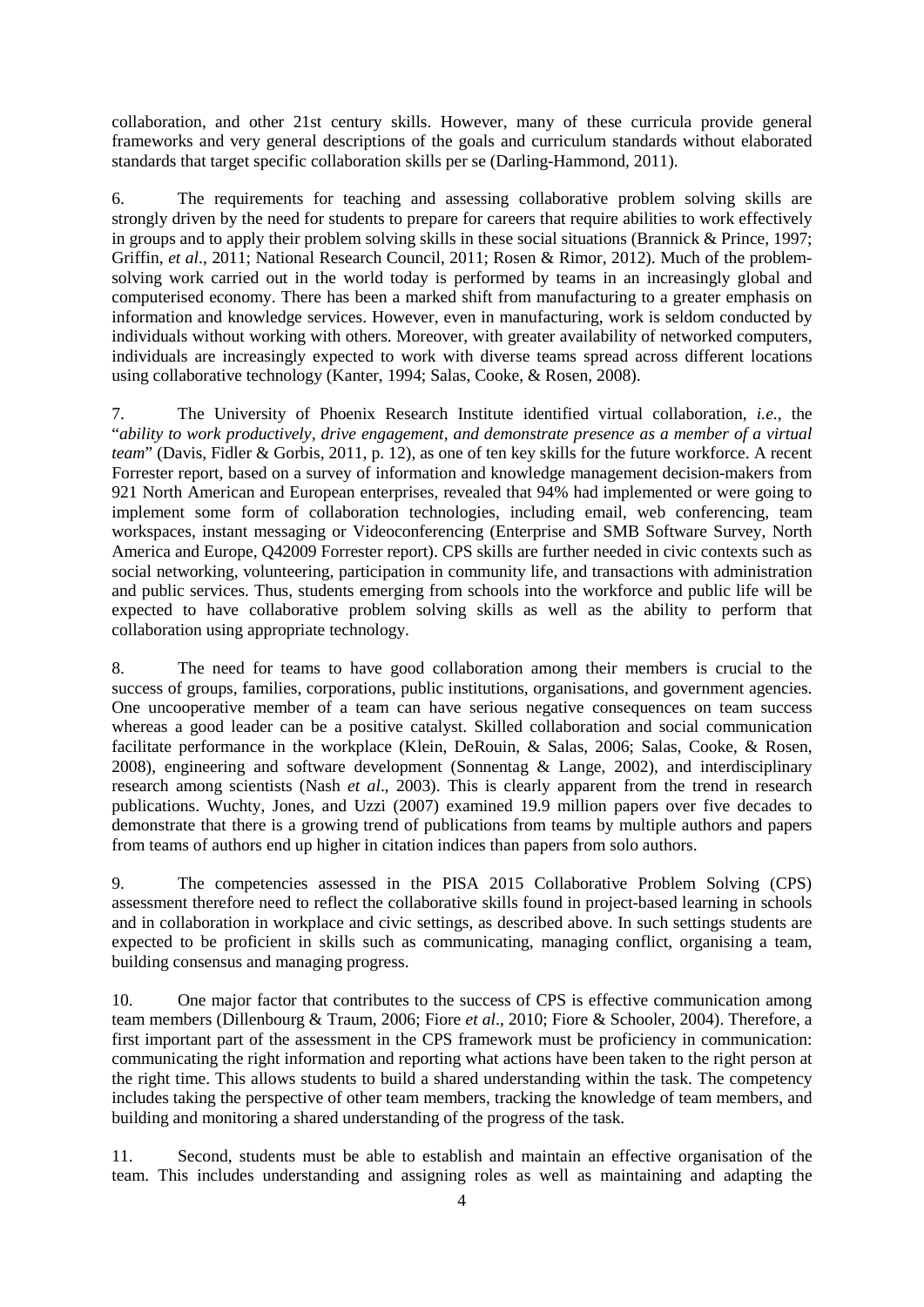organisation to be effective at achieving the goals. It includes handling disagreements, conflicts, obstacles to goals, and potential negative emotions (Barth & Funke, 2010; Dillenbourg, 1999; Rosen & Rimor, 2009).

12. Thirdly, students need to understand the type of collaboration and associated rules of engagement. The ground rules are different in contexts of helping, collaborative work, consensus building, win-win negotiations, debates, and hidden-profile jigsaw configurations (*i.e.*, group members have different information that needs to be integrated en route to a solution).

13. Apart from defining the domain the CPS framework has to propose a way to operationalise the construct through computer-based assessment (CBA). The framework builds in part on the Problem Solving framework for PISA 2012 but extends it substantially in order to cover the additional concepts that need to be incorporated in order to develop and focus on the collaborative aspects of problem solving. Major elements of these collaborative aspects are group cognition and the communication skills required for effective interaction between group and individual cognitions.

14. The CPS framework incorporates definitions and theoretical constructs that are based on research and best practices from several areas where CPS-related skills have been assessed. These areas include computer-supported cooperative work, team discourse analysis, knowledge sharing, individual problem solving, organisational psychology, and assessment in work contexts (*e.g.,*  military teams, corporate leadership). The framework further incorporates information from existing assessments that can inform PISA 2015 CPS including Assessment and Teaching of 21<sup>st</sup> Century Skills (ATC21s), problem solving in the Programme for International Assessment of Adult Competencies (PIAAC), Partnership for 21<sup>st</sup> Century Skills, and PISA 2012 Problem Solving. (See Appendix B for a review).

15. The operationalisation of the framework described in section four requires a description of the major theoretical and logistical considerations for the design of an assessment. The framework cannot be developed independently of considerations of the assessment design and measurement requirements. The framework must take into account the types of technologies, tasks and assessment contexts in which it will be applied (Funke, 1998, Funke & Frensch, 2007). For assessment design, the framework must consider the kinds of constructs that can be reliably measured, and must provide valid inferences about the collaborative skills being measured and about their impact on success in today's world. The CPS framework must also provide a basis for the development of computer-based assessments that will be deployed worldwide within the logistical constraints and time limits of an international assessment.

16. This document is organised into four primary sections. Following the *Introduction*, the section '*Defining the domain'* provides a definition of collaborative problem solving. The section '*Organisation of the domain'* describes how the domain of CPS is organised; it explains the skills and competencies needed for successful CPS as well as the factors that influence these skills. The section '*Assessing collaborative problem solving competency'* operationalises the construct of CPS by identifying and justifying approaches to measuring CPS competencies and the contexts in which the skills can be assessed. It also describes the levels of proficiency for CPS and how they will be reported. Appendix A provides a summary of studies with conversational agents in tasks that involve tutoring, collaborative learning, co-construction of knowledge, and collaborative problem solving. Appendix B provides a literature review of the key concepts in CPS related to the definition, constructs and design decisions of PISA 2015 CPS framework.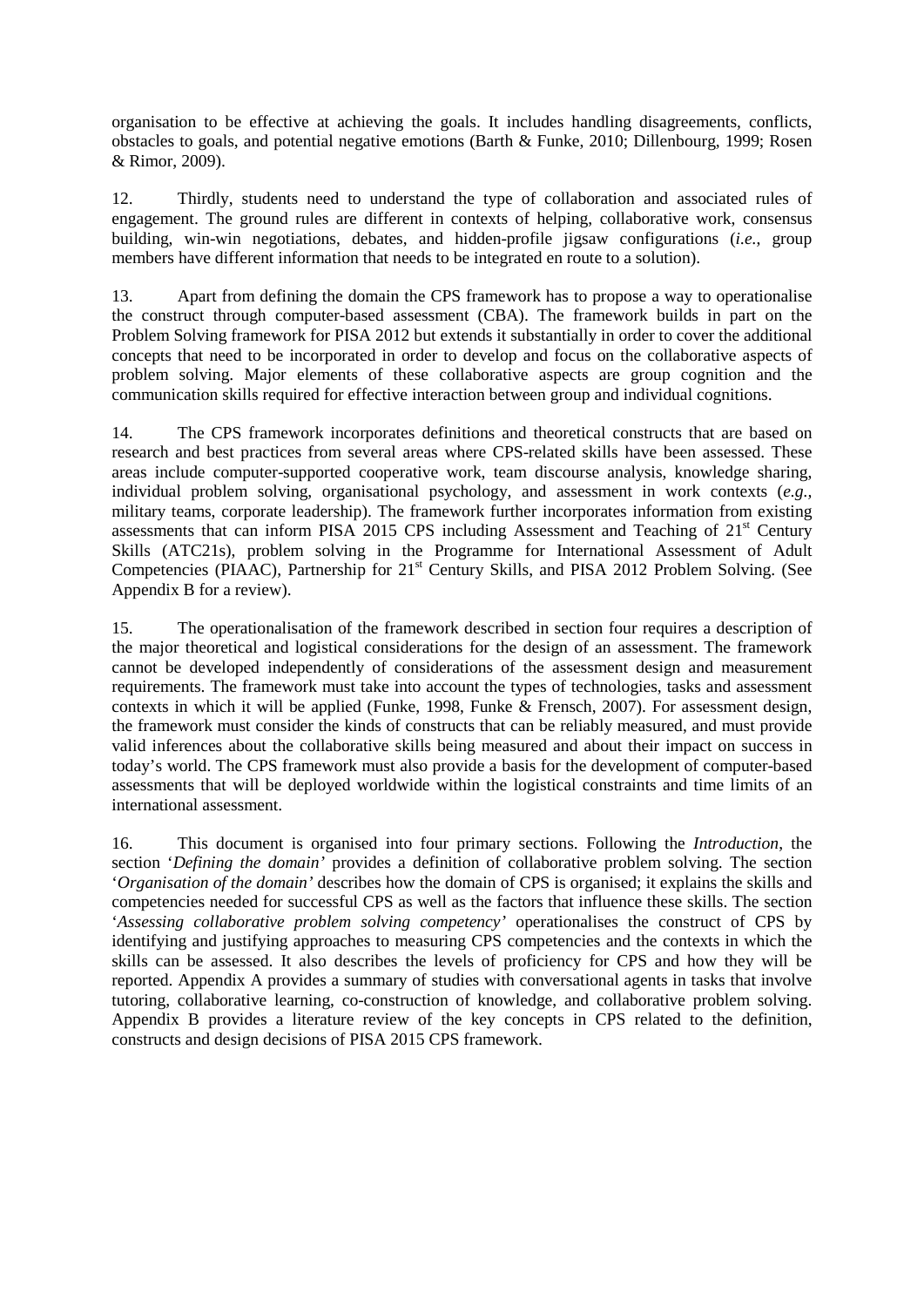### **DEFINING THE DOMAIN**

#### **Collaborative Problem Solving**

17. The PISA 2003 Assessment Framework: Mathematics, Reading, Science and Problem Solving Knowledge and Skills (OECD, 2003) defines problem solving competencies as:

> *… an individual's capacity to use cognitive processes to confront and resolve real, crossdisciplinary situations where the solution path is not immediately obvious and where the content areas or curricular areas that might be applicable are not within a single subject area of mathematics, science or reading.*

18. The draft framework for the Problem Solving domain in PISA 2012 (OECD, 2010) largely reiterates the 2003 definition but adds an affective element:

> *Problem solving competency is an individual's capacity to engage in cognitive processing to understand and resolve problem situations where a method of solution is not immediately obvious. It includes the willingness to engage with such situations in order to achieve one's potential as a constructive and reflective citizen.*

19. In defining the domain of Collaborative Problem Solving for PISA 2015 the aspect of collaboration is obviously the most salient addition to previous versions of the domain of problem solving in PISA. In the definition for the 2015 domain the emphasis is therefore on this collaborative aspect. The definition identifies the main elements of the domain and their interrelations.

20. For the purposes of assessment, the PISA 2015 definition of CPS competency is articulated in Box 1.

#### **Box 1. Definition of Collaborative Problem Solving for PISA 2015**

Collaborative problem solving competency is the capacity of an individual to effectively engage in a process whereby two or more agents attempt to solve a problem by sharing the understanding and effort required to come to a solution and pooling their knowledge, skills and efforts to reach that solution.

21. PISA 2015 CPS competency is a conjoint dimension of collaboration skills and the skills needed to solve the problem (*i.e.*, referential problem solving skills), while collaboration serves as a leading strand.

22. The following remarks are offered to clarify the meaning and use of the constituent elements of the definition given above.

#### *The capacity of an individual…*

23. Collaboration skills can be assessed at the individual, group, or organisational level (Campbell, 1968; Dillenbourg, 1999; Fiore *et al*., 2010; Stahl, 2006). An advantage of collaboration is that the output of the group in solving the problem can be greater than the sum of the outputs from individual members (Aronson & Patnoe, 1997; Dillenbourg, 1999; Schwartz, 1995) and the individual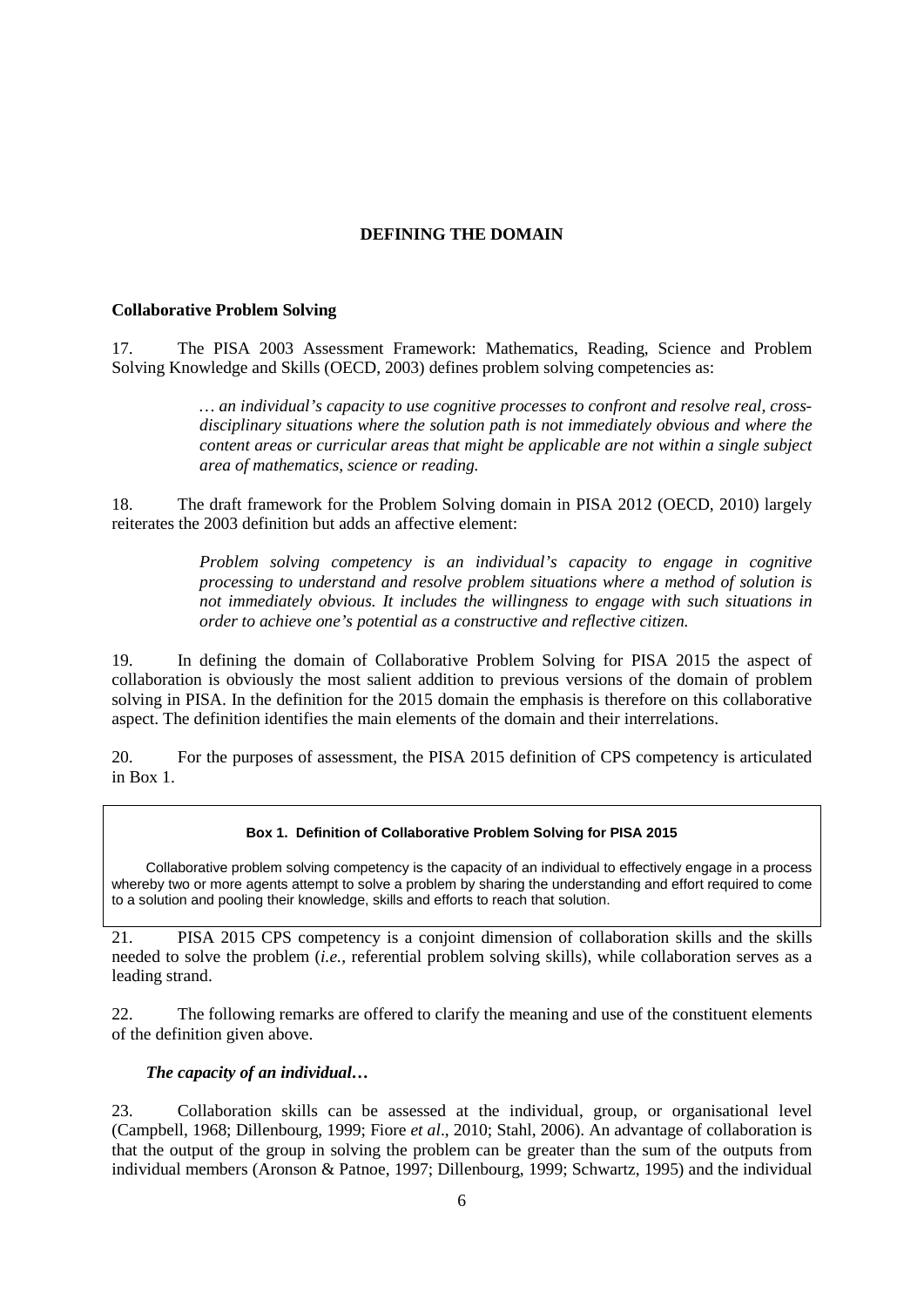level of participants does not adequately characterise how the group as a whole produces different outcomes than individuals. Yet, for the purpose of the PISA assessment, the focus is on individual capacities *within* collaborative situations. The effectiveness of collaborative problem solving depends on the ability of group members to collaborate and to prioritise the success of the group over individual successes. At the same time, this ability is a trait in each of the individual members of the group.

### *…to effectively engage in a process…*

24. Collaborative problem solving involves an individual's cognitive processing that engages both cognitive and social skills. There are individual problem solving processes as well as communication processes that interact with the cognitive systems of the other participants in the collaboration. For example, the group must not only have the correct solution but must also agree that it is the correct solution. As discussed later in this document, the focus of the assessment will be on the cognitive and social skills related to CPS to establish and maintain shared understanding, to take appropriate actions to solve the problems, and to establish and maintain group organisation.

25. The cognitive processes involved in CPS are internal to the individual but they are also manifested in the interactions with the problem and with others in the group. That is, cognitive processes can be inferred from the actions performed by the individual, communications made to others, intermediate and final products of the problem solving tasks, and open-ended reflections on problem solving representations and activities. These measures can be instantiated by examining exploration and solving strategies, the type and quality of communication generated, probes of the knowledge and representation of the problem, and indicators of an individual's representation of others in the group. In other words, measuring collaborative problem solving skills is not only a challenge comparable to measuring individual skills, but also a great opportunity to make observable the cognitive processes engaged by the team members.

## *…whereby two or more agents …*

26. Collaboration requires interactions between two or more agents. The word 'agent' refers to either a human or a computer-simulated participant. In both cases, an agent has the capability of generating goals, performing actions, communicating messages, reacting to messages from other participants, sensing its environment, adapting to changing environments, and learning (Franklin & Graesser, 1996). The success of CPS skills can be observed at either an individual level or a group level. Even when observations are directed at an individual level, they refer to the individual's actions and interaction enacted in order to share a representation or common goal with at least one other agent for there to be collaboration. The definition therefore sets the requirement of a minimum of two agents.

## *…attempt to solve a problem…*

27. The measurement is focussed primarily on the collaborative actions the students engage in while trying to solve the problem at hand, rather than solely on the correct solution of the problem. The core construct weighs collaboration processes higher than the solutions to problems.

## *…by sharing the understanding and effort required to come to a solution...*

28. Collaboration can only occur if the group members strive for building and maintaining a shared understanding of the task and its solutions. Shared understanding is achieved by constructing a common ground (Clark, 1996; Clark & Brennan, 1991; Fiore & Schooler, 2004) through communication and interaction, such as building a shared representation of the meaning of the problem, understanding each individual's role, understanding the abilities and perspectives of group members, mutual tracking of the transfer of information and feedback among group members, and mutual monitoring of progress towards the solution.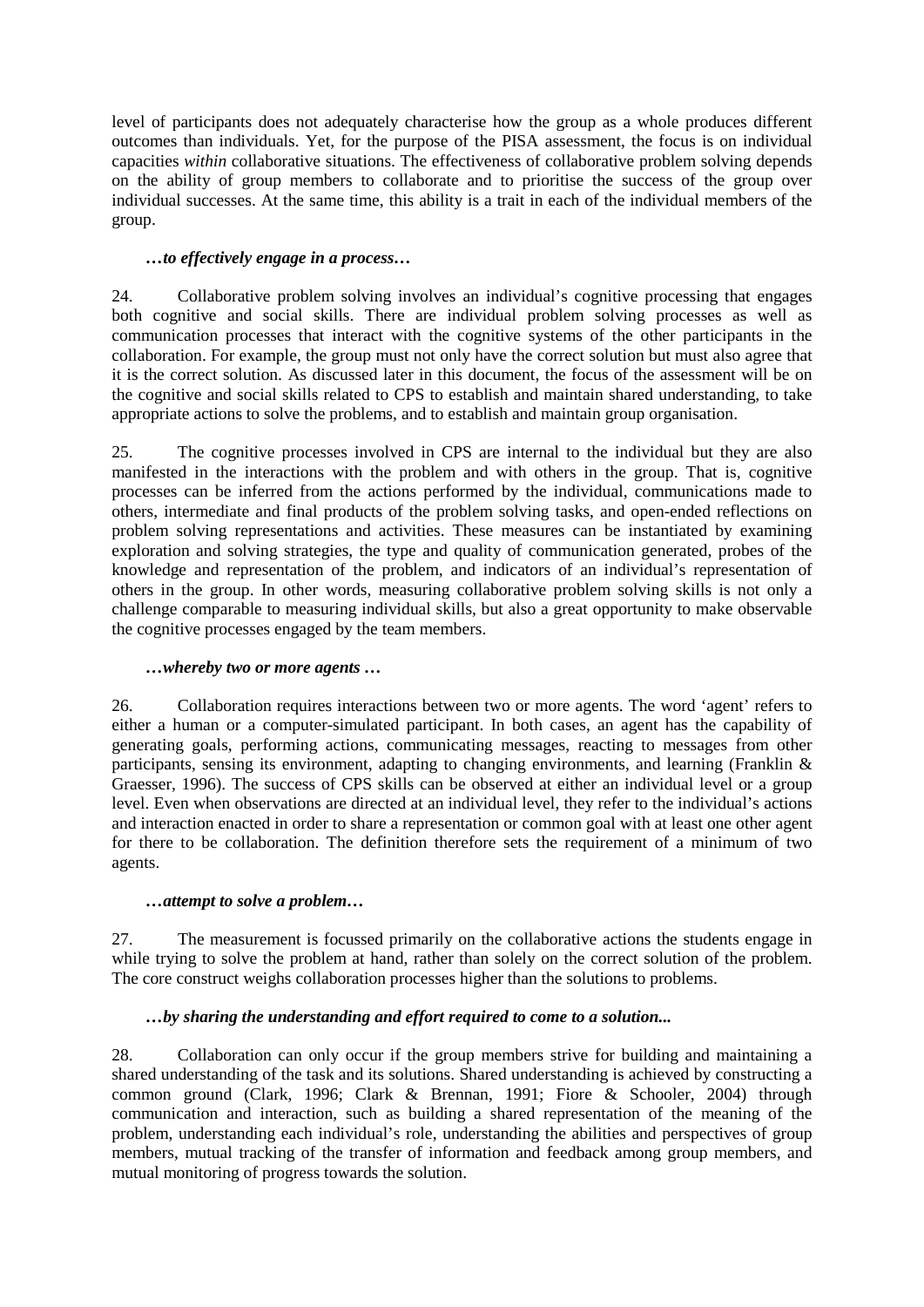#### *…and pooling their knowledge, skills and effort to reach that solution.*

29. Collaboration further requires that each individual establish how their own knowledge and skills can contribute to solving the problem as well as identify and appreciate the knowledge and skills that the other participant(s) can contribute. In addition to establishing the state of the pooled knowledge and skills within the group, there are potential differences in points of view, dissension/conflict among group members, errors committed by group members in need of repair, and other challenges in the problem that require cognitive effort to handle. This additional effort of justifying, defending, arguing and reformulating is a factor that may explain why groups sometimes achieve more or are more efficient than individuals: they have to be explicit about their opinion, interpretations and suggestions requiring them to process available information more deeply, to compare more solutions, and to find out the weaknesses of each solution. If there is no effort from an individual, then that individual is not collaborating. The individual is not expending productive effort if the individual does not respond to requests or events and does not take actions that are relevant to any progress toward goals.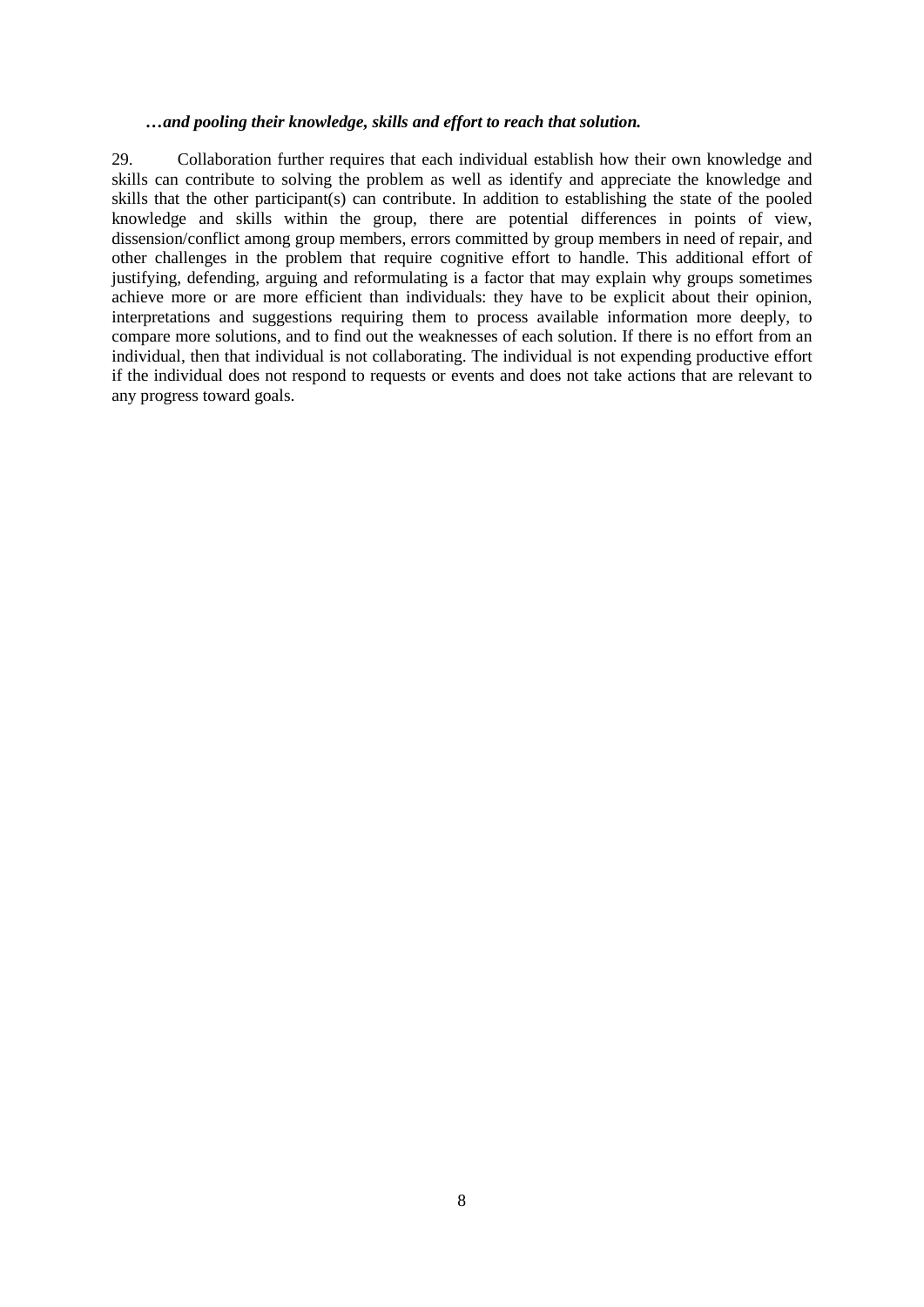### **ORGANISATION OF THE DOMAIN**

#### **Collaborative Problem Solving processes and factors affecting CPS**

30. Collaborative problem solving is an inherently complex mechanism that incorporates the components of cognition found in individual problem solving in addition to the components of collaboration. The cognitive components of individual problem solving include understanding and representing the problem content, applying problem solving strategies, and applying self-regulation and metacognitive processes to monitor progress toward the goal (Funke, 2010; Glaser, Linn & Bohrnstedt, 1997; Hacker, Dunlosky, & Graesser, 2009; Mayer, 1998; O'Neil, 1999). However, engaging other group members in a collaborative task requires additional cognitive and social skills to allow shared understanding, knowledge and information flow, to create and understand an appropriate team organisation, and to perform coordinated actions to solve the problem (Dillenbourg, 1999; Fiore *et al*., 2010).

31. For the purpose of the PISA 2015 CPS assessment, collaborative problem solving competency is defined in Box 1 as the capacity of an individual to effectively engage in a process whereby two or more agents attempt to solve a problem by sharing the understanding and effort required to come to a solution and pooling their knowledge, skills and effort to reach that solution. The definition incorporates three core collaborative problem solving competencies:

- 1. Establishing and maintaining shared understanding;
- 2. Taking appropriate action to solve the problem;
- 3. Establishing and maintaining team organisation.

32. These three competencies arise from a combination of collaboration and individual problem solving processes. The individual problem solving processes are already defined by the PISA 2012 framework: *Exploring and understanding, representing and formulating, planning and executing, and monitoring and reflecting.* The CPS competencies are further influenced by factors such as the task, the team composition, the medium in which the task is applied, as well as the overall background context of the problem solving task. Below we elaborate on these components.

#### *Problem Solving Skills*

33. Much of the basis and terminology of collaborative problem solving for PISA 2015 is consistent with that of the PISA 2012 Problem Solving (PS) framework which addressed problem solving by an individual working alone. It defines a *problem* as existing when a person has a goal but does not have an immediate solution on how to achieve it. That is, "problem solving is the cognitive processing directed at transforming a given situation into a goal situation when no obvious method of solution is available" (Mayer 1990, p. 284). *Problem solving competency* is defined as "an individual's capacity to engage in cognitive processing to understand and resolve problem situations where a method of solution is not immediately obvious. It includes the willingness to engage with such situations in order to achieve one's potential as a constructive and reflective citizen" (OECD, 2010, p. 12).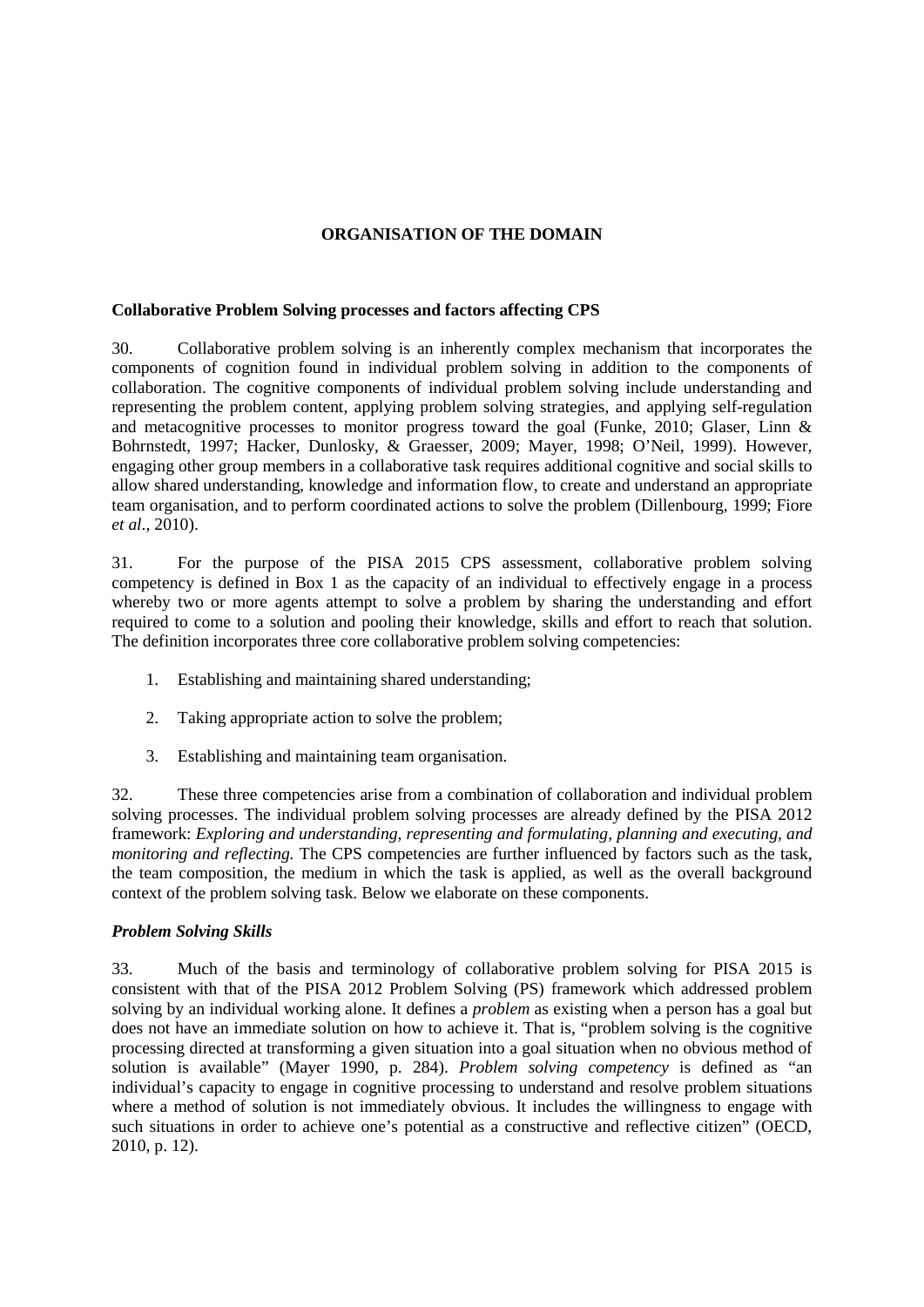34. The 2012 PS framework identifies three conceptual dimensions that provide the basis for the assessment of problem solving and are also relevant to CPS. These are the *problem context*, the *nature of the problem situation*, and the *problem solving process* (OECD, 2010, p. 16).

35. The *problem context* affects how difficult a problem will be to solve for individuals who have varying familiarity with the context. The 2012 PS framework posits two aspects of the problem solving context, namely the *setting* (whether or not it is based on technology) and the *focus* (whether it is personal or social). When the setting is based on technology, individual problem solvers make use of a technological device as a context for their problem solving, such as a computer, cell phone or remote control. The typical problem solving goal in this context is understanding how to control or troubleshoot the device. Other problem solving contexts do not make use of such devices. The nontechnology contexts include route planning, task scheduling, and decision making (OECD, 2010, p. 17). The focus of the problem solving is classified as personal when it relates mainly to the individual being assessed, the person's family, or the person's peers. A social focus, on the other hand, is broader in the sense that it refers to a context in the wider community or society at large.

36. The *nature of the problem situation* describes whether the information about the problem situation is complete or not when initially presented to the problem solver. Those problem situations that are complete in their information are referred to as *static* problem situations. When it is necessary for the problem solver to explore the problem situation in order to obtain additional information that was not provided at the onset, the problem situation is referred to as *interactive*. Problem situations may also vary with respect to the degree to which the starting state of the problem, the goal state, and the actions that can be performed to achieve the goal state are specified. Problem situations for which there are clearly specified goals, given states, and legal actions can be labelled *well-defined* problems; in contrast, problems that involve multiple goals in conflict with underspecified given states and actions are called *ill-defined* problems. PISA 2012 Problem Solving (PS) as well as PIAAC Problem Solving in Technology-rich Environments (PS-TRE) presented both well-defined and ill-defined problems (OECD, 2009, 2010).

37. The PISA 2012 PS framework identified the following four cognitive processes in individual problem solving: *Exploring and understanding, representing and formulating, planning and executing, monitoring and reflecting* (OECD, 2010, p. 20-21). defined similar set of processes were also identified in the PIAAC PS-TRE framework, with the latter being more focused on processes related to the acquisition, use and production of information in computerised environments (OECD, 2009). The CPS framework builds on the previous assessments of individual problem solving with these cognitive processes.

38. The first process involves understanding the problem situation by interpreting initial information about the problem and any information that is uncovered during exploration and interactions with the problem. In the second process, this information is selected, organised, and integrated with prior knowledge. This is accomplished by representing the information using graphs, tables, symbols, and words, and then formulating hypotheses by identifying the relevant factors of the problem and critically evaluating information. The third process includes planning, which consists of clarifying the goal of the problem, setting any sub-goals, and developing a plan to reach the goal state. Executing the plan that was created is also a part of this process. The final process consists of monitoring steps in the plan to reach the goal state and reflecting on possible solutions and critical assumptions.

39. These four problem solving processes provide a basis for the development of the cognitive strand of the conjoint dimension of the CPS framework. In collaborative problem solving, the group must perform these problem solving processes concurrently with a set of collaborative processes.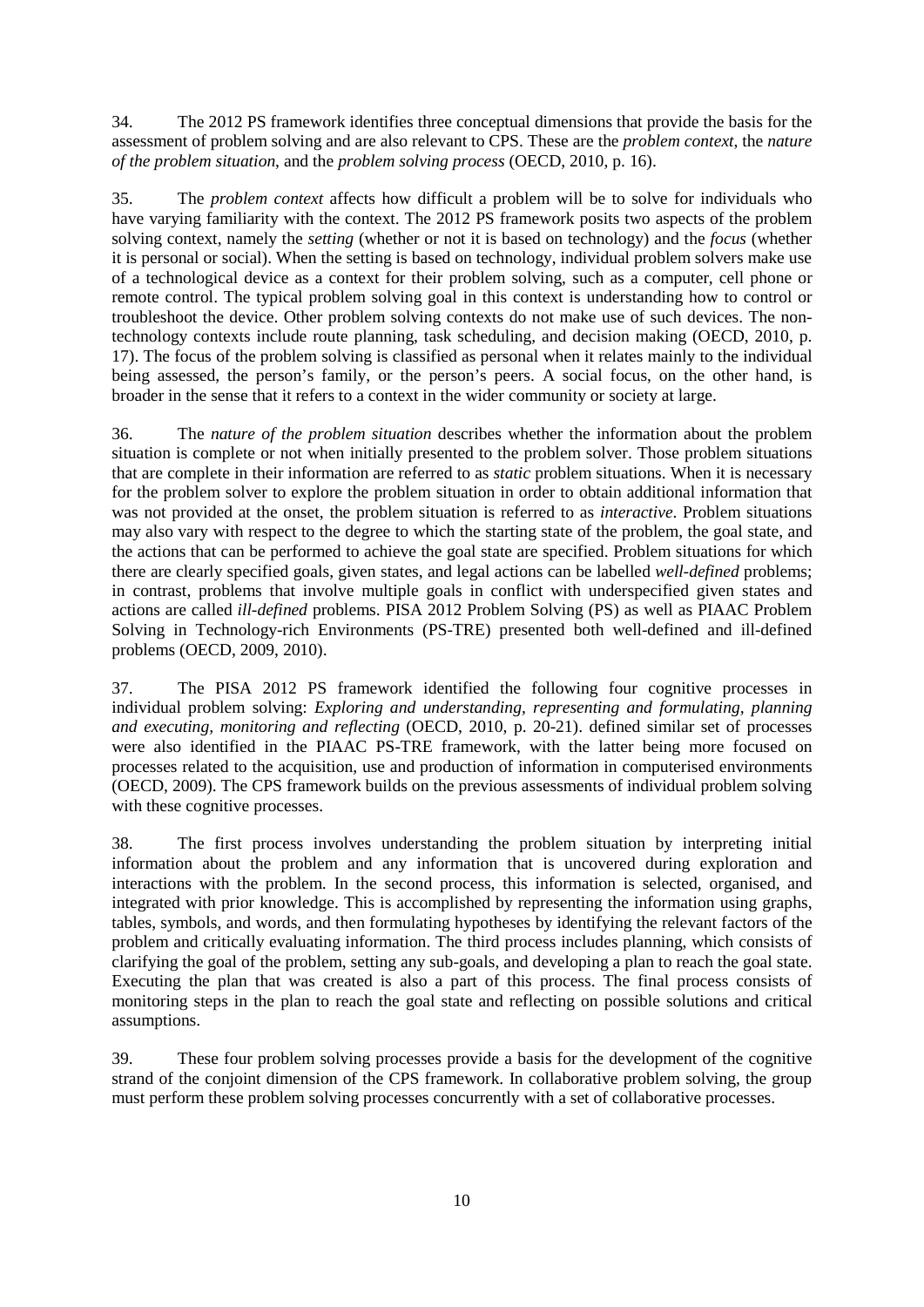#### *Collaborative Problem Solving Skills and Competencies*

40. Three major collaborative problem solving competencies are identified and defined for measurement in the assessment. These three major CPS *competencies* are crossed with the four major individual problem solving *processes* to form a matrix of specific *skills*. The specific skills have associated actions, processes, and strategies that define what it means for the student to be competent. Table 1 outlines the skills of collaborative problem solving as a matrix of these collaborative and individual processes. The matrix incorporates the individual problem solving processes from the PISA 2012 Problem Solving framework and illustrates how each interacts with the three collaboration processes.

41. The CPS skills identified in this framework are based on a review of other CPS frameworks, such as the CRESST teamwork processing model (O'Neil, *et al.,* 2003, 2010), the teamwork model of Salas and colleagues (Fiore *et al*., 2008, 2010; Salas *et al,* 1992, 2008) and ATC21s (Griffin *et al.,* 2011). Appendix B provides a review of related frameworks and CPS research.

|                                                        | (1) Establishing and<br>maintaining shared<br>understanding                                                  | (2) Taking appropriate<br>action to solve the problem                                                  | (3) Establishing and<br>maintaining team<br>organisation                                                  |
|--------------------------------------------------------|--------------------------------------------------------------------------------------------------------------|--------------------------------------------------------------------------------------------------------|-----------------------------------------------------------------------------------------------------------|
| <b>Exploring</b><br>and<br>(A)<br><b>Understanding</b> | (A1) Discovering<br>perspectives and abilities of<br>team members                                            | (A2) Discovering the type of<br>collaborative interaction to<br>solve the problem, along with<br>goals | (A3) Understanding roles to<br>solve problem                                                              |
| (B) Representing and<br><b>Formulating</b>             | (B1) Building a shared<br>representation and<br>negotiating the meaning of<br>the problem (common<br>ground) | (B2) Identifying and<br>describing tasks to be<br>completed                                            | (B3) Describe roles and team<br>organisation (communication<br>protocol/rules of engagement)              |
| (C) Planning and<br><b>Executing</b>                   | (C1) Communicating with<br>team members about the<br>actions to be/ being<br>performed                       | (C2) Enacting plans                                                                                    | (C3) Following rules of<br>engagement, (e.g., prompting<br>other team members to<br>perform their tasks.) |
| (D) Monitoring and<br><b>Reflecting</b>                | (D1) Monitoring and<br>repairing the shared<br>understanding                                                 | (D2) Monitoring results of<br>actions and evaluating<br>success in solving the<br>problem              | (D3) Monitoring, providing<br>feedback and adapting the<br>team organisation and roles                    |

#### **Table 1 Matrix of Collaborative Problem Solving skills for PISA 2015**

Note: The 12 skill cells have been labelled with a letter-number combination referring to the rows and columns for ease of crossreferencing later in the document

42. The three major CPS competencies are described below.

**1) Establishing and maintaining shared understanding***.* Students must have an ability to identify the mutual knowledge (what each other knows about the problem), to identify the perspectives of other agents in the collaboration, and to establish a shared vision of the problem states and activities (Cannon-Bowers & Salas, 2001; Dillenbourg, 1999; Dillenbourg & Traum, 2006; Fiore & Schooler, 2004). This includes the student's ability to monitor how their abilities, knowledge, and perspectives interact with those of the other agents and in relation to the task. Theories of discourse processing have emphasised the importance of establishing a common ground in order for communication to be successfully achieved (Clark, 1996; Clark & Brennan,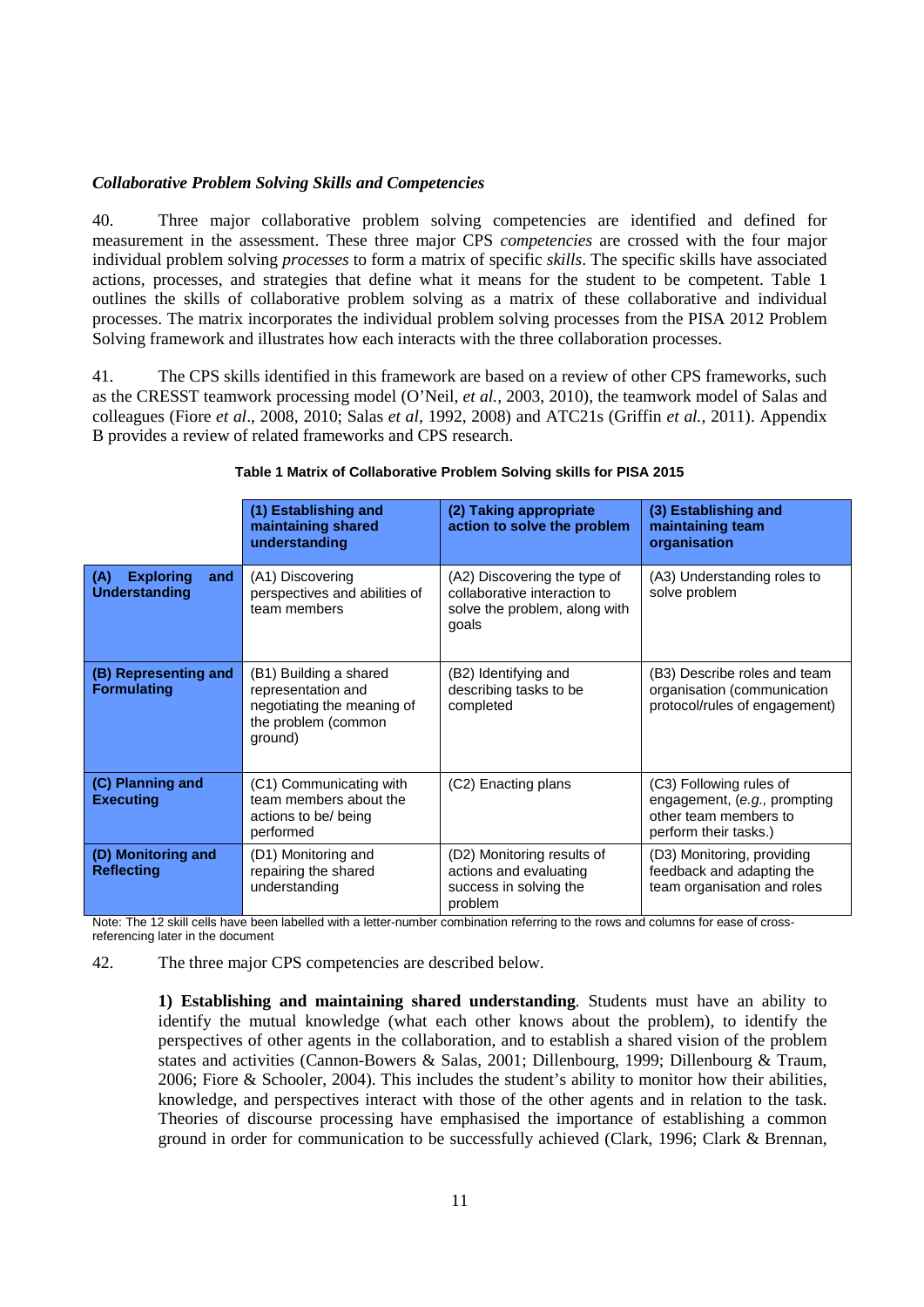2001) so this is also a skill that is essential to CPS. Students must also be able to establish, monitor, and maintain the shared understanding throughout the problem solving task by responding to requests for information, sending important information about tasks completed, establishing or negotiating shared meanings, verifying what each other knows, and taking actions to repair deficits in shared knowledge. These skills involve the student's own self-awareness of proficiencies in performing the task, recognising their own strengths and weaknesses in relationship to the task (metamemory), and recognising the other agents' strengths and weaknesses (transactive memory).

**2) Taking appropriate action to solve the problem**: Students must be able to identify the type of CPS activities that are needed to solve the problem and to follow the appropriate steps to achieve a solution. This includes efforts to understand the problem constraints, create team goals for the solution, take action on the tasks, and monitor the results in relation to the group and problem goals. These actions may include communication acts, such as explaining, justifying, negotiating, debating, and arguing in order for complex information and perspectives to be transferred and for more creative or optimal solutions to be achieved. The constraints and rules of engagement differ for the different types of CPS activities, such as jigsaw problems (where individuals have different knowledge that needs to be pooled; Aronson & Patnoe, 1997), collaborative work (Rosen & Rimor, 2009), and argumentative debates in decision making (Stewart, Setlock, & Fussell, 2007). A proficient collaborative problem solver is able to recognise these constraints, follow the relevant rules of engagement, troubleshoot problems, and evaluate the success of the problem solving plan.

**3) Establishing and maintaining group organisation**: A team cannot function effectively without organising the group and adapting the structure to the problem solving task. Students must be able to understand their own role and the roles of the other agents, based on their knowledge of who is skilled at what in the team (transactive memory), follow the rules of engagement for their role, monitor the group organisation, and facilitate changes needed to handle communication breakdowns, obstacles to the problem, and performance optimisation. Some problem situations need a strong leader in the group whereas other problems require a more democratic organisation. A competent student can take steps to ensure that agents are completing tasks and communicating important information. This includes providing feedback and reflecting on the success of the group organisation in solving the problem.

43. Underlying these three competencies are specific skills that can be individually assessed within collaborative tasks. The assessment will be developed ensuring that the skills shown in the 12 cells of the CPS matrix (Table 1) are all measured across different tasks. Together these will comprise an assessment that covers the three major competencies and the component processes.

#### *Overview of the domain*

44. Figure 1 provides a high-level overview of the salient factors that influence collaborative problem solving competency, as well as the cognitive and social processes that comprise the skills within collaborative problem solving contexts, as defined for PISA 2015. The core skills have been described above, additional details on the role of the student background and task context factors are provided below.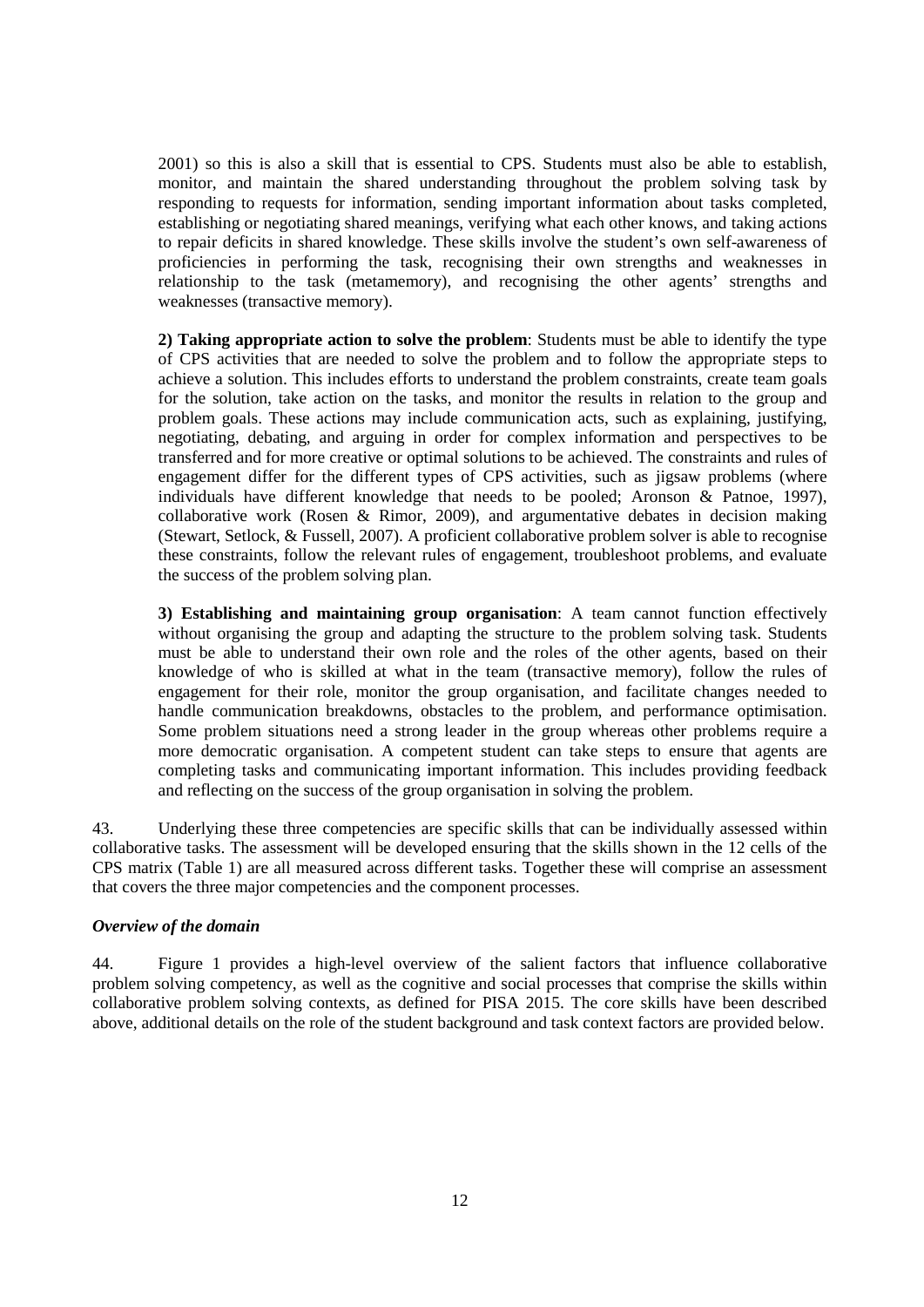**Figure 1 Overview of factors and processes for Collaborative Problem Solving in PISA 2015**

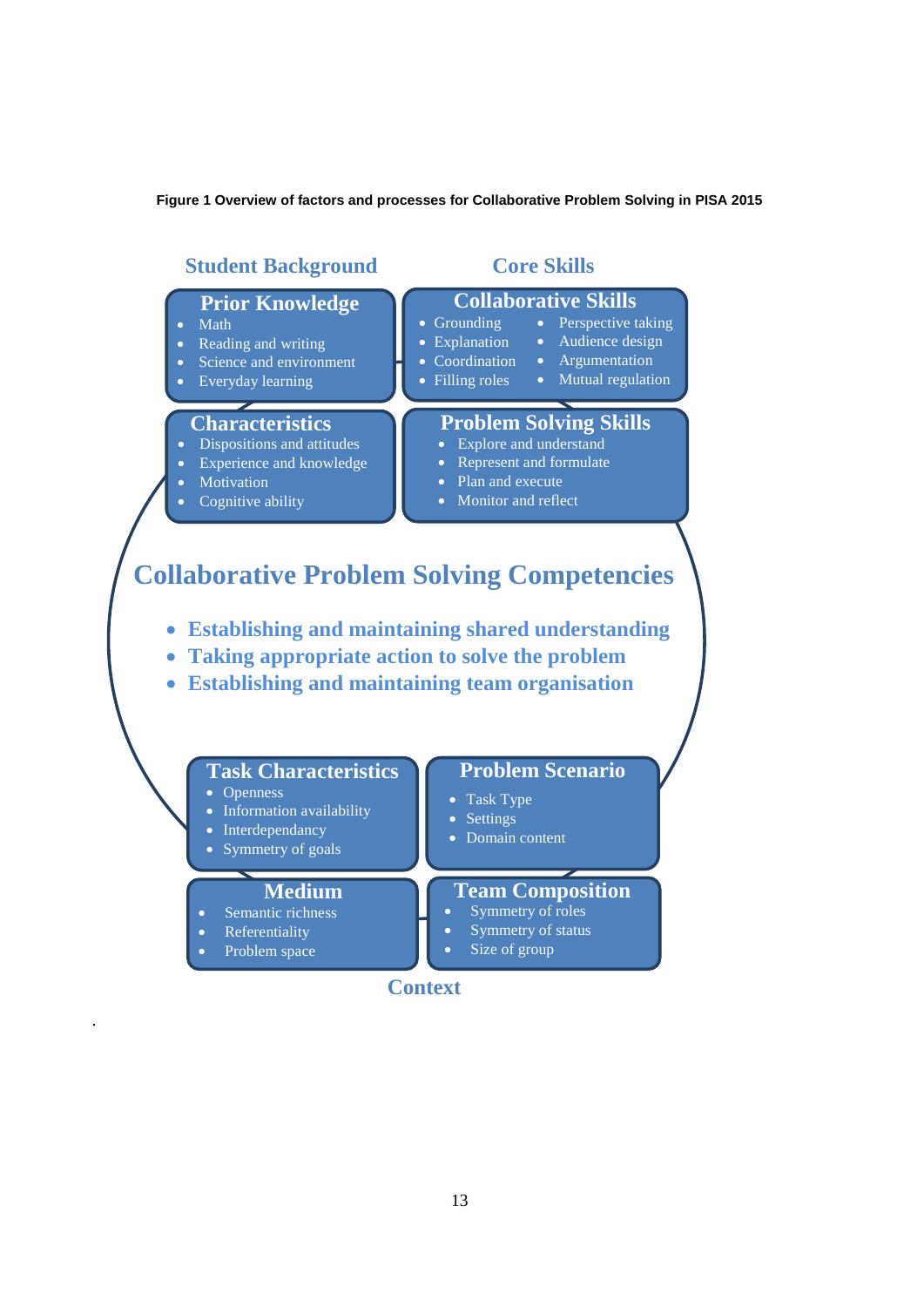#### *Student Background*

45. A student's prior knowledge and experiences are factors that influence collaboration and problem solving processes. A student's domain knowledge, for example in mathematics, sciences, reading, writing, and ICT skills, as well as everyday knowledge, influences the student's capacity to perform collaborative problem solving. Available research indicates that problem solving strategies rely on domain knowledge to some extent (Funke & Frensch, 2007; Healy *et al*., 2002; Lee & Pennington, 1993; Mayer, 1992; Mayer & Wittrock, 1996). The assessment will use problem situations and contexts relevant to 15-year-old students that tap generalised problem solving skills, but do not rely on specialised knowledge. The assessment will assume basic rather than advanced abilities in reading and use of computer interfaces as well as a basic knowledge of science, mathematics, and the world. This is similar to the approach adopted in PISA 2012 Problem Solving in the selection of problem contexts.

46. Student characteristics such as interpersonal skills (IPS), attitudes, emotions, personality factors (*e.g.,* "Big Five" factors – Openness, Conscientiousness, Extraversion, Agreeableness, Neuroticism) and motivation can all affect individual and collaborative problem solving success (*e.g.* Avery Gomez *et al*., 2010; Jarvenoja & Jarvela, 2010; Morgeson *et al*., 2005, O'Neill *et al*., 2012). Cognitive abilities such as working memory capacity, logical reasoning, and spatial ability similarly all contribute to CPS. While these core characteristics may influence CPS competence, the PISA 2015 CPS cognitive assessment will not specifically measure factors such as attitude, emotions, motivation, or specific domain knowledge. It is, however, intended that the most critical factors will be measured as part of PISA 2015 background questionnaire (see later section *Considerations for the contextual questionnaire*).

47. The framework assumes that most 15-year old students have sufficient cognitive and social abilities to complete the CPS tasks. This is a safe assumption from the perspective of research in psychological development. From the standpoint of cognitive and brain development, they are at an age where most students are capable of hypothetical reasoning and abstract thought (Biorklund, in press; Fischer, 1980; Piaget, 1983); from the perspective of social development, they are at an age where most students can take the perspective of other people and have acquired a large range of socialisation skills (Bjorklund, 1997; Flavell *et al*., 1968). These capabilities are necessary for being able to establish and maintain a shared understanding in the group, taking actions toward a joint goal and monitoring results of collaborative actions.

48. There is some question of whether different cultures uniformly value students to initiate actions and communications, as opposed to responding to requests and questions. However, taking initiative in appropriate contexts is an important skill at the higher level of CPS competency and therefore relevant to PISA 2015. In the assessment, team members can vary in taking on different task roles, but will not be assigned a social status. The assumption is that adopting different roles in collaborative work and problem solving is acceptable in different cultures; in contrast, social status differences may limit taking initiative in some but not all cultures and thereby impose a cultural bias. For example, in some cultures there are social customs where it is awkward for an employee to communicate with a boss by asking a question, making a request, or evaluating what the boss does. These differences will be avoided in the contexts of our assessments. In contrast, the team members in the problem scenarios will have equal status but take on different roles, which is presumed to be acceptable in all cultures and essential to CPS.

#### *Context: Problem scenarios, Team Composition, Task Characteristics and Medium*

49. The problem scenarios and context in which the problem is solved have a number of psychological dimensions that can affect the type of collaboration and the processes in CPS. These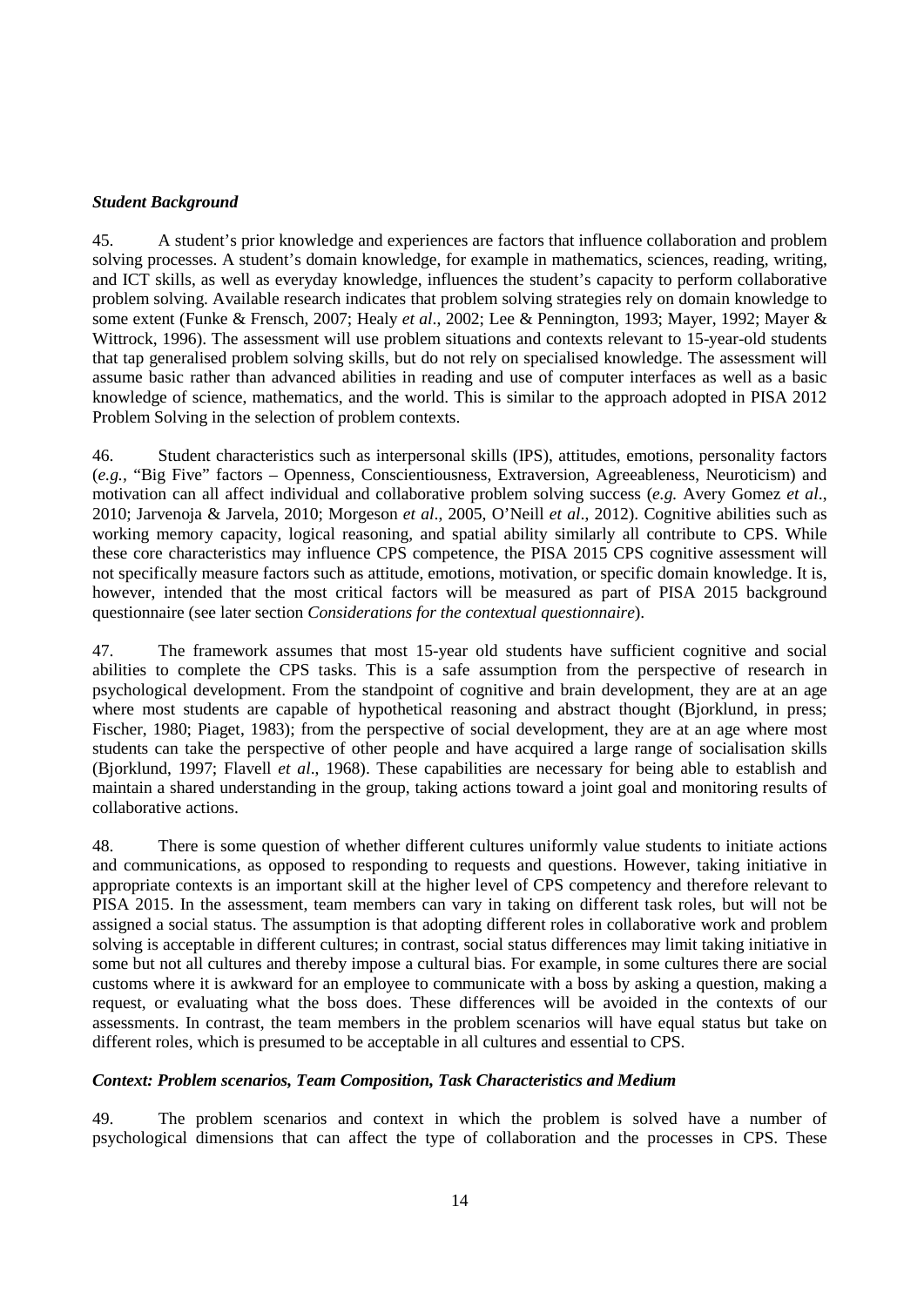dimensions specify the context of the problem to be solved, the information availability, the relationships among the group members, and the types of problems.

50. A meaningful collaborative interaction and motivating experience in assessment does not emerge spontaneously, but requires careful structuring of the collaboration to promote constructive interactions. For example, effective collaboration is characterised by a relatively symmetrical structure with respect to knowledge, status, and goals (Dillenbourg, 1999), but the roles and tasks of the different group members may be very different. Symmetry of knowledge occurs when all participants have roughly the same level of knowledge, although they may have different perspectives. Symmetry of status involves collaboration among peers rather than interactions involving facilitator relationships. Finally, symmetry of goals involves common group goals rather than individual goals that may conflict (Rosen & Rimor, 2009).

51. Assessment items will be designed so that successful performance on the task requires collaboration and interdependency between the participants. For example, in many types of problems (*i.e.*, jigsaw, hidden profile when the information available to the human is not complete at the beginning of the task), each team member has a piece of information and only together can they solve the problem. These problems are dynamic rather than static from the standpoint of the human because important information accrues during the course of interacting with others on the problem. Moreover, problems will be designed to provide graceful degradation of the solution quality, so partial or suboptimal solutions will receive partial credit. Another example consists of consensus building tasks, where there are limited resources but a group must bargain and converge on a solution that satisfies needs of different stakeholders. Information among participants may also be conflicting, requiring sharing of the information and then resolution in order to determine what information best solves the problem (debate).

52. The assessment items will also consider the types of problems that groups of young people must solve both within a formal school setting and work contexts in order to be productive in society. A problem scenario provides the situational context in which a problem is applied. For example, within a consensusbuilding task, a classroom scenario may involve reaching a solution on how to prepare a PowerPoint presentation in a class when students bring different information to the group. Another scenario may be a negotiation task that involves global policies of citizens in a culture, such as a debate on where to build a new school.

53. The medium of a CPS item defines aspects such as its richness, referentiality, and cost of grounding. For example, an item can be graphically rich, providing an immersive environment that simulates a classroom or workplace, or it could be a simple interface providing only a text description of a problem and means to communicate with the group. An item's context may have high referentiality to the outside world and real-world contexts, versus being more abstract, with little reference to external knowledge. An item can have greater or lesser degree of cost of grounding depending on how easy it is for members of the group to communicate with each other and find common ground. Finally, an item can have a shared problem space where the actions of each team member are explicitly visible, for example when working on a shared document, or in other scenarios information about team members' actions might be implicit, for example when working on separate tasks and reporting back to the group via the communication channel.

54. The 2012 Problem Solving framework provides a structure for considerations of aspects of task characteristics such as ill-defined vs. well-defined, and static vs. dynamic problems. Collaborative problem solving tends to be inherently interactive, interdependent, and dynamic (Blech & Funke, 2005, 2010; Klieme, 2004; Wirth & Klieme 2004). This provides greater challenges to assessment methods when there is much less control over the progress towards problem solutions, a much wider range of potential solution states, and complexities in tracking problem solving states. To the extent that any individual in a group depends on other individuals, there will be some level of uncertainty in the control over the tasks, making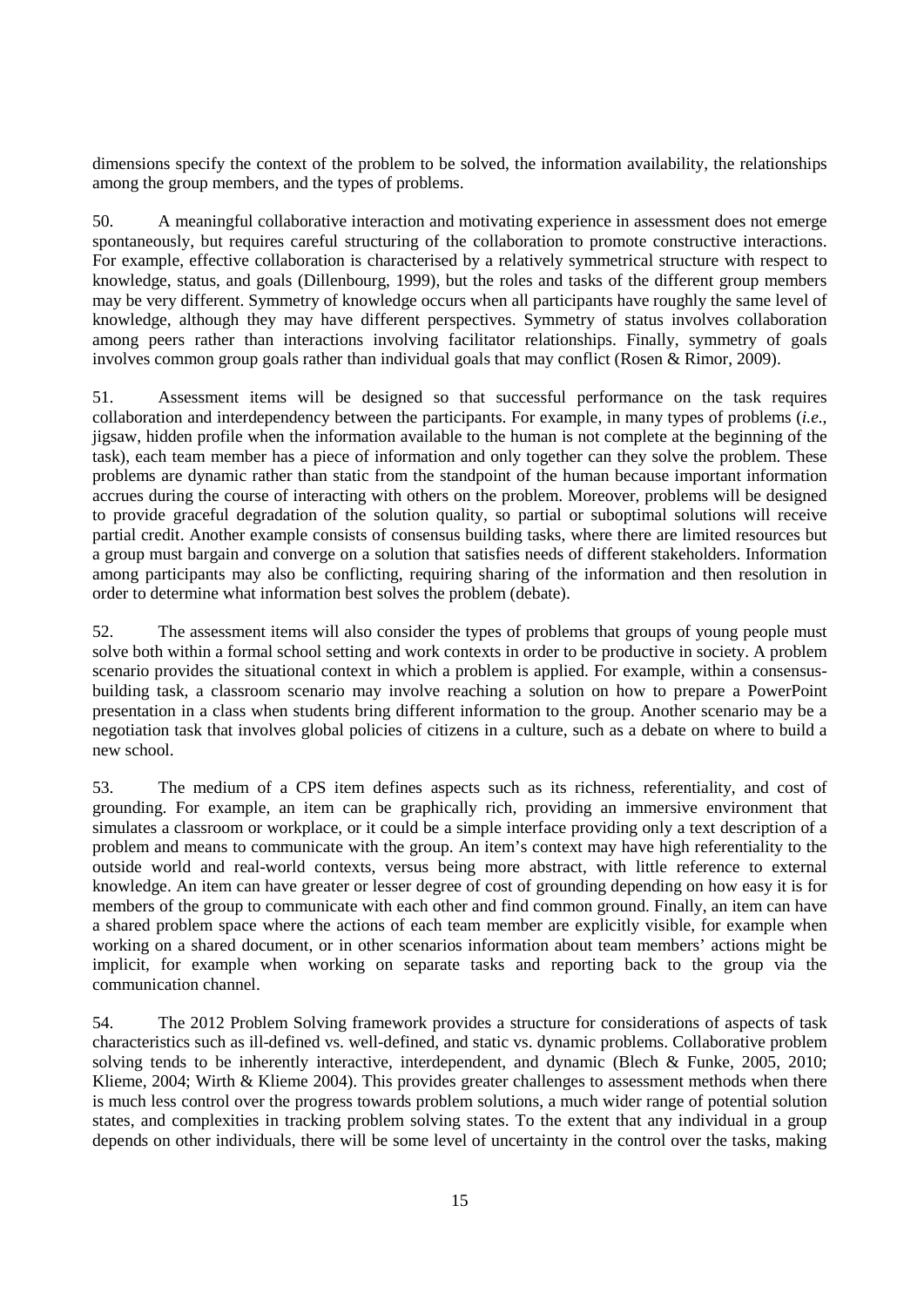it difficult for most problem types to be fully well-defined. Thus, a problem may be well-defined from the standpoint of the designer of the problem, but ill-defined at some points in time from the perspective of one or more group participants. Most or all of the problems also have different phases that can reflect variations in these context dimensions.

55. Table 2 elaborates the schematic representation of Figure 1 by providing an overview of the context dimensions and states which can impact on the difficulty of the CPS task. It is important to acknowledge that in the context of a PISA assessment it is impossible to assess all of the factors shown in Table 2, let alone the large number of combinations of factors; therefore the CPS assessment items constitute a sampling of the total domain by keeping many factors fixed and varying only a few. The framework identifies those factors that are most central to the definition of CPS. More specifically, PISA 2015 CPS concentrates on the collaboration skills to a greater extent than the problem solving skills needed to solve the particular problem. Consequently, problems will vary across low, medium, and high difficulty levels with respect to collaboration skills, while problem solving skills will range from low to medium difficulty.

| <b>Context</b>              | <b>Dimension</b>                                                                                                       | <b>States</b>                                                                 |
|-----------------------------|------------------------------------------------------------------------------------------------------------------------|-------------------------------------------------------------------------------|
|                             | Task type                                                                                                              | E.g. Jigsaw, consensus building,<br>negotiation                               |
|                             |                                                                                                                        | Private vs. public                                                            |
| Problem Scenario            | Settings                                                                                                               | Technology vs. non technology<br>School (formal) vs. non-school<br>(informal) |
|                             | Domain content                                                                                                         | E.g. Math, science, reading,<br>environment, community, politics              |
|                             | Size of group                                                                                                          | 2 or more (including the student)                                             |
| <b>Team Composition</b>     | Symmetry of status of team members                                                                                     | Symmetrical vs. Asymmetrical                                                  |
|                             | Symmetry of roles: Range of actions available to<br>each team member                                                   | Symmetrical vs. Asymmetrical                                                  |
| <b>Task characteristics</b> | Openness (c.f. PISA PS 2012)                                                                                           | Well-defined vs. Ill-defined                                                  |
|                             | Information availability: Does the student receive all<br>necessary information at once? (c.f. PISA PS 2012)           | Static vs. Dynamic                                                            |
|                             | Interdependency: Student A cannot solve problem<br>without student B's acts)                                           | Low to High                                                                   |
|                             | Symmetry of goals                                                                                                      | Group vs. individual                                                          |
|                             | Distance to solution (From beginning state to goal<br>state)                                                           | Small, medium or large                                                        |
|                             | Semantic richness                                                                                                      | Low to High                                                                   |
| Medium                      | Referentiality to the outside world                                                                                    | Low to High                                                                   |
|                             | Communication medium cost of grounding<br>Interdependency: Student A cannot solve problem<br>without student B's acts) | Low to High                                                                   |
|                             | Problem space: does the student get information<br>about other team members' actions?                                  | Explicit vs. implicit                                                         |

#### **Table 2 CPS context dimensions**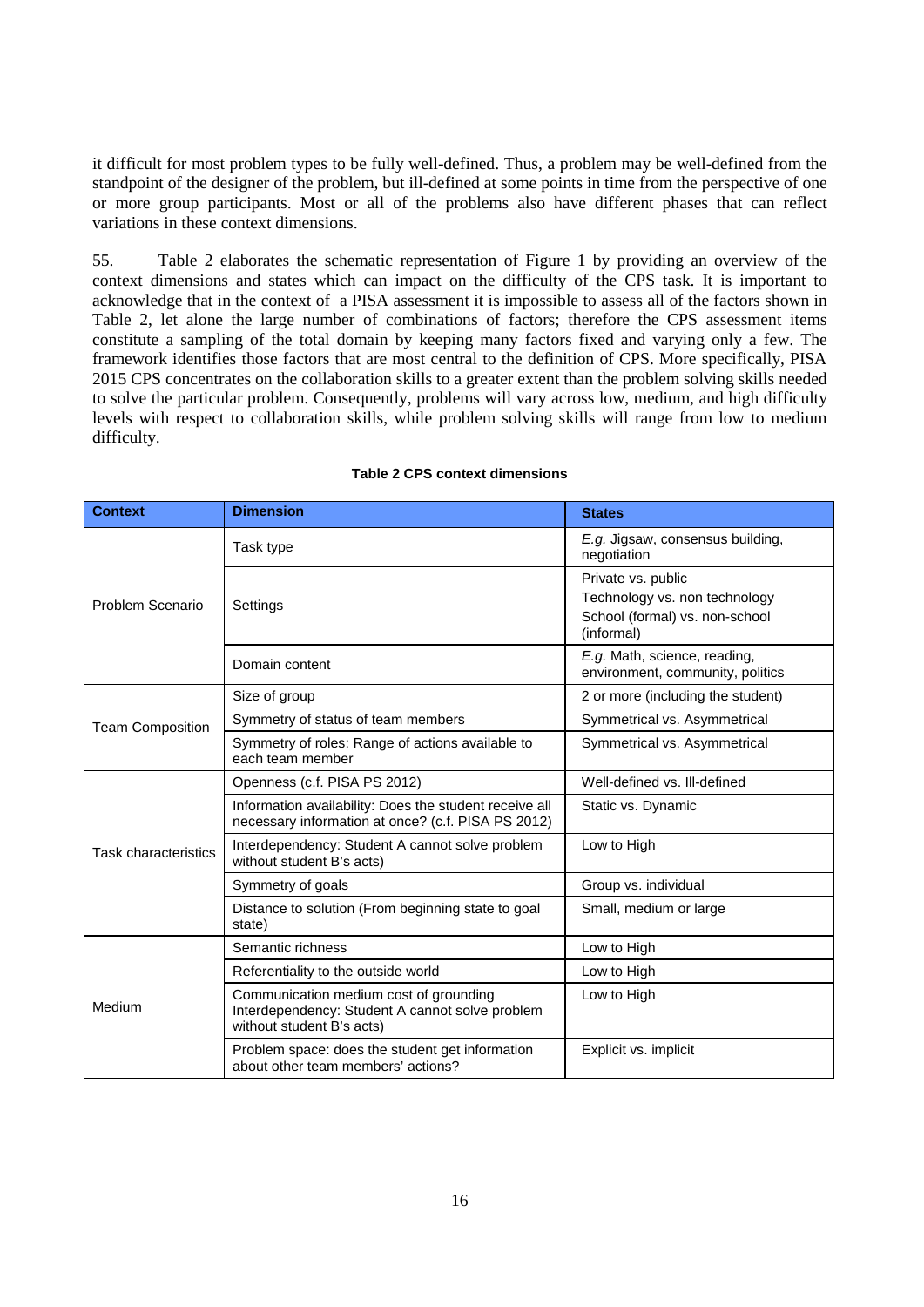#### **ASSESSING COLLABORATIVE PROBLEM SOLVING COMPETENCY**

56. There has been substantial research on the development of assessment methods for *individual* problem solving (the focus of PISA 2012), but work in assessment and training methods for *collaborative* problem solving is much less developed. As such, there are no established reliable methods for large-scale assessments of individuals solving problems in a collaborative context and no existing international assessments in wide use. Although ATC21s addresses collaborative problem solving skills, no measurement at the individual level has yet been reported (Griffin *et al*., 2011).

57. Given the overall matrix sampling design used in PISA, where estimates of country-level competency per domain depend on the covariance structure across the domains to be assessed, observations need to address this ability in individuals. Measuring at the individual level can only be obtained if all variables apart from the individual are controlled. Group-level measurements are highly dependent on group composition and the individual skills of the participants (Kreijns, Kirschner, & Jochems, 2003; Rosen & Rimor, 2009). Fairly assigning a competency level to individuals working in a group where all group members can vary is impossible, because each individual's display of observable behaviour depends on the behaviour of the other group members.

58. Further, there are few well-elaborated national or international standards for training or assessing collaborative problem solving skills. There are, however, a number of research studies, smaller scale assessments, as well as theoretical work that can inform the development of a reliable large-scale assessment of collaborative problem solving. Appendix B provides a deeper review of existing frameworks and assessment approaches.

59. It has therefore been decided to place each individual student in collaborative problem solving situations, where the team member(s) with whom the student has to collaborate is fully controlled. This is achieved by programming computer agents.

#### **Structure of the Assessment**

60. In the main study, each student will be assigned one two-hour test form composed of four 30 minute 'clusters'. Each form will comprise one hour (2 clusters) of Scientific Literacy, the major domain, with the remaining time assigned to either one or two of the additional domains of reading, maths and CPS, according to a rotated test design. For the field test, there will be 120 minutes of CPS material developed, with students receiving two 30 minute CPS clusters. It is expected that three operational clusters will be taken forward to the main study.

61. Units will range from 5 to 20 minute collaborative interactions within a particular problem scenario. Multiple measurements of communications, actions, products and responses to probes can be performed within each unit. These measures can be thought of as corresponding to individual items. For example, an item could be a single communication or action taken by a student at a particular point in the problem, the content of a longer sequence of communications and/or actions made by a student, or the correctness of the solution produced. It is anticipated that 5-30 separate measurements will be derived from each unit. Each of these individual items will provide a score for one or more of the three CPS competency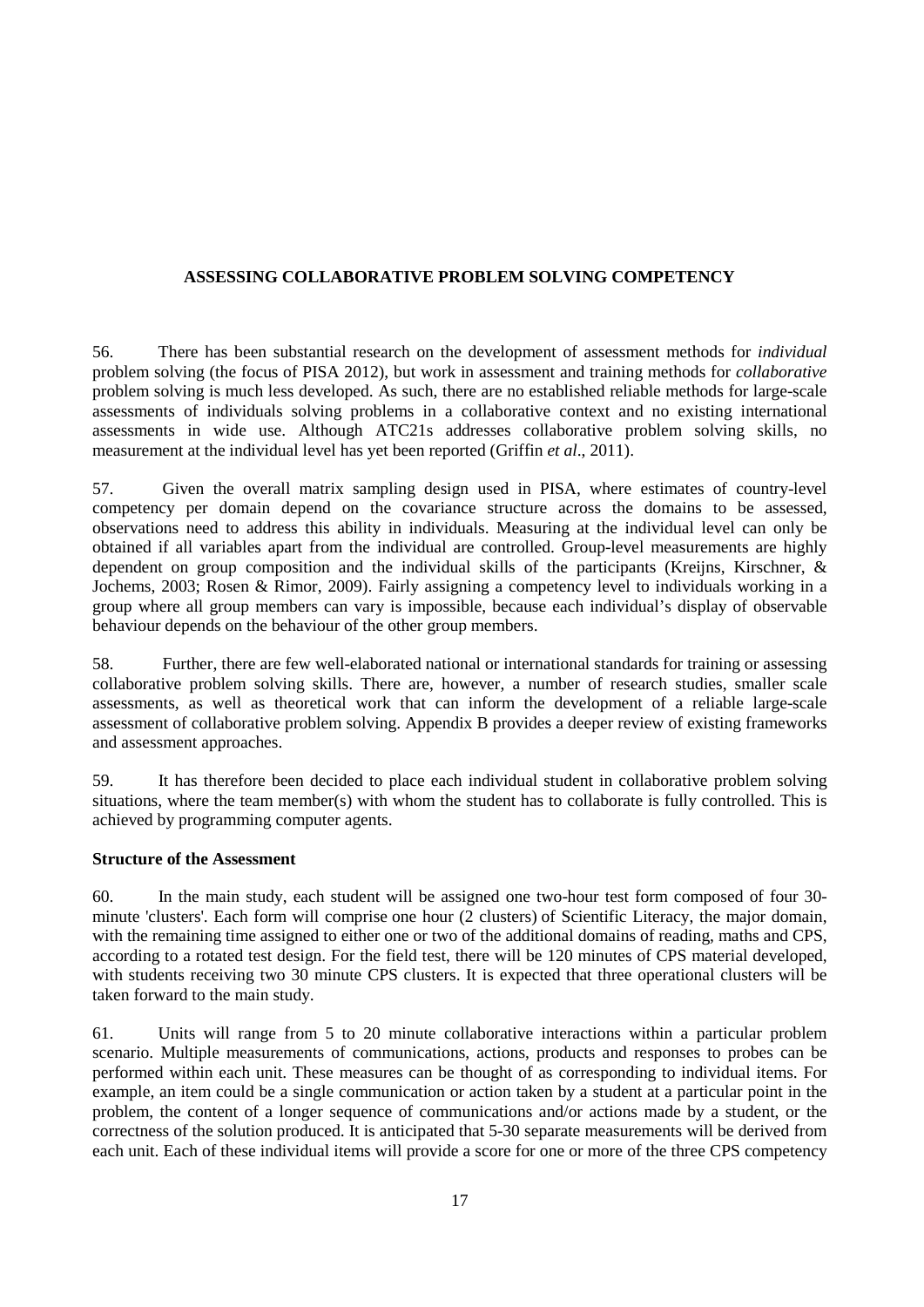subscales. Additional details on scoring and weighting of items is provided below. As the CPS assessment will be computer-based, the timing information automatically captured during the field trial will be used to determine the actual number of items that can be included.

#### **Measurement of Collaboration Skills**

62. Collaborative problem solving is inherently an interactive, conjoint, dual strand process that considers how the student reasons about the problem as well as how the student interacts with others to regulate the social processes and exchange information. These complex processes present a challenge for consistent, accurate and reliable measurement across individuals and across user populations. The complexity of the potential collaborative interactions with the environment increases when there is an attempt to create compelling problem solving situations in more realistic environments. Computer-based assessment provides an effective means to control the assessment contexts and collect and analyse the student performance. This level of control reduces the complexity in measurement as well as allows the assessment to be technically implementable. This section describes the focus of what will be measured and how computer-based approaches will be used.

63. PISA 2015 CPS is an assessment of *individuals* in collaborative problem solving contexts. Because overall analyses for PISA are performed at the student level, the design reflects measuring individual competencies rather than the overall performance of the group process. The PISA 2015 CPS assessment is not designed to measure individuals' cognitive problem solving skills specifically, but it does do this to the extent that individual problem solving skills are expressed through *collaboration*. As such, there is an indirect link to the 2012 Problem Solving assessment. The 2015 measurement focuses on assessing the cognitive and social processes underlying collaborative problem solving skills rather than specific domain knowledge.

64. The process of solving a problem in a collaborative situation in computer-based assessment generates a complex data set that contains *actions* made by the team members, *communication* acts between the group members, and *products* generated by the individual and the group. Each can be associated with levels of proficiency for each CPS competency. Because the focus is on the individual, measurement will be on the outputs of the student, whereas output from the rest of the group provides contextual information about the state of the problem solving process.

65. Prior research and assessments in CPS have used a number of different methods to measure the quality of the problem solving products (*i.e.*, outcomes) and processes. These methods use varying approaches to assessing actions, communication and products, including measures of the quality of the solutions and objects generated during the collaboration (Avouris, Dimitracopoulou & Komis, 2003), analyses of log files (file to which a computer writes a record of student activities), quality of intermediate results, paths to the solutions (Adejumo *et al*., 2008), team processes and structure of interactions (O'Neil, Chung & Brown, 1997), quality and type of collaborative communication (Cooke *et al*., 2003, Foltz & Martin, 2008; Graesser *et al*., 2008), and quality of situation judgments (McDaniel *et al*., 2001). Additional detail regarding research on measurement approaches applied to CPS is provided in Appendix B.

66. Individuals working collaboratively on a problem can change the state of a problem through communicative exchange or performing certain actions. For the purpose of the assessment, *actions* can be defined as any explicit acts made by the individual that change the state of the collaborative problem. These actions include individual acts such as placing a puzzle piece, clicking on a button to start a jointly designed machine, moving a cursor on a display that the other participants can see, or edits to a joint document. Each action can be mapped to measures of performance as it relates to either success (or failure) of solving the problem or to a skill identified within the framework. For example, placing a puzzle piece incorrectly indicates failure of enacting on a plan (cell C2 of the Skills Matrix). Sequences of actions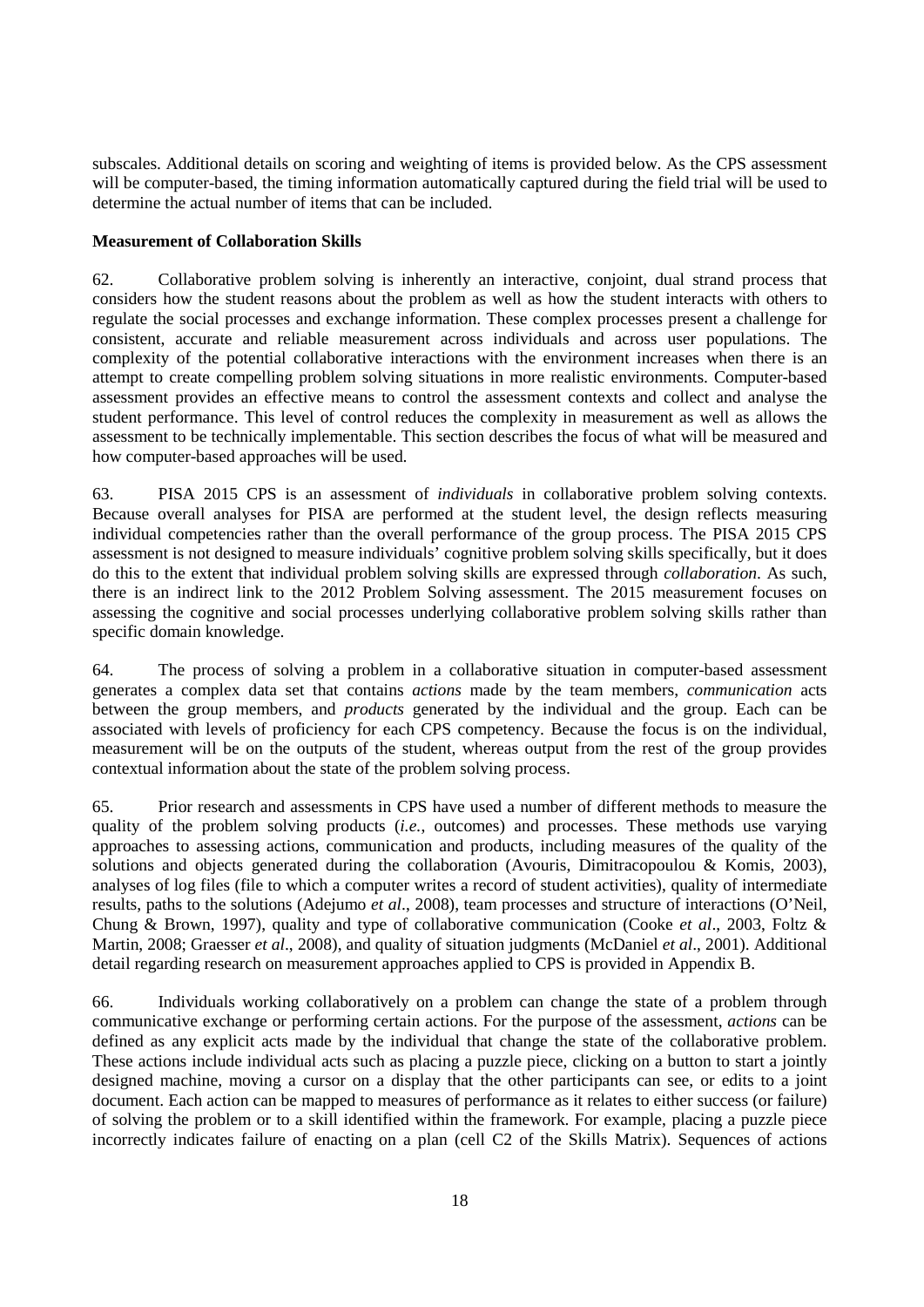provide deeper information about the problem solving process. For example, the sequence of students' actions in firstly varying one part of the problem, then verifying the solution and then taking the next appropriate action, can show skills of monitoring results and evaluating success (D2).

67. While *communication* is often classified as an individual collaboration skill, the output of communication provides a window into the cognitive and social processes related to all collaborative skills. Students must communicate to collaborate and the communication stream will be captured and analysed to measure the underlying processes. The analysis of the content and structure of communication streams provides measures of grounding, precision of references among group members, mutual goal establishment, progress toward goals, negotiation, and consensus, sharing perspectives, social states, and judging the quality of solutions generated. For example, communication sent by the student indicating what the student sees on a screen provides an indication of building a shared representation (B1). Taking the initiative to ask other agents to manipulate parts of the problem corresponds to following rules of engagement (C3) and enacting plans (C2). Communication acts and sequences of communication acts can be classified to measure the type and quality of skill that is being enacted by the student.

68. The *output* or *products* of the team's problem solving process provides a third measure of student performance. A product can be based on intermediate and final solutions to the problem solving process or the output of a 'probe item' which checks a student's understanding of a situation in a particular state. These provide a measure of the success that the actions of collaborative problem solving are being enacted properly and that the group is moving the problem state forward appropriately. The *products* can also be based on 'probes' that are placed within the unit to assess a student's cognitive state relative to the skills in the framework. These probes would stop the simulation and ask the student either a constructed response or multiple choice question in order to assess knowledge states, shared understanding and the student's understanding of the other group members' skills, abilities and perspectives. The questions will range from small tests of the student's state of understanding to situation judgment tasks (SJTs) that require the students to put themselves in the context and communicate the state of problem externally, such as writing an email to a supervisor. Example probes are shown below.

| <b>Probe</b>                                                                                                 | <b>Skill assessed</b>                                                                                                         |
|--------------------------------------------------------------------------------------------------------------|-------------------------------------------------------------------------------------------------------------------------------|
| What does A know about what is on your screen?                                                               | (A1) Discovering perspectives/abilities of team members                                                                       |
| What information do you need from B?                                                                         | (C1) Communicating with team members about the<br>actions being performed                                                     |
| Why is A not providing information to B?                                                                     | (D1) Monitoring and repairing the shared understanding                                                                        |
| What task will B do next?                                                                                    | (B2) Identifying and describing tasks to be completed.                                                                        |
| Who controls the factory inputs?                                                                             | (B3) Describe roles and team organisation                                                                                     |
| Write an email to your supervisor explaining whether there<br>is consensus of your group on what to do next. | (B1) Building a shared representation and negotiating the<br>meaning of the problem.<br>(B2) Describing tasks to be completed |
| Write an email to your group explaining what actions the<br>group will need to do to solve the problem.      | (B2) Identifying and describing tasks to be completed<br>(C2) Enacting plans                                                  |

#### **Table 3 Example probes**

69. These explicit probes are one way of assessing students' proficiencies, but much can be inferred from the particular actions and speech acts that do not explicitly probe these knowledge states. For example, if the student does not know whether another group member is aware of what the student has on their screen, the student can ask the member a question that targets the uncertainty. Alternatively, another member can perform an action on the screen and observe whether the student comments on an aberration. Physical acts in a shared physical space are acts of communication, just as words and sentences are. Probes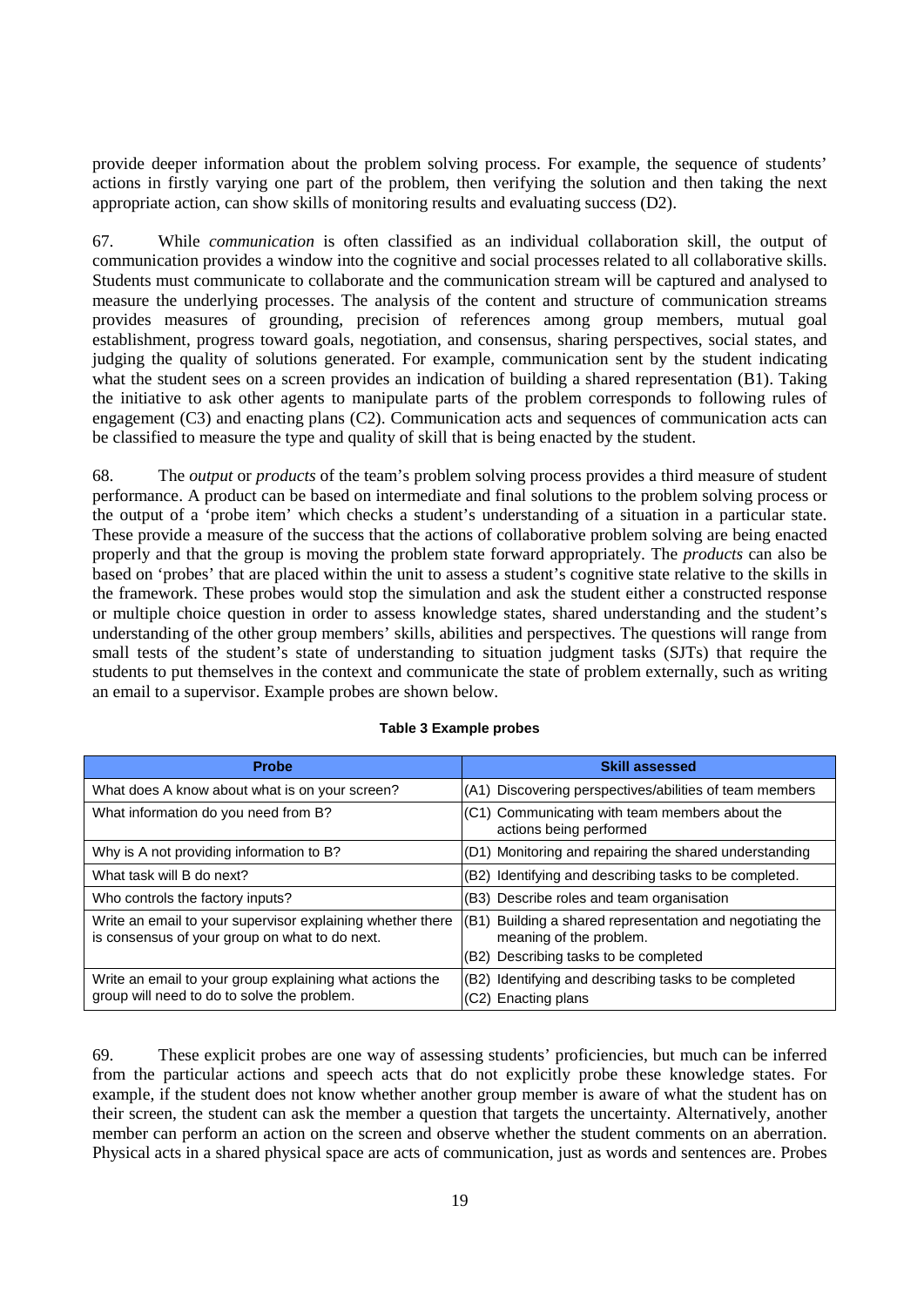can be administered as multiple choice (selected response) or open ended (constructed response). However there is no requirement that constructed response be used for such assessments if the skills can be adequately assessed through the actions, communications, and products during collaboration process.

70. To measure performance, all actions, communications, products and response times will be logged throughout the problem solving process. Any action or communication can be thought of as a representation of a particular state of the problem solving process. Each state of the problem solving process can also be linked to the specific collaborative skills that need to be assessed, as defined in the framework's CPS skills matrix (Table 1). Therefore, items within a unit represent changes in the state performed by the student either through actions, communications or the products resulting from actions or communications.

71. For example, to assess *establishing and maintaining shared understanding* during the process of *representing and formulating a problem*, the state of the problem has pre-determined communication acts related to establishing common ground on tasks (B1). A student initiating a communication act to establish common ground would show that the student is performing at the highest level in that aspect of collaboration, which would be reflected in the scoring. A student who establishes common ground only after being prompted by the agent would show that the student is at the proficient level of the skill. Students who send contextually inappropriate communication or do not communicate any shared understanding would be scored as being below the proficient level.

72. Pattern-matching technology will be used to process the log files and identify the key aspects of a performance corresponding to the competencies. This approach permits fully-automated partial credit scoring against each of the skills from the framework. Although there will be measures for skills in each cell of the framework, the scores from these skills will be combined to return subscale scores for the three core competencies (*i.e.*, columns) in the framework matrix (see Table 1).

73. The student's physical actions, answers to question probes, and acts of communication selected from a menu can be automatically scored. Probes requiring constructed responses, such as short email communications would require expert-coding. However, because expert-coded responses are assessed offline, the scoring rubric would need to identify the specific skills from the framework to be assessed and the context, as well as a measure of the quality of the communication and actions.

#### *Conversational Agents*

74. The essence of collaborative problem solving is that team members depend on each other. Success in reaching the solution depends on what each of the team members brings to the collaborative effort. If one of the members in a team has nothing to offer towards solving a problem that requires contributions from all members, the problem will not be solved. Randomly pairing students with other students would therefore lead to an underestimate of the population's problem solving skills as the weakest member in each pair will determine the probability of success, the quality of the solution, and the efficacy in dealing with the problem.

75. Research has shown that group composition has a significant effect on performance, in particular the balance of gender (*e.g.*, Bear and Wooley, 2011), ability (Wildman *et al*., 2012), personality (*e.g.*, McGivney *et al*., 2008) and what Webb (1995) terms 'status characteristics', *e.g.* race, popularity, attractiveness, and perceived intelligence. In real-life, students must be prepared to work effectively within various types of homogenous and heterogeneous groups and with a range of familiar and unfamiliar group members. However, in an assessment situation, if a student is matched with a problematic group, it can have a detrimental effect on the student's performance and the validity of the assessment is compromised.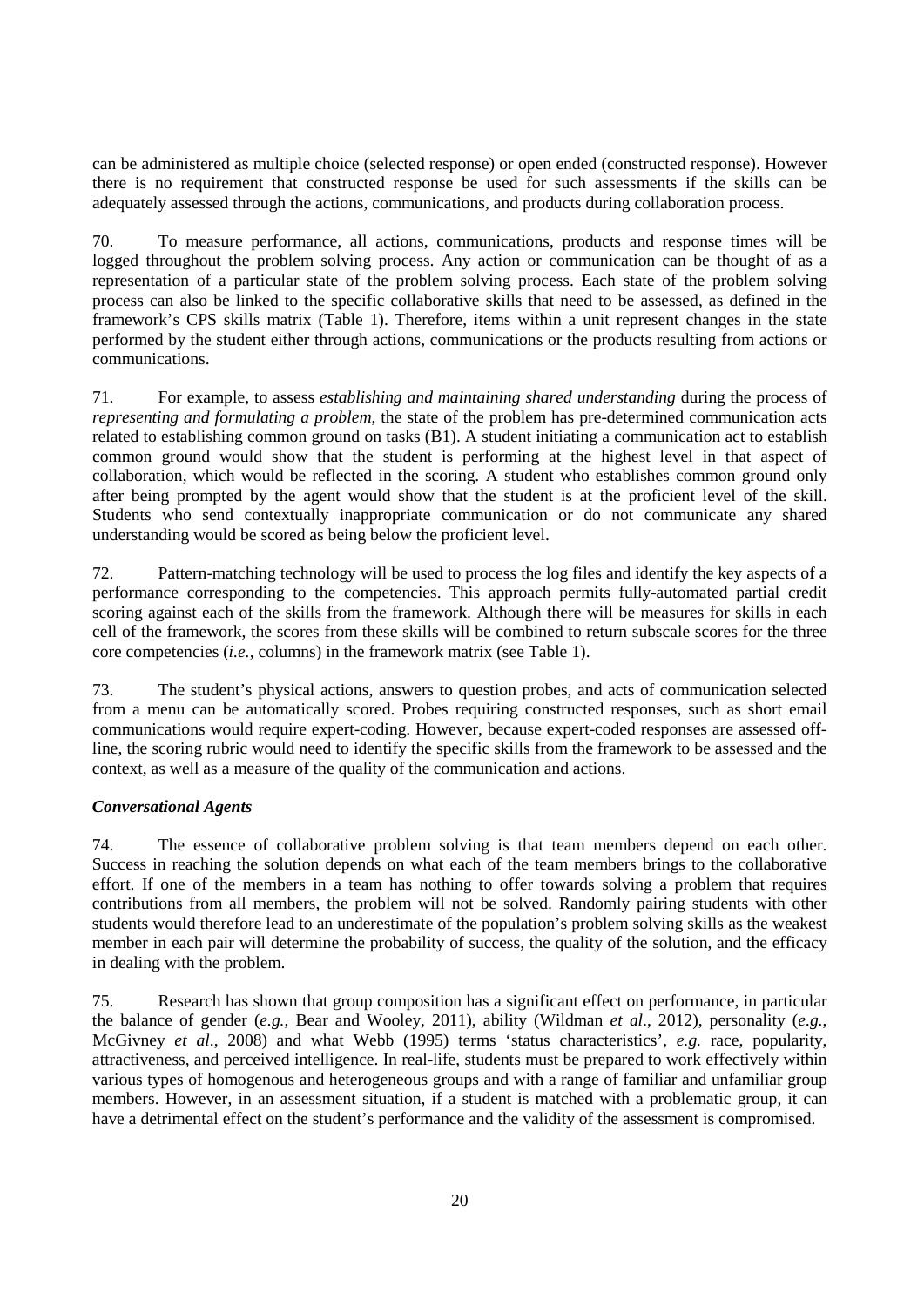76. Also some students may be highly stimulated when collaborating with one particular student but demotivated when paired with another student. The only way to obtain a full and valid estimate of an individual's collaborative problem solving skills would therefore be to pair this individual with a number of different team members, each with a different set of characteristics relevant to collaborative problem solving. To ensure fair measurement, each individual student would need to be paired with the same number of other students displaying the same range of characteristics. As PISA is an international study, caution would need to be taken to ensure that in each participating country the same variability in student characteristics relevant to collaborative problem solving were available.

77. The approach suggested in the previous paragraph is impractical in the context of a large-scale international assessment. Measurement will therefore be operationalised using computer-based agents as a means to assess collaborative skills. Students will collaborate with computer-based conversational agents representing team members with a range of skills and abilities. This approach will allow the high degree of control and standardisation required for measurement. It further permits placing students in a number of collaborative situations and allows measurement within the time constraints of the test administration.

78. Students will be presented with problem scenarios in designated clusters. Each scenario corresponds to an individual assessment unit. The student will be asked to respond to the scenario by playing the role of problem-solver alongside agents in the given context. CPS skills will be measured through a number of items, where each item represents a phase in the problem solving process and can contain several steps.

79. In each CPS unit, the student will work with one or two group members to solve a problem, with the group members implemented as computer agents providing input in much the same manner as fellow students would do. Across different assessment units, agents will be programmed to emulate different roles, attitudes and levels of competence in order to vary the CPS situation the student is confronted with. The conversational agents will be implemented to interact with the student's communications and actions as the student moves through different states of the problem. Each state defines particular communication acts that can be performed by the agent or that would be expected as input from the student.

80. As the student progresses through the problem solving task, the computer monitors the current states of the problem. With each state, the computer provides a changing set of choices of communication acts that a student can use to create a conversation with the agent group member(s). Differing student responses can cause different actions from the agent, both in terms of changes of the state of the simulation (*e.g.,* an agent adding a piece to a puzzle) or conversation (*e.g.,* an agent responding to a request from the student for a piece of information). Similarly, actions performed by the student during the problem solving, such as placing puzzle pieces or moving an object, are also monitored by the computer in order to track progress on the problem solving process and record the type of student actions relative to the current context of the problem state.

81. Conversational agents can be manifested in different ways within a computer environment, ranging from simple chat interfaces to full virtual talking heads with full expressiveness. For the purposes of PISA 2015, enhanced menu-based chat interfaces, interactive simulations (*e.g.*, moving cursors in a shared space that team members can all see and respond to) and other web-like applications will provide a broad range of conversational contexts and collaborative interaction.

82. An adequate assessment of a student's CPS skills requires the student to work with multiple types of groups in order to cover the constructs critical for assessment. The computer environment for PISA 2015 will be orchestrated so that students interact with different agents, groups, and problem constraints to cover the range of aspects defined in the construct. For example, one situation may require a student to supervise the work of agents, where there is an asymmetry in roles. Other tasks may have disagreements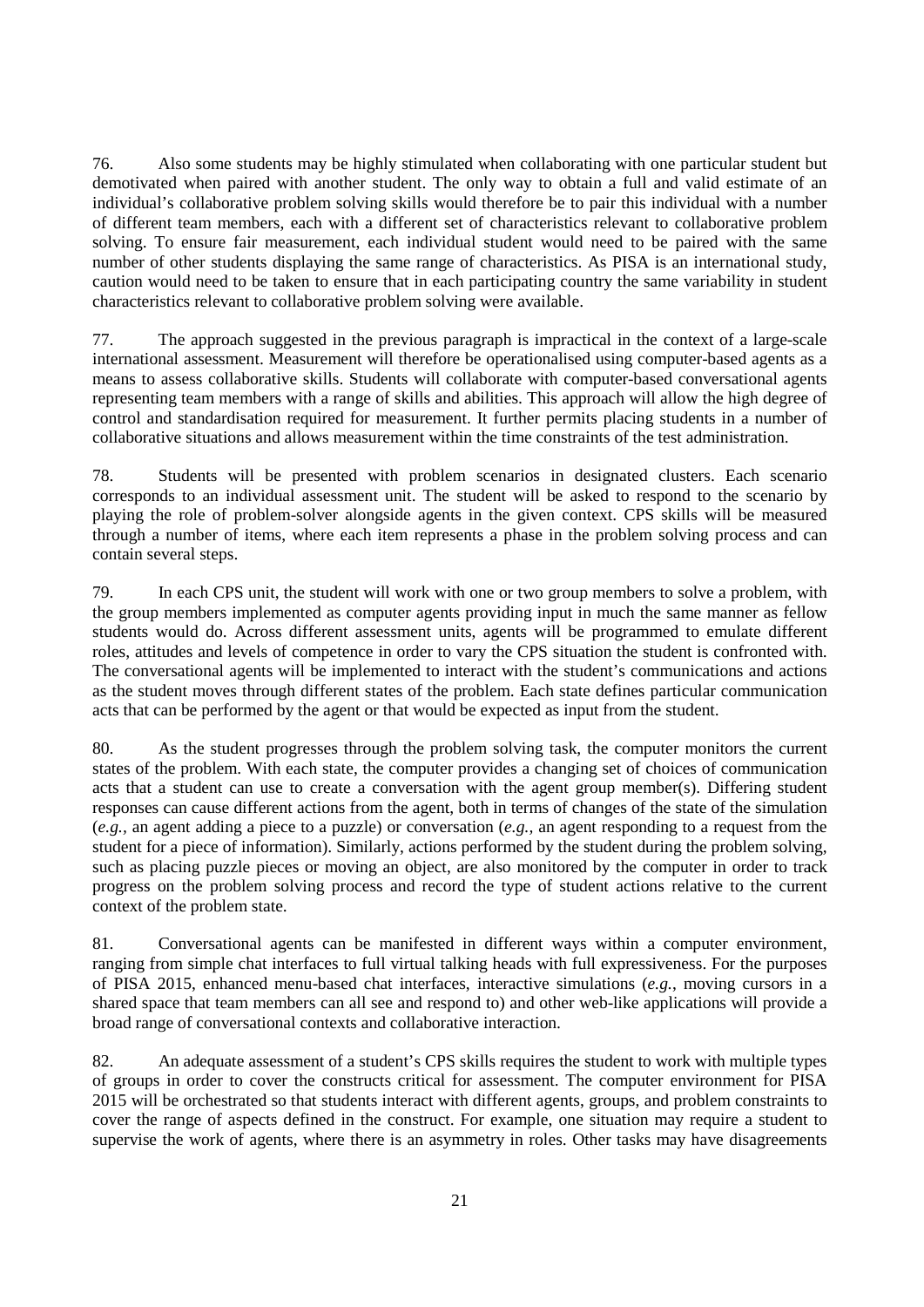between agents and the student, collaboratively-orientated agent team members (*e.g.* initiates ideas, supports and praises other team members), as well as agent team members with low collaborative orientation (*e.g.* interrupts, comments negatively about work of others).

83. When humans collaborate together, it often takes considerable time for making introductions, discussing task properties, and assigning roles during the initial phases of CPS activities (*e.g.*, *exploring and understanding*, and *representing and formulating*) and also for monitoring and checking up on team members during *action* phases (Marks, Mathieu, & Zaccaro, 2001; Wildman *et al*, 2012; Zaccaro *et al*., 2011). There is also a danger of a group of humans consuming a lengthy amount of time pursuing an unproductive path to a solution during the action phase. Within the assessment situation, computer agents allow rigorous control over the collaborative interaction to obtain a sufficient number of assessment events within the test time constraints using strategic dialogue management and rapid immersion in the collaborative context. For example, a "rescue" agent can redirect the group's course of action when too much time has been expended on a poor solution path.

84. The control of the progression permits the creation of a sufficient number of observations to assess the student's proficiency in each skill specified in the cells of the framework's CPS skills matrix (Table 1), particularly within the exacting time constraints of the test administration.

85. While it is acknowledged that the PISA 2015 assessment does not directly test students working with other students, the agent-based approach permits controlled testing of the skills that are required for collaboration. By targeting these skills under controlled situations, the use of agents provides a sufficiently valid approach to measurement to allow generalisations about the critical collaboration skills. Appendix A provides a review of examples of how agent-based environments have been used to assess collaboration, problem solving, tutoring, and group learning.

#### *Collaborative Problem Solving Tasks Types*

86. The assessment will include different types of collaborative problem solving tasks that elicit different types of interactions and problem solving behaviours. A typology of the different tasks might segregate (a) group decision making tasks (requiring argumentation, debate, negotiation, or consensus to arrive at a decision), (b) group coordination tasks (including collaborative work or jigsaw hidden profile paradigms where unique information must be shared), and (c) group production tasks (where a product must be created by a team, including designs for new products or written reports). It is possible to align these categories to either units or items within a unit at different phases, depending on the constraints of item development. For example, consider the following CPS activities:

**Consensus building** — the group needs to make a decision after considering the views, opinions, and arguments of different members. A dominating leader may prevent a sufficient number of perspectives to be shared with the group so the decision may be non-optimal. The quality of the decision may also be threatened by 'group think', swift agreement among members without considering the complexities of the problem.

**Jigsaw problems** — this is a method to insure interdependence among problem-solvers, which is a condition to measure collaboration. Each group member has different information or skills. The group needs to pool the information and recruit each other's skills in order to achieve the group goal. The group goal cannot be achieved by any one member alone. One social loafer who does nothing can jeopardise the achievement of the group goal.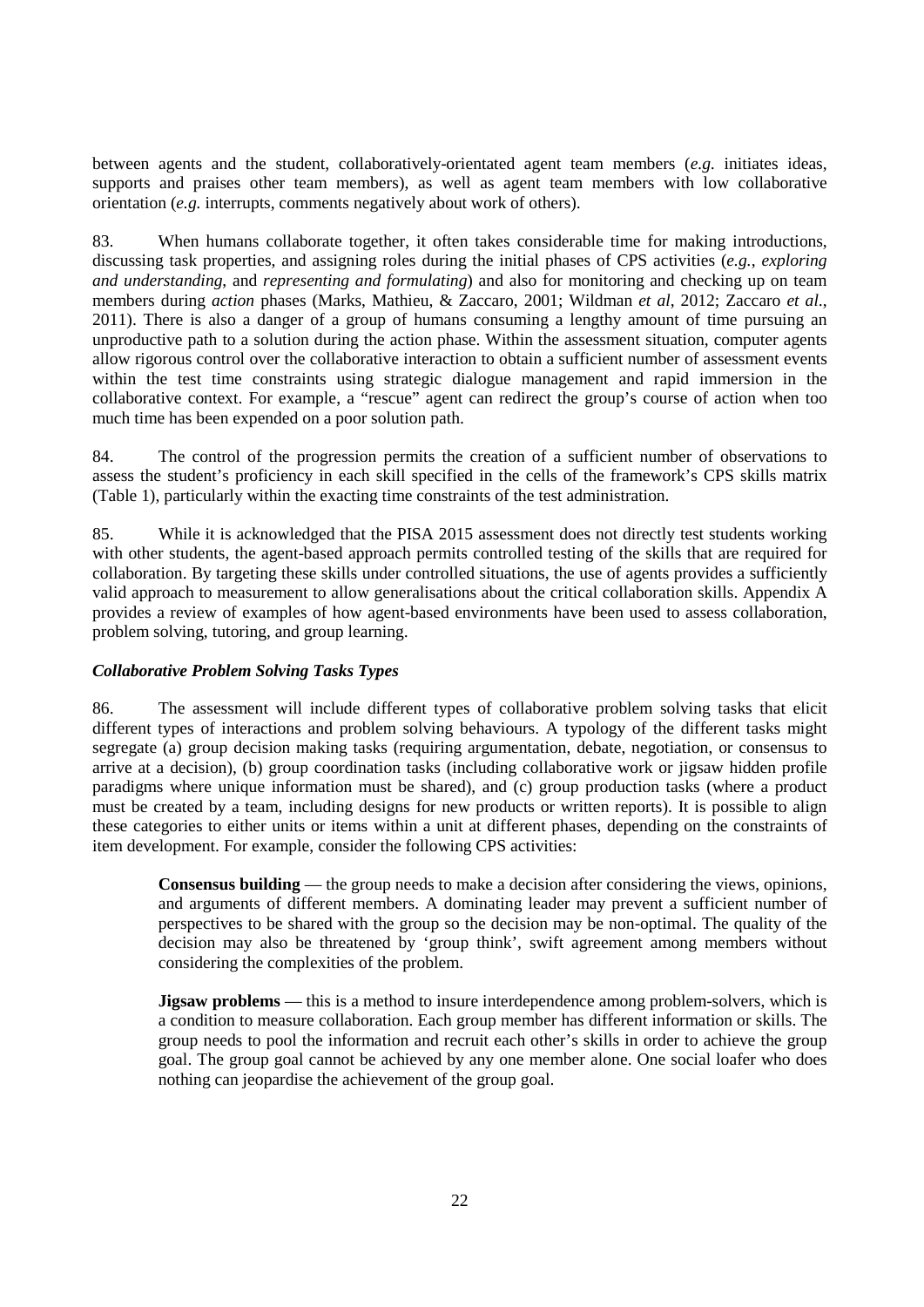**Negotiations** — Group members have different amounts of information and different personal goals. Through negotiation, select information can be passed so that there can be mutual win-win optimisation which satisfies overall group goals.

87. Additional types of CPS tasks can be appropriate, provided they provide *time-constrained* collaborative activities requiring *ground rules* for taking actions, as well as the establishment and maintenance of both *shared understandings* and *team organisation*.

#### *Distribution of Units and Items*

88. Units serve as the primary context for collaborative problem solving activities for the assessments. Table 2, showing the CPS context dimensions, illustrates a range of potential contexts, problem situations and different mediums that are part of collaborative problem solving. Manipulating all context dimensions would create a very large design space of potential CPS assessment activities. To reduce the design space, a set of primary context dimensions have been identified, based on a consensus of expert judgment, that allow the development of units that assess the major components of CPS skills. This typology of CPS activities uses four dimensions that occur across units (*e.g.,* a unit has only one value on the dimension) and two dimensions in which the value can change within the unit. The typology is as follows:

#### **Across units**

- Private vs. Public. The context for a problem is private if the scenario is concerned only with the immediate existing problem situation and the group currently solving it. For example, a problem which involves planning a time for a party under the constraints of the participating group members. A public context involves solving a problem in which there is a larger shared context that relates to the external world. For example, a problem which involves the group deciding on the best location to build a school in an under-resourced area.
- Technological vs. Non-technological. A technological problem context involves collaboratively working on solving a problem which uses machinery or computer equipment. For example a problem may involve discovering how something works (*e.g.*, programming an alarm) or using the technology to complete a task (*e.g.*, operating a machine to manufacture the optimal number of shoes). A non-technological context would have a referent in the problem that is not technology-related, (*e.g.*, planning a party).
- School vs. Non-school. A school context involves problems that are typically encountered in a school, while non-school encompasses potential problems that are encountered outside of the school context, *e.g.*, home, work, etc.
- Symmetrical vs. Asymmetrical roles. In a problem with symmetrical roles, each group member has the same role in the problem solving context and all participate equally. In a problem with asymmetrical roles, different roles are assigned to different people. For example, one group member can be assigned to be a scorekeeper while another is assigned the role of controlling a machine.

#### **Within Units**

• Task Type: (for example Jigsaw. Consensus building, Negotiation) As described in the previous section, different task types elicit different types of problem solving behaviour and interactions among the participants. Within a particular unit, a task type can change, for example, starting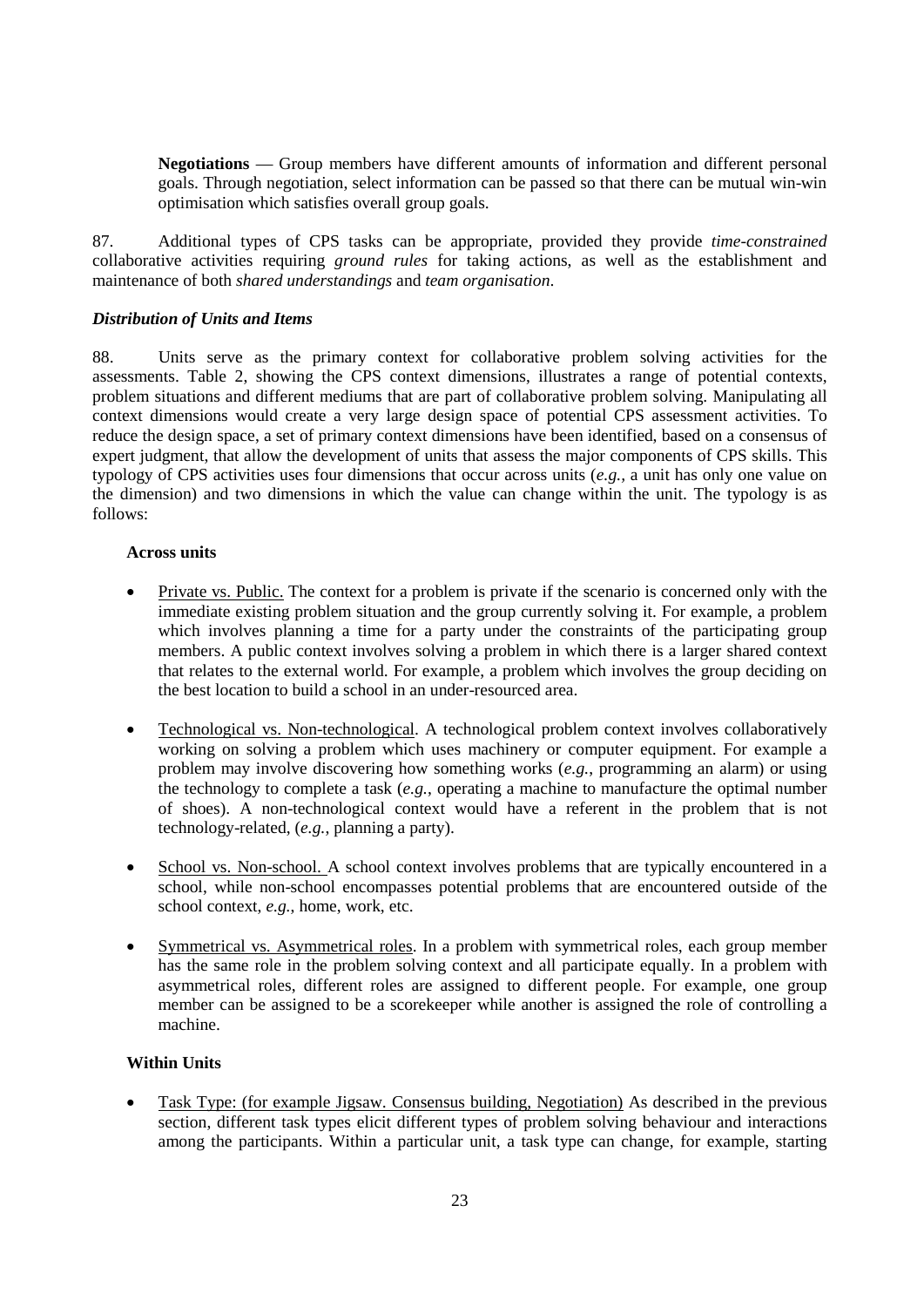with hidden profile (jigsaw) and then once all the information is shared it can become a consensus building task.

• Dynamic vs. Static. The 2012 Problem Solving framework distinguishes problems which are static (*e.g.*, information disclosed to the problem solver is complete) compared to those which are dynamic, in which information and states of the problem changes that are beyond the control of the problem solver. In collaborative problem solving, the start of a problem will tend to be dynamic as information about the problem context and other agents is discovered. However, in the middle of a problem, as the student and agents figure out how to execute the actions and understand the roles of the group, the problem may become static. Thus, student performance can be tracked under both static and dynamic problem solving contexts within units.

#### *Items and Weighting for Scoring*

89. Each problem scenario (unit) contains multiple tasks. A task, *e.g.*, consensus building, is a particular phase within the scenario, with a beginning and an end. A task consists of a number of turns (exchanges, chats, actions, etc.) between the participants in the team. A finite number of options leading onto different paths are available to the participants after each turn, some of which constitute a step towards solving the problem. The end of a task forms an appropriate point to start the next task. Whenever the participants fail to reach this point a 'rescue' is programmed to ensure that the next task can be started.

90. From a measurement point of view each task contains one or more scorable items. Each item can be coded in two (dichotomous: 0/1) or more (polytomous: 0, 1, ... m) categories according to the item coding rubrics. The rescue mentioned above ensures that items are independent. The codes reflect the matrix of skills described in Table 1 and the proficiencies described later in Table 6.

91. Each item addresses one of the 12 cells in Table 1, *i.e.*, the cell that represents the skill that the item aims to assess. The assessment will cover all 12 cells, according to weightings discussed below. For example, some items will emphasise exploring common ground (A1 in Table 1), others will clarify roles (B2), others will enact plans (C2), and yet others will reflect on what went wrong in the group (D3). Therefore, each item score contributes to the score for only one cell of the matrix.

92. The proposed allocation of weights for item scoring across the 12 skill cells is shown in Table 4. Greatest weight is placed on column 1 and then column 3 as these competencies focus specifically on collaborative skills, while column 2 is more focused on problem solving behaviour within a collaborative context. The overall weighting of the rows is provided as a general guideline. In the PISA 2012 Problem Solving Assessment, it was found to be difficult to distinguish performance between Exploring and Understanding and Representing and Formulating (Greiff, *et al.,* 2012, and expected to be reported in the PISA 2012 Technical Report, in preparation). Therefore, the two rows have been combined to provide a joint total weight. Evidence of performance that would fall within either of the two rows would be allocated towards the weight for those combined skills.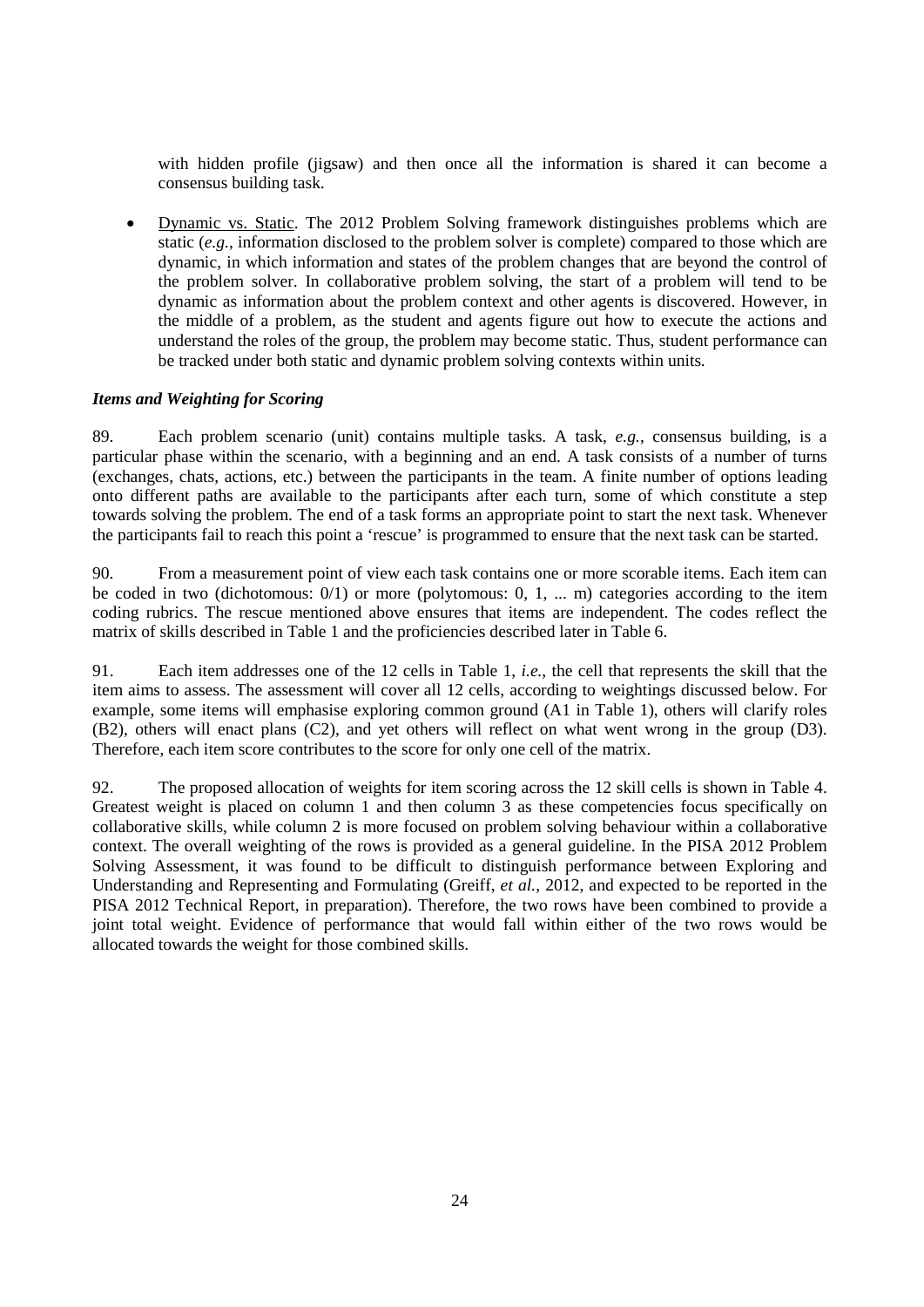#### **Table 4 Target weights by target skills**

|                                               | <b>Establishing</b><br>and<br>maintaining shared<br>understanding | <b>Taking</b><br>appropriate<br>action to solve the<br>problem | <b>Establishing</b><br>maintaining<br>organisation | and<br>team | <b>Total</b> |
|-----------------------------------------------|-------------------------------------------------------------------|----------------------------------------------------------------|----------------------------------------------------|-------------|--------------|
| <b>Exploring and</b><br><b>Understanding</b>  |                                                                   |                                                                |                                                    |             | $-40%$       |
| <b>Representing and</b><br><b>Formulating</b> |                                                                   |                                                                |                                                    |             |              |
| <b>Planning and</b><br><b>Executing</b>       |                                                                   |                                                                |                                                    |             | $-30%$       |
| <b>Monitoring and</b><br><b>Reflecting</b>    |                                                                   |                                                                |                                                    |             | $-30%$       |
| <b>Total</b>                                  | 40%-50%                                                           | 20-30%                                                         | $30 - 35%$                                         |             | 100%         |

#### *Evidence Centred Design*

93. In order to measure CPS skills a systematic measurement methodology is required that can handle the rich data that are collected in the log files of the computer-based assessment. The Evidence Centered Design (ECD) framework (Mislevy & Haertel, 2006; Mislevy, Steinberg & Almond, 2003) and its computer-based extensions (Clarke-Midura, *et al*., 2011) provides a foundation for developing computer-based performance assessments to measure CPS skills in PISA 2015. In the ECD framework, assessment is considered a process of reasoning from imperfect evidence using claims and evidence to support the inferences being made about student proficiency. The ECD process includes (a) identifying potential claims about what constitutes student proficiency, (b) identifying evidence (what behaviours/performances elicit skills being assessed, *e.g.,* what students might select, write, do or produce that will constitute evidence for the claims), and (c) identifying the situations (the tasks or items) that give students the optimal opportunity to produce the desired evidence. The purpose is to develop models for schema-based task authoring and for developing protocols for fitting and estimation of psychometric models.

94. Evidence statements could be used to (a) ground measurement of student performance in observable products elicited by tasks or items, (b) define the distinction between partial and full expressions of the collaborative problem-solving skills, and (c) serve as a basis to develop a wide variety of useful reporting aspects for PISA National Project Managers, educators, curriculum developers, and other interested stakeholders. For example, Table 5 lists some design patterns that can guide the development of task model templates for collaborative problem-solving, based on an ECD framework.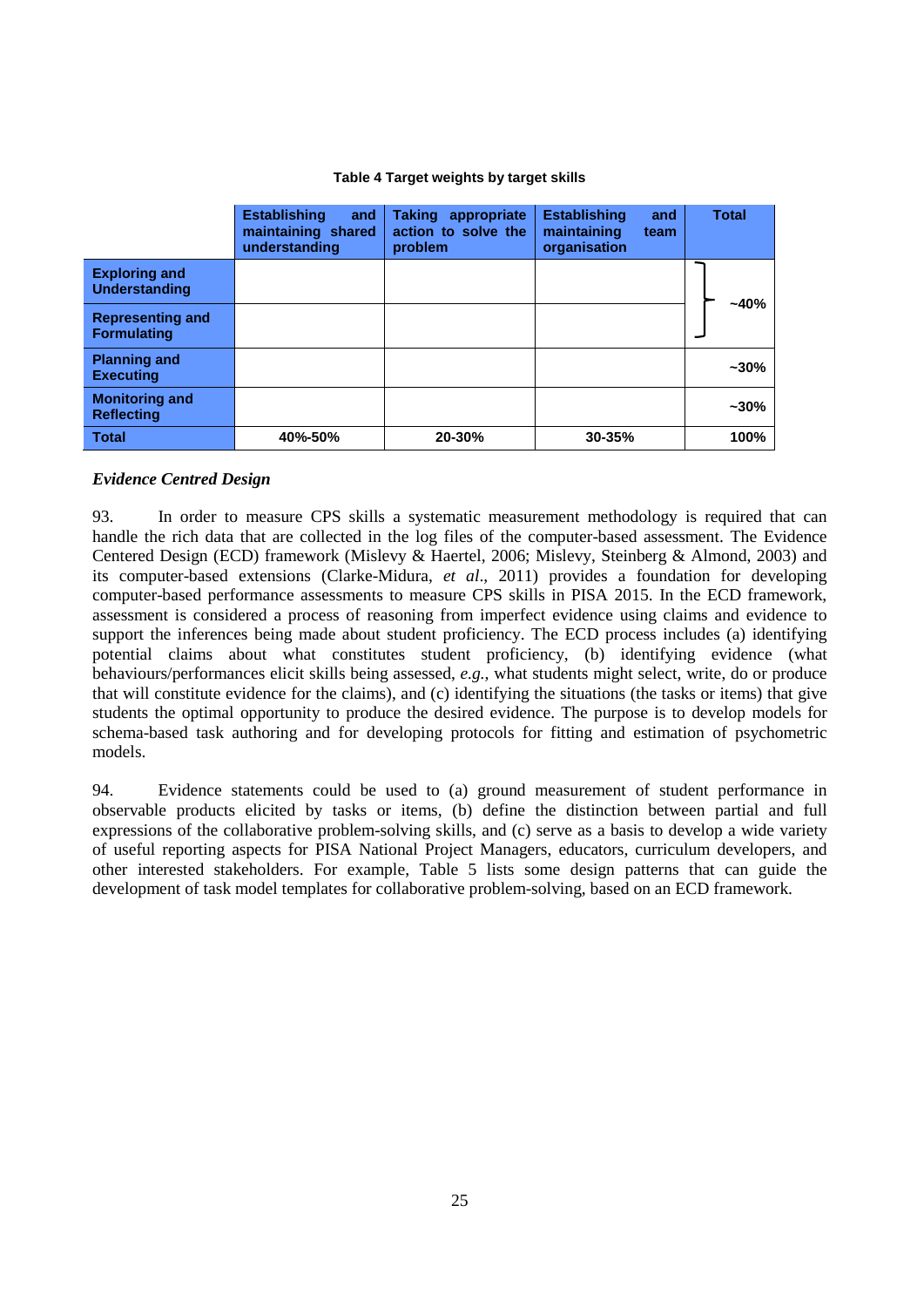| Table 5 Design patterns based on an ECD Framework |  |  |  |  |  |
|---------------------------------------------------|--|--|--|--|--|
|---------------------------------------------------|--|--|--|--|--|

| <b>Attribute</b>                    | <b>Description</b>                                                                                                                                                                                                                                      |
|-------------------------------------|---------------------------------------------------------------------------------------------------------------------------------------------------------------------------------------------------------------------------------------------------------|
| Rationale                           | How/why this design pattern provides evidence about focal skill/competency                                                                                                                                                                              |
| Focal CPS skill                     | The primary CPS skill targeted by this design pattern (e.g. establish and<br>maintain shared understanding)                                                                                                                                             |
| Additional skills                   | Other skills that may be required by tasks under this design pattern (e.g.<br>explore and understand)                                                                                                                                                   |
| Potential observations              | What students actually do, or make, in which they might produce evidence<br>about skills (e.g. students' argumentation in support to agent's claim)                                                                                                     |
| Potential work products             | Products a student might produce to demonstrate CPS skills (e.g. correct<br>selection of a hot spot, multiple choice, constructed response)                                                                                                             |
| Characteristic features of<br>tasks | Aspects of assessment situations that are needed to evoke the desired<br>evidence (e.g. student provided with interesting and engaging context or<br>scenario, visible alignment with a specific CPS skill taken from 2015 CPS<br>assessment framework) |
| Variable features of<br>tasks       | Aspects of assessment situations that can be varied in order to shift<br>difficulty or focus (e.g. difficulty of content, scaffolding)                                                                                                                  |

## *Considerations for Computer Delivery*

95. The proposed CPS framework with computer agents is compatible with the current capabilities of the PISA 2015 computer platform. The presentation of materials on the computer displays are all conventional media, such as diagrams, figures, tables, simulations (*e.g.* a shared space that team members can all see and respond to), windows, canned email messages, icons, multiple choice items, and so on. The student will interact with the agent(s) via a chat window allowing the student to respond through communication menus. With respect to the student inputs, once again, there will be conventional interface components, such mouse clicks, sliders for manipulating quantitative scales, drag  $\&$  drop, cut  $\&$  paste, and typed text input.

96. All of these standard interactions are supported by the QTI (Question and Test Interoperability) authoring tool within TAO and, with the exception of extended text entries, can be automatically scored. These provide a simple means for students to interact with the assessments without requiring specialised knowledge beyond core ICT skills. Text input will be allowed for words, sentences, and lengthier discourse segments, but these verbal contributions will be analysed by human markers off-line, will not undergo on-line automated text analyses, and will not afford conditional branching.

97. One of the salient features of the CPS interface may be an interface for communication between the student and agents. The platform can support communication modes such as simulated email, web and chat. For example, the interface for a chat communication will contain a communication window with lists of alternative messages that can be sent to agents. There can be two to seven pre-defined alternative speech acts in a communication window that are available for the human to select (via a click) and thereby register an act of communication. These speech acts may be defined according to the described proficiency levels for each cell of the CPS framework matrix (see Table 6 below). For instance, one act might ask the agent for clarification because the message was ambiguous (failing to detect ambiguities) or another act might ask the agent if (s)he performed what (s)he was supposed to perform. The fact that there are a limited number of pre-defined message options makes such a communication facility analogous to conventional multiple-choice items in assessments.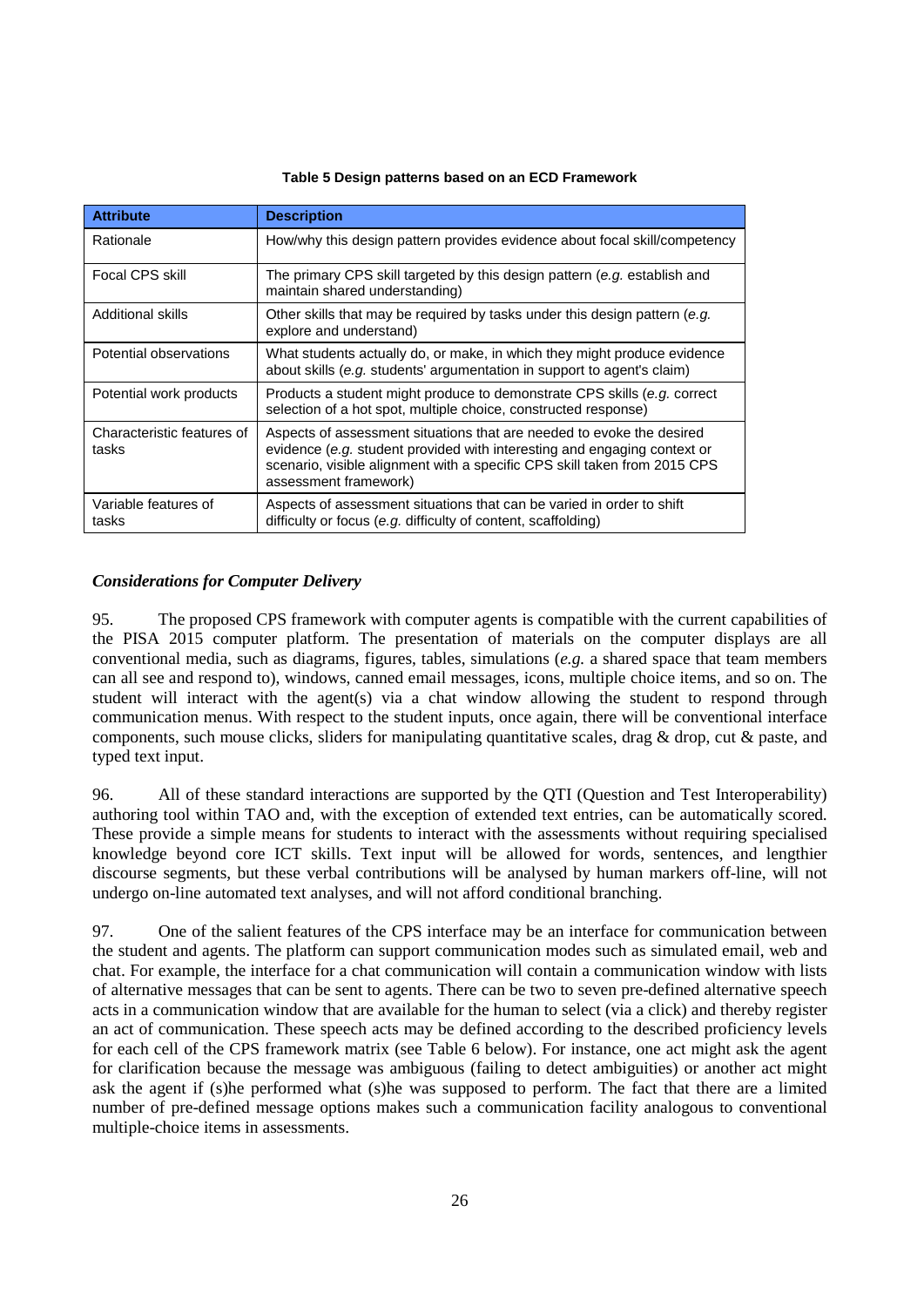98. Aside from communicating messages, the human can also perform actions on other interface components. These actions will also be defined by the proficiency levels in Table 6. For instance, one action could be to verify in the environment if an action has been performed by the agent or to perform an action that the agent failed to perform. Consequently, there will be a sequence of possible message communications, actions, and verbal reflections that are collected throughout the process of collaborative problem solving, including a simulated email and web environments. These will be stored in the computer log file. The messages sent and actions performed can be automatically scored, following (a) the proficiencies defined in Table 6 and (b) the response options that are specified, categorised, and scaled in the problem space identified for each unit.

#### **Considerations for Contextual Questionnaire**

99. Students' characteristics, their prior experiences of CPS and their attitude towards CPS are considered as affective factors towards their performance in CPS competency (see Figure 1). However, general attitudes towards collaborative problem solving will not be assessed directly within the cognitive component of the CPS assessment, but in the background questionnaire. In PISA 2012, some student dispositions related to individual problem solving were measured: *openness for learning*, *perseverance*, and *problem solving strategies*. For 2015, an updated set of constructs has been developed to incorporate students' experiences and dispositions towards collaboration.

100. For the 2015 contextual questionnaire, three general constructs have been defined as being essential for psychometric and educational purposes:

101. **Student characteristics:** The composition of personality types in collaborative groups has been shown to be an important predictor of performance, particularly extraversion (McGivney, 2008). Knowing the personality traits of the students and controlling the traits of the agent-partners means that further research can be done to see what effect the 'Big Five' personality types (Openness, Conscientiousness, Extraversion, Agreeableness and Neuroticism) have on performance.

102. **Experiences and practices**: Collaborative problem solving is not a traditional domain, in that it is not explicitly taught as a school subject, rather embedded as a practice in the classroom. The extent to which students in different PISA participating countries may be familiar with collaboration may differ, therefore it is important to have supporting data on their CPS familiarity within the following contexts:

- Educational: *e.g.* classroom and assessment experiences
- Out-of-school: *e.g.* home life and hobbies
- Technology-specific: *e.g.* gaming.

103. **Disposition to CPS:** The way in which students' perceive CPS and in particular, their selfefficacy can also affect their performance. Therefore, the following areas are of interest:

- Interest in and enjoyment of collaboration
- Value of collaboration skills
- Self-perception of CPS ability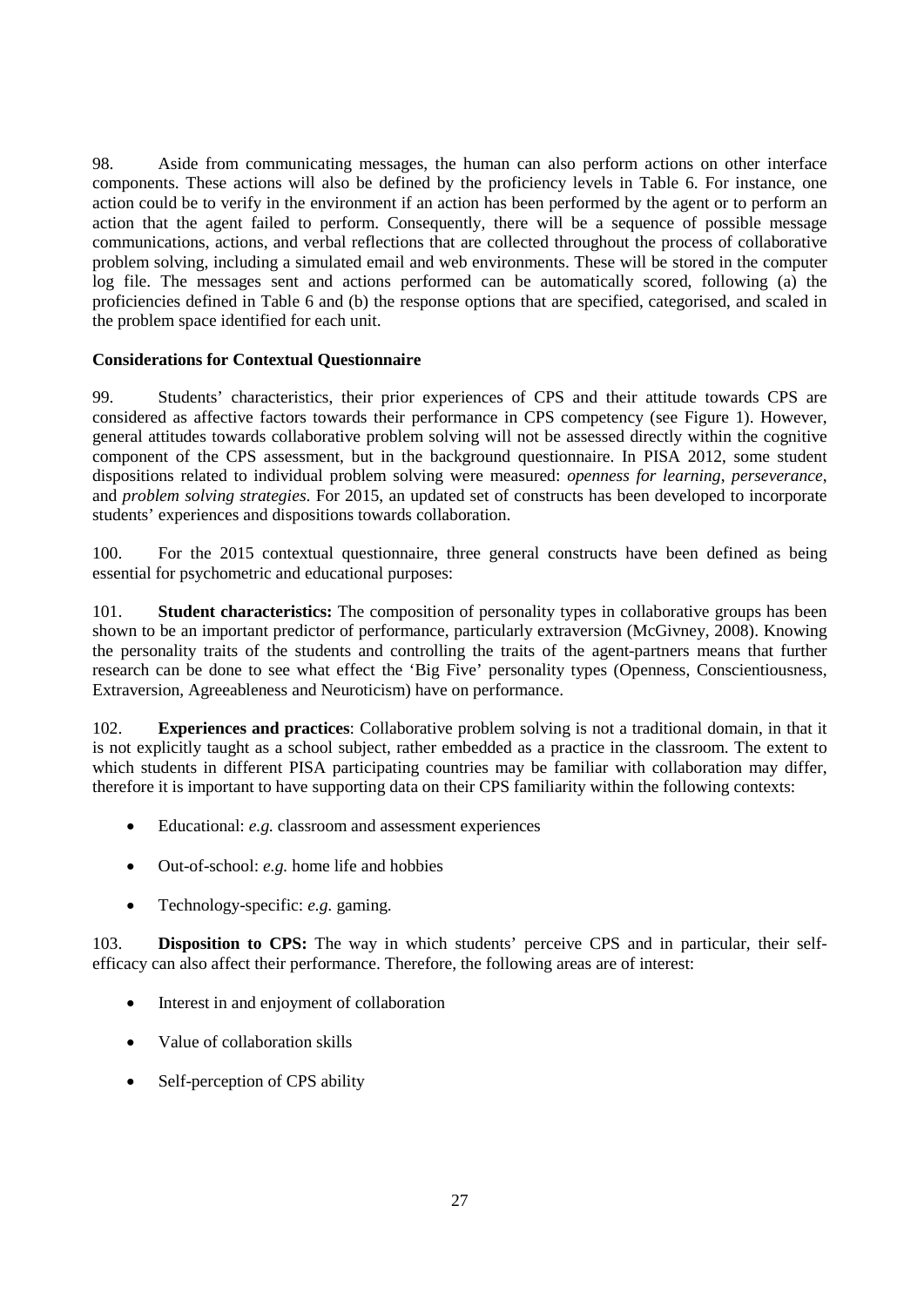104. Due to logistical and space constraints in the background questionnaire, only some of these constructs will be measured. In addition, some information can be gathered through the optional questionnaires such as the IT, teacher and parent questionnaires.

#### **Levels of Proficiency in CPS**

105. The skills described in the 12 cells of the CPS framework matrix are based on crossing the three major collaboration competencies with the four individual problem solving processes (See Table 1). It is expected that at least three levels of proficiency can be identified and described as an overall reporting scale for CPS to enable comparisons of student performance between and within participating countries and economies. Moreover, measures for the three major collaboration competencies (*Establishing and maintaining shared understanding, Taking appropriate action to solve the problem*, *Establishing and maintaining group organisation*) will be derived from performance measures of the relevant cells that are aligned with each column, thus it is anticipated that the competencies can be reported as subscales.

106. Proficiency descriptions characterising typical student performance at each level will be developed by analysing the knowledge and skills required to answer the items at that level. It is expected that the following behaviours characterise high, medium and low performing students at an overall level:

**Low** — the student responds to or generates information that has little relevance to the task. The student contributes when explicitly or repeatedly prompted, yet the student's actions contribute minimally to achieving group goals (*e.g.* they may pursue random or irrelevant actions). The student operates individually, often not in concert with the appropriate role for the task. The student's actions or communications seldom help the team to resolve potential obstacles.

**Medium** — the student responds to most requests for information and prompts for action, and generally selects actions that contribute to achieving group goals. The student participates in assigned roles and contributes to the overall strategies for solving the problem, and on occasion initiates actions. In summary, the student is a good team member, but does not always proactively take the initiative to overcome difficult barriers in collaboration.

**High** — the student responds to requests for information and prompts for action, and selects actions that contribute to achieving group goals. The student also proactively takes the initiative in requesting information from others, initiates unprompted actions, and effectively responds to conflicts, changes in the problem situation, and new obstacles to goals. The student acts as a responsible team member when the situation requires and proactively takes the initiative to solve difficult barriers in collaboration.

107. These three levels of proficiency can be applied to each of the 12 cells in the CPS framework matrix to identify behaviours that are exhibited by the skills for each of the proficiency levels. These are shown in Table 6.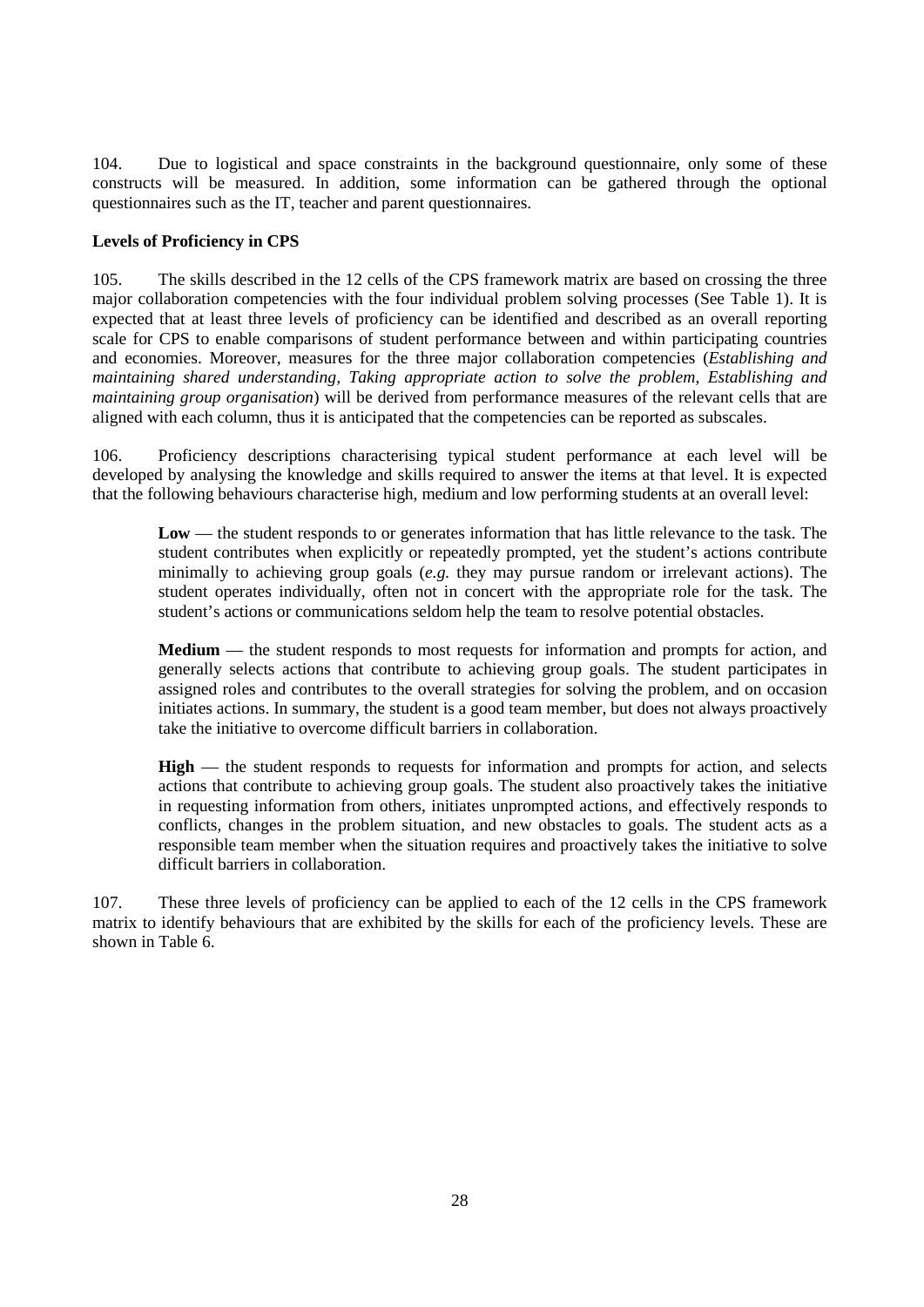|                                                                | Low                                                                                                                                                                                                                                                                                                                                                                                                                                                                                 | <b>Medium</b>                                                                                                                                                                                                                                                                                                                                                                                                                                                                                                                                                 | <b>High</b>                                                                                                                                                                                                                                                                                                                                                                                                                                                                                                                                                                                                                       |
|----------------------------------------------------------------|-------------------------------------------------------------------------------------------------------------------------------------------------------------------------------------------------------------------------------------------------------------------------------------------------------------------------------------------------------------------------------------------------------------------------------------------------------------------------------------|---------------------------------------------------------------------------------------------------------------------------------------------------------------------------------------------------------------------------------------------------------------------------------------------------------------------------------------------------------------------------------------------------------------------------------------------------------------------------------------------------------------------------------------------------------------|-----------------------------------------------------------------------------------------------------------------------------------------------------------------------------------------------------------------------------------------------------------------------------------------------------------------------------------------------------------------------------------------------------------------------------------------------------------------------------------------------------------------------------------------------------------------------------------------------------------------------------------|
|                                                                |                                                                                                                                                                                                                                                                                                                                                                                                                                                                                     |                                                                                                                                                                                                                                                                                                                                                                                                                                                                                                                                                               |                                                                                                                                                                                                                                                                                                                                                                                                                                                                                                                                                                                                                                   |
|                                                                |                                                                                                                                                                                                                                                                                                                                                                                                                                                                                     |                                                                                                                                                                                                                                                                                                                                                                                                                                                                                                                                                               |                                                                                                                                                                                                                                                                                                                                                                                                                                                                                                                                                                                                                                   |
| (1) Establishing<br>and maintaining<br>shared<br>understanding | • Student generates<br>communications that aren't<br>always relevant to the task<br>• Student responses provide<br>little or irrelevant information<br>about student's perspective<br>• Student takes actions that<br>create additional<br>misunderstandings of shared<br>knowledge<br>· Student provides redundant,<br>repetitive, or incorrect<br>information to other group<br>members<br>• Student provides information<br>at contextually inappropriate<br>times or situations | • Student generates and<br>responds to inquires with<br>contextually appropriate<br>information about<br>perspectives about self and<br>others.<br>• Student generates and<br>responds to requests to clarify<br>problem goals, problem<br>constraints, task requirements<br>• Student acknowledges or<br>confirms deficits (gaps or<br>errors) in shared<br>understanding<br>· Student repairs deficits in<br>shared understanding when<br>prompted                                                                                                          | In addition to exhibiting<br>medium (proficient) skills:<br>• Student actively shares<br>information and<br>perspectives about self and<br>others when it is needed<br>• Student initiates inquiries<br>about the abilities and<br>perspectives of other group<br>members<br>• Student initiates requests<br>to clarify problem goals,<br>common goals, problem<br>constraints and task<br>requirements when<br>contextually appropriate<br>•Student detects, deficits<br>(gaps or errors) in shared<br>understanding when needed<br>and takes the initiative to<br>perform actions and<br>communication to solve the<br>deficits |
| (2) Taking<br>appropriate<br>action to solve<br>the problem    | • Student performs actions or<br>communications that are<br>random, trial and error, or<br>move the problem away from<br>the solution<br>• Student performs actions that<br>are inappropriate for the<br>distribution of tasks<br>•Student proposes<br>modifications of plans that are<br>inappropriate for solving the<br>task                                                                                                                                                     | • Student responds to<br>requests about the actions,<br>tasks, and plans that advance<br>the solution to the problem<br>•Student takes actions that<br>comply with the planned<br>distribution of roles and tasks<br>· Student's actions or<br>communications show forward<br>search through a problem<br>space with an organised<br>sequence of solution attempts<br>• Student<br>acknowledges/confirms<br>completion of actions when<br>prompted<br>· Student participates in<br>modification of plans and<br>tasks without initiating the<br>modifications | In addition to exhibiting<br>medium (proficient) skills:<br>• Student inquires about the<br>actions, tasks, and plans to<br>be completed by members<br>of the group to solve the<br>problem when contextually<br>appropriate<br>• Student takes the initiative<br>to identify, propose,<br>describe, or change the<br>tasks when there are<br>changes in the problem or<br>when there are obstacles<br>towards the solution<br>• Student takes actions to<br>monitor the actions of others<br>on the team<br>• Student identifies efficient<br>pathways to goal resolution                                                        |
| (3) Establishing                                               | • Student's actions and                                                                                                                                                                                                                                                                                                                                                                                                                                                             | · Student acknowledges or                                                                                                                                                                                                                                                                                                                                                                                                                                                                                                                                     | · Student's actions and                                                                                                                                                                                                                                                                                                                                                                                                                                                                                                                                                                                                           |
| and maintaining                                                | communications suggest that                                                                                                                                                                                                                                                                                                                                                                                                                                                         | confirms roles taken by other                                                                                                                                                                                                                                                                                                                                                                                                                                                                                                                                 | communications show                                                                                                                                                                                                                                                                                                                                                                                                                                                                                                                                                                                                               |
| team<br>organisation                                           | the student does not<br>understand the roles of the                                                                                                                                                                                                                                                                                                                                                                                                                                 | group members<br>• Student's actions and                                                                                                                                                                                                                                                                                                                                                                                                                                                                                                                      | taking the initiative to<br>understand and plan the                                                                                                                                                                                                                                                                                                                                                                                                                                                                                                                                                                               |
|                                                                | other team members                                                                                                                                                                                                                                                                                                                                                                                                                                                                  | communications reflect                                                                                                                                                                                                                                                                                                                                                                                                                                                                                                                                        | different group roles that                                                                                                                                                                                                                                                                                                                                                                                                                                                                                                                                                                                                        |
|                                                                | •Student takes actions that are                                                                                                                                                                                                                                                                                                                                                                                                                                                     | awareness that student is part                                                                                                                                                                                                                                                                                                                                                                                                                                                                                                                                | need to be taken to solve                                                                                                                                                                                                                                                                                                                                                                                                                                                                                                                                                                                                         |
|                                                                | independent or inappropriate                                                                                                                                                                                                                                                                                                                                                                                                                                                        | of a group attempting to solve                                                                                                                                                                                                                                                                                                                                                                                                                                                                                                                                | the problem                                                                                                                                                                                                                                                                                                                                                                                                                                                                                                                                                                                                                       |
|                                                                | for the assigned role or tasks<br>•The student tries to perform                                                                                                                                                                                                                                                                                                                                                                                                                     | the problem<br>• Student takes actions that                                                                                                                                                                                                                                                                                                                                                                                                                                                                                                                   | · Student acknowledges,<br>inquires, assigns, or                                                                                                                                                                                                                                                                                                                                                                                                                                                                                                                                                                                  |
|                                                                | tasks assigned to a different                                                                                                                                                                                                                                                                                                                                                                                                                                                       | follow the planned tasks for                                                                                                                                                                                                                                                                                                                                                                                                                                                                                                                                  | confirms roles taken by                                                                                                                                                                                                                                                                                                                                                                                                                                                                                                                                                                                                           |
|                                                                | group member                                                                                                                                                                                                                                                                                                                                                                                                                                                                        | particular roles                                                                                                                                                                                                                                                                                                                                                                                                                                                                                                                                              | other group members and                                                                                                                                                                                                                                                                                                                                                                                                                                                                                                                                                                                                           |

# **Table 6 Draft proficiency descriptions for CPS competencies scales**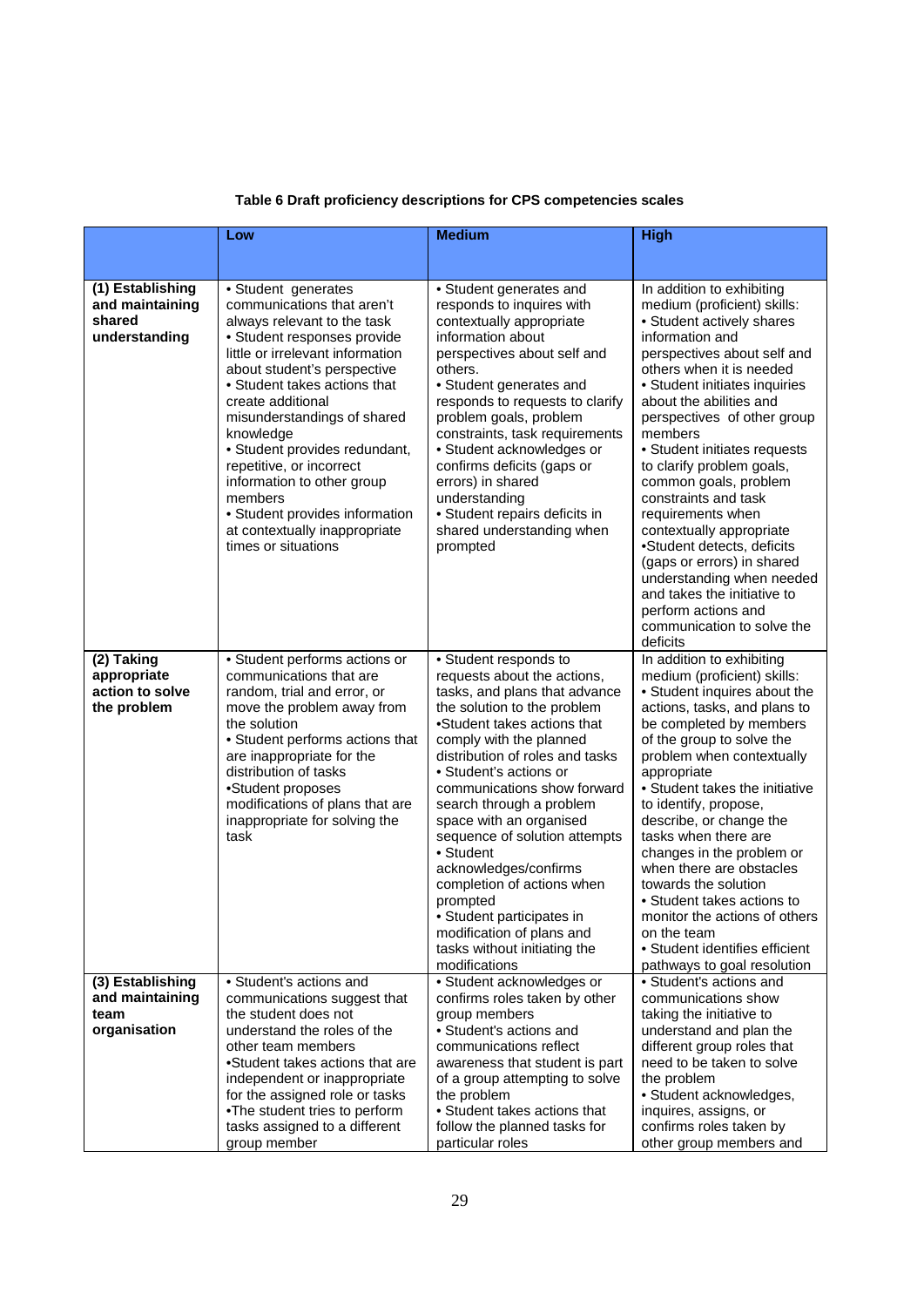| Low                                                                                      | <b>Medium</b>                                                                                                                                                                                                                                                               | <b>High</b>                                                                                                                                                                                                                                                                                                                                                                                                                                               |
|------------------------------------------------------------------------------------------|-----------------------------------------------------------------------------------------------------------------------------------------------------------------------------------------------------------------------------------------------------------------------------|-----------------------------------------------------------------------------------------------------------------------------------------------------------------------------------------------------------------------------------------------------------------------------------------------------------------------------------------------------------------------------------------------------------------------------------------------------------|
| • The student attempts to solve<br>the problem alone when<br>interdependency is required | • Student responds<br>appropriately when asked to<br>complete the student's role<br>assignment<br>• Student acknowledges or<br>confirms obstacles in the<br>problem solving process when<br>prompted, or describes or<br>otherwise expresses the<br>occurrence of obstacles | resources needed by each<br>group member<br>• Student takes the initiative<br>to identify, propose,<br>describe, or change the<br>roles of the student and<br>other group members when<br>there are changes in the<br>problem or when a group<br>member is not contributing<br>as planned<br>• Student takes the initiative<br>to prompt other group<br>members to complete their<br>assignments for particular<br>roles when contextually<br>appropriate |

108. A student's overall proficiency in collaborative problem solving can be coded, scored, scaled, and measured after defining the specific behaviours and the conditions under which a student must demonstrate those behaviours. These behaviours and conditions identify factors from Table 2 that drive the difficulty of items for the different collaborative processes. Table 7 shows proficient behaviours and conditions under which the behaviours can be manipulated to create item difficulty.

#### **Table 7 Relationship between proficient behaviour and item difficulty drivers**

| <b>Collaboration processes</b>                              | <b>Proficient behaviour (summary)</b>                                                                                                                                                                                                                                       | <b>Conditions that drive item difficulty</b>                                                                                                                                                                                                                  |
|-------------------------------------------------------------|-----------------------------------------------------------------------------------------------------------------------------------------------------------------------------------------------------------------------------------------------------------------------------|---------------------------------------------------------------------------------------------------------------------------------------------------------------------------------------------------------------------------------------------------------------|
| (1) Establishing and<br>maintaining shared<br>understanding | • Discovers others' abilities - share<br>information about own ability<br>• Discusses the problem - asks questions,<br>responds to others' questions.<br>• Communicates during monitoring and<br>resolution of groupwork                                                    | • Amount of explicit prior information<br>about others<br>• Size of group<br>• Openness of problem (well-defined/ill-<br>defined)<br>• Having to initiate vs. being prompted to<br>talk                                                                       |
| (2) Taking appropriate<br>action to solve the problem       | • Understands the type of interaction<br>needed, make sure to know who does what<br>• Describes and discusses tasks and task<br>assignment<br>• Enacts plans together with others and<br>performs the actions of the assigned role<br>• Monitors and evaluates others' work | • Interdependency<br>• Intrinsic complexity of problem<br>• Clarity of problem goal<br>• Openness of problem (well-defined/ill-<br>defined)<br>• Distance to solution<br>• Problem space: Explicit or implicit<br>information about group members'<br>actions |
| (3) Establishing and<br>maintaining team<br>organisation    | • Acknowledges and inquires about roles<br>· Follows rules of engagement - complies<br>with plan, ensures others do<br>• Monitors team organisation - notices<br>issues, suggests ways to fix them                                                                          | • Symmetry of roles<br>• Problem space: Explicit or implicit<br>information about group members'<br>actions<br>• Cooperativeness of group members                                                                                                             |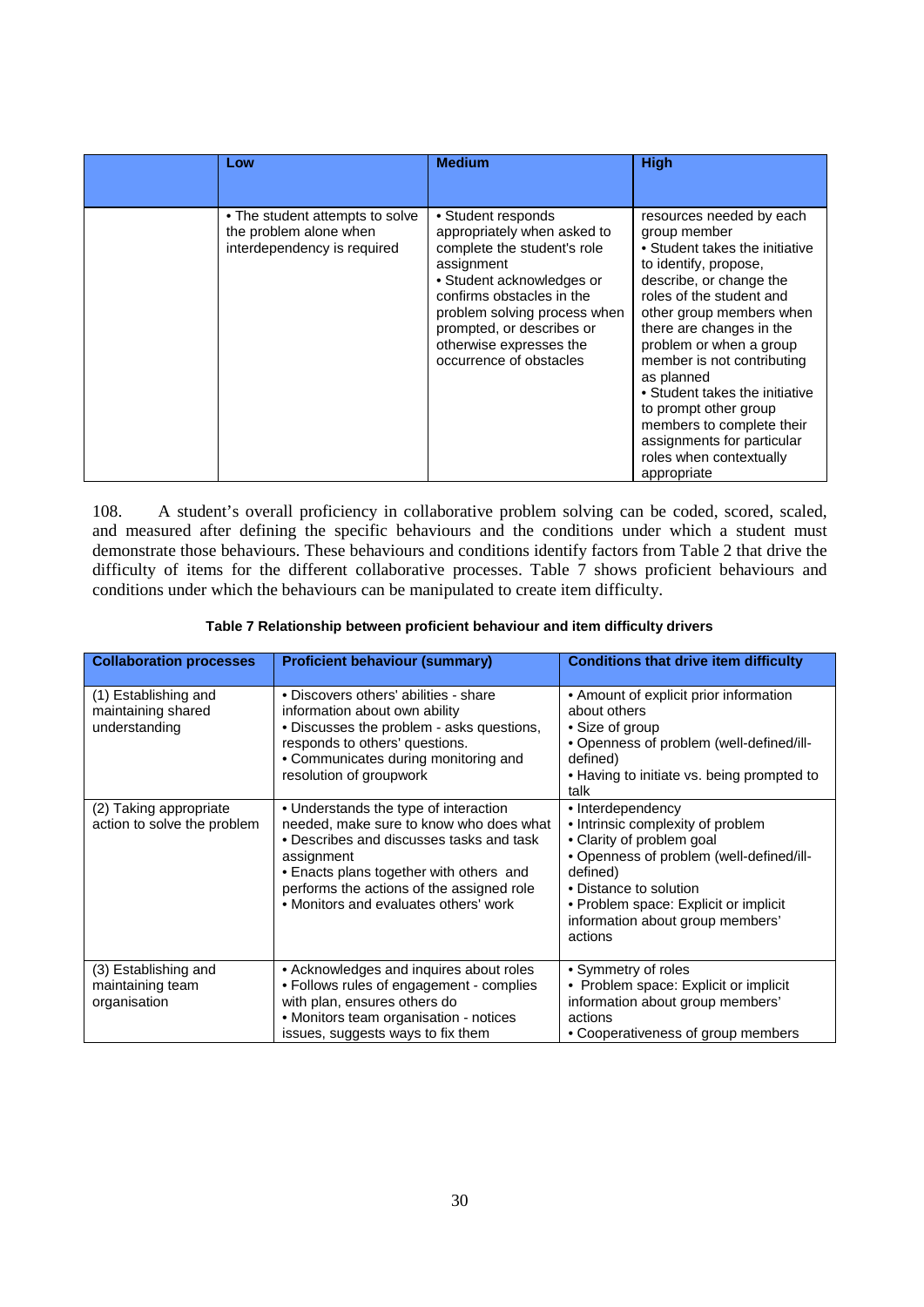#### **SUMMARY**

109. Collaborative problem solving is introduced to PISA for the first time in 2015. The 2015 definition described here has built on the 2012 Problem Solving assessment but extended it into the Collaborative domain by incorporating the theoretical bases of individual and group cognition. The four processes of the 2012 PS framework have been retained and added to the three core competencies identified for collaborative problem solving to produce a matrix of CPS skills. Each of these skills is defined with levels of proficiency that can be measured by the assessment instrument.

110. The PISA 2015 definition of CPS competency has its origin in the consideration of the types of problems and collaborative interactions that 15-year-old students face in and out of the classroom, as well as a consideration for their "preparedness for life" in the workplace and in further studies. The ability of each participant in a group to communicate, manage conflict, organise a team, build consensus and manage progress is crucial to its success and the measurement of these skills is at the heart of the three competencies that will form the reporting scales for the assessment.

111. This framework for 2015 has described and illustrated the collaborative competencies and problem solving skills that will be assessed in PISA 2015, the knowledge and student characteristics that factor into the assessment, as well as the contexts, team composition and task types that will form the basis of the computer-based assessment instrument (see Figure 1). The framework has also explained the rationale for the use of computer agents to operationalise the measurement of student collaborative skills. This should enable measurement of the proficiency levels to quantify student performance in the three CPS competencies following the 2015 cycle.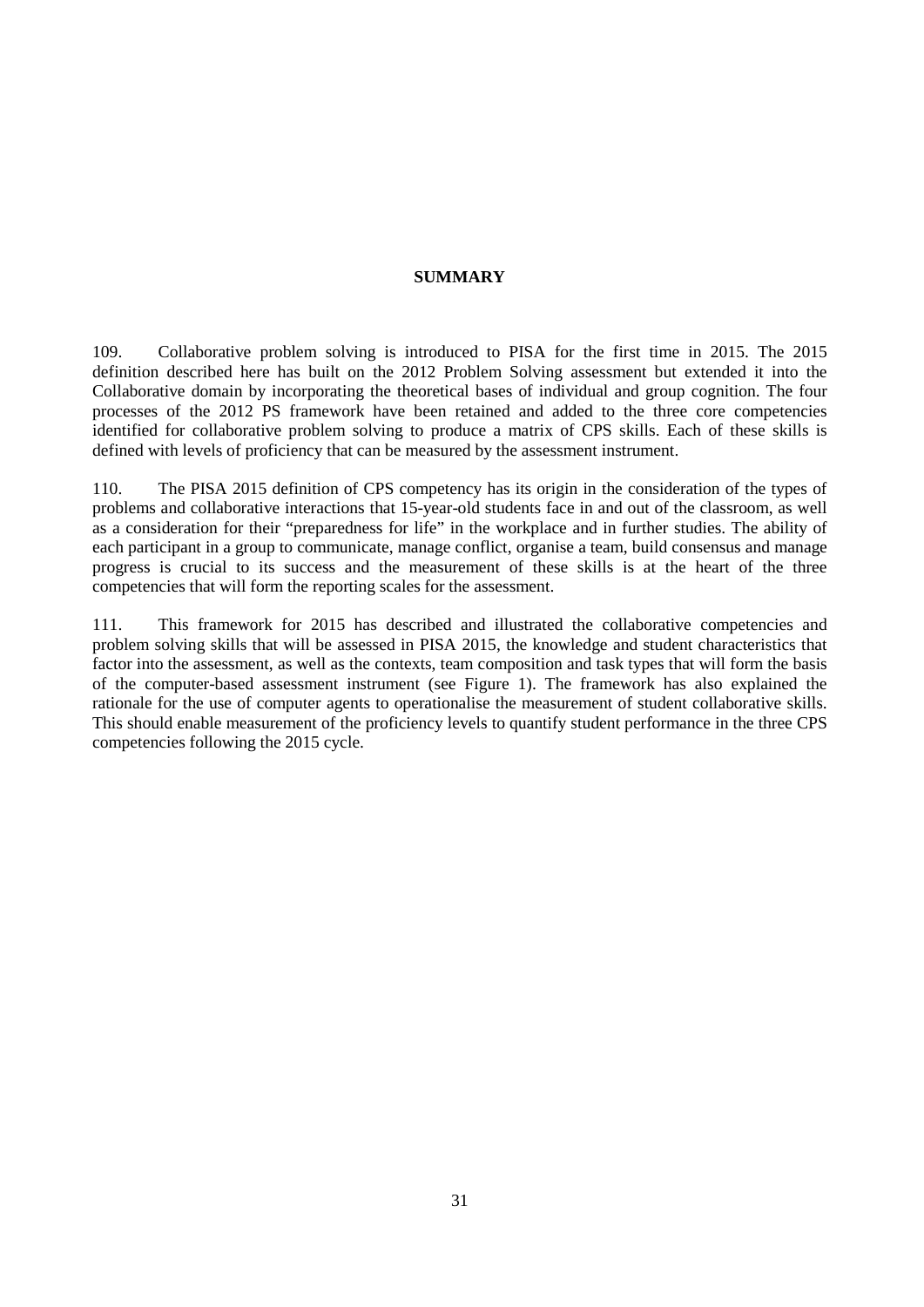## **GLOSSARY OF TERMS**

| <b>Term</b>                             | <b>Explanation</b>                                                                                                                                                                                                                                                                    |
|-----------------------------------------|---------------------------------------------------------------------------------------------------------------------------------------------------------------------------------------------------------------------------------------------------------------------------------------|
| Actions                                 | Any explicit acts made by the individual that change the state of the collaborative<br>problem                                                                                                                                                                                        |
| Agent                                   | Either a human or a computer-simulated participant in a CPS group                                                                                                                                                                                                                     |
| Cluster                                 | Several units grouped into a 30 minute block for testing                                                                                                                                                                                                                              |
| Consensus building                      | A task type where the group needs to make a decision after considering the views,<br>opinions, and arguments of different members                                                                                                                                                     |
| Conversational agent                    | Computer-based agents representing team members with a range of skills and<br>abilities                                                                                                                                                                                               |
| Cost of grounding                       | How easy it is for members of the group to communicate with each other and find<br>common ground                                                                                                                                                                                      |
| <b>ECD (Evidence Centred</b><br>Design) | A framework for developing assessments by reasoning from imperfect evidence<br>using claims and evidence to support the inferences being made about student<br>proficiency (Mislevy & Haertel, 2006; Mislevy, Steinberg & Almond, 2003)                                               |
| Hidden profile task                     | See jigsaw                                                                                                                                                                                                                                                                            |
| <b>Item</b>                             | Each problem scenario is divided into different tasks termed 'items'. Items are a unit<br>of measurement.                                                                                                                                                                             |
| Jigsaw                                  | Also known as hidden profile. A task type where each group member has different<br>information or skills. The group needs to pool the information and recruit each<br>other's skills in order to achieve the group goal. The group goal cannot be achieved<br>by any one member alone |
| Log file                                | File to which the computer writes a record of student activities                                                                                                                                                                                                                      |
| Negotiation                             | A task where group members have different amounts of information and different<br>personal goals. Through negotiation, select information can be passed so that there<br>can be mutual win-win optimisation which satisfy overall group goals.                                        |
| Openness                                | The degree to which a problem is "well-defined" (e.g. all the information is at hand<br>for the problem solver) vs. "ill-defined" (e.g. the problem solver must discover or<br>generate new information in order for the problem to be solved)                                        |
| Probe                                   | A question which stops the problem scenario to assess a student's cognitive state<br>relative to the skills in the framework. E.g. a multiple-choice question to assess<br>knowledge states, shared understanding                                                                     |
| Problem scenario                        | The problem that the group must solve. Each scenario involves one or more task<br>types and settings. Each unit contains one scenario.                                                                                                                                                |
| Problem space                           | The space in which the actions are carried out to solve the problem. Can be<br>explicitly or implicitly visible to team members.                                                                                                                                                      |
| <b>Problem State</b>                    | Any stage within a problem space. Actions or communication can change the state<br>of a problem to another state that is closer or further from the goal.                                                                                                                             |
| Product                                 | Outcomes which provide a measure of the success that the actions are being<br>enacted properly and that the group is moving the problem state forward<br>appropriately                                                                                                                |
| Referentiality                          | An item's context may have high referentiality to the outside world and real-world<br>contexts or at the other end of the spectrum a low referentiality with little reference<br>to external knowledge                                                                                |
| Rescue agent                            | If students reach an impasse or run out of time, a rescue agent will intervene to take<br>students to the beginning of the next item                                                                                                                                                  |
| Semantic richness                       | The degree to which the problem provides a rich, elaborated problem context that<br>relates to the external world.                                                                                                                                                                    |
| Settings                                | The context dimensions of the problem scenario, namely:                                                                                                                                                                                                                               |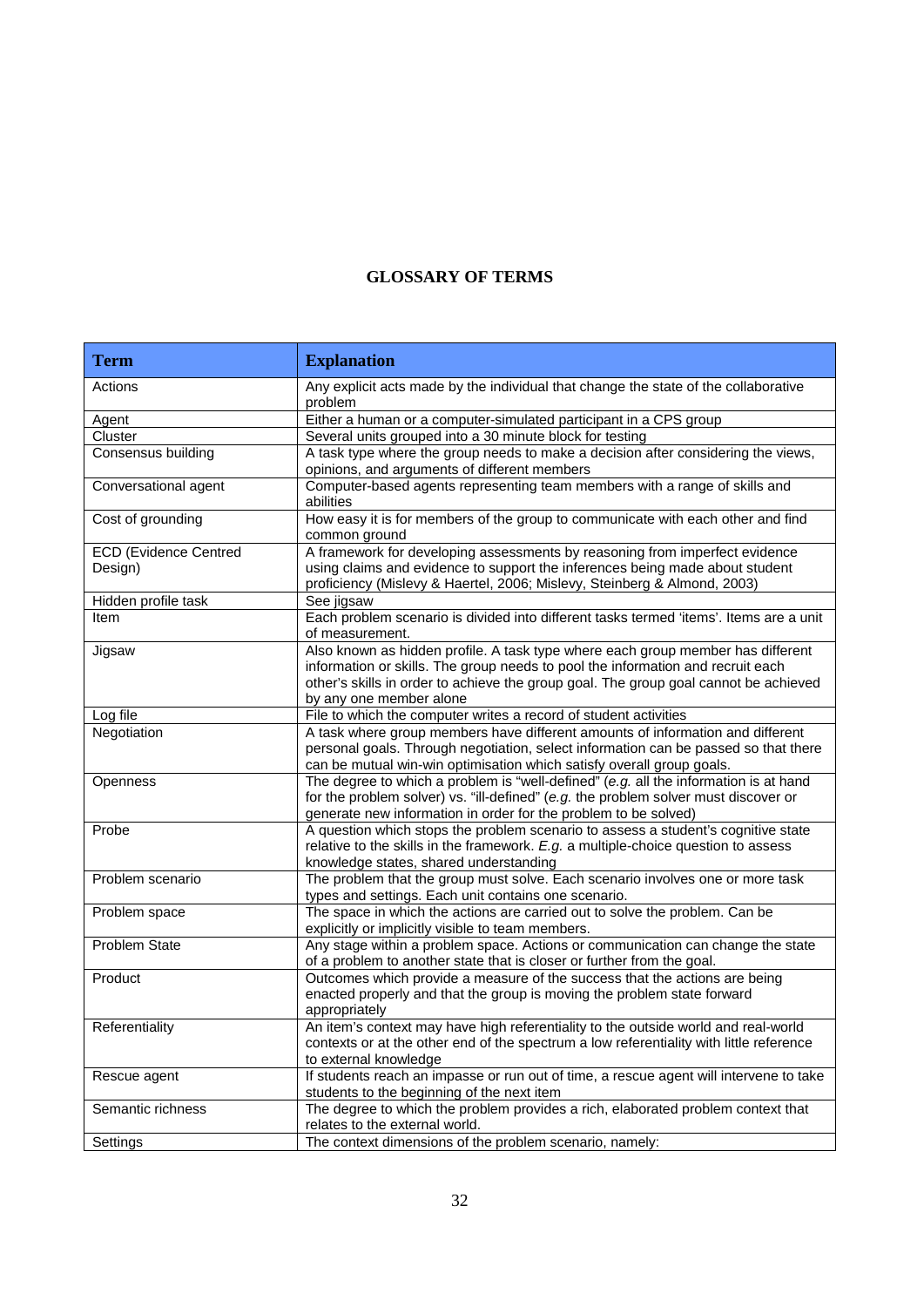| <b>Term</b>        | <b>Explanation</b>                                                                                                                                                                               |
|--------------------|--------------------------------------------------------------------------------------------------------------------------------------------------------------------------------------------------|
|                    | • Private or public<br>• Technology vs. non technology                                                                                                                                           |
|                    | · School vs. non-school                                                                                                                                                                          |
| Symmetry of roles  | The degree to which team members are assigned similar or different roles in a<br>problem scenario                                                                                                |
| Symmetry of status | The degree to which the status of team members are the same or are of different<br>rank (e.g. peers vs. supervisor and subordinate relationships)                                                |
| Task               | A task is a particular phase within the problem scenario consisting of a number of<br>turns between the participants in the team. From a measurement point of view a<br>task is a scorable item  |
| Task type          | The type of collaborative problem solving tasks that elicit different types of<br>interactions and problem solving behaviours. The three types are: Consensus<br>building, jigsaw, negotiations. |
| Turns              | A set of one or more human actions and/or communications in an item                                                                                                                              |
| Unit               | Each unit contains one problem scenario and several items.                                                                                                                                       |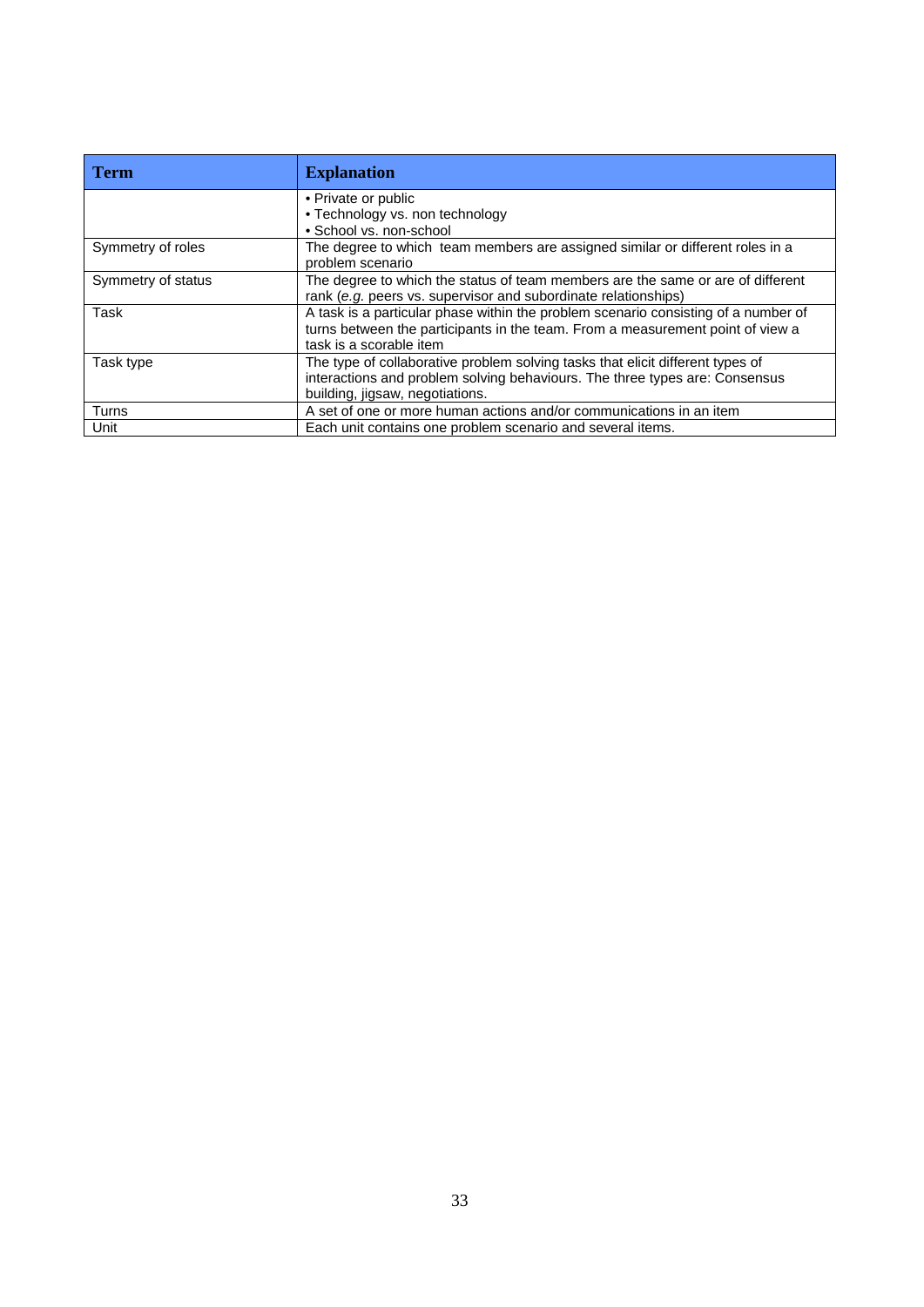#### **APPENDIX A. STUDIES ON CONVERSATIONAL AGENTS**

112. There is a broad spectrum of computer-based agents that have been used in tasks that involve tutoring, collaborating learning, co-construction of knowledge, and collaborative problem solving. (See Table 8 below for examples of operationally implement systems). These agents provide a range of techniques that can be potentially incorporated in CPS assessments. At one extreme there are fully embodied conversational agents in a virtual environment, with speech recognition capabilities embedded in a serious game (*e.g.,* the *Tactical Language and Culture System*, Johnson and Valente, 2008). Although this might be motivating to 15-year old students, this solution would be prohibitively costly and impractical to implement in multiple countries.

113. A less expensive solution is animated conversational agents that express themselves with speech, facial expression, gesture, posture, and/or other embodied actions. Such systems have been developed and tested in dozens of learning environments during the last two decades, such as *AutoTutor* (Graesser, Jeon, and Dufty, 2008; VanLehn *et al*., 2007), *Betty's Brain* (Biswas, Schwartz, Leelawong & Vye, 2005), *Operation ARIES* (Millis *et al*., in press), and *iSTART* (McNamara *et al*., 2007). Although these systems have proven successful in facilitating learning in an impressive body of empirical research, there would be major challenges in technology, costs, and cultural variations in language and discourse to implement them in PISA 2015. For example, there are considerable differences among countries in language, speech, communication style, dress, facial demeanour, facial expressions, gesture, and so on.

114. A minimalist approach to assessment using agents provides much of the same control as the more interactive agent approaches, while avoiding some of the above complications. Minimalist agents may consist of printed messages in windows on the computer display, such as email messages, chat facilities, print in bubbles besides icons, and documents in various social communication media (Rouet, 2006). Some of these forms of agent-based social communication media have already been implemented in PIAAC (OECD, 2009). There would be no speech generation because of concern of variations among dialects. There might be static visual depictions of the agents who send the messages, which is helpful to mitigate confusion on "who says what" when there are multiple agents playing multiple roles. However, such an approach can minimise the depiction of gender, ethnicity, and other visual characteristics of agents that present complications of cultural bias and measurement error.

115. An important consideration is that it is important for the human to pay attention to the agent when the agent communicates - in a fashion that is analogous to a human who takes the floor when speaking and gets noticed. This can be accomplished with a minimalist agent by a dynamic highlighting of messages and windows through colour, flash, and coordination of messages with auditory signals (Mayer, 2010).

116. Computer agents can communicate through a variety of channels. The simplest interface would have the student clicking an alternative on a menu of optional speech acts and for there to be a limited number of options (2 to 7). Other possibilities are open-ended responses that range from typing (or speaking) a single word, to articulating sentences, and composing lengthier essays. The simplest, but still effective, *click* interface supports on-line conditional branching to different system and conversational states, depending on the options the human selects.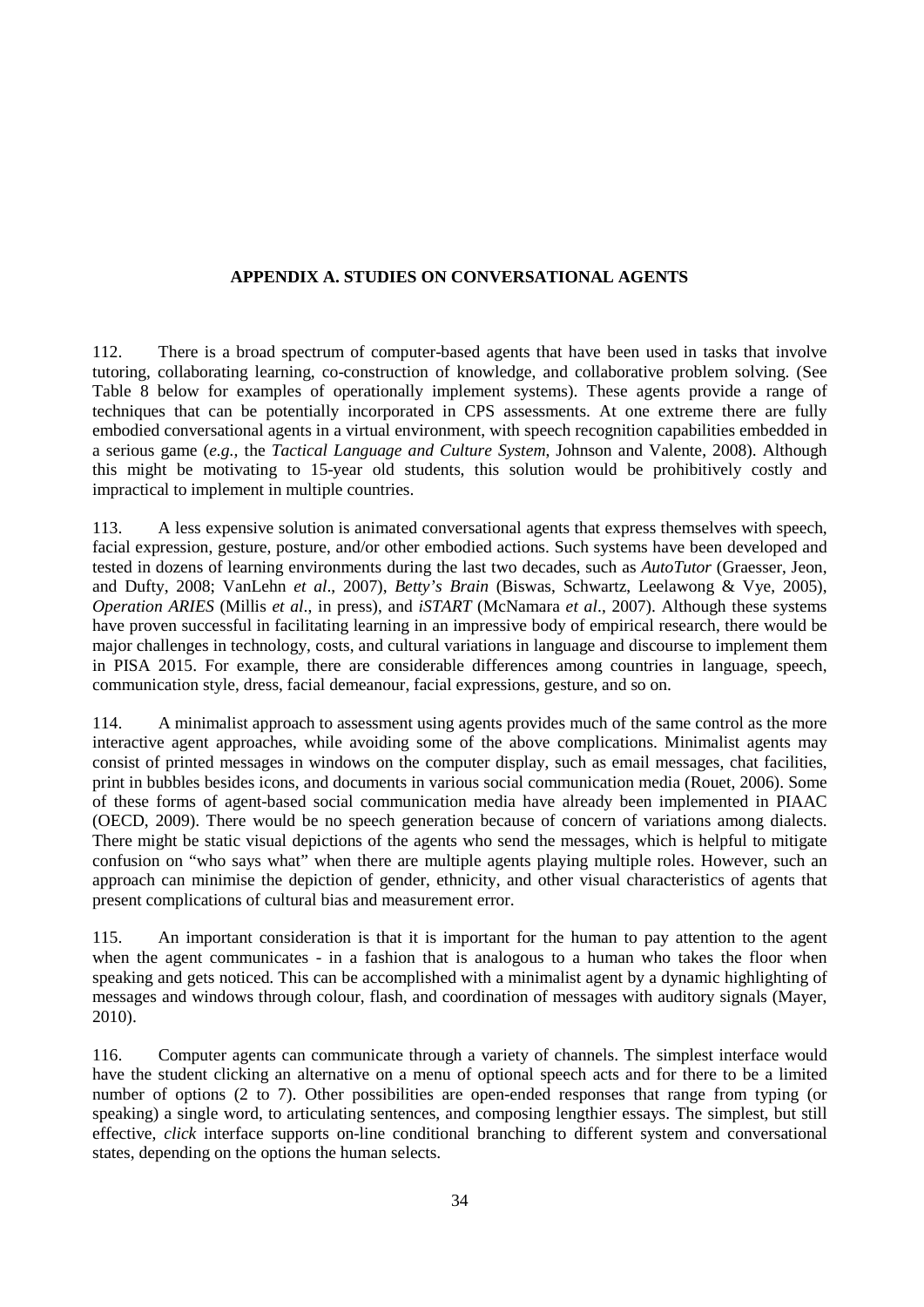117. Open-ended responses of sentences or essays may be incorporated in the CPS items for later assessment by expert human markers; however, on-line assessment is still impractical because the advances in computational linguistics (Jurafsky & Martin, 2008) and essay grading (Landauer, Laham, & Foltz, 2003; Shermis, Burstein, Higgins, & Zechner, 2010) are limited or nonexistent for some languages. Nevertheless, it would be prudent to collect such open-ended responses for a percentage of assessment items in order to advance research and development of automated language-discourse analyses for future generations. An intermediate solution is semi-structured interfaces, when the system proposes "sentence openers" and then the student completes the sentence (*e.g.,* Soller & Lesgold, 2009). The computer agents can adopt different roles (Baylor & Kim, 2005; Biswas *et al*., 2005; Millis *et al*., in press). For example, the student might take the role of midlevel management and communicate with a supervisor agent and a subordinate agent. The computer agent might be a peer, with equal status to the agent, depending on the way the agent is presented to the subject at the beginning of the text.

118. The number of computer agents can also vary from only one partner in a dyad, to two agents in a triad, to three or more agents in larger group ensembles. The ensembles of agent configurations are essentially unlimited. Triads (a student and two agents) have advantages because the number of agents is small (minimising confusion in agent roles) but affords interesting complexities in social interaction, such as status differences, agents disagreeing with each other, and agents making comments or taking actions that would make sense to a knowledgeable human (Millis *et al*., in press; Wiley & Jensen, 2007). It can also be used to measure social conformity, *e.g.* whether the student would follow the two agents when they agree on a solution for which the human subject has evidence that it is wrong.

119. An agent-based approach provides a means to assess individuals' competencies. The proposed minimalist approach to the presence of agents is compatible with the tasks developed for PIAAC (2010) in assessments of Problem Solving in Technology-Rich Environments. While PIAAC focuses on interaction with technology rather than collaboration, the user interface approach would not be that different. The human would receive email messages from different individuals in addition to working with spreadsheets and web-like searches. Contemporary social communication media (*e.g.,* email, chat, blogs, discussion portals) frequently have messages sent by individuals who cannot be seen and who might not even be known by the recipient of a message (National Research Council, 2011). Teenagers are extensive users of these 21st century communication media so such interfaces have high ecological validity. Companies also are increasingly adopting mediated natural language communication. Artificial agents are ubiquitous in the modern world and are likely to become even more prevalent in the future.

120. The following table is a summary of studies with conversational agents in tasks that involve tutoring, collaborating learning, co-construction of knowledge, and collaborative problem solving. Innovative assessment systems with agents are being developed at Pearson, ETS and other assessment organisations (*e.g.* Forsyth *et al*, 2012).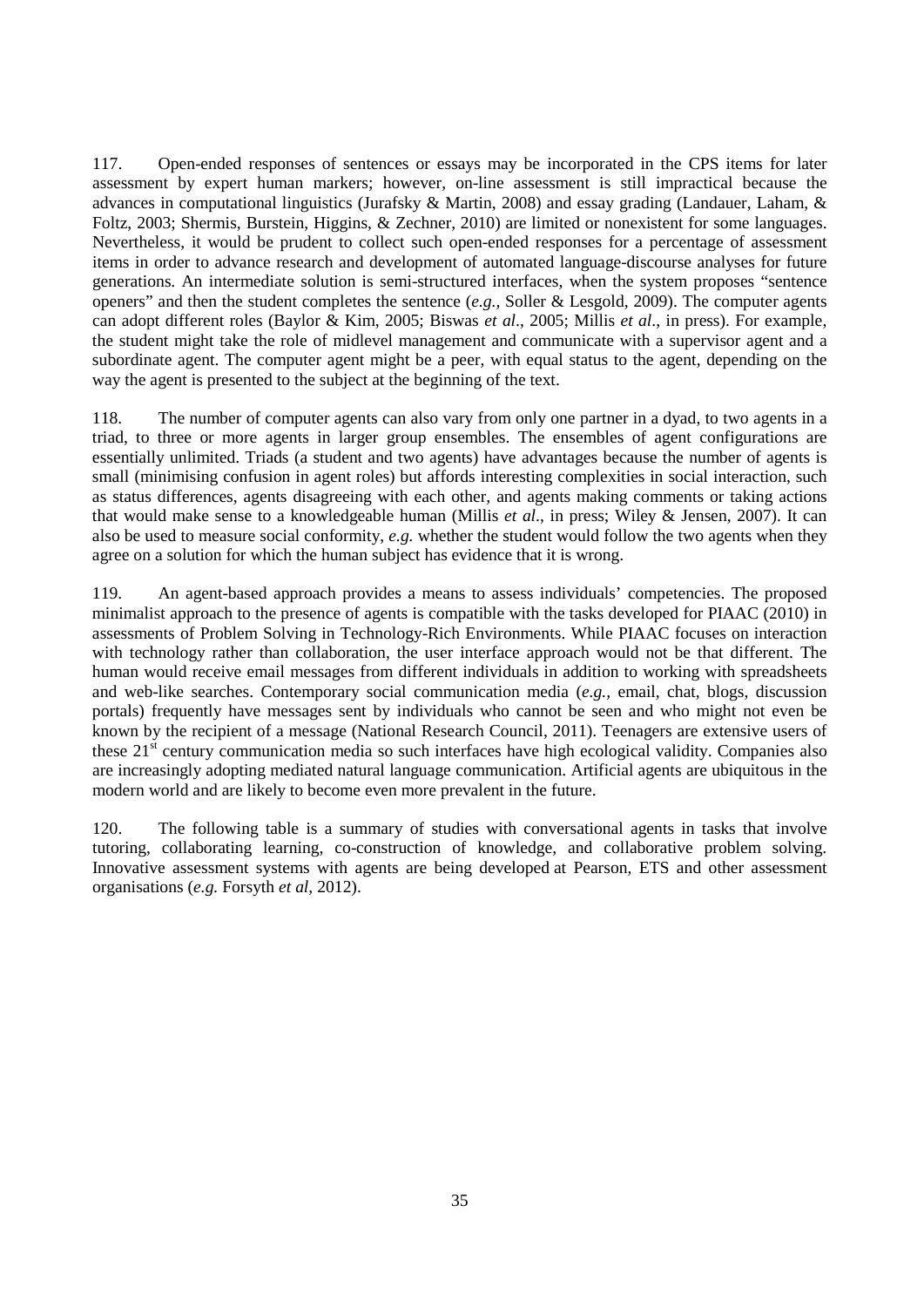## **Table 8 Examples of operationally implemented agent-human based training and assessment systems**

 $\lceil$ 

| Tutor Agent and Human Co-Constructing Answer to Difficult Question or Solution to Problem                             |                                               |     |                                                                                                                                                                                                                                                                                                                                                    |                                                                                                   |  |
|-----------------------------------------------------------------------------------------------------------------------|-----------------------------------------------|-----|----------------------------------------------------------------------------------------------------------------------------------------------------------------------------------------------------------------------------------------------------------------------------------------------------------------------------------------------------|---------------------------------------------------------------------------------------------------|--|
| AutoTutor, GuruTutor,<br>Why-Atlas                                                                                    | Physics, Biology,<br><b>Computer Literacy</b> |     | Agent helps student<br>articulate answers and<br>solutions through natural<br>language interaction with<br>feedback, hints, prompts<br>for information, corrections,<br>and assertions of missing<br>information. Learning gains<br>are the same as human<br>tutors.                                                                               | Graesser, Lu et al. (2004)<br>Olney et al. (2012)<br>VanLehn et al. (2007)                        |  |
| Two Agents Training Humans in Skills of Reading, Writing, and Speaking                                                |                                               |     |                                                                                                                                                                                                                                                                                                                                                    |                                                                                                   |  |
| <b>iSTART</b>                                                                                                         | Science texts                                 |     | Teacher and peer agent<br>train students how to<br>generate self-explanations<br>during reading. Computer<br>interprets natural language<br>and gives feedback. The<br>computer improves<br>comprehension and can<br>accurately identify student<br>paraphrases, relevant<br>elaborations, predictions,<br>and other categories of<br>speech acts. | McNamara, Boonthum,<br>Levinstein, & Millis (2007)<br>McNamara, O'Reilly, Best,<br>& Ozuru (2006) |  |
| Writing-Pal                                                                                                           | Argument essays                               |     | Teacher and peer agent<br>trains students how to write<br>essays by interactively<br>scaffolding different phases<br>of writing. Computer gives<br>feedback on writing quality<br>and scaffolds student's<br>mastery of particular writing<br>components.                                                                                          | McNamara et al. (2012)                                                                            |  |
| Tactical<br>Language<br>and<br><b>Culture Training System</b>                                                         | Language learning                             |     | Students learn new<br>languages with multiple<br>agents in socio-cultural<br>contexts. Speech<br>recognition is excellent and<br>students learn. Won the<br>DARPA technological<br>achievement award in 2005<br>for Tactical Iraqi.                                                                                                                | Johnson & Valente (2008)                                                                          |  |
| Tutor, Mentor, and Peer Agents Collaboratively Work with the Student on Reasoning and Problem Solving<br><b>Tasks</b> |                                               |     |                                                                                                                                                                                                                                                                                                                                                    |                                                                                                   |  |
| <b>Operation ARIES</b>                                                                                                | Scientific<br>methods                         | and | Tutor and student peer                                                                                                                                                                                                                                                                                                                             | Cai et al. (2011)                                                                                 |  |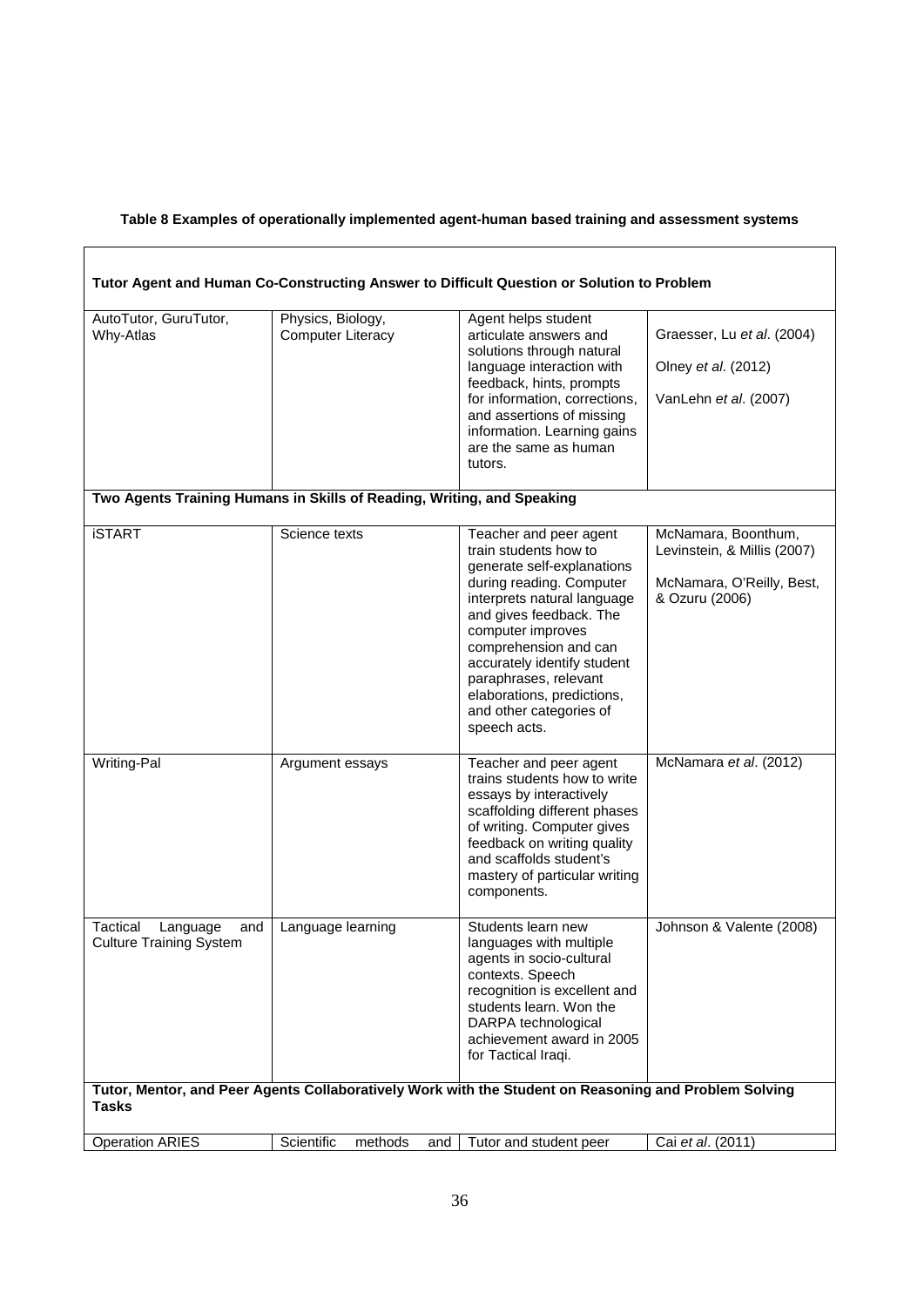| <b>Operation ARA</b>        | reasoning                            | agents hold trialog<br>conversations with the<br>student on scientific<br>reasoning, finding flaws in<br>research studies, and<br>asking questions to critique<br>poor research. There is<br>mixed-initiative dialogue in<br>these interactions.<br>Computer agent helps<br>students learn scientific<br>reasoning and can<br>evaluate the quality of<br>student natural language<br>as well as human experts.                                                            | Millis et al. (2011)                                                                                            |
|-----------------------------|--------------------------------------|---------------------------------------------------------------------------------------------------------------------------------------------------------------------------------------------------------------------------------------------------------------------------------------------------------------------------------------------------------------------------------------------------------------------------------------------------------------------------|-----------------------------------------------------------------------------------------------------------------|
| Betty's Brain               | Biology,<br>environmental<br>science | Student teaches a student<br>agent how to reason and<br>construct a conceptual<br>graph to understand<br>science well enough to<br>take tests. The human and<br>student collaboratively<br>interact in the inquiry<br>process, with a mentor<br>agent stepping in at<br>appropriate points. This<br>teachable agent system<br>helps students learn the<br>skills of self-regulated<br>learning in addition to deep<br>mental models for problem<br>solving and reasoning. | Biswas, Jeong, Kinnebrew,<br>Sulcer, & Roscoe (2010).<br>Schwartz et al. (2009)                                 |
| Crystal Island              | Biology                              | Students interact with<br>agents in a virtual world to<br>explore why a disease<br>evolved. The goal is to<br>build inquiry skills.                                                                                                                                                                                                                                                                                                                                       | Rowe, Shores, Mott &<br>Lester (in press)                                                                       |
| River City, ECOMove         | Ecology                              | Agents interact with<br>students in groups on<br>problem solving about<br>hazards in ecological<br>systems.                                                                                                                                                                                                                                                                                                                                                               | Ketelhut, Dede, Clarke,<br>Nelson, Bowman (2007)<br>Metcalf, Kamarainen,<br>Tutwiler, Grotzer, & Dede<br>(2011) |
| MetaTutor                   | Biology                              | Students interact with<br>agents to acquire the skills<br>of self-regulated learning<br>and metacognition in the<br>context of biological<br>systems.                                                                                                                                                                                                                                                                                                                     | Azevedo, Moos, Johnson,<br>Chauncey (2010)                                                                      |
| Coach Mike<br>Ada and Grace | Museums of science                   | Multiple agents interact<br>with patrons in a science<br>museum.                                                                                                                                                                                                                                                                                                                                                                                                          | Lane et al. (2011)                                                                                              |
| <b>BiLAT</b>                | Negotiation                          | Agents help people learn<br>how to negotiate in a<br>different cultural context.                                                                                                                                                                                                                                                                                                                                                                                          | Kim et al. (in press)                                                                                           |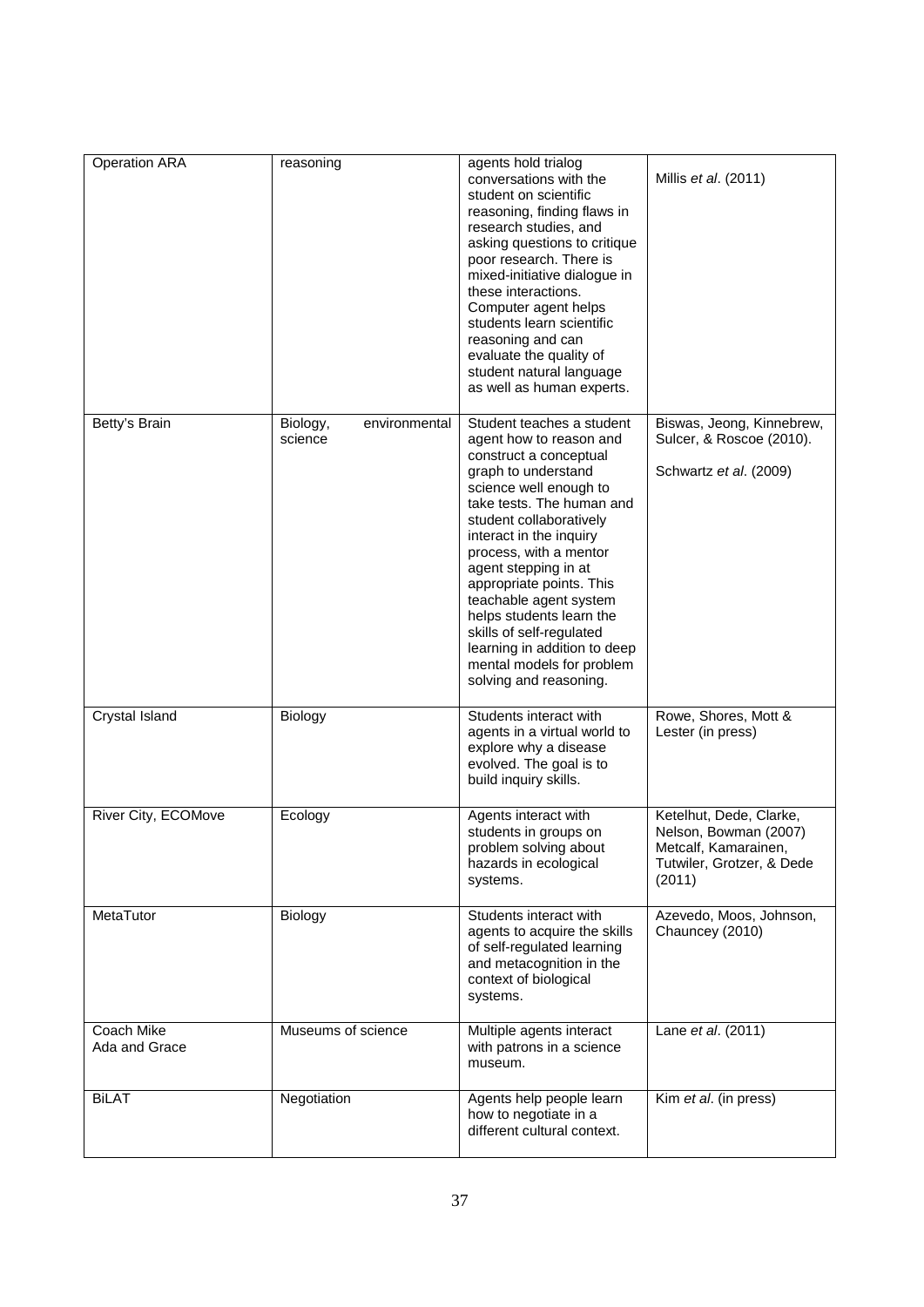#### **APPENDIX B. CPS LITERATURE REVIEW**

121. Collaborative problem solving has been investigated in the social sciences for several decades, which has resulted in a number of theoretical frameworks, models, and paradigms of empirical studies. These contributions span the areas of communication, individual and group problem solving, computersupported cooperative work, and team assessment. Appendix B reviews and outlines research from a number of areas that have implications for the design decisions of the CPS assessment. Many studies have assessed particular components of collaborative problem solving, but few have been validated across diverse populations. Moreover, most studies have focused on business, military contexts, or college students (Loughry, Ohland, & Moore, 2007; Morgeson, Reider, & Campion, 2005; Zhuang, 2008). Nevertheless, many of the models, studies and frameworks can apply to the 15-year-old PISA population.

#### **Existing Frameworks and Models for Collaborative Skills**

122. A number of existing models and frameworks were reviewed in order to conceptualise the key processes involved in CPS. The conceptualisations of collaborative skills differ in the details across the models, but there are a number of correspondences and some convergence. For example, a number divide out different skills related to collaboration and those related to problem solving. Some of these models formed the basis of the development of definitions of the three core competencies adopted in the PISA 2015 CPS framework, namely:

Establishing and maintaining shared understanding;

Taking appropriate action to solve the problem;

Establishing and maintaining team organisation.

123. These three core competencies incorporate major processes taken from theoretical frameworks in the literature cited below. Moreover, they correspond to skills that are important for students entering academic and workplace environments and they adhere to the additional constraint that they can be measured in the PISA 2015 assessment.

124. The ATC21S framework for collaborative problem solving (Griffin *et al*., 2011) views CPS as a multi-dimensional skill that includes both social or collaborative skills, and cognitive skills. CPS was conceptualised as having five broad skills.

125. Social skills include:

**Participation and cooperation** — The ability to participate as a member of a group and contribute knowledge

**Perspective taking** — the ability to place oneself in another's position - which can lead to adaptation, and modification of communication to take the other's perspective into consideration.

**Social regulation** — such as negotiation and resolution of conflicts or misunderstandings.

126. Cognitive skills include:

**Task regulation** — the identification of the problem space - its description, its goals, its needs and its resources; clear understanding of the problem space supports the skills of social regulation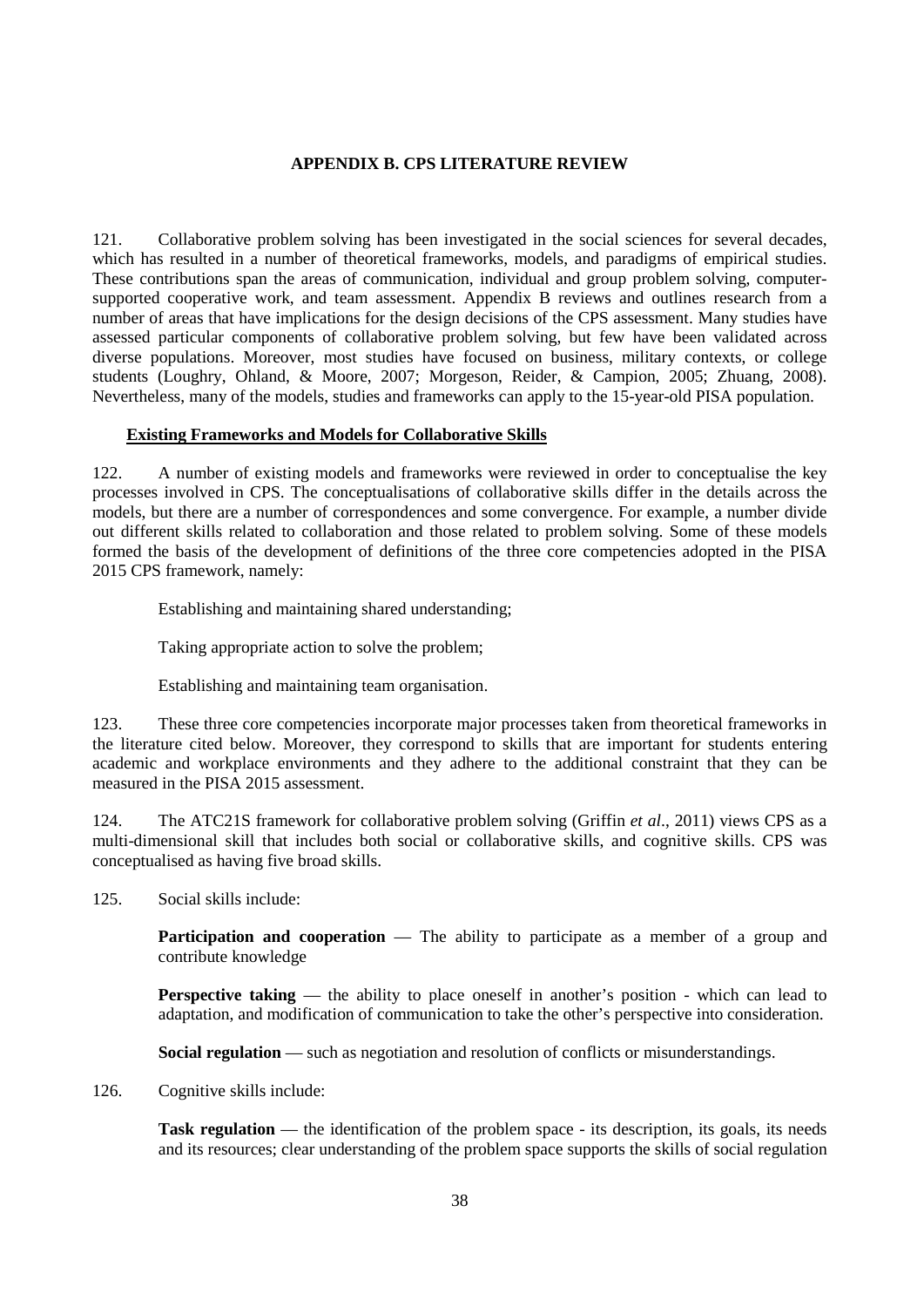- being aware of the problem space provides a structure within which learners can locate themselves and each other's needs for knowledge or resources.

**Knowledge building** — where unique contributions of information, skills, or resources are combined to contribute to a problem solution.

127. The PIAAC Problem Solving in Technology-Rich Environments Framework (OECD, 2009), incorporates several skills related to CPS. It defines problem solving in technology-rich environnents as "using digital technology communication tools and neworks to acquire and evaluate information, communicate with others and perform practical tasks". It focuses on "ability to solve problems for personal, work and civic purposes by setting up appropriate goals and plans, accessing and making useof information through computers and computer networks" (OECD, 2009). The skills of communicating with others, setting goals and plans while solving problems all are critical in use of digital technologies while also are core components of collaboration skills.

128. The Partnership for 21st century skills' framework (Fadel & Trilling, 2009) presents definitions of communication, collaboration skills as well as problem solving:

#### **Communicate Clearly**

Articulate thoughts and ideas effectively using oral, written and nonverbal communication skills in a variety of forms and contexts.

Listen effectively to decipher meaning, including knowledge, values, attitudes and intentions.

Use communication for a range of purposes (*e.g.* to inform, instruct, motivate and persuade).

Utilise multiple media and technologies, and know how to judge their effectiveness a priori as well as assess their impact.

Communicate effectively in diverse environments (including multi-lingual).

#### **Collaborate with Others**

Demonstrate ability to work effectively and respectfully with diverse teams.

Exercise flexibility and willingness to be helpful in making necessary compromises to accomplish a common goal.

Assume shared responsibility for collaborative work, and value the individual contributions made by each team member.

#### **Solve Problems**

Solve different kinds of non-familiar problems in both conventional and innovative ways.

Identify and ask significant questions that clarify various points of view and lead to better solutions.

129. Stevens and Campion (1994) provided a five-component model of teamwork that includes the following knowledge, ability, and skills: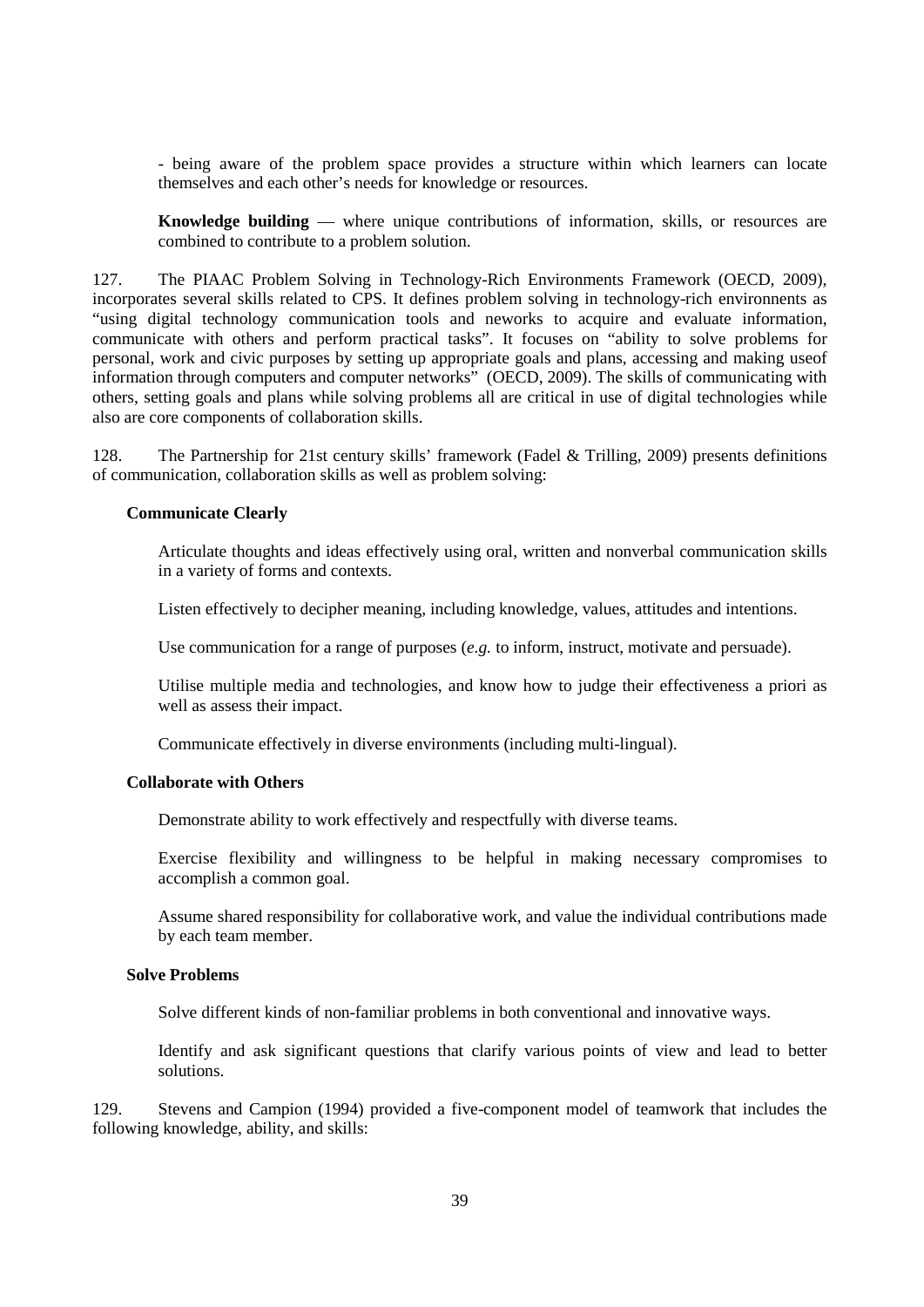**Conflict solving** — the ability to recognise and encourage useful conflicts and to employ appropriate conflict resolution strategies when conflicts are not useful.

**Collaborative problem solving** — the ability to identify situations requiring group problem solving and decision making.

**Communication** — listening skills and a willingness and ability to develop open and supportive communication.

**Goal setting and performance management** — setting acceptable and appropriate goals and providing feedback.

**Planning and task coordination** — the ability to coordinate activities with other team members.

130. Another framework suggested by the Center for Research on Evaluation, Standards, and Student Testing (CRESST) consists of six measures (O'Neil, Chung, & Brown, 1997; 2003):

**Adaptability** — refers to the group's ability to monitor the source and nature of problems, and provision of appropriate feedback.

**Coordination** —a group's process by which group resources, activities, and responses are organised to ensure success.

**Decision making** —ability to integrate information, use judgment, identify possible alternatives, select the optimal solution, and evaluate the consequences.

**Interpersonal** —the ability to improve the quality of team member interactions.

**Leadership** —the ability to direct and coordinate the activities of the team, assess the performance, assign tasks, plan and organise, and establish a positive atmosphere.

**Communication** —efficient information exchange between team members in the agreed manner and by using proper terms, and the ability of clarification and acknowledgement.

131. Zhuang *et al*., 2008 developed a framework that incorporates some of the considerations of the other frameworks to create five content areas:

**Task-related process skills** — collaborative problem solving, decision making, planning and task coordination, strategy formulation, coordination, goal setting, performance management.

**Cooperation with other team members** — adaptability, interpersonal skills.

Influencing team members through support and encouragement — confidence building, social support.

Resolution of conflicts or disagreements among team members via negotiation strategies conflict solving, communication.

Guidance and mentorship of other team members — leadership, helping others.

132. Collazos *et al* (2007) suggested five system-based indicators of the success in CPS: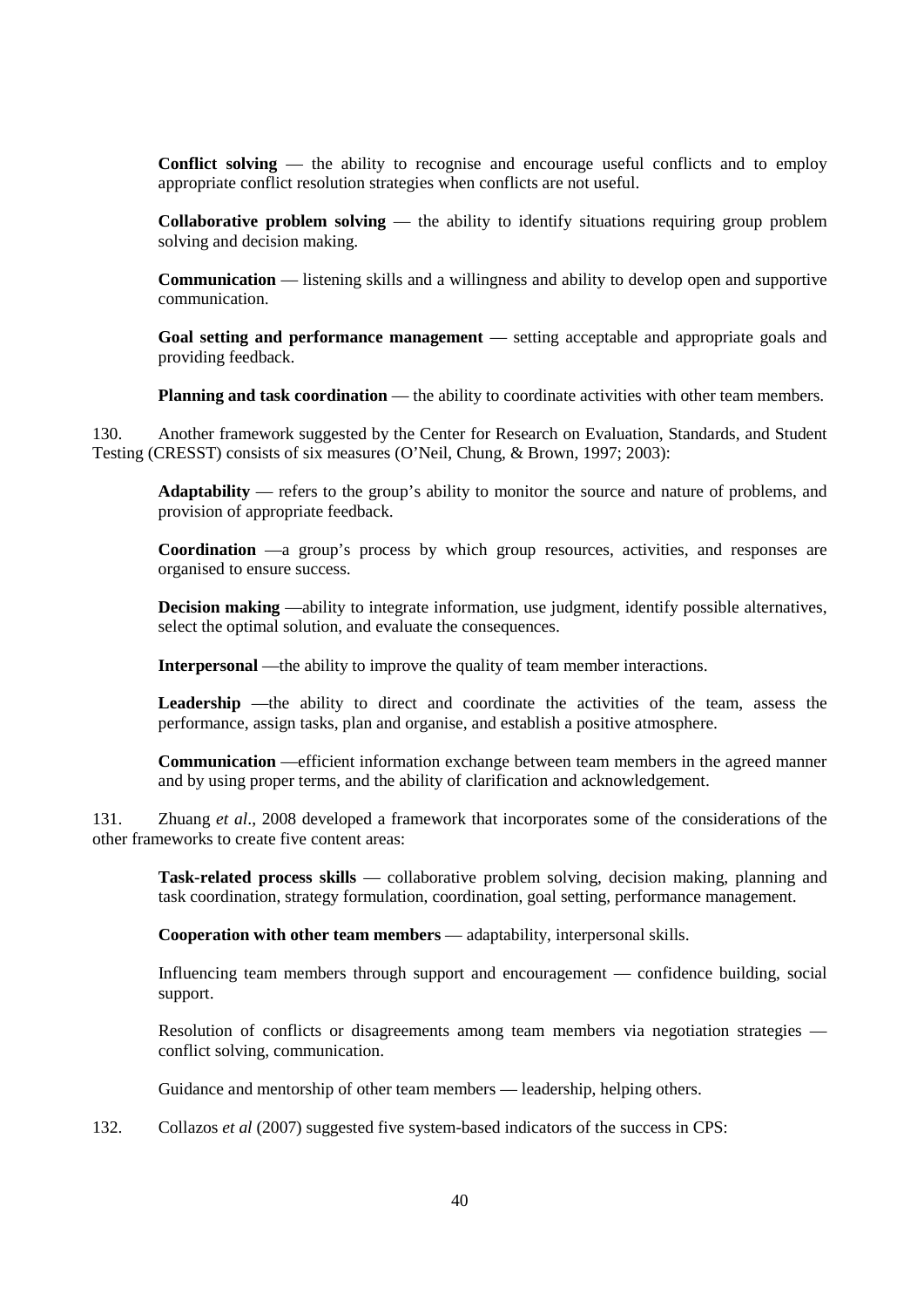**Use of strategies** — the ability of the group members to generate, communicate and consistently use a strategy to jointly solve the problem.

**Intra-group cooperation** — application of collaborative strategies during the process of group work.

**Reviewing success criteria** — the degree of involvement of the group members in reviewing boundaries, guidelines and roles during the group activity.

**Monitoring**— the extent to which the group maintains the chosen strategies to solve the problem, keeping focused on the goals and the success criteria.

**The performance of the group** — how good is the result of collaborative work, total elapsed time while working, and total amount of work done.

133. "Interpersonal Skills" (IPS) and the Attitudinal, Behavioural and Cognitive Components are also considered critical components of performing effectively in collaborative situations. IPS has been described as a form of social perception and social cognition involving processes such as attention, and decoding in interpersonal situations. IPS can be likened to a form of social intelligence. This involves knowledge of social customs, expectations, and problem solving (McDonald, Flanagan, Rollins and Kinch, 2003). Further, it rests on an "ability to understand" behaviours, cognitions, and attitudes of individuals (including oneself) and to translate understanding into appropriate behaviour in social situations (Marlowe, 1986). In a dynamic context, it involves continuous correction of social performance based on reactions of others during social exchanges (Argyle, 1979). This requires a type of monitoring with feedback loops where one continually adapts behaviours based on verbal and non-verbal cues from others involved in the social exchange. In their review of IPS, Klein, DeRouin, and Salas (2006) synthesised the literature to develop a taxonomy of IPS. They defined IPS as an umbrella term that refers to "goal-directed behaviours, including communication and relationship-building competencies, employed in interpersonal interaction episodes characterised by complex perceptual and cognitive processes, dynamic verbal and nonverbal interaction exchanges, diverse roles, motivations, and expectancies" (p. 81).

#### **Discourse in Collaborative Problem Solving**

134. The theoretical framework for problem solving as a social process was developed by Vygotsky (1978, 1986). According to this theory, personal potential could be realised through a process of interaction with and support from the human environment and from various tools. Interpersonal activity when appropriately implemented could lead to intrapersonal mental development. When trying to solve a problem together through the exchange of ideas, a group of learners constructs shared meanings that the individual would not have attained alone. The shared meaning can only be achieved through communication within the group.

135. Collaborative problem solving is a coordinated joint dynamic process that requires periodic communication between group members (*i.e.*, human or computer agents). The discourse that is communicated among the agents provides both a means for the collaboration to occur as well as a means for measuring the collaborative processes. Communication is a primary means of constructing a shared understanding, as modelled in Common Ground Theory (Clark, 1996; Clark and Brennan, 1991). Clark's theory is widely used within CPS literature as a way of addressing the fact that all agents in a problem solving situation must have some sense of shared knowledge in order to solve a task. Some interpretations of this theory have suggested that the original portrayal of grounding must be extended and adapted to group problem solving because of the complex nature of these interactions (Dillenbourg & Traum, 2006; Fiore & Schooler, 2010).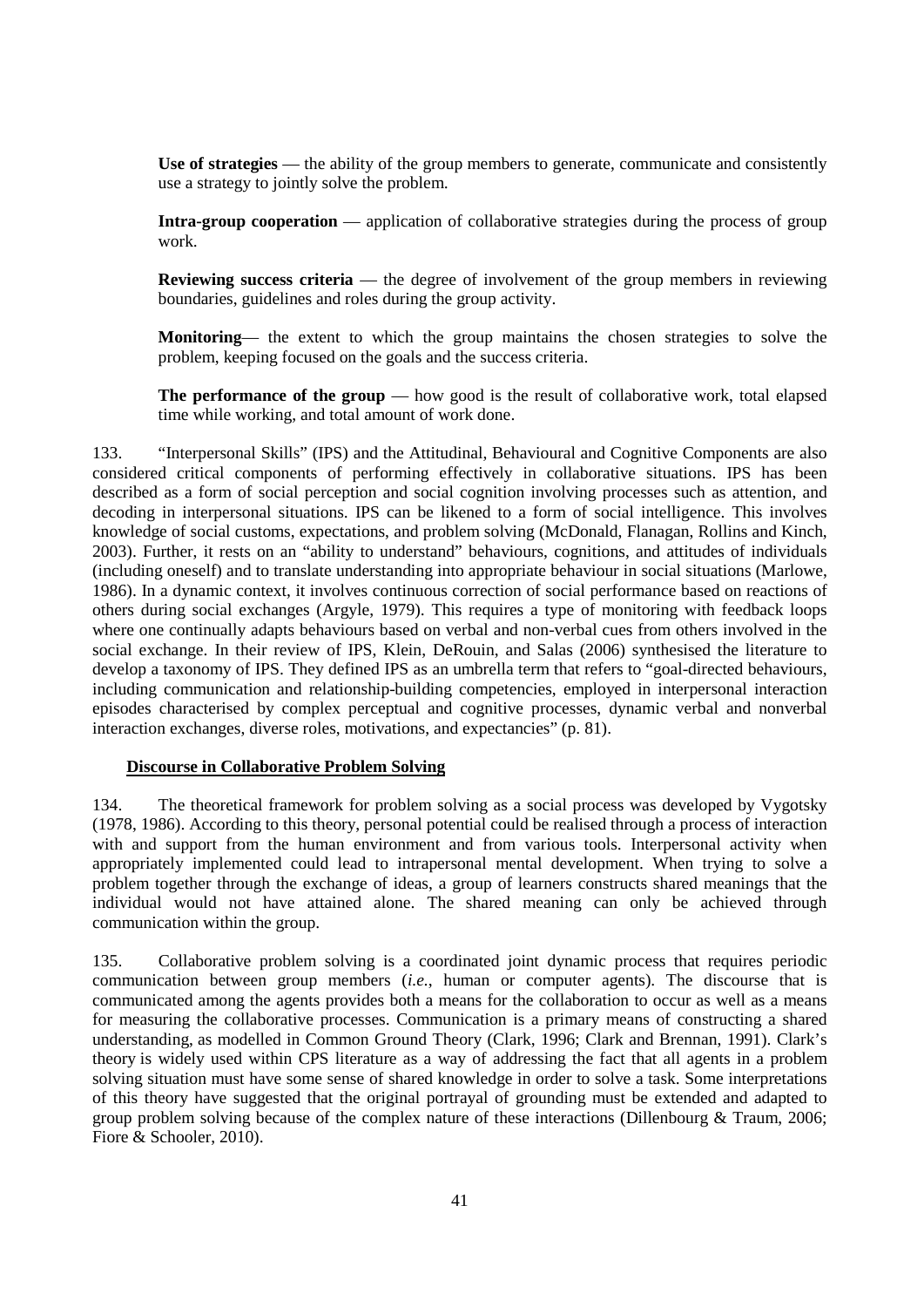136. In order to apply grounding to problem solving, one major discrepancy exists. In the original theory, conversational partners need only achieve a high enough level of shared understanding necessary to facilitate resulting actions (Clark & Wilkes-Gibbs, 1986). However, Schwartz (1995) has suggested that effort is required to acquire new knowledge. Dillenbourg, Traum, and Schneider (1996) proposed that "optimal collaborative effort" is required of all of the participants in order to achieve adequate learning and performance in a collaborative environment. Some empirical evidence from human interactions in collaborative learning environments suggests that persistence in communication may be more important than a common external representation that facilitates grounding, thus supporting the hypothesis of optimal collaborative effort (Dillenbourg & Traum, 2006).

137. Clark (2001) as well as researchers of Transactive Memory Theory (Barnier *et al*., 2008; Theiner, 2010; Theiner & O'Connor, 2010) propose that discourse can allow for an externalised representation of knowledge, leading to the emergence of new information from a group beyond that of any one individual. Fiore and Schooler (2010) adopted a view of macrocognition from this proposition and blended two ideas in order to accommodate group problem solving, namely macrocognition with an application of group communication theory (Chi, Glaser, & Rees, 1990; Fiore & Schooler, 2004; Hirokawa, 1980; Orlitzky & Hirokawa, 2001). Specifically, the idea of macrocognition in teams focuses on how people of varying backgrounds and expertise are able to interact with other individuals in a fashion that allows for not only a shared representation but also the formation of new knowledge by applying previously acquired information to new situations.

138. Group communication theory (as functionally applied to decision-making in problem solving) suggests that the degree to which groups contribute time and effort to completing specific sub-goals predicts final performance. The first sub-goal is to analyse the problem (Campbell, 1968). The next goal is to define the seriousness of the problem or the reason for solving it, followed by identifying causes, and finally consequences to solutions of the problem. Specific concentration to the negative consequences resulting from solutions may increase a group's effectiveness (Orlitzky & Hirokawa, 2001). The need for communication and achievement of sub-goals leads to the conclusion that predicting group performance in problem solving tasks relies heavily on the time spent and quality of the interactions of the group members (Fiore *et al*., 2010). It is extremely important to place students in an environment that facilitates optimal circumstances for both communicating and reaching a solution.

#### **Considerations for Problem Solving Environments and Tasks**

139. Many collaborative problem solving studies focus on social dilemmas in which group members must resolve a conflict between personal vs. group benefits. For example, the classic Prisoner's Dilemma consists of a scenario in which multiple people are called in by the police and accused of a crime. By cooperating, an individual may receive the least amount of jail time only if all of the other parties do not cooperate. Rational theory predicts that each person will defect (Hargreaves & Varoufakis, 2004) with deleterious effects. Conversely, real life experiments show that communication leads to higher cooperation in resolving conflicts within groups during this type of problem solving task (Balliet, 2010; Sally, 1995).

140. In contrast to asymmetries in goals, *hidden profile tasks* create asymmetries in information among participants (Stasser & Titus, 1985). A hidden profile task or 'jigsaw' is one where some information is shared among group members but other important parts of the problem are left unshared. That is, all participants possess some information prior to discussion but other pieces of information are distributed separately to members. To effectively solve the problem, all information must be pooled (Stasser, 1988; Stasser & Titus, 2003).

141. Technology allows investigators to place humans in orchestrated situations and observe their behaviour and reactions. For example, many technological environments are based on *naturalistic decision*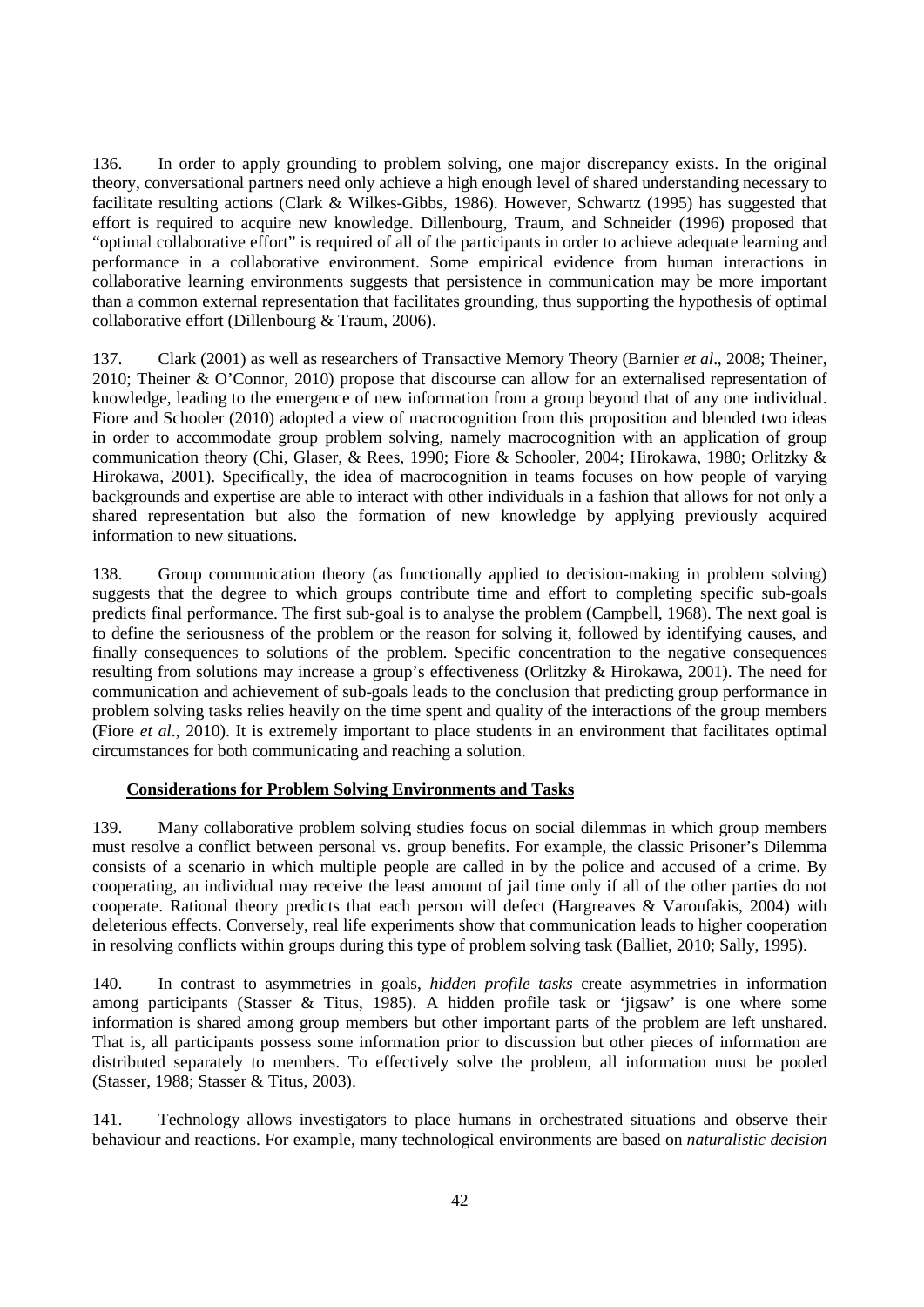*making* (NDM) (Klein, 2008; Klein *et al*. 1993; Lipshitz, Klein, Orasanu, & Salas, 2001; Zsambok & Klein, 1997) in which each individual has his/her own goals, identity, and expertise which must be aligned in decisions and action in order to reach the end goal that affects both the individual and the group as a whole. According to Fan, McNeese, and Yen (2010), NDM focuses on decisions that people make in reallife. Ill-structured situations can be created in computer-simulated environments in order to conduct group problem solving research. For example, NDM has been examined in a computer-mediated environment in order to discover the beneficial aspects of including artificial agents as collaborators during complex problem solving (Fan, McNeese, and Yen, 2010).

142. Problem solving has also been studied with a focus on goal orientation and achievement rather than decision making, an approach derived from *operative intelligence theory* (Dörner, 1986). This approach concentrates on the cognitive processes of the group members rather than the results of any given task. Researchers analyse behaviour in complex and dynamic situations that are instantiated in computersimulated environments, as in the case of the microworlds of Tailorshop (Brehmer & Dorner, 1993) and Microdyn (Funke & Frensch, 2007; Greiff, *et al*., 2012). Tailorshop creates a scenario in which participants must run a business while maintaining multiple and intertwining goals. Microdyn is an artificial environment that can be altered by allowing systematic variation as group members attempt to manage a complex situation with independent sub-goals. Because the goals are independent, multiple scenarios can be presented in succession in order to solve the issue of members achieving only one task (Greiff & Funke, 2009).

### **Measures of Teamwork, Taskwork and Team Cognition**

143. Effective teams engage in both taskwork - *i.e.*, efforts focused on accomplishing the required tasks - and teamwork - *i.e.*, efforts aimed at operating cohesively as a unit (McIntyre & Salas, 1995). There have been a number of techniques developed for assessment of these skills. The approaches have included peer evaluation, behavioural observation scales for experts/instructors, peer review questionnaires and surveys. While none are practical for individual measurement for PISA, these methods inform the taskwork, teamwork, and interpersonal skills that are critical to measure in collaborative problem solving. Furthermore, many of these same skills being assessed can be measured in a computer-based collection of collaborative problem solving data. The logs of the communication and actions performed by the students can be directly related to particular skills and processes used in the scales.

#### *Observation scales*

*144. Behavioural Observation Scales* (BOS) are typically assessed through an instructor or rater observing the team interaction or through peer rating. Taggar and Brown (2001) developed Behavioural Observation Scales that focused on interpersonal skills and self-management skills. These were derived from critical incidents to provide context relevant examples. Each member of the team rated each other team member on items related to the following 13 different dimensions:

- 1. Reaction to conflict
- 2. Addresses conflict
- 3. Averts conflict
- 4. Synthesis of team's ideas
- 5. Involving others
- 6. Effective communication
- 7. Goal setting/achievement
- 8. Team citizenship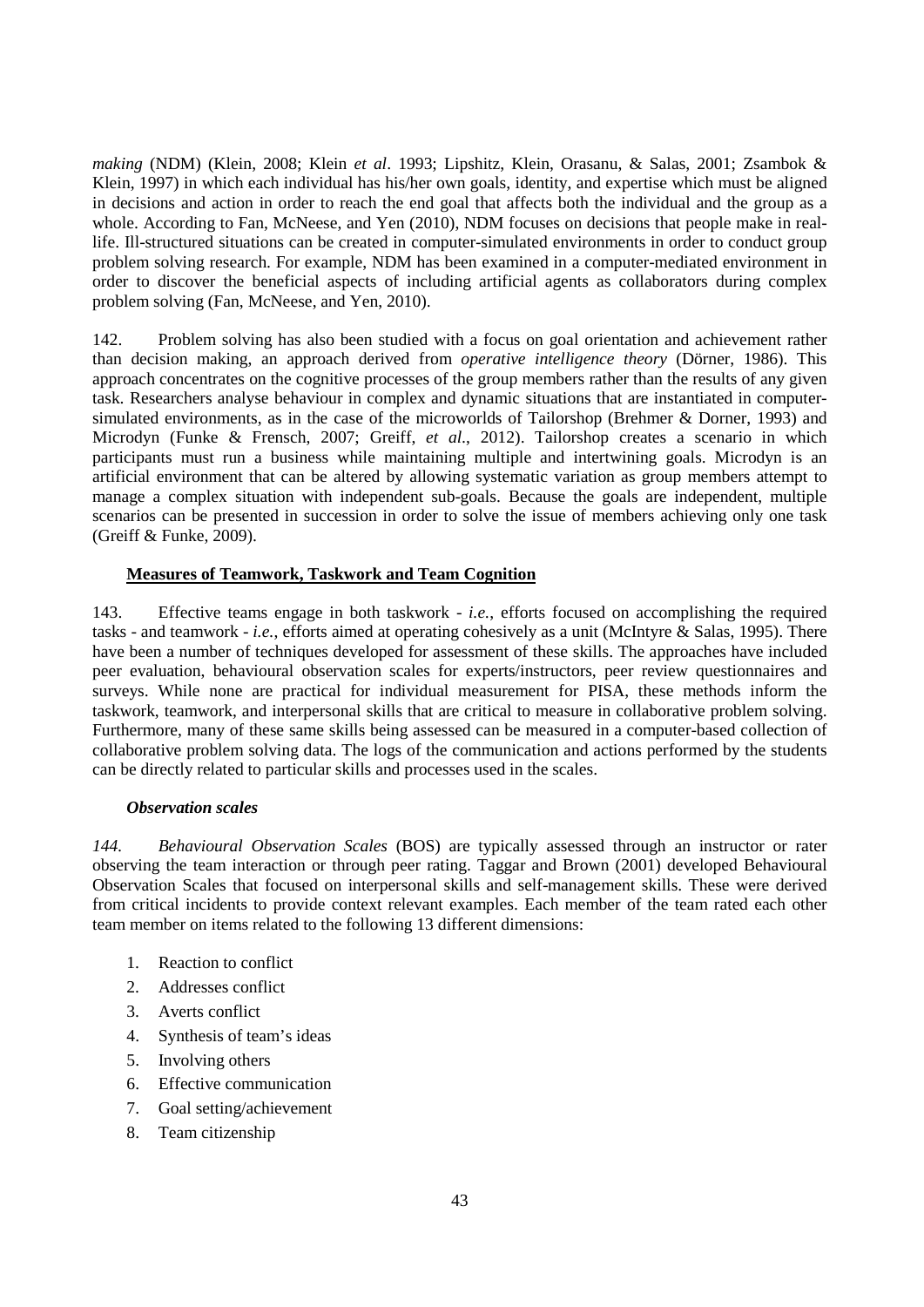- 9. Commitment to team
- 10. Focus on task-at-hand
- 11. Preparation for meetings
- 12. Providing/reaction to feedback
- 13. Performance management

145. A subset of specific behaviours relevant to PISA may be derived from these constructs and be captured in an automated fashion.

146. *Team Dimensional Training* (TDT) was developed in the context of complex decision making tasks for the US Navy. It has been validated in a number of settings with a variety of types of teams (*e.g.,*  Smith-Jentsch *et al*., 1998; 2008). With TDT, behavioural observation is used to rate teamwork process along four dimensions:

**"Information Exchange"** — addresses "what" is passed "to whom" and is meant to capture those processes foundational to a team's ability to develop and maintain shared situation awareness.

**"Communications"** — addresses "how" information is delivered.

**"Supporting Behaviour"** — captures how teams compensate for one another in service of achieving team objectives.

**"Initiative and Leadership"** — encompasses guidance and direction provided by team members.

147. A Likert-type scale is used to make performance ratings for each team member. Ratings are typically provided on a Likert-type scale ranging from 1 to 5 (highly ineffective to highly effective). In Table 9, the specific components of TDT are listed.

| <b>Teamwork</b><br><b>Dimensions</b> | <b>Component Behaviours</b>                                                                                                                                                                  |
|--------------------------------------|----------------------------------------------------------------------------------------------------------------------------------------------------------------------------------------------|
| Information<br>Exchange              | Passing relevant information to appropriate teammate at the correct time<br>Gathering information from all relevant sources<br>Providing periodic situation updates to summarize big picture |
| Communication<br>Delivery            | Using proper terminology<br>Avoiding excess chatter<br>Speaking clearly and audibly<br>Delivering complete standard reports containing data in the appropriate order                         |
| Supporting<br>Behaviour              | Offering, requesting, and accepting backup when needed<br>Noting/correcting errors and accepting correction                                                                                  |
| Initiative and<br>Leadership         | Explicitly stating priorities<br>Providing guidance and suggestions to other team members<br>Providing direction to other team members                                                       |

#### **Table 9, Components of team dimensional training**

*Source:* Smith-Jentsch *et al*., 2008

148. The *Comprehensive Assessment of Team Member Effectiveness* (CATME) instrument is a form of peer evaluation developed from a distillation of numerous team behaviour measurement instruments. It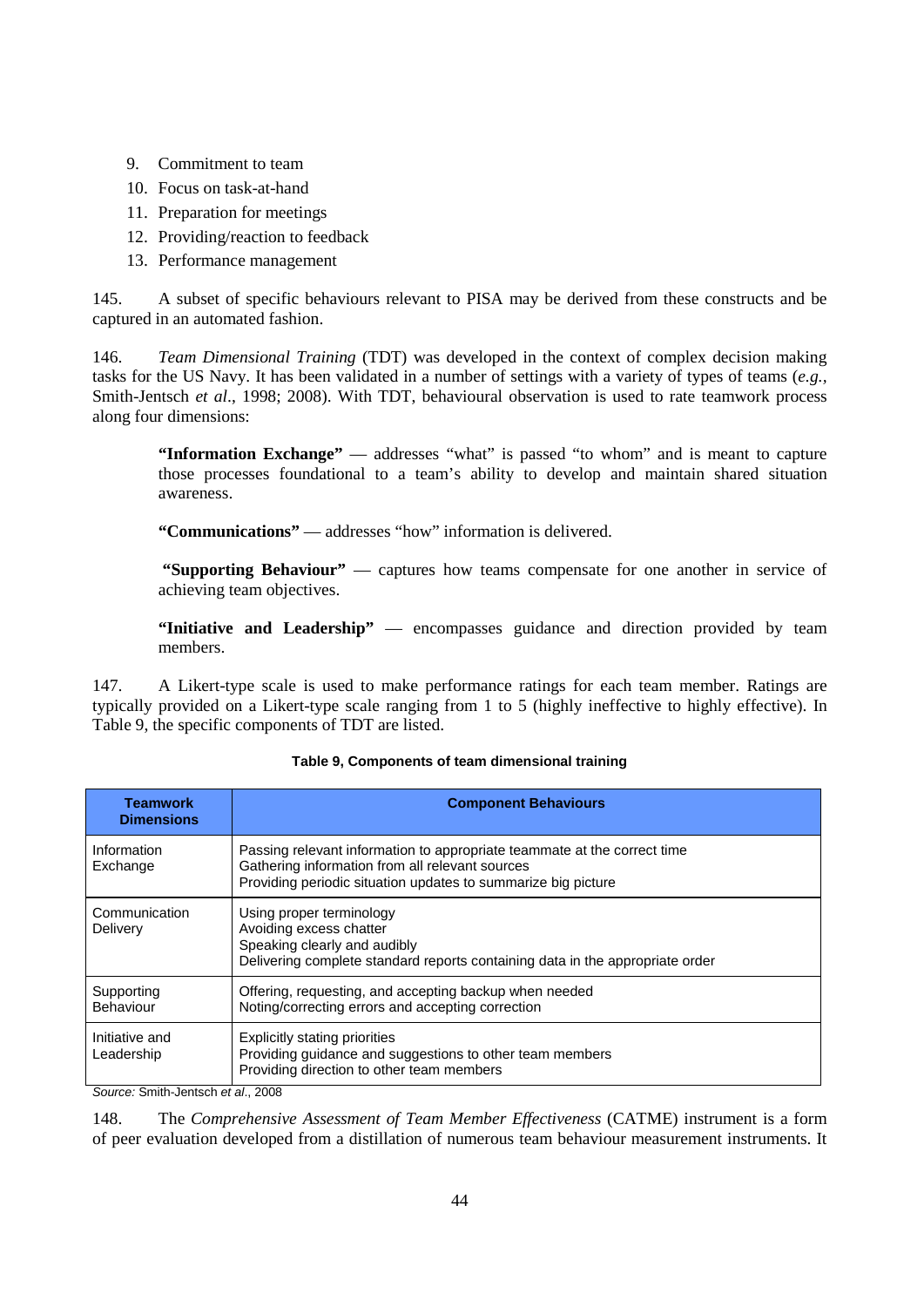uses "peer evaluations" which have been shown to be a reliable and valid indicator of team process in prior research (*e.g.,* Loughry, Ohland, & Moore, 2007; Taggar & Brown, 2001). With this form of assessment, following some interaction experiences, peers rate each other's teamwork behaviours using various scales. For example, the 33-item version of the CATME (Loughry, Ohland, & Moore, 2007) has been validated in different team problem solving and decision making contexts. The teamwork behaviours in the CATME are categorised along the following five dimensions. With this instrument, peers anonymously rate each other based upon their experience in the team interaction. CATME relies upon Likert-type scales for rating team members on questions relating to four dimensions:

Contributing to the team's work

Interacting with teammates

Keeping the team on track

Expecting quality

#### *Measures of team cognition*

149. We know from problem solving theory that mental models can be thought of as an organised understanding or mental representation of knowledge. But a team mental model is an organised understanding or mental representation of knowledge regarding a team's goals, tasks, actions, members, and performance. This can be related to either taskwork or teamwork. According to team cognition theory, effective teams hold multiple compatible mental models (Cannon-Bowers, Salas, & Converse, 1993) which support both implicit and explicit coordination processes.

150. First, is an "equipment model" which captures the shared understanding of the technology and equipment necessary for the team task. Second is the task model which captures the understanding of procedures, task contingencies and strategies of the task. Third is the team interaction model which captures understanding of norms of the team, their responsibilities and the interaction patterns. More specifically, this includes roles, responsibilities, information sources, communication channels and role interdependencies and is essentially "teammate-generic". Last, the teammate model captures understanding of each other's knowledge, skills, and attitudes; that is, their strengths and weaknesses (Lim & Klein, 2006). This is an assessment of teammates' knowledge, skills, abilities and tendencies and it is essentially "teammate-specific".

151. What is critical for problem solving assessments using shared mental model theory is that we must distinguish between accuracy/quality of the mental model and the sharedness/overlap of the mental model. This is illustrated in Table 10.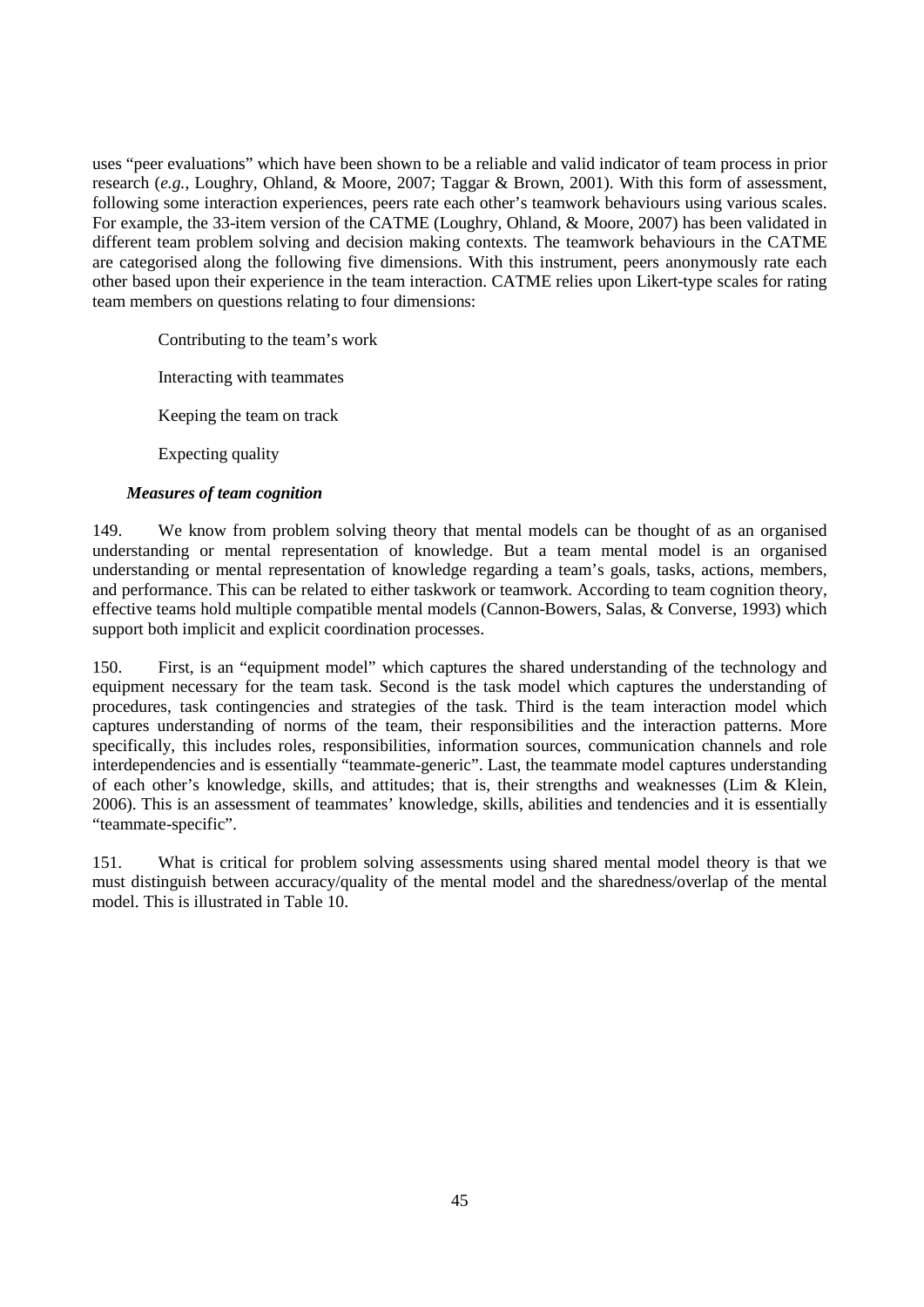#### **Table 10, Accuracy and sharedness of mental models**

|                   |                       | Accuracy                                                                                                                                                                                           |                                                                                                                                                                                          |
|-------------------|-----------------------|----------------------------------------------------------------------------------------------------------------------------------------------------------------------------------------------------|------------------------------------------------------------------------------------------------------------------------------------------------------------------------------------------|
|                   |                       | <b>Low Quality Mental Model</b>                                                                                                                                                                    | <b>High Quality Mental Model</b>                                                                                                                                                         |
| <b>Sharedness</b> | <b>Low Agreement</b>  | Worst Performance                                                                                                                                                                                  | Accurate but different<br>$(e.g.,$ in<br>situations with differing functional<br>roles the team members may have<br>accurate mental models of their own<br>task but not their teammates) |
|                   | <b>High Agreement</b> | Inaccurate but agreed<br>upon<br>mental models $-$ they may be<br>able to coordinate but it would be<br>down the wrong solution paths<br>(e.g., they will get to an incorrect<br>solution rapidly) | <b>Best Coordination</b>                                                                                                                                                                 |

*Source*: Lim and Klein (2006)

152. Items used by Lim and Klein (2006) for pairwise comparisons to assess taskwork and teamwork models:

Taskwork mental model survey items

Team members are proficient with their own weapons.

Team members are proficient with other members' weapons.

Team members are very good at IA drills.

Team members have a good understanding of the characteristics of the enemy's weapons.

Team members conduct routine maintenance of their equipment and weapons in the field.

Team members are allowed to bring their personal weapon home.

Team members understand the team's task.

Team members agree on a strategy to carry out the team task.

Team members understand other members' tasks.

Tasks in the team are assigned according to individual member's ability.

Team members are cross-trained to carry out other members' tasks.

Team members adhere strictly to the team's SOP.

Team members understand the battlefield situation.

The team is highly effective.

Teamwork mental model survey items

Team members work well together. Team members often disagree with each other on issues faced by the team. Team members trust each other. Team members communicate openly with each other. Team members agree on decisions made in the team. Team members accept decisions made by the leader. Team members interact with one another outside the camp compound. Team members back each other up in carrying out team tasks.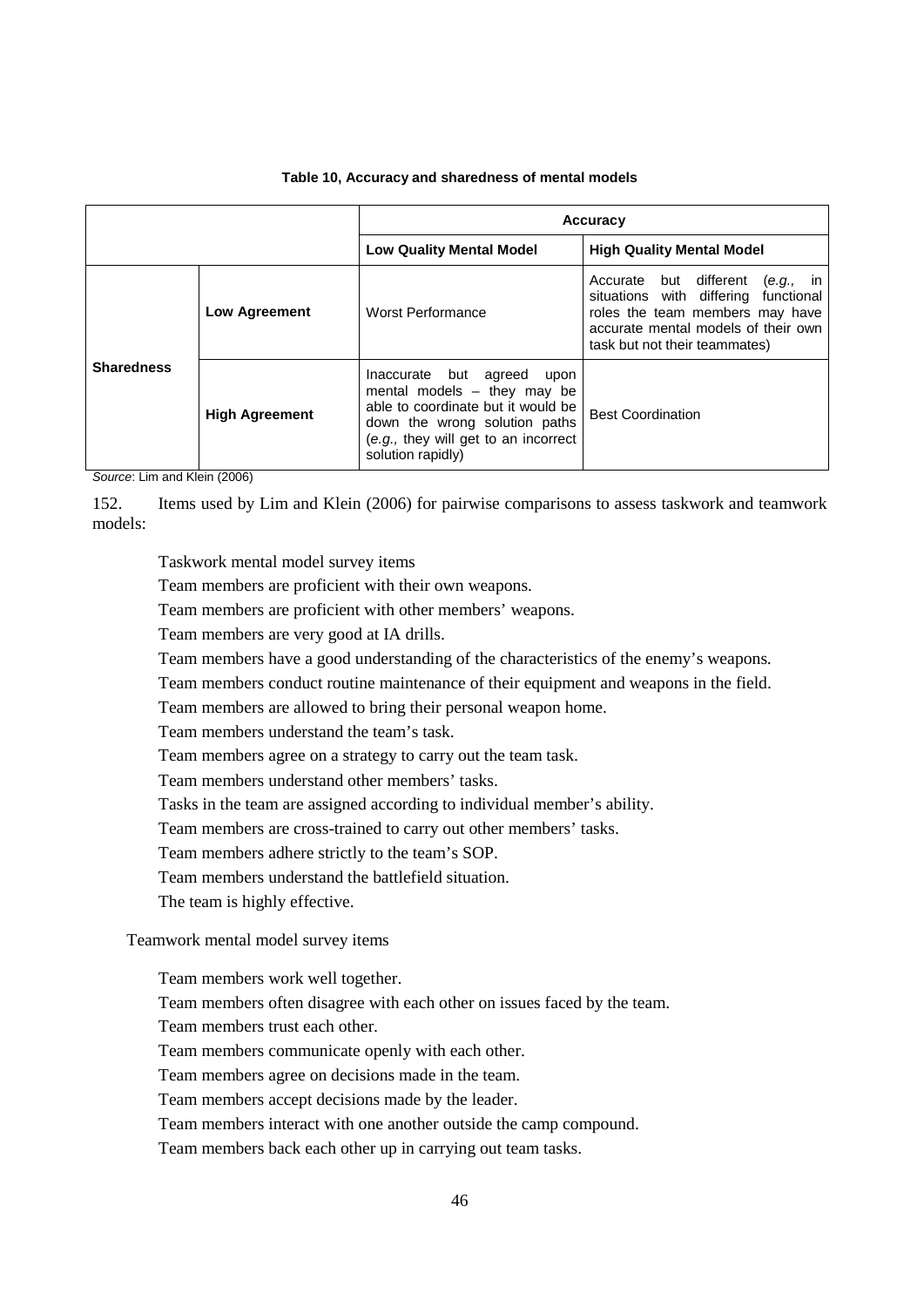Team members are similar to each other (*e.g.*, personality, temperament, and abilities).

Team members are aware of other team members' abilities.

Team members are aware of other team members' personal backgrounds (*e.g.*, family background, hobbies, and habits).

Team members know other team members' family members.

Team members treat each other as friends.

The team is highly effective.

153. Early research in Team Member Surveys (TMS: Moreland & Myaskovsky, 2000) analysed team interactions to identify examples of awareness of differentiated member knowledge (specialisation), beliefs about team member reliability on that knowledge (credibility), and, last, the effectiveness in orchestrated knowledge processing (coordination). More recently, a large portion of the literature on TMS has used surveys of member agreement on expertise surrounding these three particular facets of TMS (see below). This technique was validated in an important series of studies conducted by Lewis (2003). Lewis examined how assessments of specialisation, credibility, and coordination could be compared against earlier measures of transactive memory (*e.g.,* verbal protocol analysis, recall measures). The Lewis TMS scale relies upon Likert-type questions for rating team members.

154. Items from Lewis's (2003) Transactive Memory System Scale:

#### Specialisation

Each team member has specialised knowledge of some aspect of our project.

I have knowledge about an aspect of the project that no other team member has.

Different team members are responsible for expertise in different areas.

The specialised knowledge of several different team members was needed to complete the project deliverables.

I know which team members have expertise in specific areas.

#### **Credibility**

I was comfortable accepting procedural suggestions from other team members.

I trusted that other members' knowledge about the project was credible.

I was confident relying on the information that other team members brought to the discussion.

When other members gave information, I wanted to double-check it for myself. (reversed)

I did not have much faith in other members' "expertise." (reversed)

#### Coordination

Our team worked together in a well-coordinated fashion.

Our team had very few misunderstandings about what to do.

Our team needed to backtrack and start over a lot. (reversed)

We accomplished the task smoothly and efficiently.

There was much confusion about how we would accomplish the task. (reversed)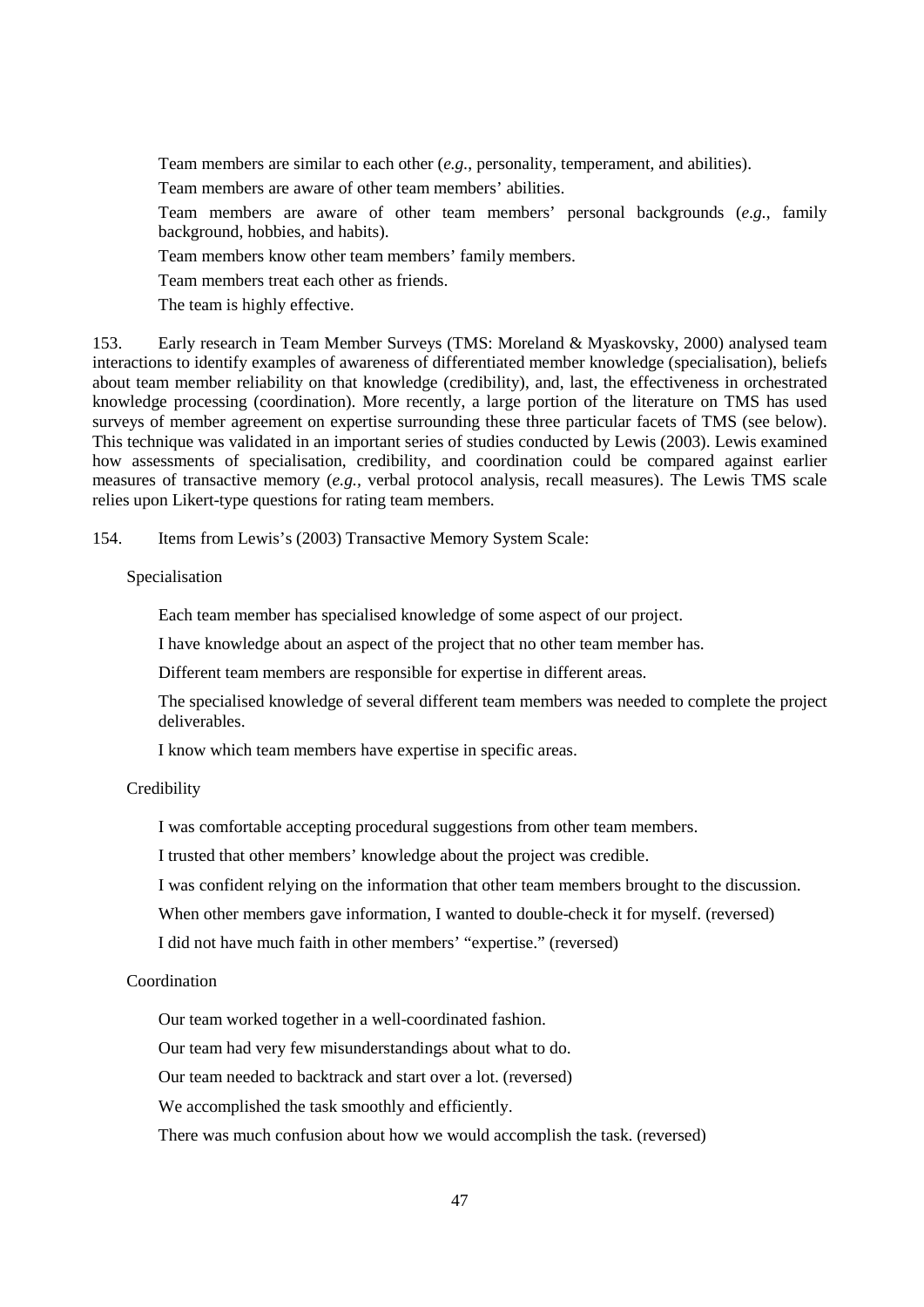155. *Leadership in Teams*. Small teams do not always require a leader, while large groups always need some form of leadership. Much of the small team collaborations tasks being assessed within PISA would not require leadership by a single individual. The skills however, remain quite relevant to the CPS framework, incorporating many of the same competencies. Morgeson *et al*. (2010) developed the measure below to examine leadership in teams. This took a functional approach and outlined what types of behaviours in teams are related to leadership. Although this distinguishes between "action" and "transition" phases in teams and the different functions engaged by teams and their leaders it has items examining both "taskwork" and "teamwork". As such, some variant of this may be warranted. That is, even members of a team who are not leaders can engage in leadership behaviours related to both taskwork and to teamwork.

156. Morgeson *et al*.'s Team Leadership Questionnaire (TLQ: 2010) includes the following functions:

Transition Phase Leadership Functions

Compose team Define mission Establish expectations and goals Structure and plan Train and develop team Sensemaking Provide feedback

Action Phase Leadership Functions

Monitor team Manage team boundaries Challenge team Perform team task Solve problems Provide resources Encourage team self-management Support social climate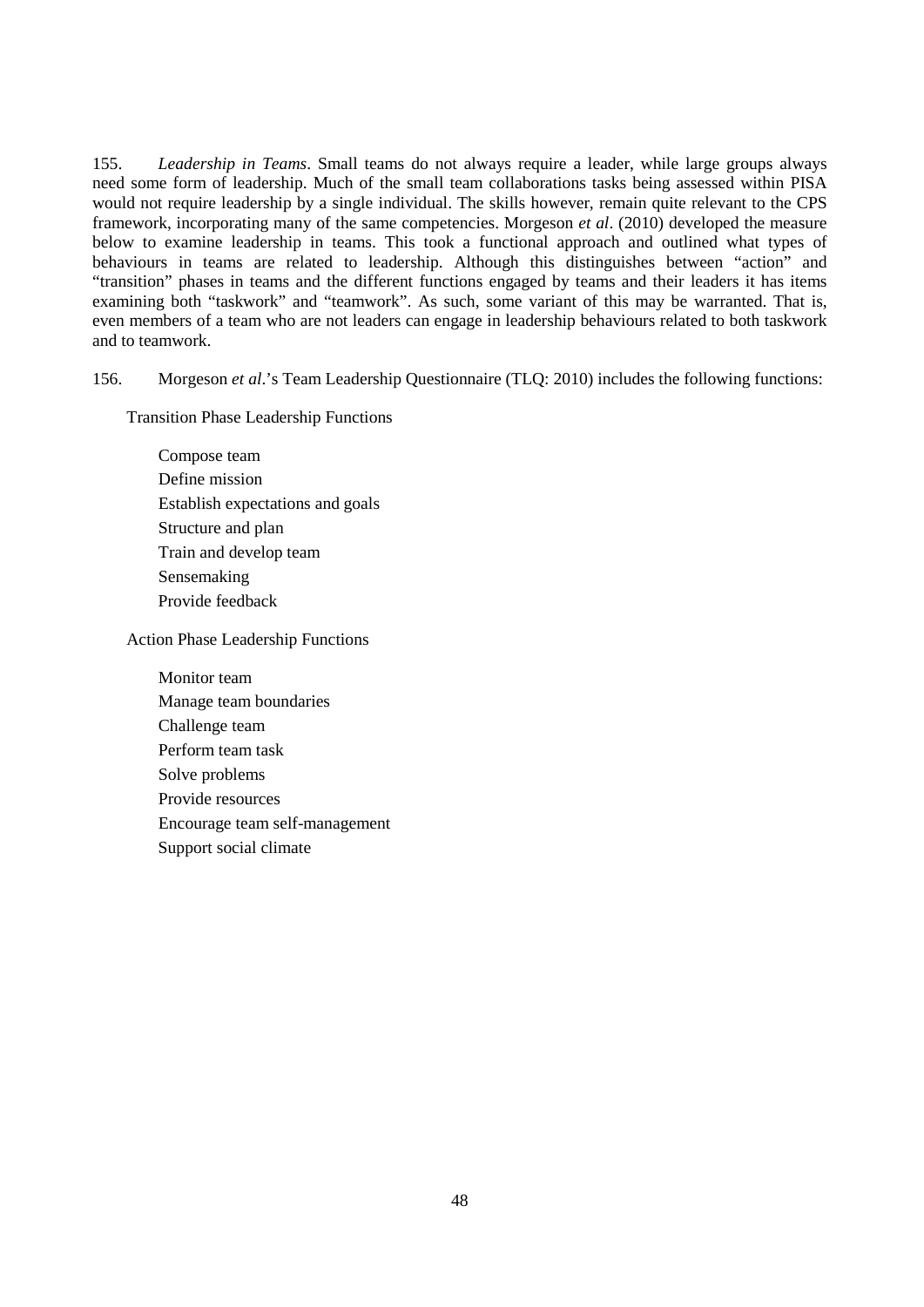#### **APPENDIX C: SAMPLE UNITS**

#### **Purpose and scope of sample units**

157. Two collaborative problem solving (CPS) units were developed as preliminary samples to illustrate the concepts of the assessment framework and show how it might be operationalised. These samples were tried out with a small number of students representing the target testing population in the context of cognitive lab interviews. This confirmed that the targeted skills could be demonstrated by students on the items and therefore potentially be measured. The samples are not intended as complete units, they do not cover all item types available, and they do not demonstrate the computer platform to be used in PISA 2015. It is the intended that these samples will be replaced with released items following the field test that contain more detailed information about scoring and student performance.

158. Both units contain several items, showing how the different competencies in the CPS skills matrix (see Table 1) will be measured. The following assessment and educational principles guided the development of the sample units:

- Evidence Centered Design (ECD);
- Designing engaging CPS scenarios relevant for 15 year-old students;
- Phrase chat to operationalise the communication between the student and the computer agent. Canned words and phrases, appropriate for each situation, are presented in a menu format. The student constructs the dialogue by selecting phrases.
- Progression through each unit based on a mapping of the phrase-chat and actions possible for each situation. This functionality allows a standardised CPS assessment for each student.
- Consideration of cognitive load, colour contrast, and navigation complexity.
- Scaffolding: Embedded 'rescue agent' functionality (see paragraph 85) is provided by the computer agent(s) to allow sufficient control over interaction to assure assessment of the full range of CPS proficiencies in the skills matrix.
- Clear stimulus material and brief task statements to reduce the dependency on reading proficiency.

159. To illustrate an appropriate coverage of the major CPS skills, one of the units is characterised by a symmetrical nature of collaboration (The Aquarium), while in the second unit the student is assigned as a leader of a team with two agents to achieve a common goal (Class Logo). The assessment scenarios include simulations of disagreements between the agent and the student, collaboratively-orientated agent behaviours (e.g. initiates ideas, consensus-builder, and supports and praises other team members), as well as low collaborative agent behaviours (e.g. interrupts other members of the team, comments negatively about work of others). This allows a range of situations and team compositions to be presented to the student and therefore provides a sufficient dataset for CPS assessment.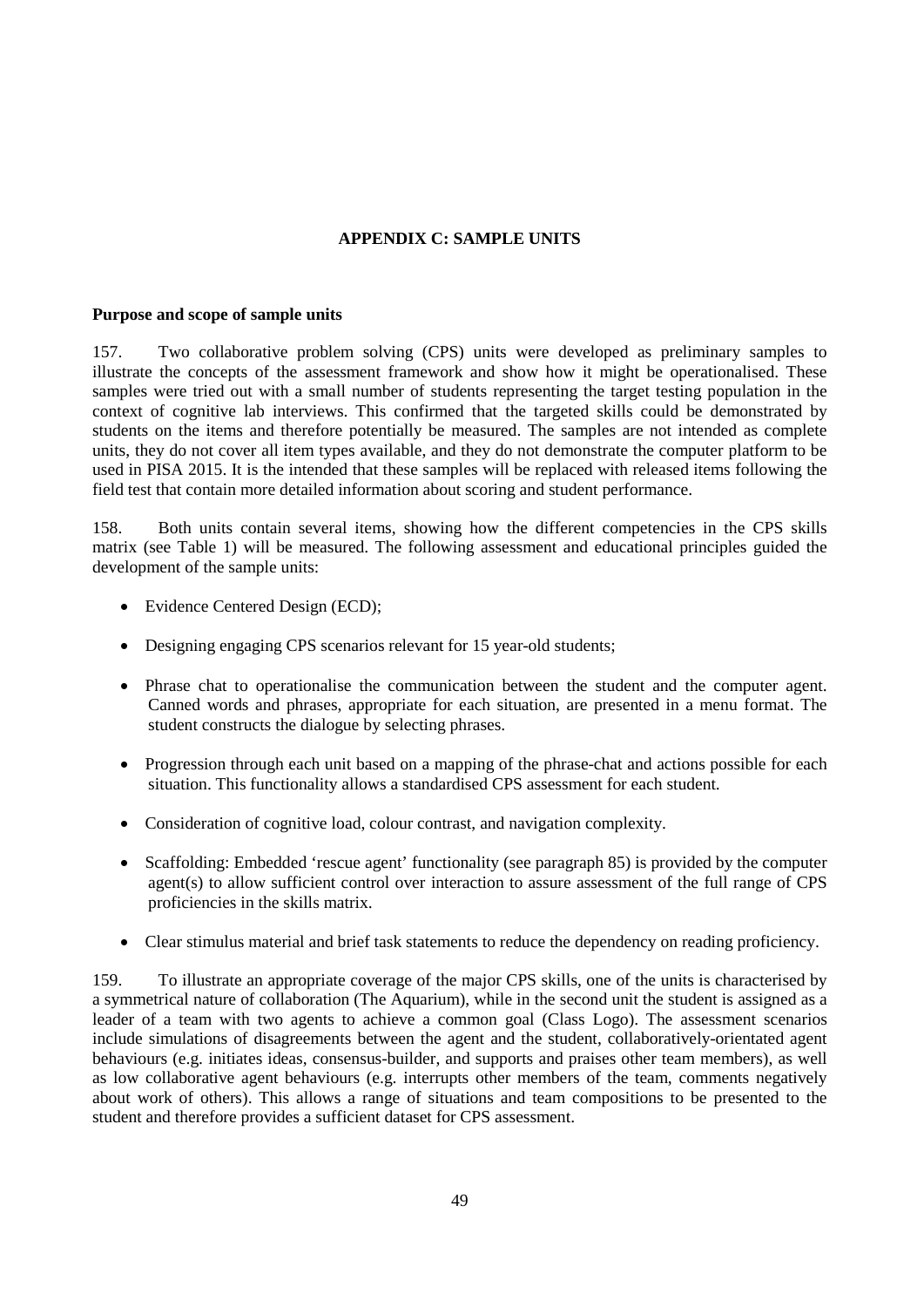#### **Sample CPS unit: The Aquarium**

#### *Unit classifications*

Context: **in-school** | outside school Contents: **consensus building**, win-win negotiation, **hidden profile (jigsaw) task** Type of CPS task: **decision-making** | coordination | production Number of agents: **Two agents**, including the student Target unit timing: 5 minutes | 10 minutes | **15 minutes** | 20 minutes

#### *Unit overview (team composition, problem context and overview of tasks)*

160. In this unit the test-taker (TT) and Abby (a computer agent) collaborate to find the optimal conditions for fish living in an aquarium. The TT controls three variables (water, scenery, and lighting) and Abby controls three other variables (food, fish population, and temperature). Within each unit, there are several tasks, each of which may contain one or more assessment items. Scores are accumulated for the TT based on their performance on individual items.

161. The first task involves an initial consensus-building discussion between the TT and Abby on how to solve the problem (Exploring and Understanding). Then the team proceeds to a series of collaborative hidden-profile tasks to find the optimal conditions for the fish (Representing and Formulating, and Planning and Executing). In the final task, the TT monitors and reflects on the collaborative work. The TT is told that the number of attempts to solve the problem (known as 'trials') is limited to 5. The first attempt is set up so that the TT will not be able to optimally solve it, i.e., the underlying principle of the task forces the TT to be involved in at least two trials to gather sufficient data for CPS measurement.

#### *Agent overview*

162. Abby represents collaboratively-orientated agent behaviour (e.g., she initiates ideas, builds consensus, responds to, supports and praises the TT). However, in some situations Abby shows misunderstanding of the results and suggests misleading strategies to solve the problem. As long as the TT repairs misunderstandings or points out the advantages or disadvantage of different strategies, Abby is persuaded. However, if the TT does not repair misinterpretations of results or provide evidence that counters a suggested strategy, Abby will press for a rationale for accepting the strategy.

#### *CPS Skills*

163. In this unit the TT demonstrates CPS by establishing a shared understanding of the problem, repairing misunderstanding, and consensus building with a team member on the actions to be performed. The specific cells addressed in the framework matrix from Table 1 are described below.

#### *Introduction and orientation*

164. The unit starts with a briefing on the scenario outline and training on the Chat, Control Panel and Task Space areas of the screen. This section is not timed or scored.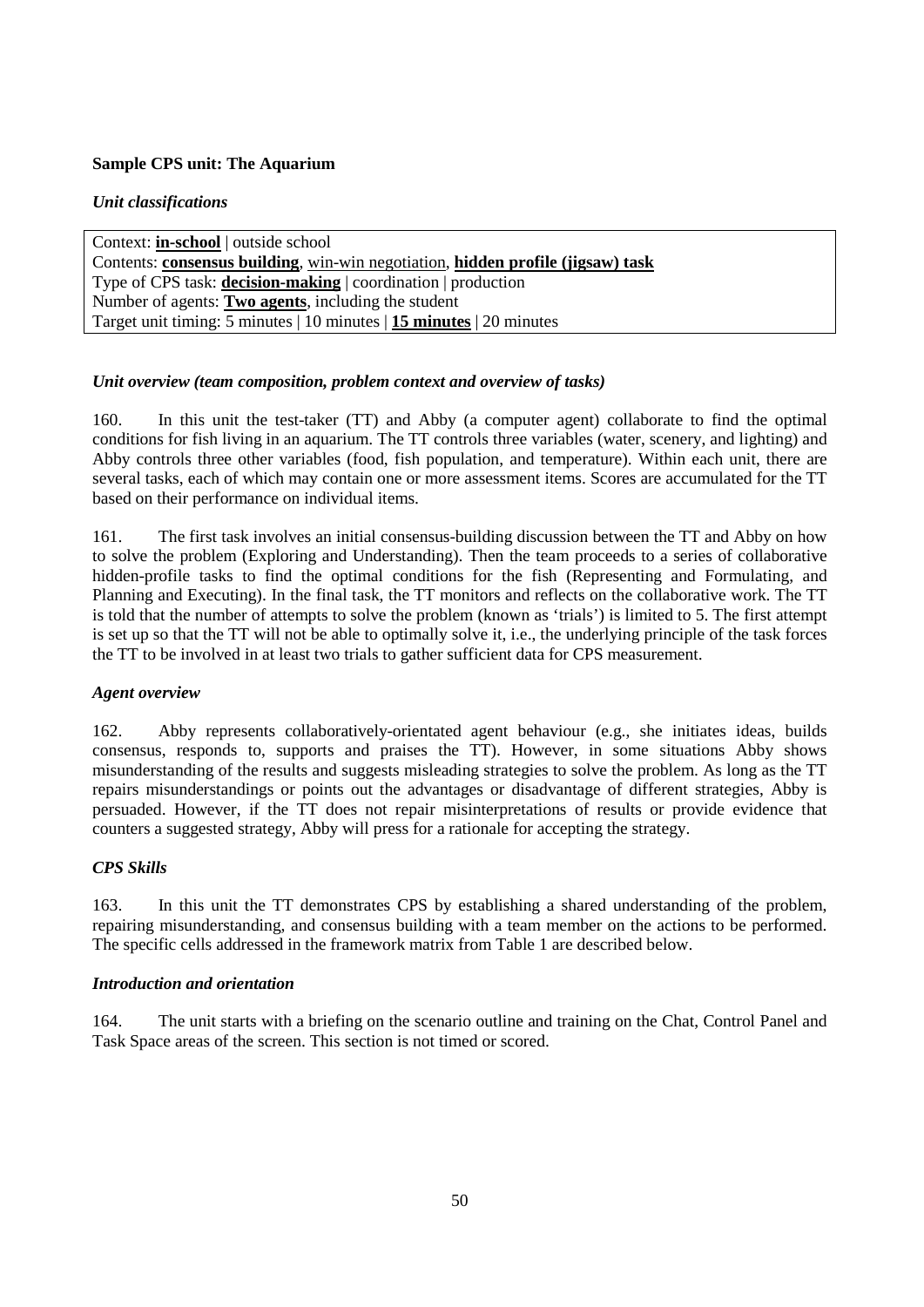# **PISA 2015** Unit name: The Aquarium<br> **PISA 2015** Unit name: The Aquarium

**Your school has a got a new aquarium to brighten up the reception area. You and your classmate Abby have been asked to set up the tank.**

**Your task is to work together with Abby to find the best conditions for the fish to live in the aquarium. Note: You will have 5 trials only.** 

**The next screen will provide you with instructions on how to work with Abby.** 

*Click on the Next arrow in the top blue bar to continue the introduction.*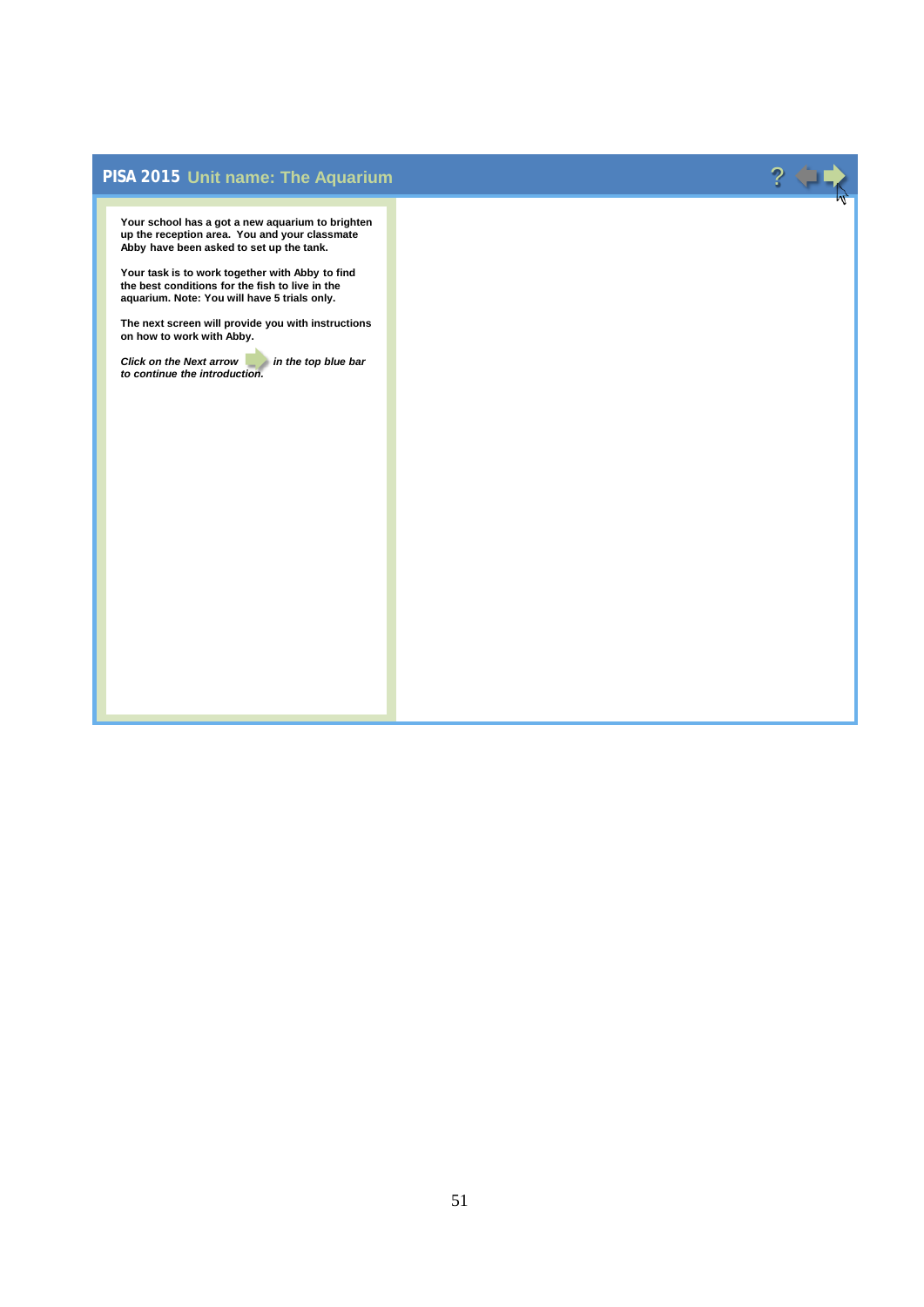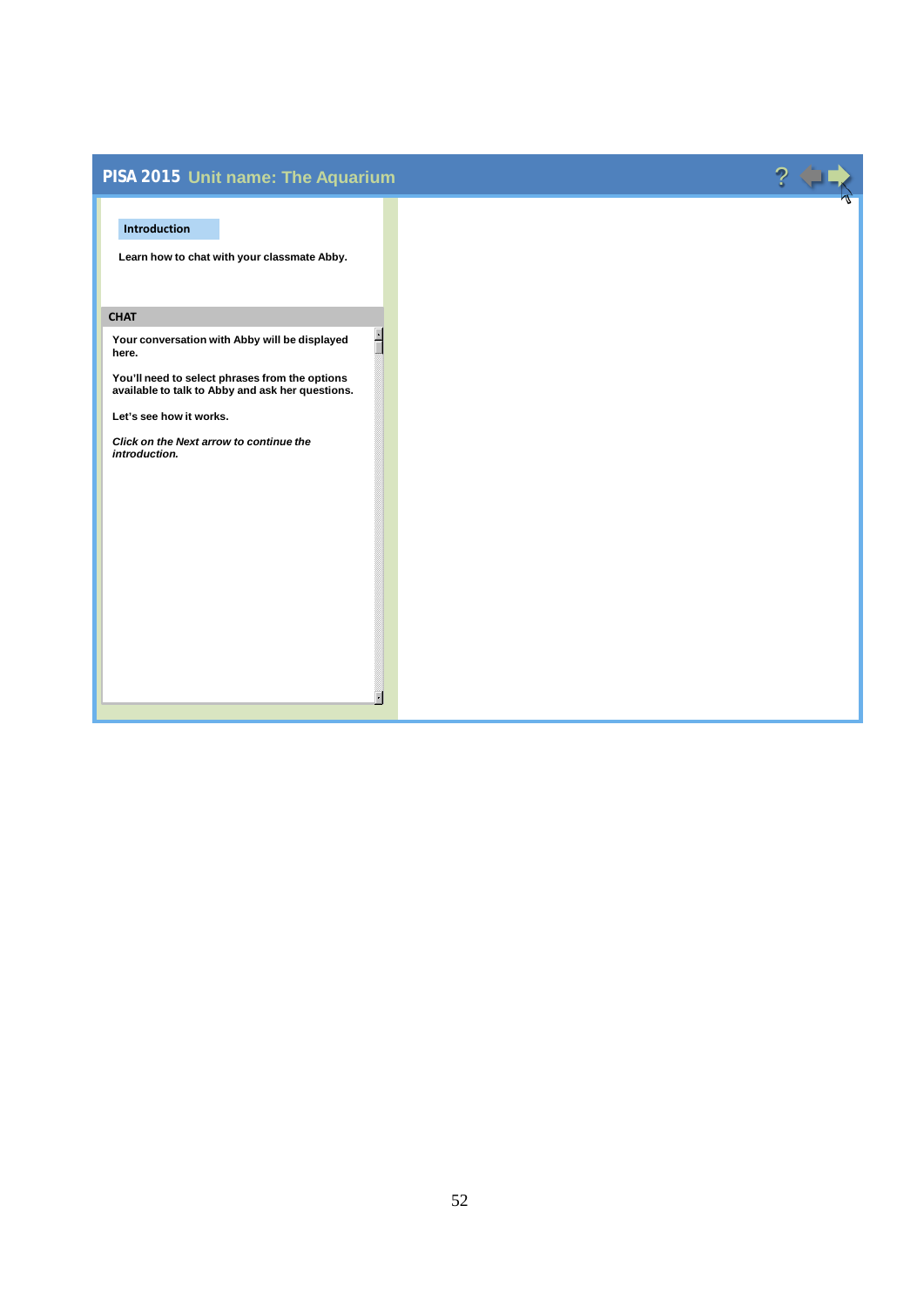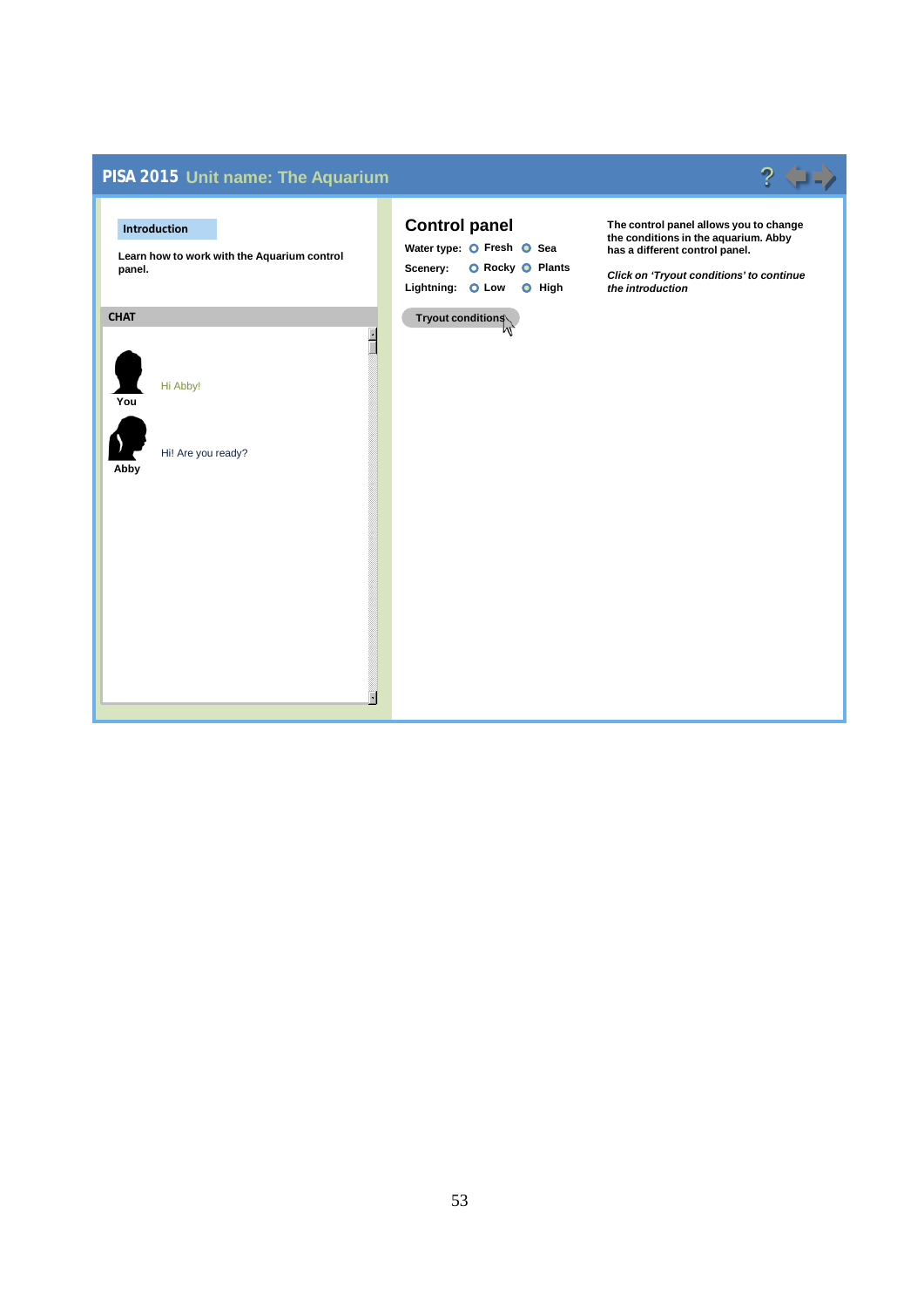

### *Outline of unit tasks*

#### **Task 1: Establish shared understanding**

Activity

Item 1: TT has to find out what Abby's controls are by asking her. If the TT asks, Abby shares her screen (and receives one score point for the skill). If the TT doesn't ask and tries to move too quickly to actions, then Abby will perform a rescue and offer to share her screen (and the TT receives 0 score points for the skill).

Item 2: TT has to click on share screen button to reciprocate and allow Abby to see their controls. If the TT doesn't perform the action (e.g. within a certain amount of time) then Abby will prompt again.

Item 3: TT offers a plan of how to reach the optimum solution and asks Abby for her point of view. If TT doesn't offer an idea then Abby prompts. If still no idea offered then she will suggest an idea herself.

Item 4: TT has to ensure that Abby is in agreement (i.e., monitor shared understanding) before clicking on Next to try-out the new conditions for fish. If the TT doesn't offer to click Next then Abby will rescue and ask, request, or encourage the TT to do something. When TT clicks Next, a pop-up asks if both teammembers are ready to start next task. If TT did not agree with Abby beforehand then she can interject here and the TT can repair before clicking Yes to proceed.

#### Convergence

TT can see Abby's controls and vice versa. The TT and the agent have decided on a plan.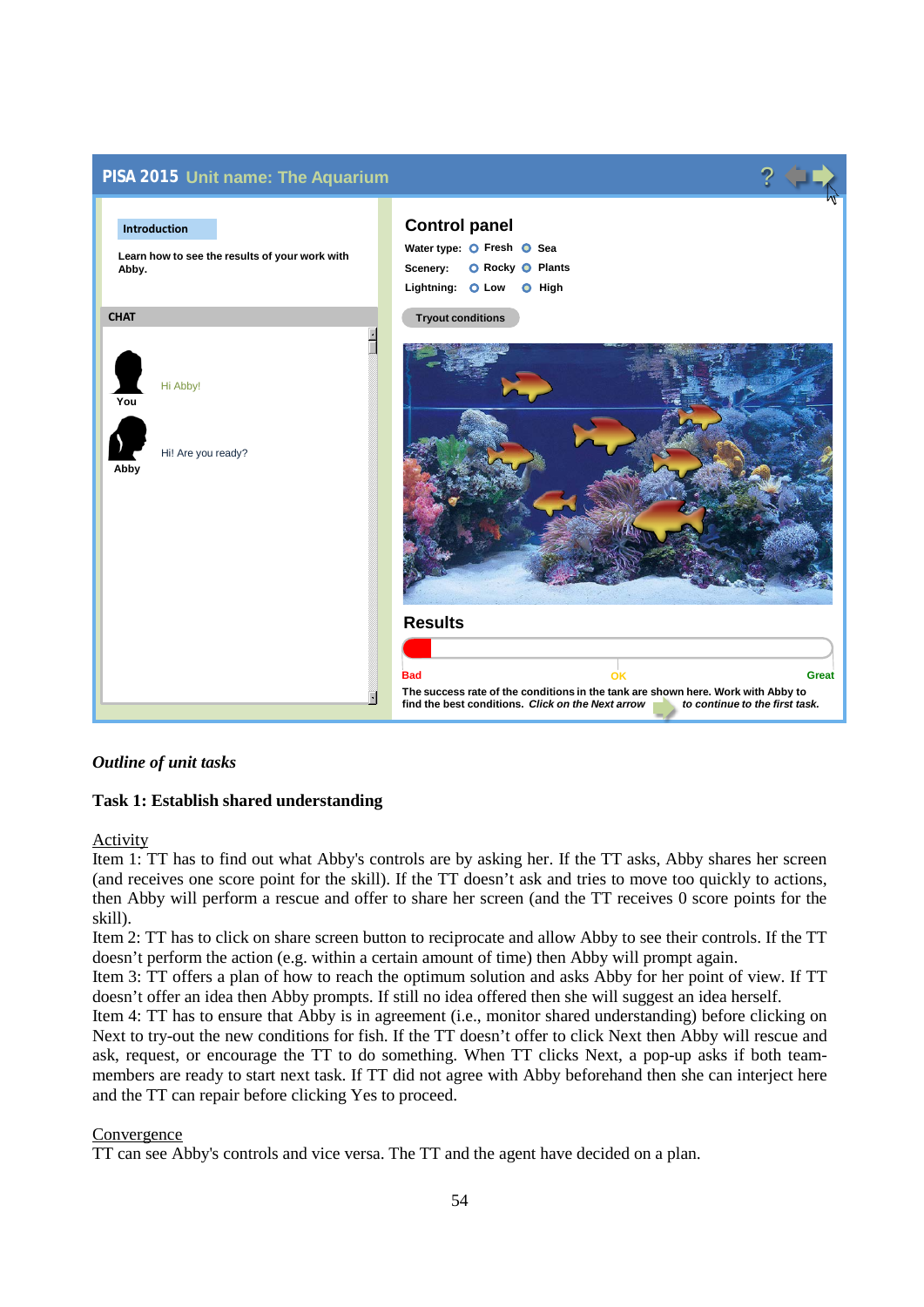#### CPS skill(s) assessed across the items within the task

(A1) Discovering perspectives and abilities of team members; (A2) Discovering the type of collaborative interaction to solve the problem, along with goals; (C1) Communicating with team members about the actions to be/ being performed; (B1) Building a shared representation and negotiating the meaning of the problem (common ground)

The following figure illustrates Task 1:



#### **Task 2: Enacting plans and monitoring the results**

#### Activity

Item 1: TT monitors if Abby followed the plan as discussed, while Abby's controls show that she didn't follow the plan. TT shares his/her understanding of the result (fish conditions).

Item 2: TT has to offer a plan of how to proceed (e.g. "let's change this variable"). If the TT doesn't offer an idea then Abby can prompt. If still no idea is offered then Abby will suggest an idea herself.

Item 3: TT asks Abby for her point of view before implementing the plan. If the TT doesn't ask then Abby shares her perspective with the TT.

#### **Convergence**

There is a change in the aquarium variables. The results of the trial are presented.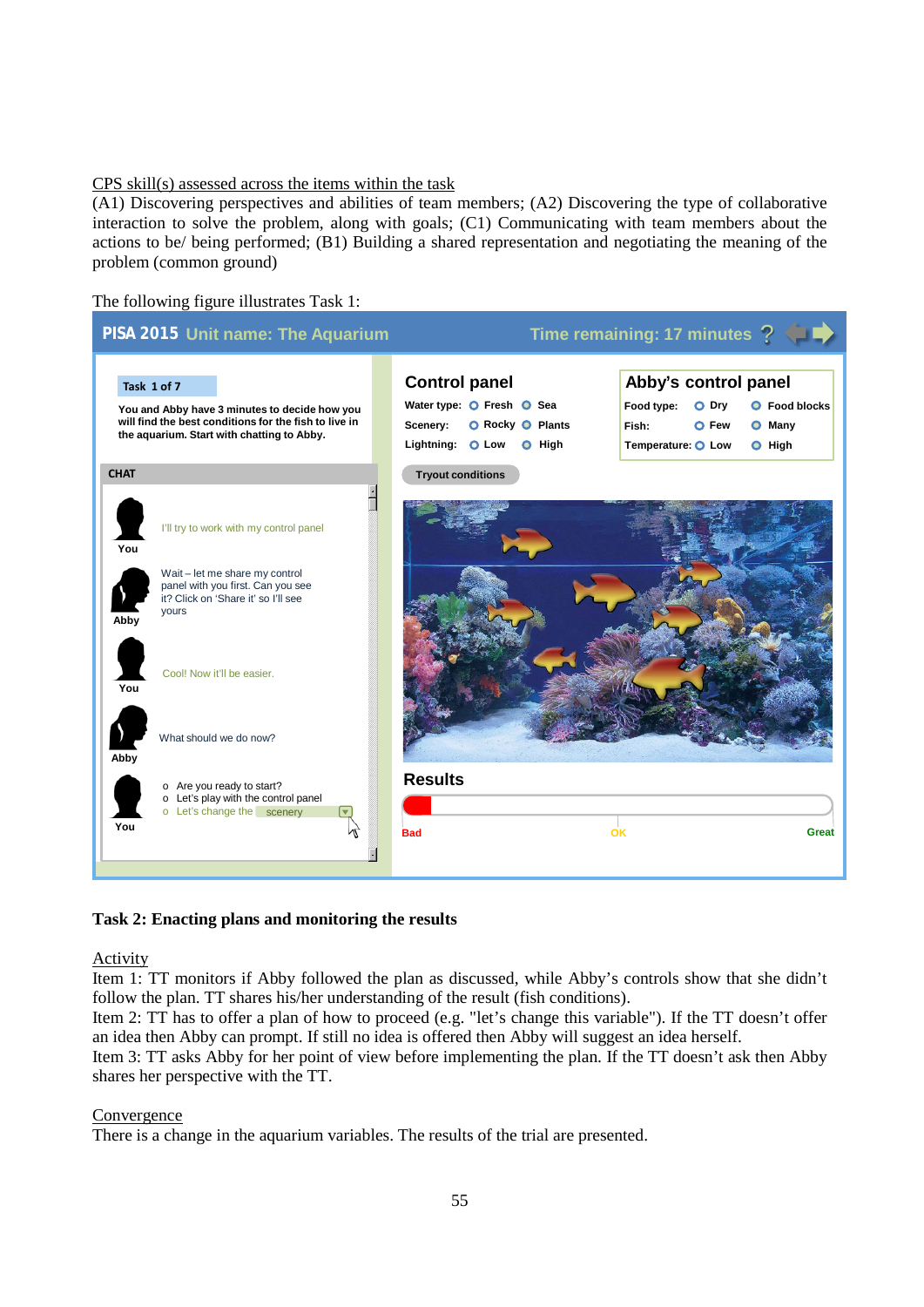#### CPS skill(s) assessed

(A1) Discovering perspectives and abilities of team members; (A2) Discovering the type of collaborative interaction to solve the problem, along with goals; (C1) Communicating with team members about the actions to be/being performed; (B1) Building a shared representation and negotiating the meaning of the problem (common ground)

The following figure illustrates Task 2:



### **Task 3: Monitoring and repairing the shared understanding**

**Activity** 

Item 1: TT implements the plan as discussed with Abby. TT monitors if Abby followed the plan as discussed. Abby's controls show that she is following the plan.

Item 2: TT shares his/her understanding of the result (fish conditions).

Item 3: TT repairs Abby's misunderstanding of the result.

Item 4: TT has to offer a plan of how to proceed (e.g. "let's change this variable to start"). If the TT doesn't offer an idea then Abby can prompt. If still no idea is offered then Abby will suggest an idea herself.

Item 5: TT asks Abby for her point of view before implementing the plan. If the TT doesn't then Abby shares her perspective with the TT.

#### **Convergence**

There is a change in the aquarium variables. The results of the trial are presented.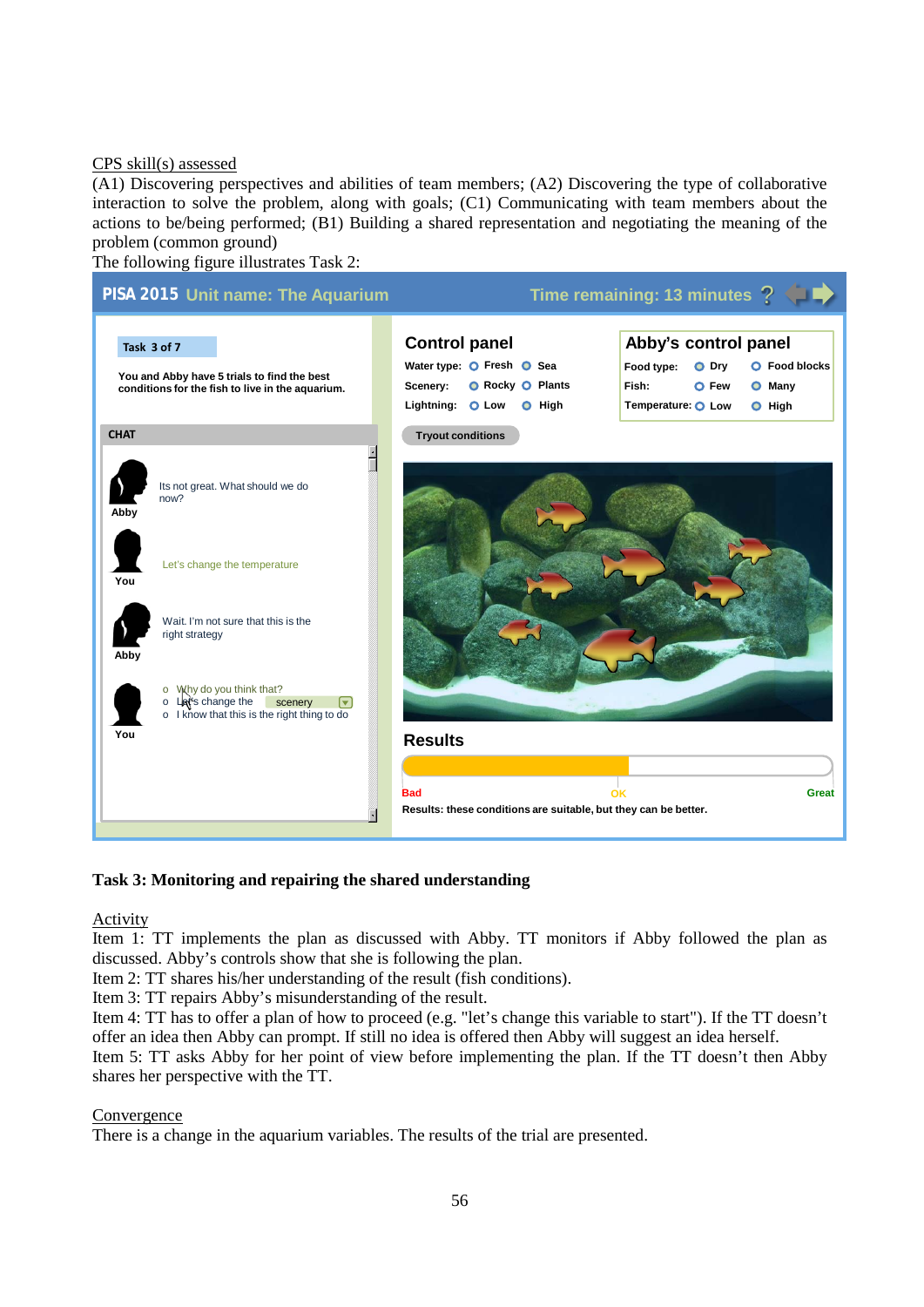#### CPS skill(s) assessed across the items within the task.

(C2) Enacting plans; (D2) Monitoring results of actions and evaluating success in solving the problem; (D1) Monitoring and repairing the shared understanding; (C1) Communicating with team members about the actions to be/ being performed; (B1) Building a shared representation and negotiating the meaning of the problem (common ground)

#### The following figure illustrates Task 3:

| PISA 2015 Unit name: The Aquarium                                                                                                                                                                                             | Time remaining: 13 minutes $?$                                                                                                                                                                                                                                    |               |
|-------------------------------------------------------------------------------------------------------------------------------------------------------------------------------------------------------------------------------|-------------------------------------------------------------------------------------------------------------------------------------------------------------------------------------------------------------------------------------------------------------------|---------------|
| Task 4 of 7<br>You and Abby have 5 trials to find the best<br>conditions for the fish to live in the aquarium.<br><b>CHAT</b>                                                                                                 | <b>Control panel</b><br>Abby's control panel<br>Water type: O Fresh O Sea<br>Food type:<br>O Dry<br>Scenery:<br>O Rocky O Plants<br>O Few<br>Fish:<br><b>O</b> Many<br>Lightning: O Low<br>Temperature: O Low<br>$O$ High<br>$O$ High<br><b>Tryout conditions</b> | O Food blocks |
| Let's change the scenery again.<br>The results were much better for<br>rocky scenery.<br>Abby<br>o You're right. I'll change it back<br>o Why do you think that?<br>o No, the results with plant scenery<br>was better<br>You | <b>Results</b>                                                                                                                                                                                                                                                    |               |
|                                                                                                                                                                                                                               | OK<br><b>Bad</b><br>Results: these conditions are suitable, but they can be better.                                                                                                                                                                               | <b>Great</b>  |

#### **Tasks 4-6**

These are only presented if applicable, depending on the TT's performance.

#### Activity

Optimising the strategy to solve the problem

Item 1: TT implements the plan as discussed with Abby. TT monitors if Abby followed the plan as discussed. Abby's controls show that she is following the plan.

Item 2: TT shares his/her understanding of the result (fish conditions).

Item 3: TT has to offer a plan of how to proceed (e.g. "let's change this variable"). If the TT doesn't offer an idea then Abby can prompt. If still no idea is offered then Abby will suggest an idea herself.

Item 4: TT asks Abby for her point of view before implementing the plan. If the TT doesn't, Abby shares her perspective with the TT.

#### Convergence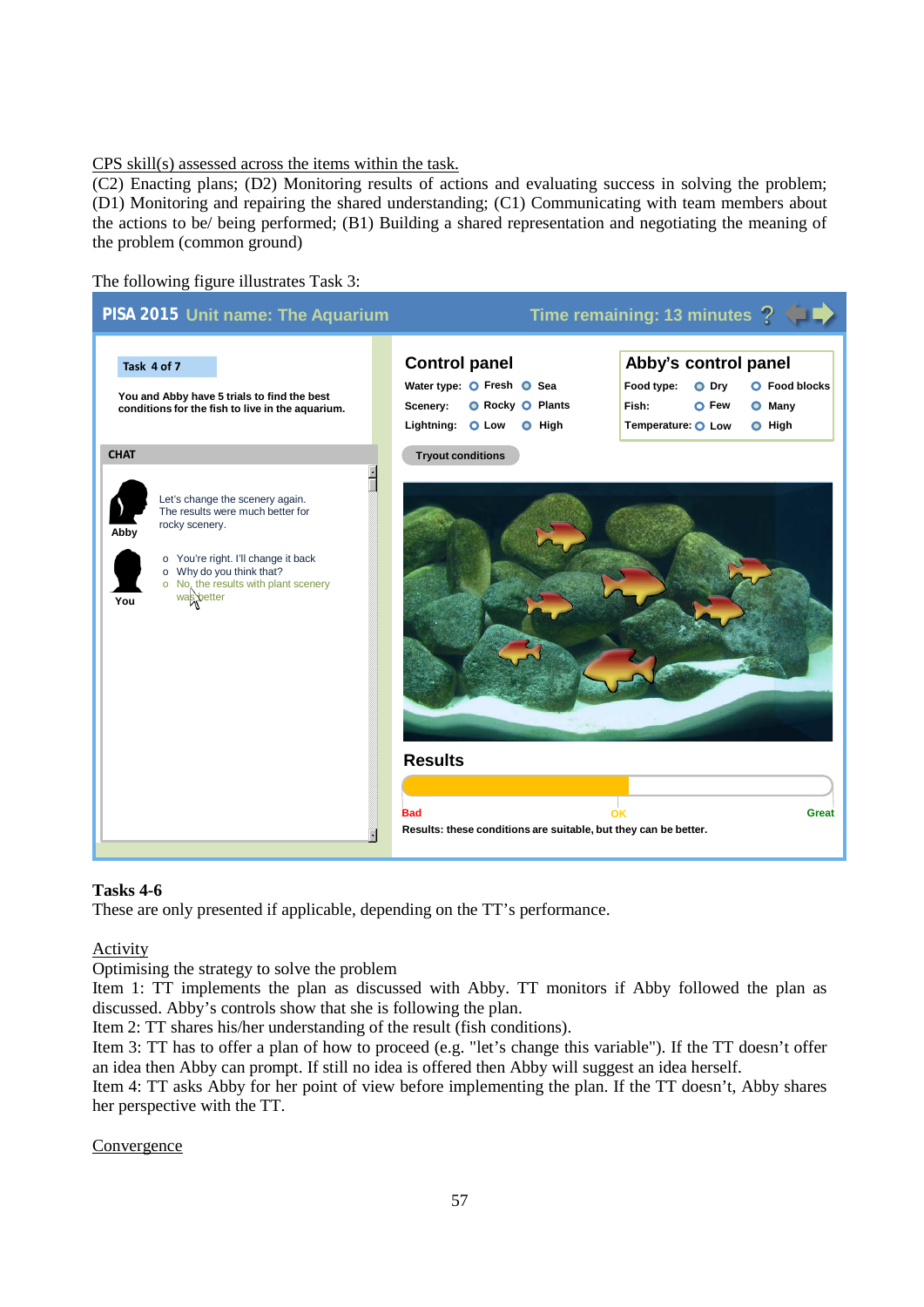There is a change in the aquarium variables. The results of the trials are presented.

CPS skill(s) assessed across the items within the task.

(C2) Enacting plans; (D2) Monitoring results of actions and evaluating success in solving the problem; (C1) Communicating with team members about the actions to be/ being performed.

As TTs may make multiple attempts to optimise the strategy to solve the problem, TTs would receive scores based on the number of attempts with fewer attempts resulting in higher scores (0-2) for C2. In addition, TTs would receive the maximum score achieved across attempts for skills D2 and C1.

The following figure illustrates Tasks 4-6:



### **Task 7: Providing feedback**

Activity

Item 1: TT provides reflective feedback on their work with Abby. The TT is required to suggest a more collaborative method to promote collaboration with Abby on the task (e.g. talk more to Abby).

#### **Convergence**

Abby and the TT give feedback on the collaborative work.

CPS skill(s) assessed across the items within the task.

D3) Monitoring, providing feedback and adapting the team organisation and roles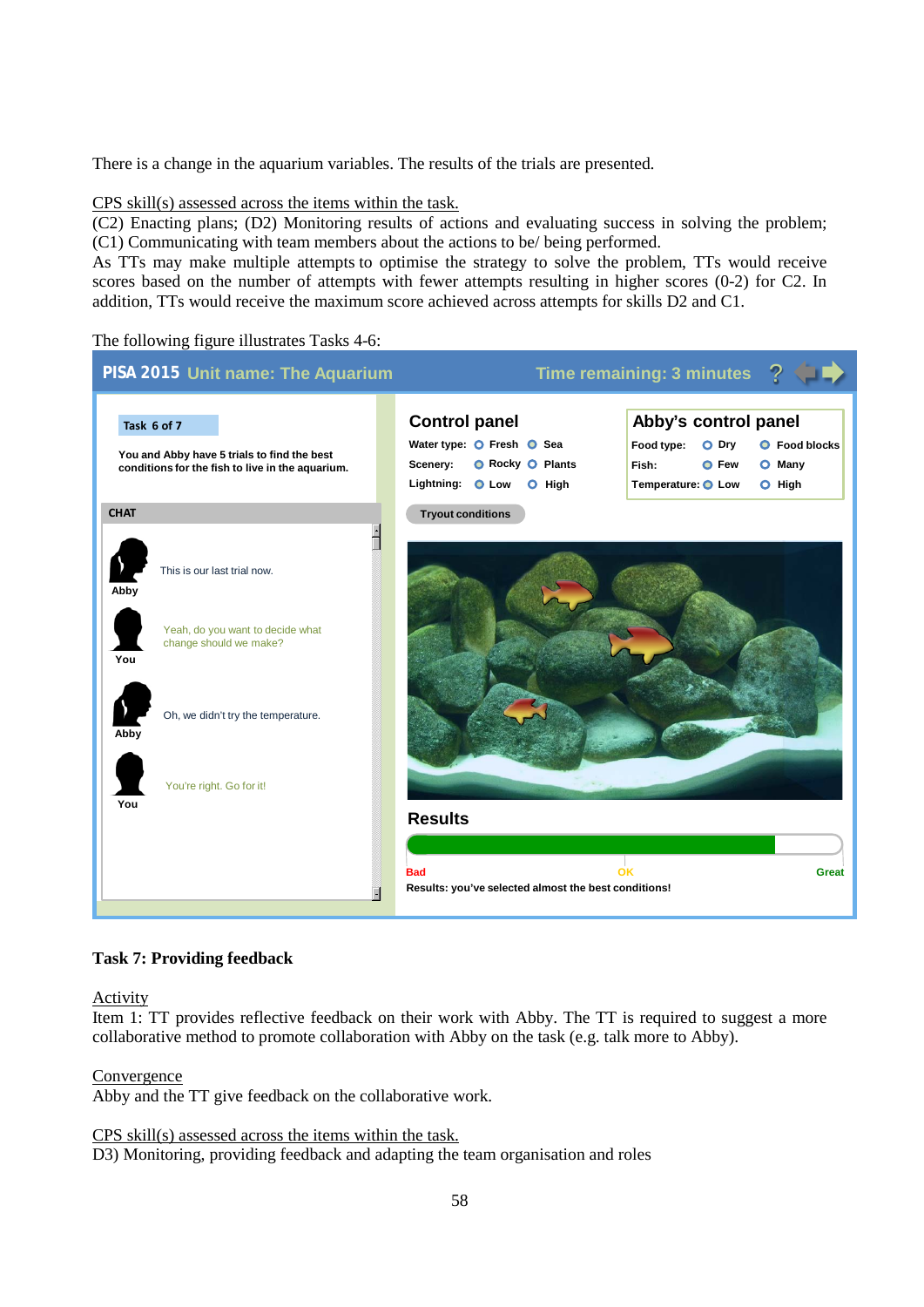The question is presented in a multiple choice format. There is a single optimal answer, which gives full credit. Some of the other options would receive partial credit and some options would receive no credit.

The following figure illustrates Task 7:

| PISA 2015 Unit name: The Aquarium                                                   | $\overline{?}$                                                                                                                                                          |
|-------------------------------------------------------------------------------------|-------------------------------------------------------------------------------------------------------------------------------------------------------------------------|
| Task 7 of 7<br>This is your opportunity to give feedback on your<br>work with Abby. | What would you do differently in your work with<br>Abby on similar task?<br>o Talk less to Abby<br>o Talk more to Abby<br>o Be more decisive<br>o Nothing, we did great |
|                                                                                     |                                                                                                                                                                         |
|                                                                                     |                                                                                                                                                                         |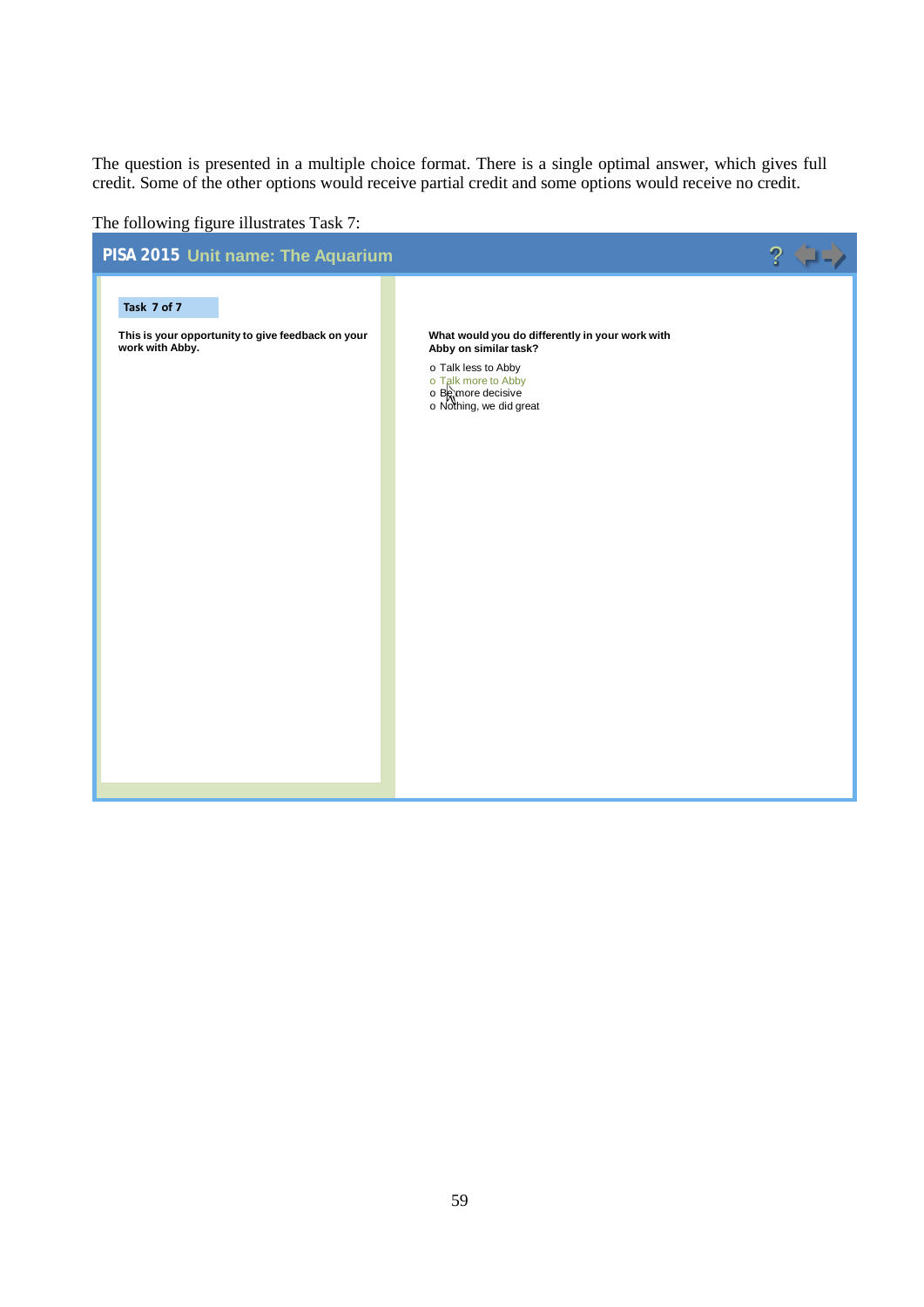#### *Unit measurement profile*

165. At the end of each task, there is a convergence point. This ensures that all TTs start from the same point and have the same opportunity to score.

Note: Score points are assigned based on exhibiting behaviour (performing actions or communicating). Items are scored polytomously (0, 1, 2) according to levels of the competency.

| Task.          | <b>Item</b>    | <b>Item short description</b>                             | <b>Target CPS skill</b>                                                  | Data Type     | <b>Score</b>       |
|----------------|----------------|-----------------------------------------------------------|--------------------------------------------------------------------------|---------------|--------------------|
| #              | #              |                                                           |                                                                          |               | range              |
| $\mathbf{1}$   | $\mathbf{1}$   |                                                           |                                                                          | Communication | $(0-x)$<br>$0 - 2$ |
|                |                | TT finds out what Abby's<br>controls are by asking her.   | (A1) Discovering perspectives<br>and abilities of team members           |               |                    |
| $\mathbf{1}$   | $\overline{2}$ | TT clicks on share screen                                 | (A2) Discovering the type of                                             | Action        | $0 - 2$            |
|                |                | button to reciprocate and                                 | collaborative interaction to                                             |               |                    |
|                |                | allow Abby to see their                                   | solve the problem, along with                                            |               |                    |
|                |                | controls.                                                 | goals                                                                    |               |                    |
| $\mathbf{1}$   | 3              | TT offers a plan of how to                                | (C1)<br>Communicating<br>with                                            | Communication | $0 - 2$            |
|                |                | reach the optimum solution                                | members<br>about<br>team<br>the                                          |               |                    |
|                |                |                                                           | actions to be/ being performed                                           |               |                    |
| 1              | $\overline{4}$ | TT asks Abby for her point                                | <b>Building</b><br>(B1)<br>shared<br>a                                   | Communication | $0 - 2$            |
|                |                | of view before implementing                               | representation and negotiating                                           |               |                    |
|                |                | the plan                                                  | the meaning of the problem                                               |               |                    |
| $\overline{2}$ | $\mathbf{1}$   | TT implements the plan as                                 | (common ground)<br>(C2) Enacting plans                                   | Action        | $0 - 2$            |
|                |                | discussed with Abby                                       |                                                                          |               |                    |
| $\overline{2}$ | $\overline{2}$ | <b>TT</b><br>Abby<br>monitors<br>if                       | (D1) Monitoring and repairing                                            | Communication | $0 - 2$            |
|                |                | followed<br>the<br>plan<br>as                             | the shared understanding                                                 |               |                    |
|                |                | discussed                                                 |                                                                          |               |                    |
| $\overline{2}$ | 3              | his/her<br><b>TT</b><br>shares                            | (D2) Monitoring results of                                               | Communication | $0 - 2$            |
|                |                | understanding of the result                               | actions and evaluating success                                           |               |                    |
|                |                | (fish conditions)                                         | in solving the problem                                                   |               |                    |
| $\overline{2}$ | $\overline{4}$ | TT offers a plan of how to                                | Communicating<br>with<br>(C1)                                            | Communication | $0 - 2$            |
|                |                | reach the optimum solution                                | members<br>about<br>the<br>team                                          |               |                    |
| $\overline{2}$ | 5              |                                                           | actions to be/ being performed                                           | Communication | $0 - 2$            |
|                |                | TT asks Abby for her point<br>of view before implementing | (B1)<br><b>Building</b><br>shared<br>a<br>representation and negotiating |               |                    |
|                |                | the plan                                                  | the meaning of the problem                                               |               |                    |
|                |                |                                                           | (common ground)                                                          |               |                    |
| 3              | $\mathbf{1}$   | TT implements the plan as                                 | (C2) Enacting plans                                                      | Action        | $0 - 2$            |
|                |                | discussed with Abby                                       |                                                                          |               |                    |
| 3              | $\overline{2}$ | his/her<br><b>TT</b><br>shares                            | (D2) Monitoring results of                                               | Communication | $0 - 2$            |
|                |                | understanding of the result                               | actions and evaluating success                                           |               |                    |
|                |                | (fish conditions)                                         | in solving the problem                                                   |               |                    |
| 3              | 3              | Abby's<br><b>TT</b><br>repairs                            | (D1) Monitoring and repairing                                            | Communication | $0 - 2$            |
|                |                | misunderstanding<br>of<br>the<br>result                   | the shared understanding                                                 |               |                    |
| 3              | $\overline{4}$ | TT offers a plan of how to                                | (C1)<br>Communicating<br>with                                            | Communication | $0 - 2$            |
|                |                | reach the optimum solution                                | team<br>members<br>about<br>the                                          |               |                    |
|                |                |                                                           | actions to be/ being performed                                           |               |                    |
| 3              | 5              | TT asks Abby for her point                                | (B1)<br><b>Building</b><br>shared<br>a                                   | Communication | $0 - 2$            |
|                |                | of view before implementing                               | representation and negotiating                                           |               |                    |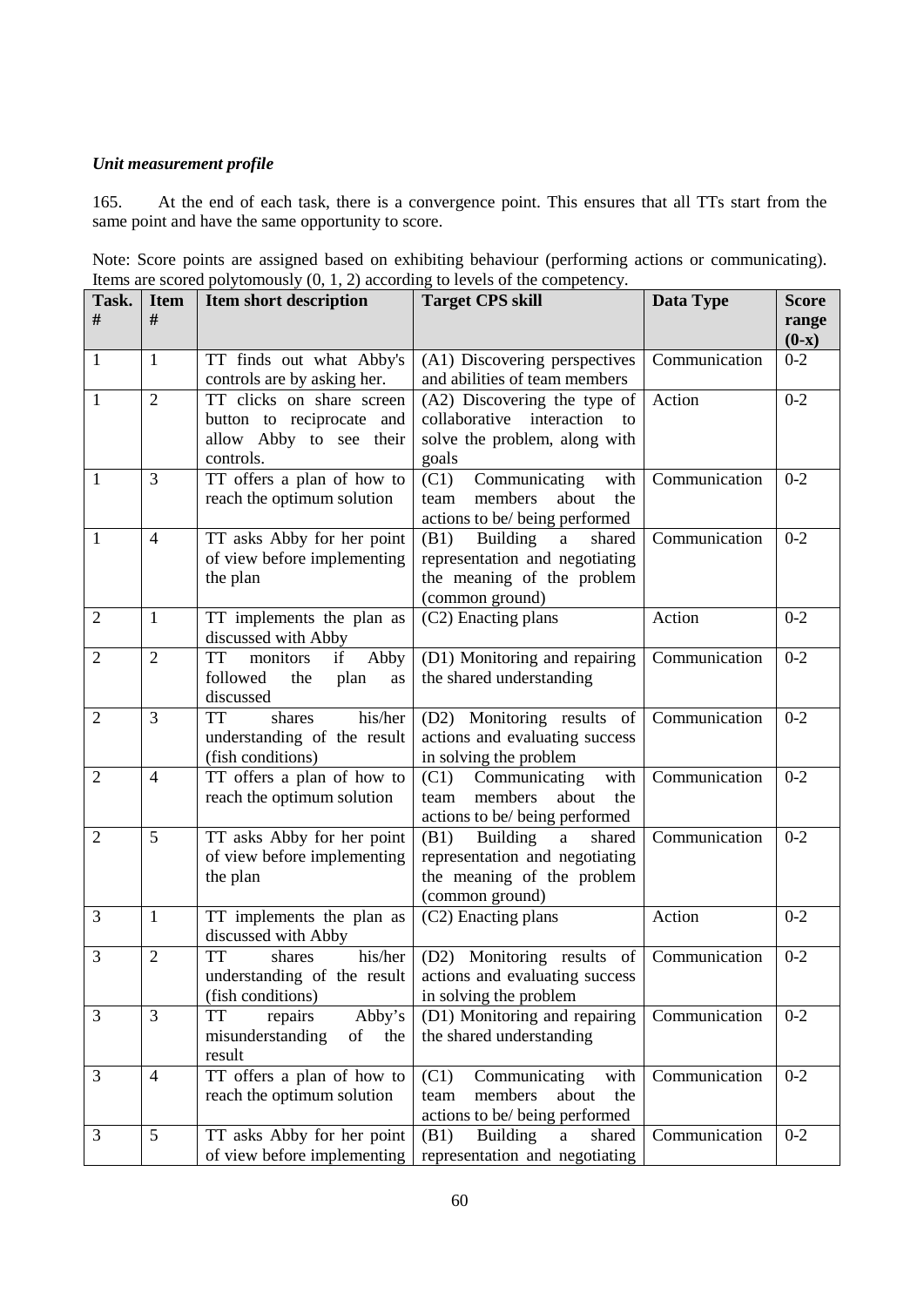|                |                | the plan                                                                           | the meaning of the problem<br>(common ground)                                                      |               |         |
|----------------|----------------|------------------------------------------------------------------------------------|----------------------------------------------------------------------------------------------------|---------------|---------|
| $\overline{4}$ | $\mathbf{1}$   | TT implements the plan as<br>discussed with Abby                                   | (C2) Enacting plans                                                                                | Action        | $0 - 2$ |
| $\overline{4}$ | $\overline{2}$ | his/her<br><b>TT</b><br>shares<br>understanding of the result<br>(fish conditions) | (D2) Monitoring results of<br>actions and evaluating success<br>in solving the problem             | Communication | $0 - 2$ |
| $\overline{4}$ | 3              | TT asks Abby for her point<br>of view before implementing<br>the plan              | (C1)<br>Communicating<br>with<br>members<br>team<br>about<br>the<br>actions to be/ being performed | Communication | $0 - 2$ |
| 5              | 1              | TT implements the plan as<br>discussed with Abby                                   | (C2) Enacting plans                                                                                | Action        | $0 - 2$ |
| 5              | $\overline{2}$ | his/her<br><b>TT</b><br>shares<br>understanding of the result<br>(fish conditions) | (D2) Monitoring results of<br>actions and evaluating success<br>in solving the problem             | Communication | $0 - 2$ |
| 5              | 3              | TT asks Abby for her point<br>of view before implementing<br>the plan              | (C1)<br>Communicating<br>with<br>members<br>about<br>the<br>team<br>actions to be/ being performed | Communication | $0 - 2$ |
| 6              | $\mathbf{1}$   | TT implements the plan as<br>discussed with Abby                                   | (C2) Enacting plans                                                                                | Action        | $0 - 2$ |
| 6              | $\overline{2}$ | his/her<br><b>TT</b><br>shares<br>understanding of the result<br>(fish conditions) | (D2) Monitoring results of<br>actions and evaluating success<br>in solving the problem             | Communication | $0 - 2$ |
| 6              | 3              | TT asks Abby for her point<br>of view before implementing<br>the plan              | (C1)<br>Communicating<br>with<br>members<br>about<br>team<br>the<br>actions to be/ being performed | Communication | $0 - 2$ |
| 7              | 1              | provides<br>TT<br>reflective<br>feedback on the work with<br>Abby                  | Monitoring, providing<br>D3<br>feedback and adapting the<br>team organisation and roles            | Probe, MC     | $0 - 2$ |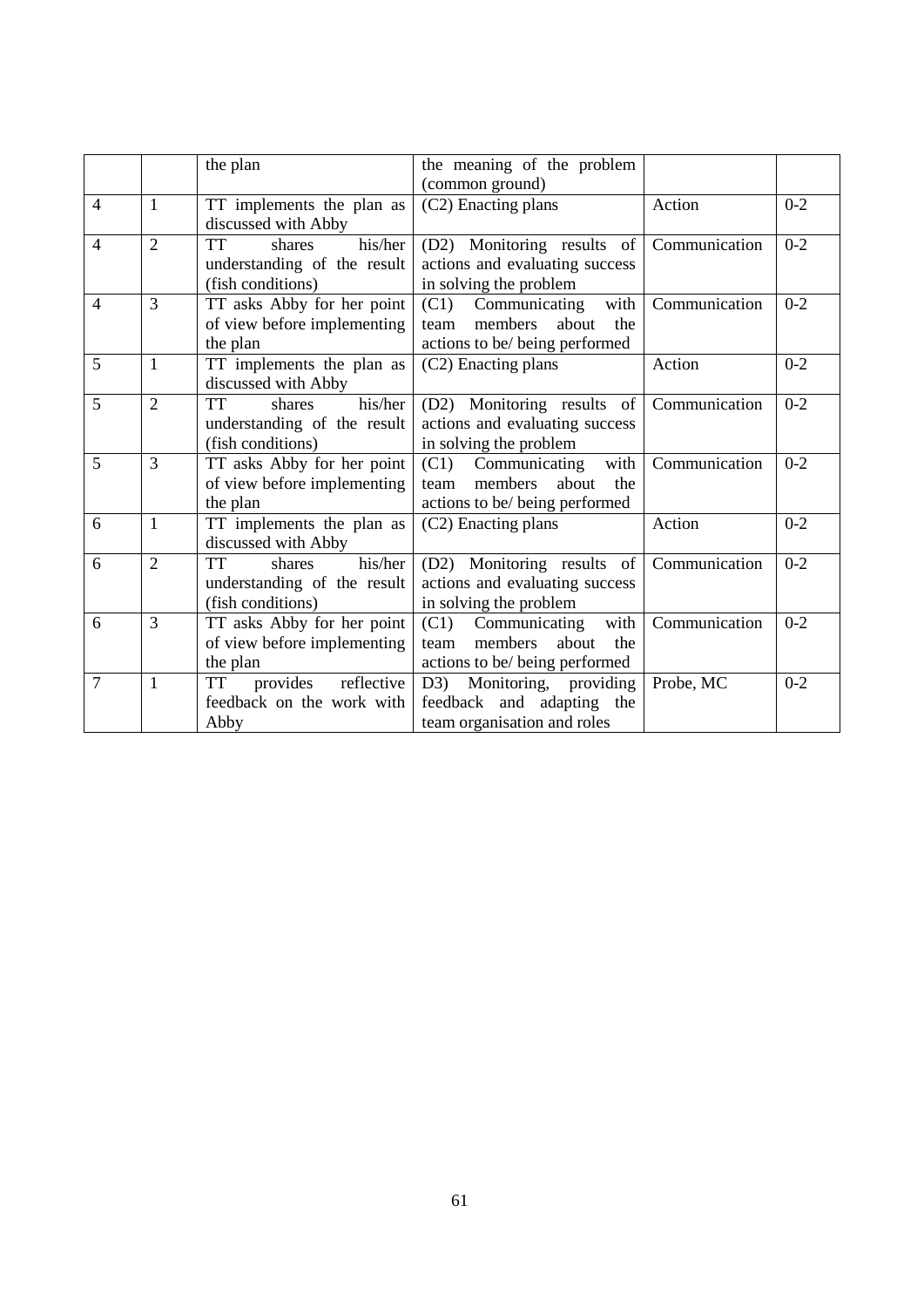#### **Sample CPS unit: Class Logo**

#### *Unit classifications*

#### *Unit overview (team composition, problem context and overview of tasks)*

166. In this unit, a team of three students, the test-taker (TT), Mark and Sarah (computer agents) collaborate to produce a logo for a sport event. The goal is to achieve a 5-star rating from the class. Mark and Sarah draw the logo and the TT's role is to lead the group.

167. The first task of the unit is an initial discussion between the TT, Mark and Sarah on how to design the logo. Then the team proceed to produce drafts and have them rated. The TT encounters challenges in collaborating with Mark and Sarah during this stage. Finally, the TT gives feedback on the collaborative tasks. The TT is told that the number of attempts to design the draft logo (known as 'trials') is limited to 5 only. The underlying structure of the task forces the TT to be involved in at least two trials to achieve a 5-star rating in order to provide sufficient data for CPS measurement.

#### *Agent overview*

168. Mark represents collaboratively-orientated agent behaviour (e.g. he initiates ideas, builds consensus, responds to, supports and praises the TT). He also reveals information about what to do in the task (e.g. shares his past experience that is relevant to the task). However, in some situations Mark shows a misunderstanding of the results. As long as the TT repairs any misunderstandings or points out the advantages or disadvantages of different strategies, Mark is persuaded. However, if the TT doesn't repair misinterpretations of results or provide evidence that counters a suggested strategy, Mark will press for a rationale for accepting the strategy. Sarah represents the behaviour of a low collaboratively-orientated agent (e.g. she interrupts other members of the team, disagrees with the TT and Mark, comments negatively about Mark's work, and doesn't follow plans).

#### *CPS Skills*

169. In this unit, the TT demonstrates CPS proficiency by establishing a shared understanding of the problem, repairing misunderstanding, monitoring the agents' work, and consensus building with team members. The specific cells addressed in the framework skills matrix (Table 1) are described below.

#### *Introduction and orientation*

170. The unit starts with a briefing on the scenario outline and training on the Chat, Control Panel and Task Space areas of the screen. This section is not timed or scored.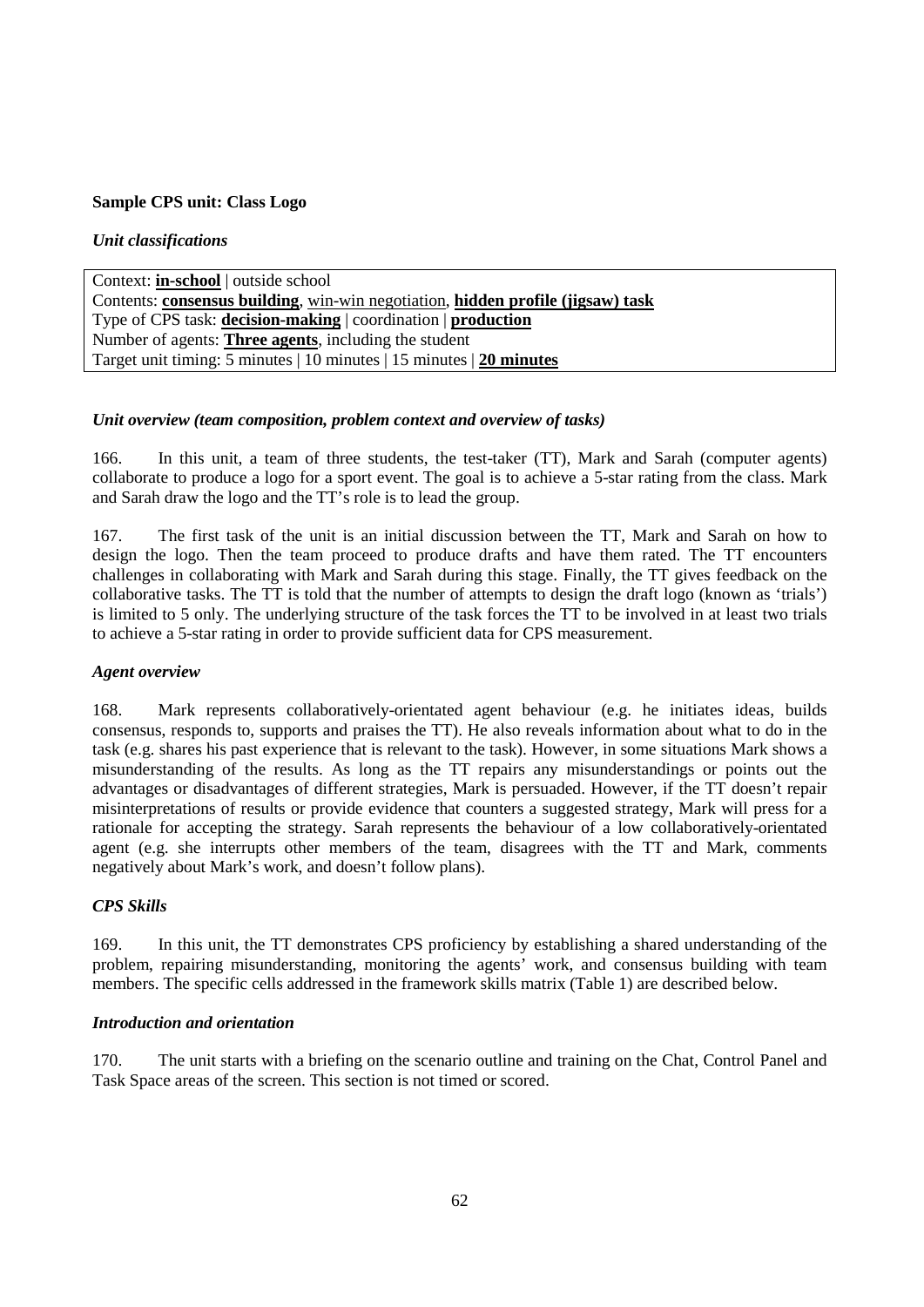## **PISA 2015 Unit name: Class Logo** ?

**Your school is holding a sports competition. Your class has been asked to help with the preparations.**

**You and your classmates, Mark and Sarah, must design a logo to be used on posters advertising the event.**

**In this task, Mark and Sarah will draw the logo and your role is to lead the group. The class will rate the designs and your goal is to reach a logo with a 5-star rating.**

**The next screen will provide you with instructions on how to work with Mark and Sarah.** 

*Click on the Next arrow in the top blue bar to continue the introduction.*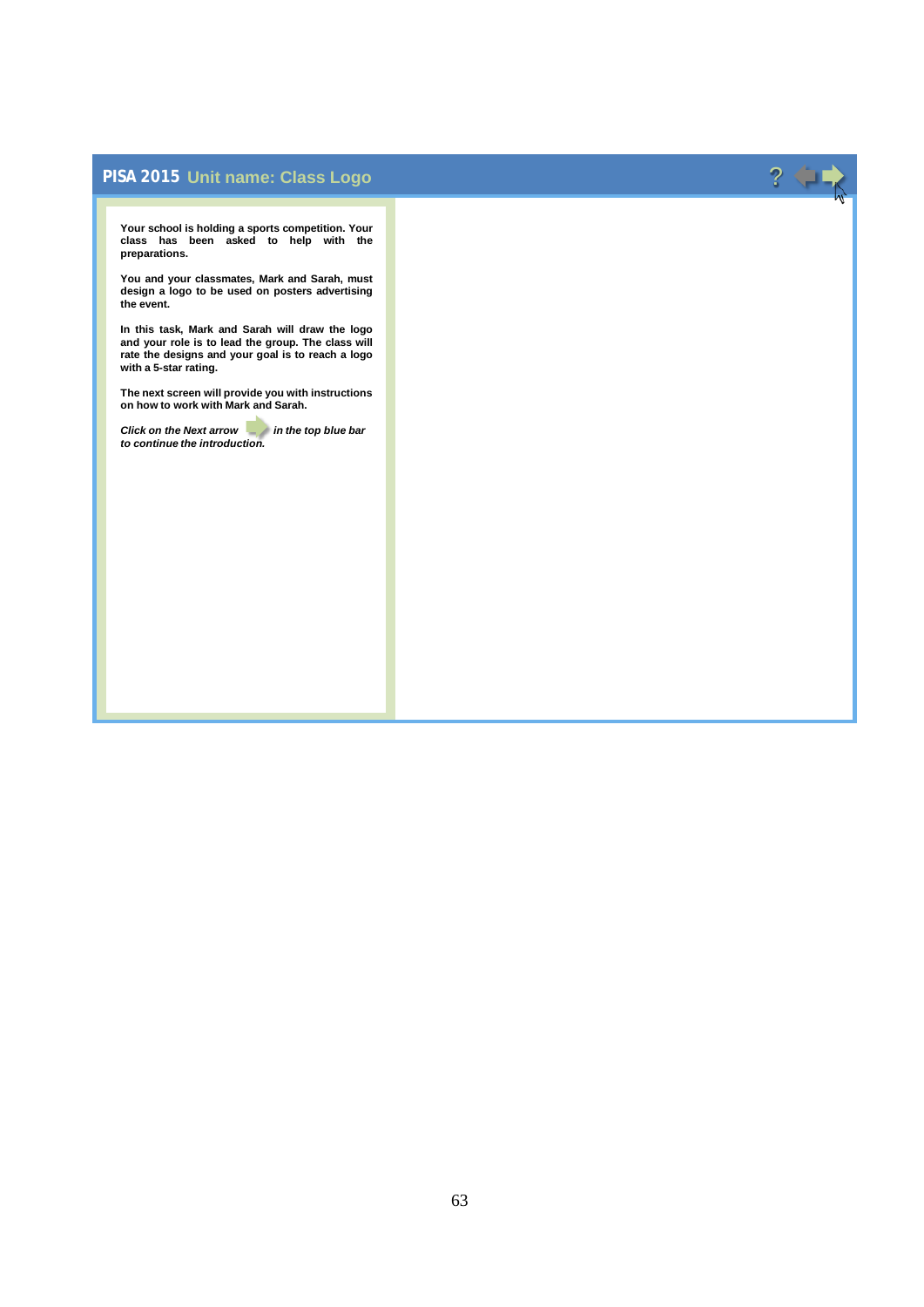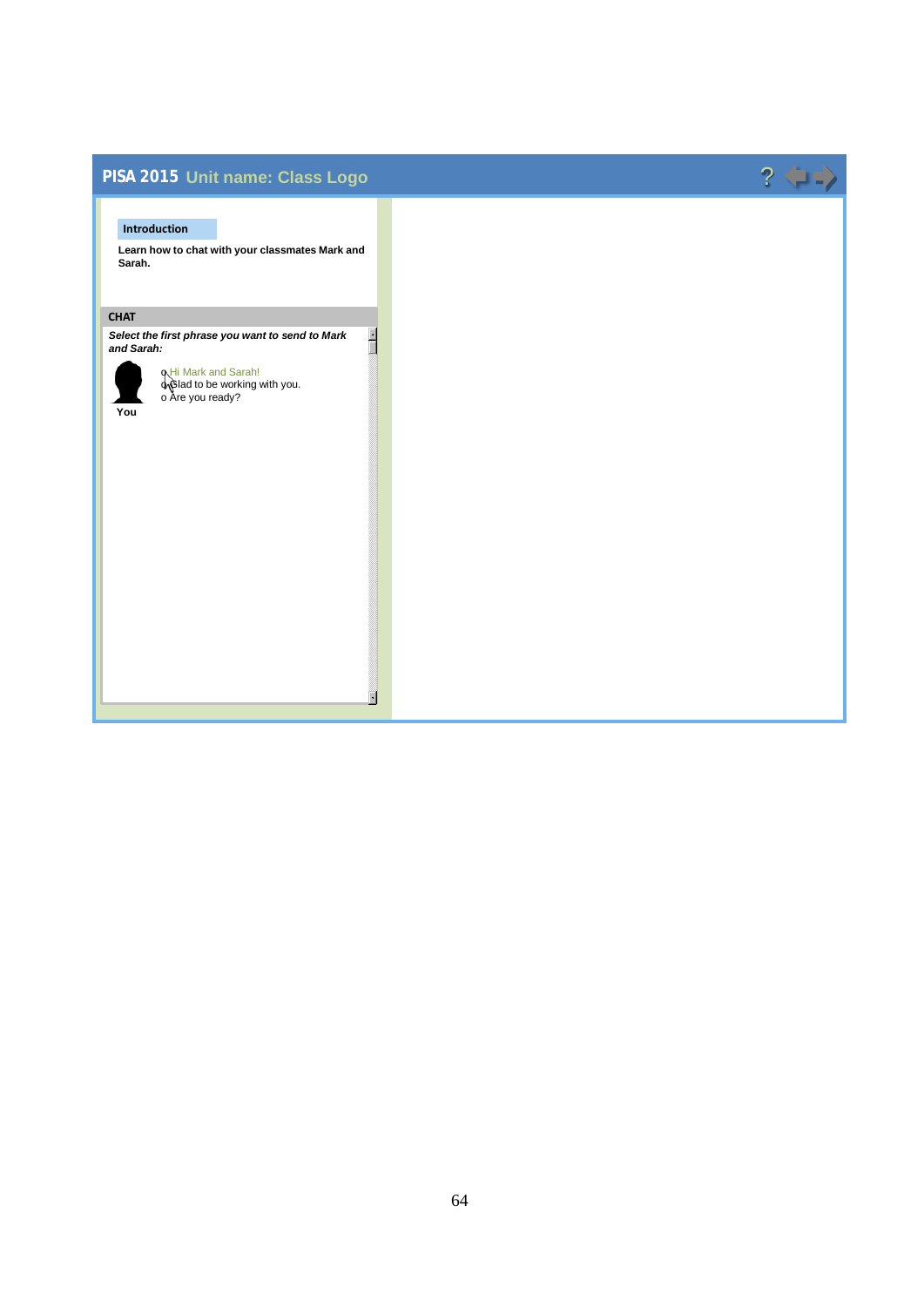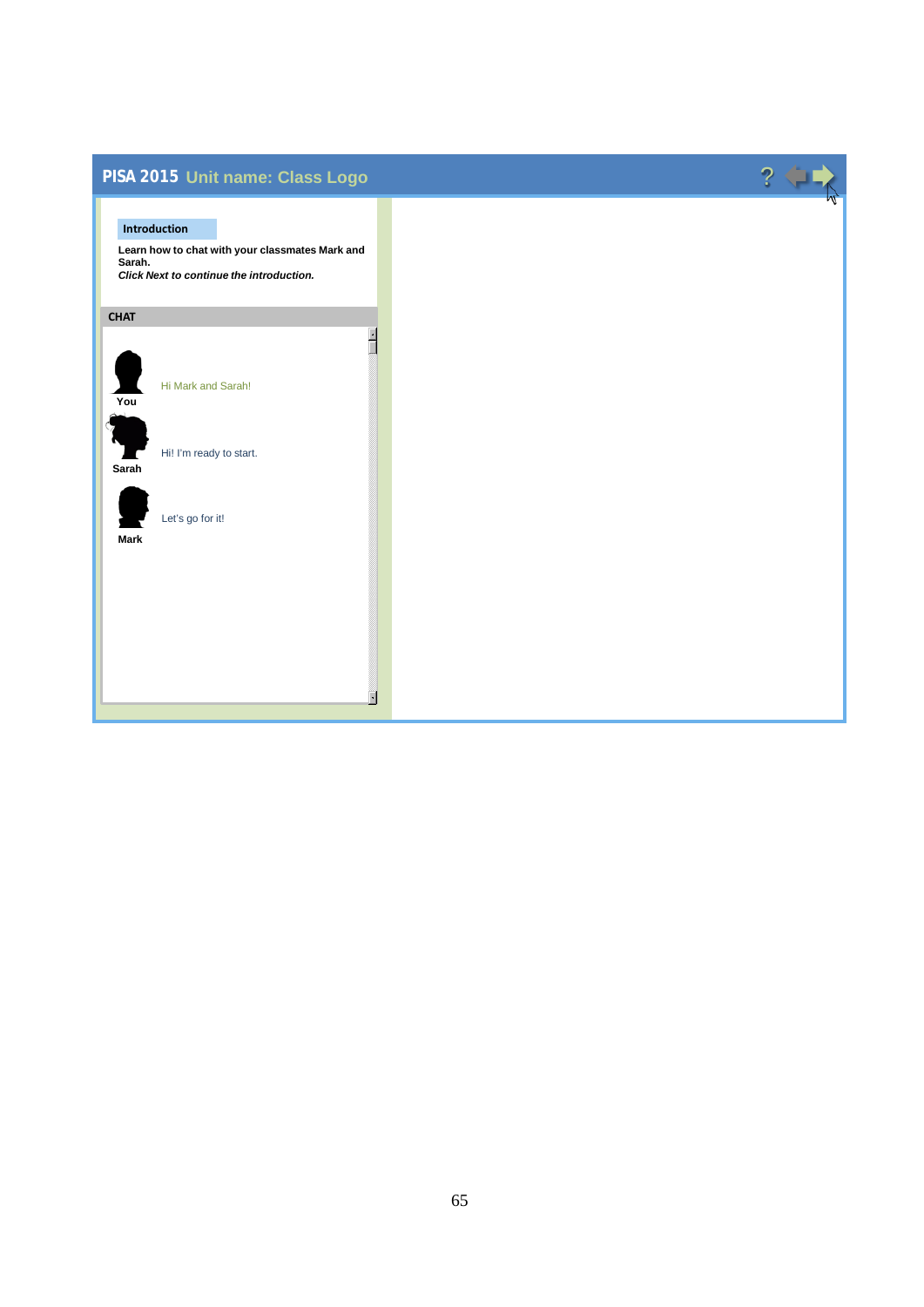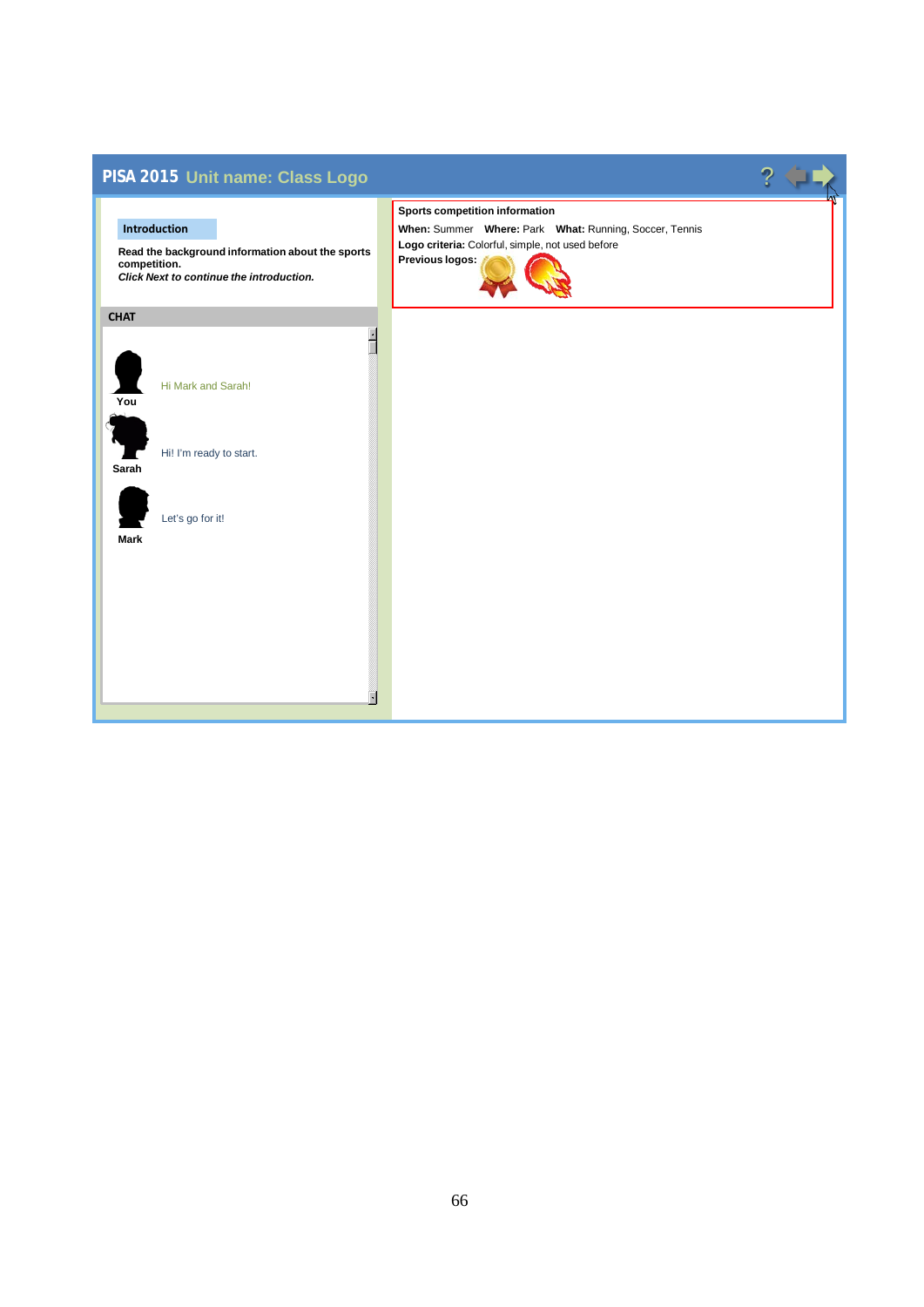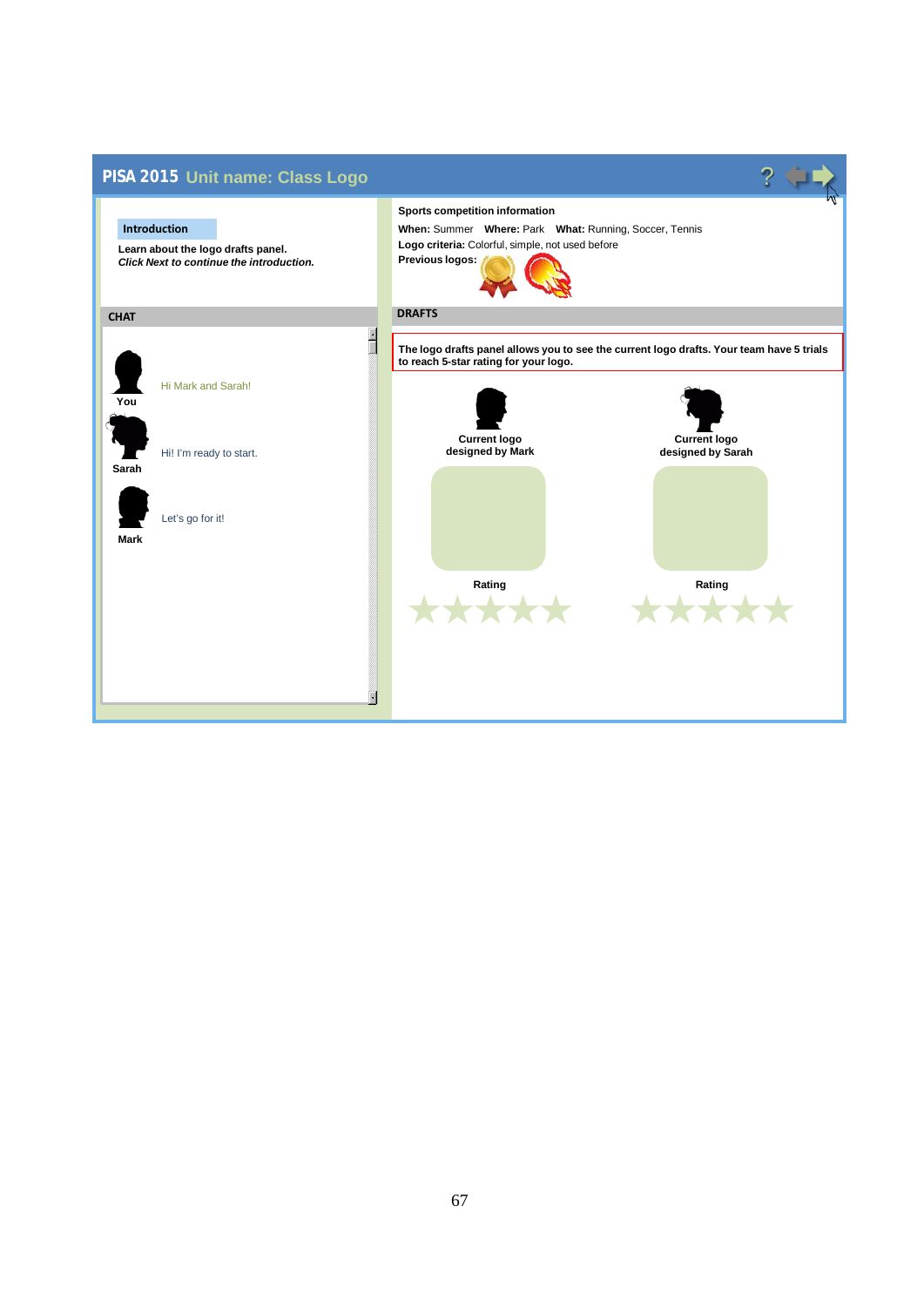

#### *Outline of unit tasks*

#### **Task 1: Establish shared understanding**

#### Activity

Item 1: TT asks Mark and Sarah to describe their abilities in logo design. Mark and Sarah provide a short description. If the TT doesn't ask after a certain amount of time or a set number of exchanges then Mark initiates to describe his ability. There can be multiple exchanges to release the information gradually.

Item 2: TT asks Mark and Sarah about the tools available for them to design the logo. If the TT does not do this then Mark initiates and provides a description.

Item 3: TT offers a plan of how to design a logo (e.g. provides suggestions in the chat on symbols and colours) and asks Mark and Sarah for their point of view. Mark asks the TT to provide reasoning (e.g. why do you think so?). If the TT provides some reasoning for the plan then Mark agrees. Otherwise, Mark disagrees and shares his alternative plan with the team. Sarah disagrees with both the TT and Mark's plans and suggests her own plan without providing any reasoning.

If the TT doesn't offer an idea then Mark and Sarah prompt. If still no idea is offered then Mark and Sarah will suggest two different ideas for use of symbols and colours.

Item 4: TT has to ensure that Mark and Sarah are in agreement (e.g. monitor shared understanding) before clicking on Next to allow them to produce draft logos. If the TT doesn't offer to click Next then Mark will rescue and ask if they should do that. When the TT clicks Next, a pop-up asks if all the team-members are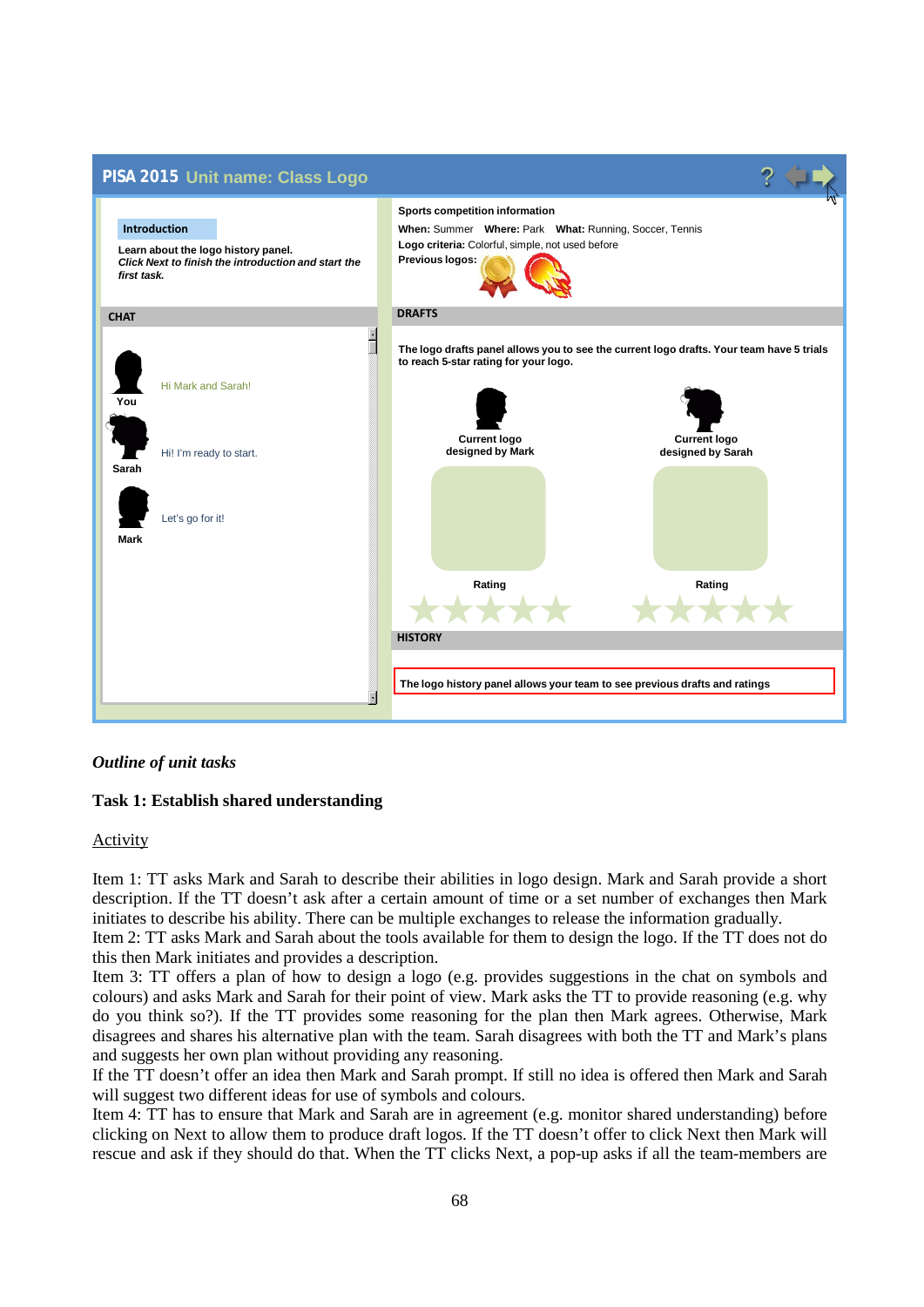ready to design the first logo draft. If the TT did not agree with Mark and Sarah beforehand then they can interject here and the TT can repair before clicking Yes to proceed.

#### Convergence

A plan is agreed. The TT sees Mark and Sarah's draft logos.

#### CPS skill(s) assessed

(A1) Discovering perspectives and abilities of team members; (A2) Discovering the type of collaborative interaction to solve the problem, along with goals; (C1) Communicating with team members about the actions to be/being performed; (B1) Building a shared representation and negotiating the meaning of the problem (common ground)

The following figure illustrates Task 1:



#### **Task 2: Monitoring the results and repairing misunderstanding**

#### Activity

Item 1: TT monitors if Mark and Sarah followed the plan as discussed, and raises additional comments and suggestions to improve the logo drafts.

Item 2: TT asks the agents for their points of view and their readiness to proceed before clicking on 'Rate the logos'. While Mark is ready to rate the logos, Sarah raises concerns regarding the readiness of the logo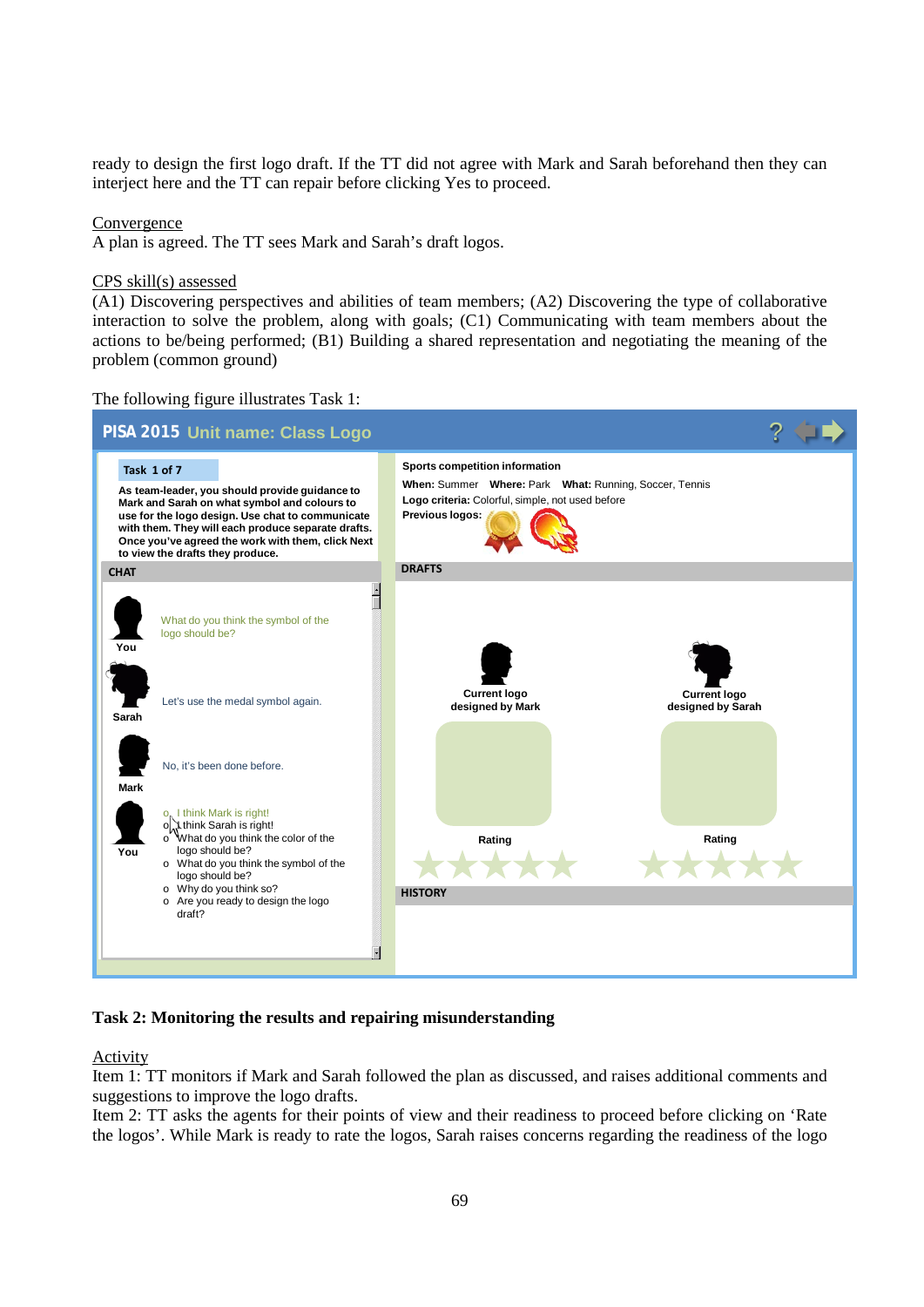drafts, without providing any reasoning. TT asks Sarah to explain her concerns. If the TT does not, Mark initiates the question. The team agrees to rate the logo drafts.

Item 3: TT shares his/her understanding of the result (the rating and comments for each logo draft). If not, Mark provides a reasonable interpretation.

Item 4: TT has to offer a plan of how to proceed (e.g. "let's change the symbol"). If the TT doesn't offer an idea then Mark can prompt. If still no idea is offered then Mark will suggest an idea himself.

Item 5: Sarah raises a negative comment regarding Mark's logo draft (e.g. "I don't think that we should work with Mark's logo. It got a very low rating. Let's switch to mine"), but Mark's logo receives a higher rating than Sarah's logo. TT has to repair Sarah's misunderstanding of the collaborative work and/or the results, as well as clarify the roles of the team members.

#### Convergence

TT can see the ratings and comments for the logo drafts. A plan is decided.

#### CPS skill(s) assessed

(D2) Monitoring results of actions and evaluating success in solving the problem; (D1) Monitoring and repairing the shared understanding; (B3) Describe roles and team organisation (communication protocol/rules of engagement)

#### The following figures illustrate Task 2:

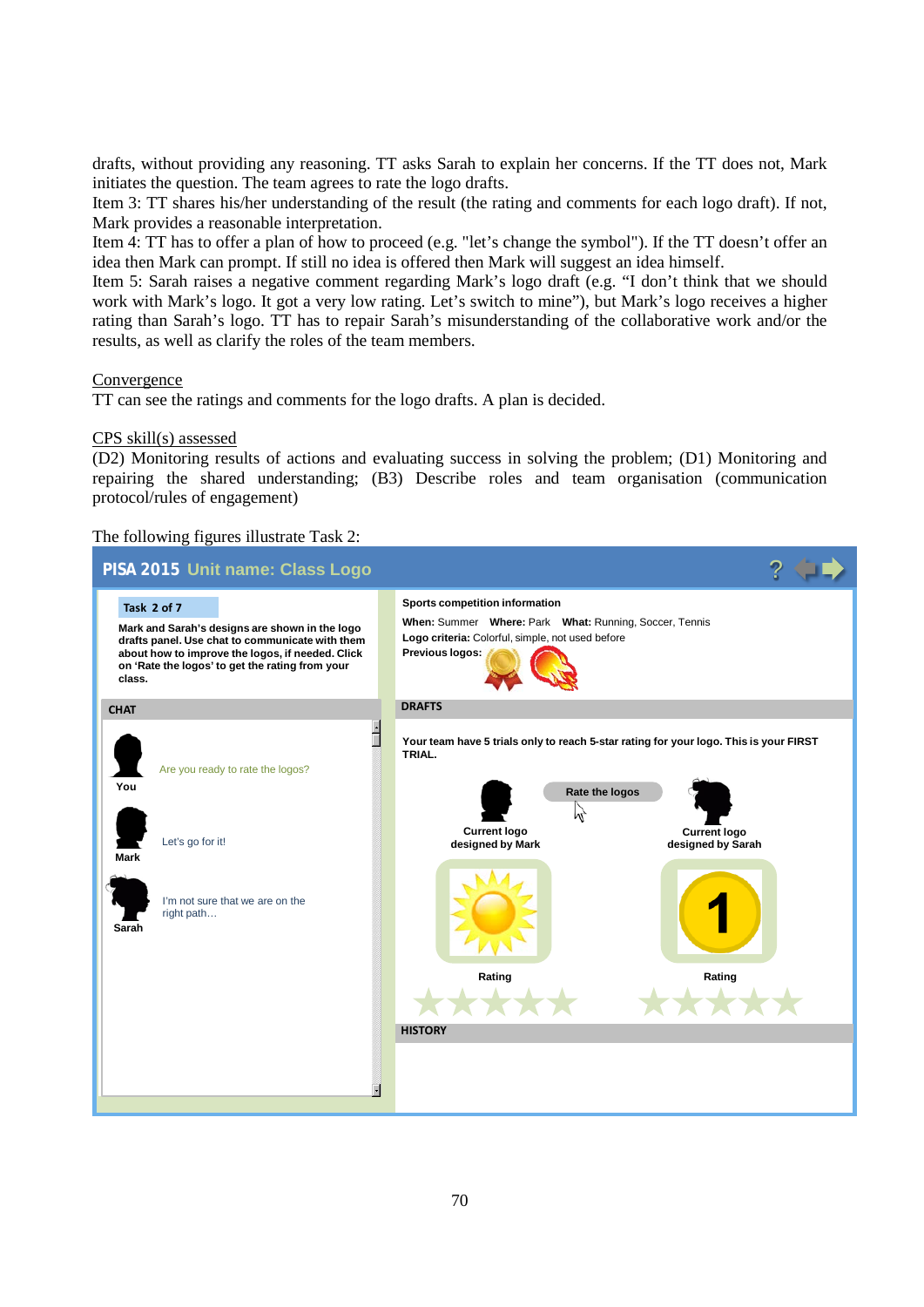

### **Task 3: Monitoring and repairing the shared understanding**

#### Activity

Item 1: TT monitors if Mark and Sarah followed the plan as discussed, and raises additional comments and suggestions to improve the logo drafts.

Item 2: TT discovers that Sarah didn't provide an updated version for the logo as discussed. TT asks Sarah to share the updated draft (e.g. "Sarah, can you share your new draft with us?"). If the TT does not then Mark prompts Sarah with a question. Sarah then shares the draft with the team.

Item 3: TT asks the agents for their points of view and their readiness to proceed before clicking on 'Rate the logos'. If the TT does not then Mark initiates the question. The team agrees to rate the updated logo drafts.

Item 4: TT shares his/her understanding of the result (the rating and comments for each logo draft). Mark provides an incorrect interpretation of the result (e.g. "Oh, now the rating is even worse"). TT has to repair this misunderstanding and/or invites Sarah to comment. Sarah comments with a correct explanation.

Item 5: TT has to offer a plan of how to proceed (e.g. "let's change the symbol"). If the TT doesn't offer an idea then Mark prompts. If still no idea is offered then Mark will suggest an idea himself.

The team agrees to proceed.

#### Convergence

TT can see the ratings and comments for the updated logo drafts. Any misunderstanding is repaired. A plan is decided.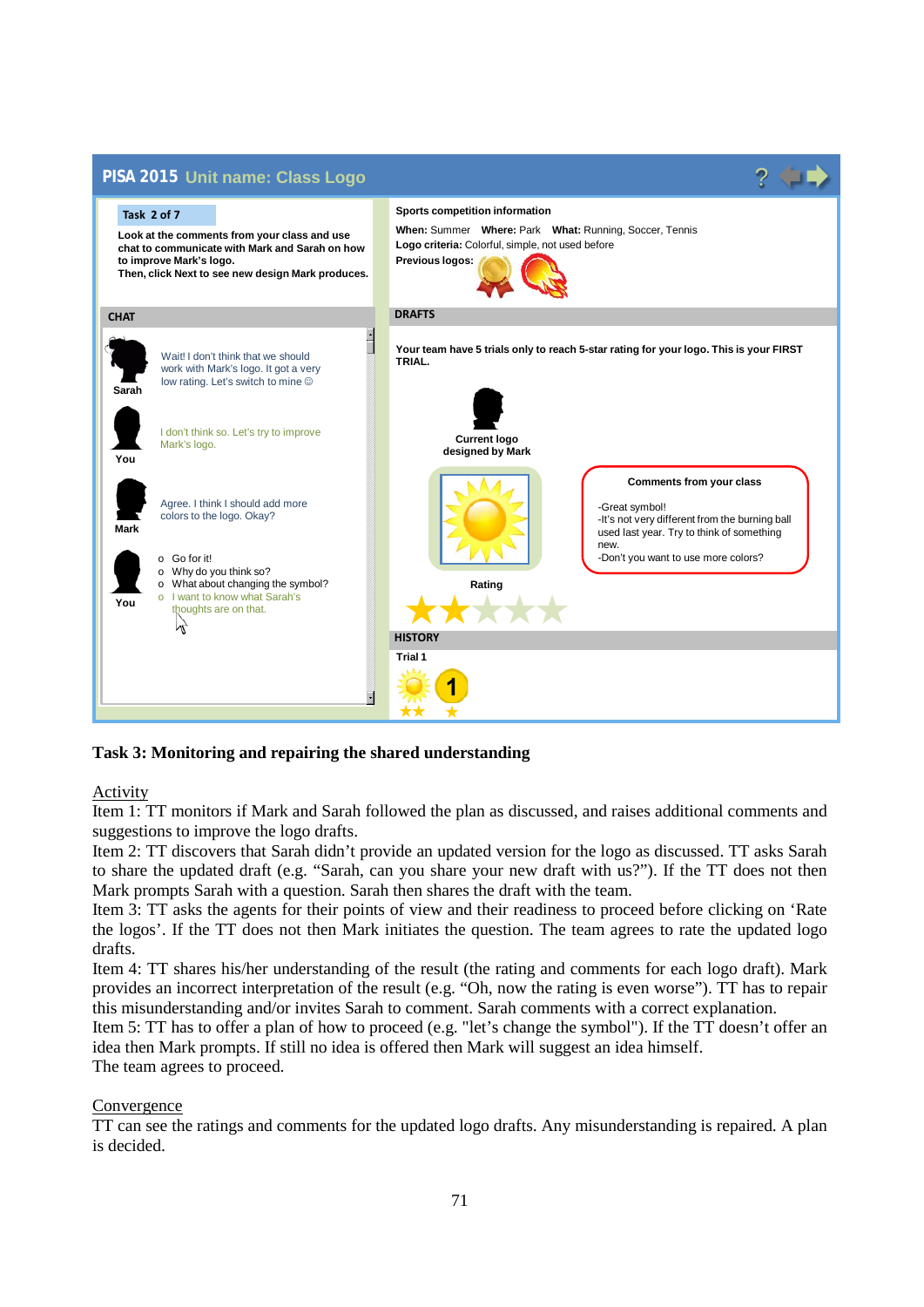#### CPS skill(s) assessed

(D2) Monitoring results of actions and evaluating success in solving the problem; (D1) Monitoring and repairing the shared understanding; (C1) Communicating with team members about the actions to be/being performed.

#### The following figure illustrates Task 3:



**Task 4: Discovering perspectives and abilities of team members** 

#### Activity

Item 1: TT monitors if Mark and Sarah followed the plan as discussed, and raises additional comments and suggestions to improve the logo drafts.

Item 2: Mark shares with the team that he designed all the previous logos for the class. Sarah comments that it doesn't matter. TT has to explore Mark's newly revealed abilities. Mark provides a clue on how to design a logo that would reach a 5-star rating. If the TT chooses not to explore Mark's experience, the clue is not presented during this stage.

Item 3: TT asks the agents for their points of view and their readiness to proceed before clicking on 'Rate the logos'. If the TT does not, Mark initiates the question. The team agrees to rate the logo drafts.

Item 4: TT shares his/her understanding of the result (the rating and comments for each logo draft). TT has to offer a plan of how to proceed (e.g. "let's change the symbol"). If the TT doesn't offer an idea then Mark can prompt. If still no idea is offered then Mark will suggest an idea himself.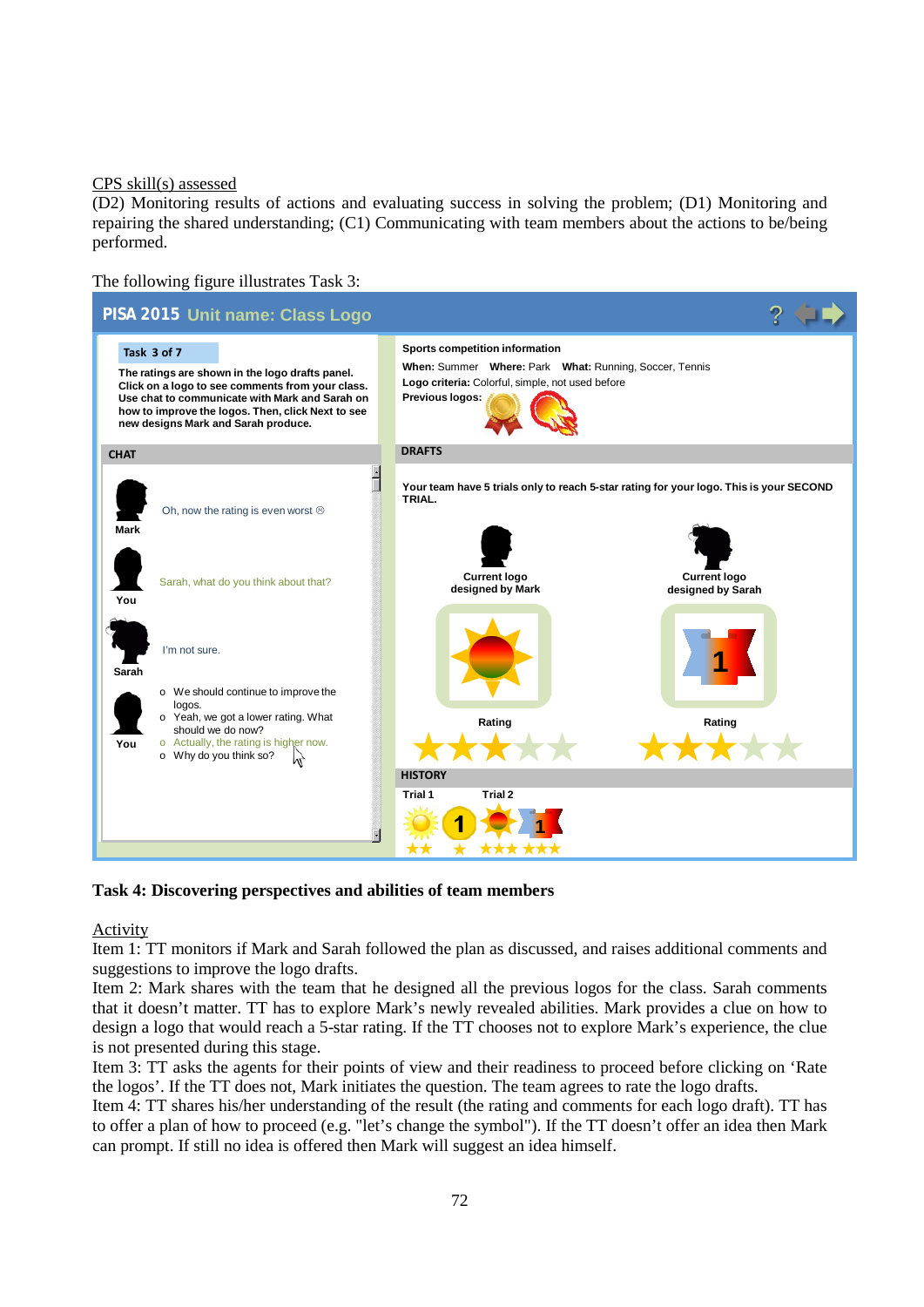The team agrees to proceed.

**Convergence** 

TT can see the rating and comments for the updated logo drafts. A clue for a solution is conditionally provided. A new plan is decided.

CPS skill(s) assessed

(A1) Discovering perspectives and abilities of team members; (D2) Monitoring results of actions and evaluating success in solving the problem; (C1) Communicating with team members about the actions to be/being performed.

The following figure illustrates Task 4:



# **Task 5-6**

These are only presented if applicable, depending on the TT's performance.

Activity

Optimising the strategy to solve the problem

Item 1: TT monitors if Mark and Sarah followed the plan as discussed, and raises additional comments and suggestions to improve the logo drafts.

Item 2: TT asks the agents for their points of view and their readiness to proceed before clicking on 'Rate the logos'. If the TT does not, Mark initiates the question. The team agrees to rate the logo drafts.

Item 3: TT shares his/her understanding of the result (the rating and comments for each logo draft). TT has to offer a plan of how to proceed (e.g. "let's change the symbol"). If the TT doesn't offer an idea then Mark prompts. If still no idea is offered then Mark will suggest an idea himself.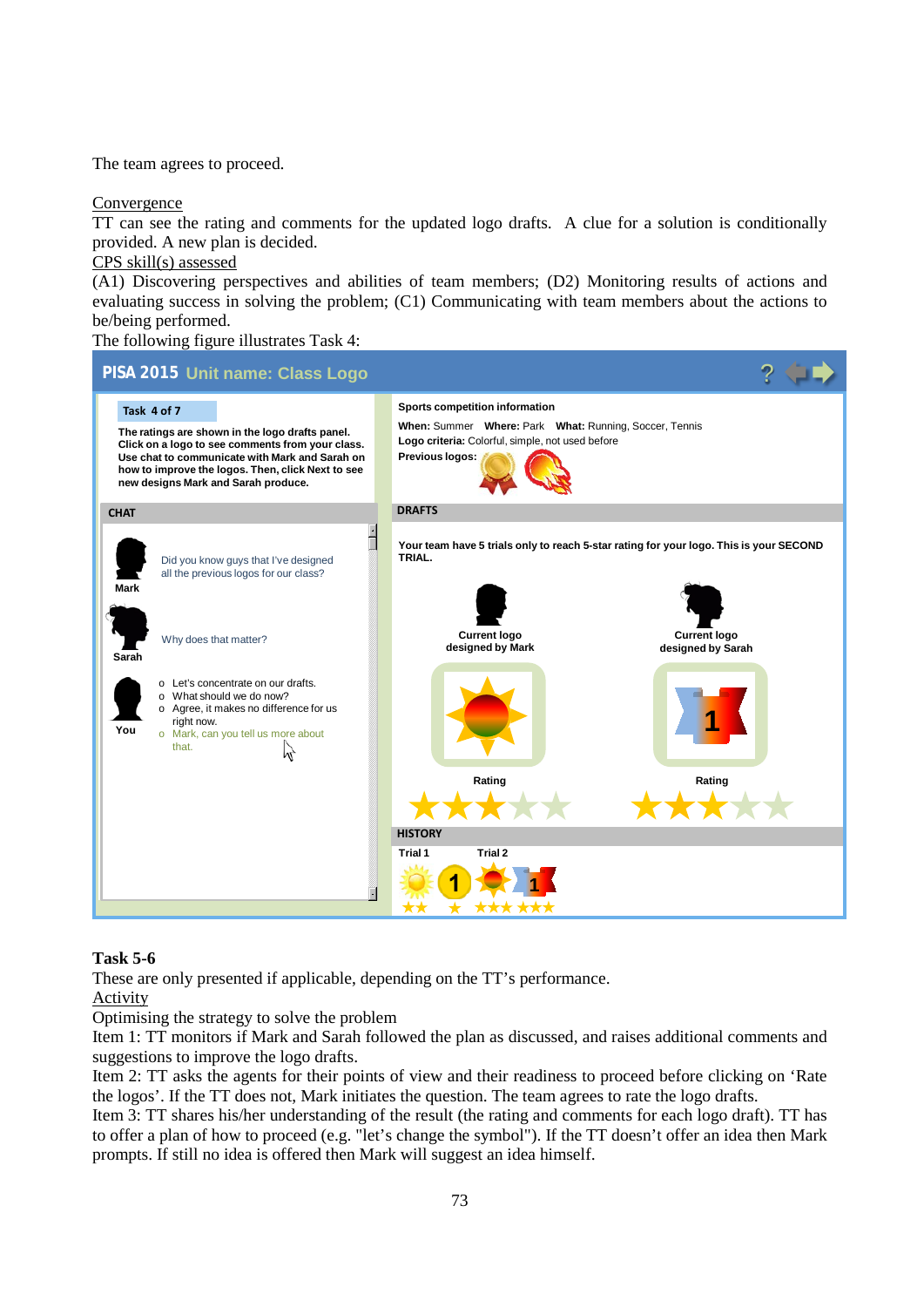## The team agrees to proceed.

### Convergence

TT can see the rating and comments for the updated logo drafts. A new plan is decided.

### CPS skill(s) assessed

(D2) Monitoring results of actions and evaluating success in solving the problem; (C1) Communicating with team members about the actions to be/being performed; C2 Enacting plans.

As TTs may make multiple attempts to optimise the strategy to solve the problem, TTs would receive scores based on the number of attempts with fewer attempts resulting in higher scores (0-2) for C2. In addition, TTs would receive the maximum score achieved across attempts for skills D2 and C1. The following figure illustrates the ending of Task 5-6:



#### **Task 7: Feedback**

Activity

Item 1: TT provides reflective feedback on the work with Mark and Sarah regarding shared understanding of the task.

Item 2: TT suggests a collaborative method (e.g. talk more to Sarah) to promote better collaboration on the task.

#### Convergence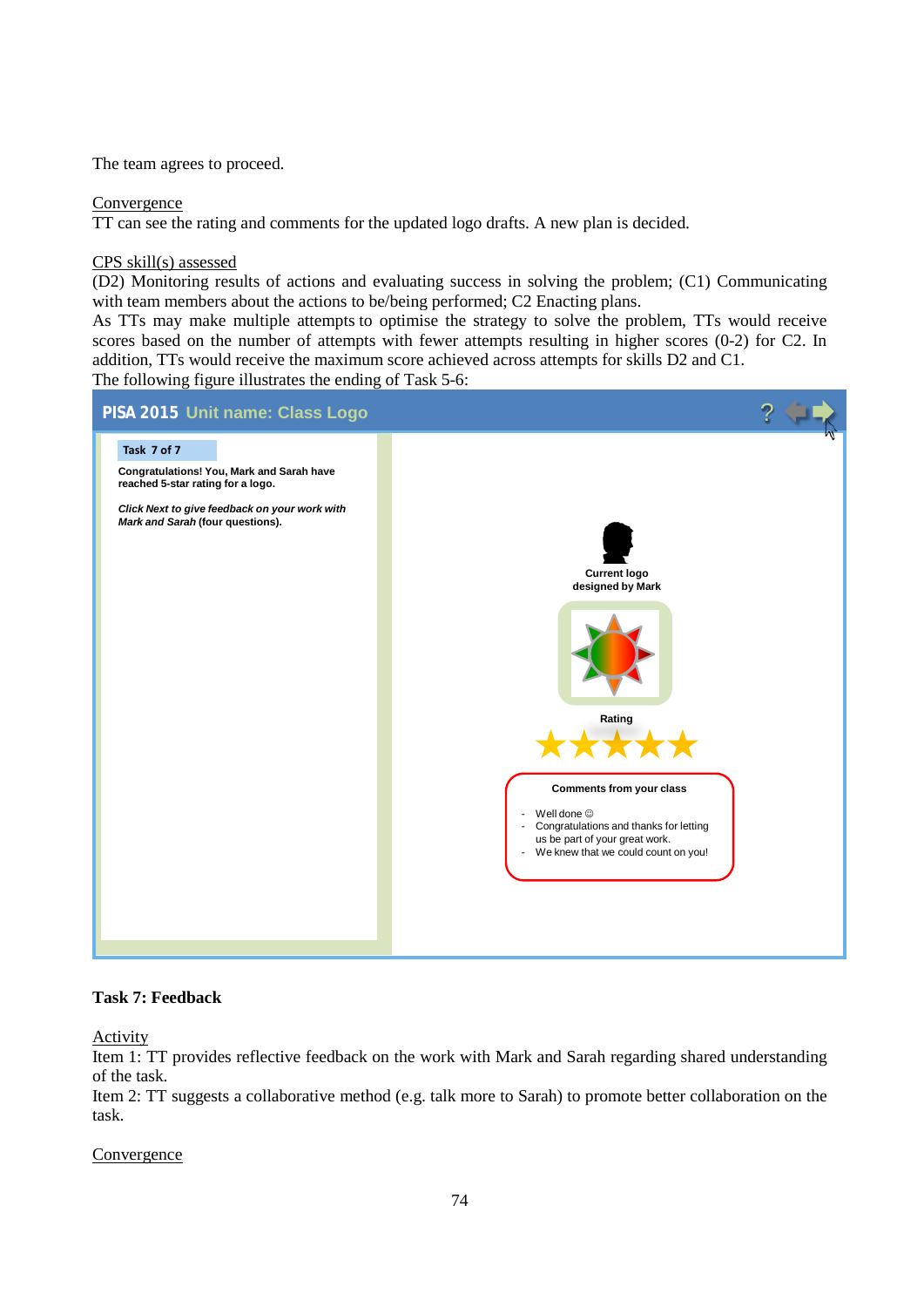TT, Mark and Sarah share feedback on the task.

# CPS skill(s) assessed

D3) Monitoring, providing feedback and adapting the team organisation and roles

These questions are presented in a multiple choice format. There is a single optimal answer, which gives full credit. Some of the other options would receive partial credit and some options would receive no credit.

The following figure illustrates Task 7:

| PISA 2015 Unit name: Class Logo                                                               |                                                                                                                                                                                        |
|-----------------------------------------------------------------------------------------------|----------------------------------------------------------------------------------------------------------------------------------------------------------------------------------------|
| Task 7 of 7<br>This is your opportunity to give feedback on your<br>work with Mark and Sarah. | Do you think Mark understood how to design a 5-star logo for the sports<br>competition?<br>o Yes, Mark completely understood<br>o Mark somewhat understood<br>o Mark didn't understand |

# *Unit measurement profile*

At the end of each task, there is a convergence point. This ensures that all TTs start from the same point and have the same opportunity to score.

Note: Score points are assigned based on exhibiting behaviour (performing actions or communicating). Items are scored polytomously (0, 1, 2) according to levels of the competency.

| Task. | <b>Item</b><br># | <b>Item short description</b> | <b>Target CPS skill</b>                                                                                            | Data Type | <b>Score</b><br>range $(0-$<br>X) |
|-------|------------------|-------------------------------|--------------------------------------------------------------------------------------------------------------------|-----------|-----------------------------------|
|       |                  | TT<br>Sarah's                 | explores Mark's and (A1) Discovering perspectives Communication<br>abilities in logo and abilities of team members |           | $10-2$                            |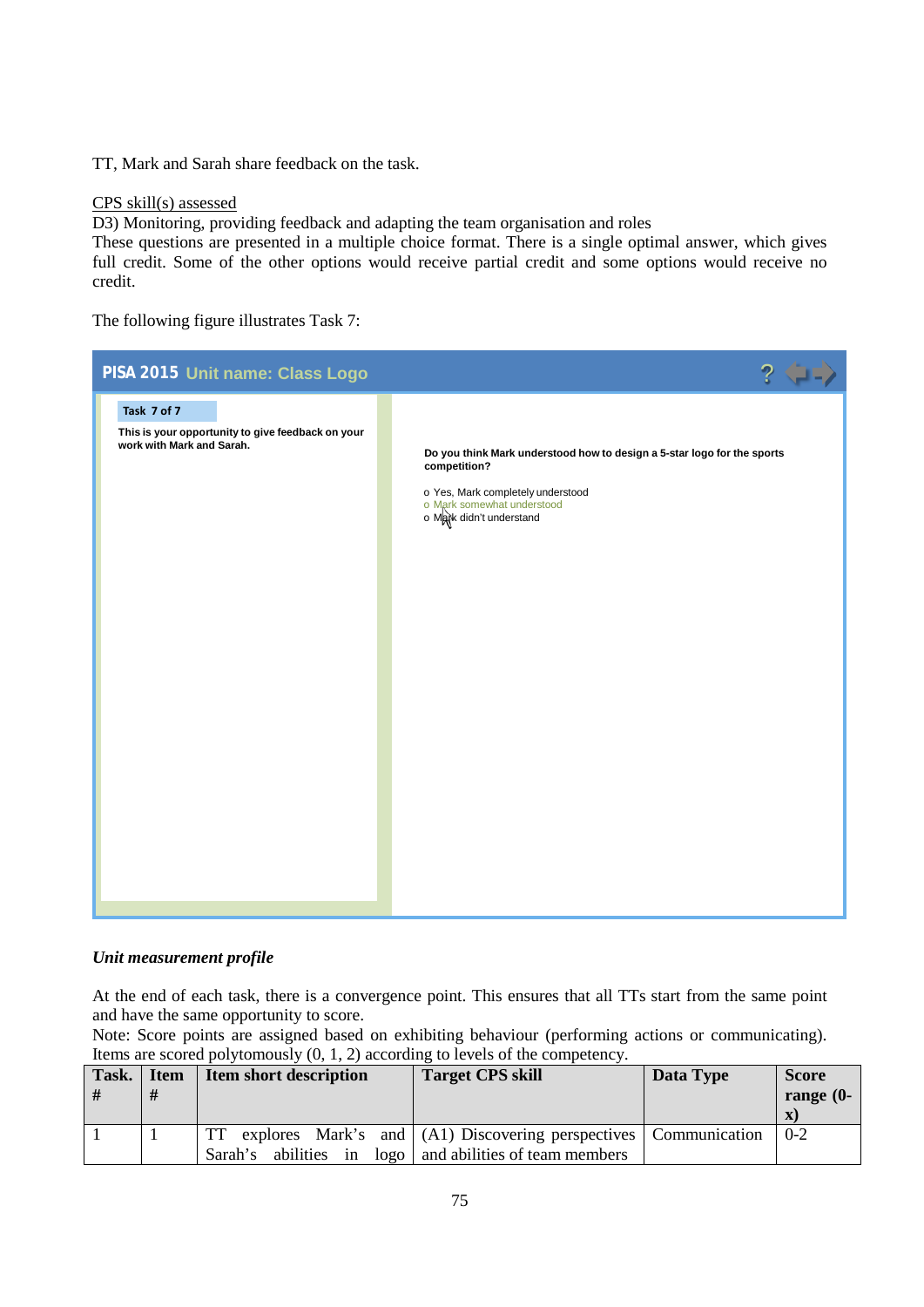|                |                | design.                         |                                               |               |         |
|----------------|----------------|---------------------------------|-----------------------------------------------|---------------|---------|
| 1              | $\overline{2}$ | TT asks Mark and Sarah          | $(A2)$ Discovering the type of                | Communication | $0 - 2$ |
|                |                | about the tools available for   | collaborative interaction<br>to               |               |         |
|                |                | them to design a logo.          | solve the problem, along with                 |               |         |
|                |                |                                 | goals                                         |               |         |
| 1              | 3              | TT offers a plan of how to      | with<br>(C1)<br>Communicating                 | Communication | $0 - 2$ |
|                |                | improve the logo drafts         | members<br>about<br>the<br>team               |               |         |
|                |                |                                 | actions to be/ being performed                |               |         |
| 1              | $\overline{4}$ | TT asks Mark and Sarah for      | (B1)<br>Building<br>shared<br>a               | Communication | $0 - 2$ |
|                |                | their point of view before      | representation and negotiating                |               |         |
|                |                | implementing the plan           | the meaning of the problem                    |               |         |
|                |                |                                 | (common ground)                               |               |         |
| $\mathfrak{2}$ | $\mathbf{1}$   | TT monitors if Mark and         | (D1) Monitoring and repairing                 | Communication | $0 - 2$ |
|                |                | Sarah followed the plan as      | the shared understanding                      |               |         |
|                |                | discussed                       |                                               |               |         |
| $\overline{2}$ | $\overline{2}$ | <b>TT</b><br>his/her<br>shares  | (D2) Monitoring results of                    | Communication | $0 - 2$ |
|                |                | understanding of the result     | actions and evaluating success                |               |         |
|                |                |                                 | in solving the problem                        |               |         |
| $\overline{2}$ | 3              | repairs<br>Sarah's<br><b>TT</b> | (B3) Describe roles and team                  | Communication |         |
|                |                | misunderstanding<br>of<br>the   | organisation (communication                   |               |         |
|                |                | collaborative work and the      | protocol/rules of engagement)                 |               |         |
|                |                | roles of the team members       |                                               |               |         |
| $\mathfrak{2}$ | $\overline{4}$ | TT offers a plan of how to      | Communicating<br>with<br>(C1)                 | Communication | $0 - 2$ |
|                |                | improve the logo design         | members<br>about<br>team<br>the               |               |         |
|                |                |                                 | actions to be/ being performed                |               |         |
| $\overline{2}$ | 5              | TT asks Mark and Sarah for      | (B1)<br>Building<br>shared<br>$\mathbf{a}$    | Communication | $0 - 2$ |
|                |                | their point of view before      | representation and negotiating                |               |         |
|                |                | implementing the plan           | the meaning of the problem                    |               |         |
|                |                |                                 | (common ground)                               |               |         |
| 3              | 1              | his/her<br><b>TT</b><br>shares  | (D2) Monitoring results of                    | Communication | $0 - 2$ |
|                |                | understanding of the result     | actions and evaluating success                |               |         |
|                |                |                                 | in solving the problem                        |               |         |
| 3              | $\overline{2}$ | repairs<br>Sarah's<br><b>TT</b> | (D1) Monitoring and repairing                 | Communication | $0 - 2$ |
|                |                | misunderstanding<br>of<br>the   | the shared understanding                      |               |         |
|                |                | actions to be performed         |                                               |               |         |
| 3              | $\overline{3}$ | Mark's<br><b>TT</b><br>repairs  | (D1) Monitoring and repairing                 | Communication | $0 - 2$ |
|                |                | misunderstanding<br>of<br>the   | the shared understanding                      |               |         |
|                |                | result                          |                                               |               |         |
| 3              | $\overline{4}$ | TT offers a plan of how to      | (C1)<br>Communicating<br>with                 | Communication | $0 - 2$ |
|                |                | improve the logo design         | members<br>about<br>the<br>team               |               |         |
|                |                |                                 | actions to be/ being performed                |               |         |
| 3              | 5              | TT asks Mark and Sarah for      | (B1)<br><b>Building</b><br>shared<br>$\rm{a}$ | Communication | $0 - 2$ |
|                |                | their point of view before      | representation and negotiating                |               |         |
|                |                | implementing the plan           | the meaning of the problem                    |               |         |
|                |                |                                 | (common ground)                               |               |         |
| $\overline{4}$ | $\mathbf{1}$   | his/her<br><b>TT</b><br>shares  | (D2) Monitoring results of                    | Communication | $0 - 2$ |
|                |                | understanding of the result     | actions and evaluating success                |               |         |
|                |                |                                 | in solving the problem                        |               |         |
| $\overline{4}$ | $\sqrt{2}$     | TT explores Mark's new          | (A1) Discovering perspectives                 | Communication | $0 - 2$ |
|                |                | discovered abilities            | and abilities of team members;                |               |         |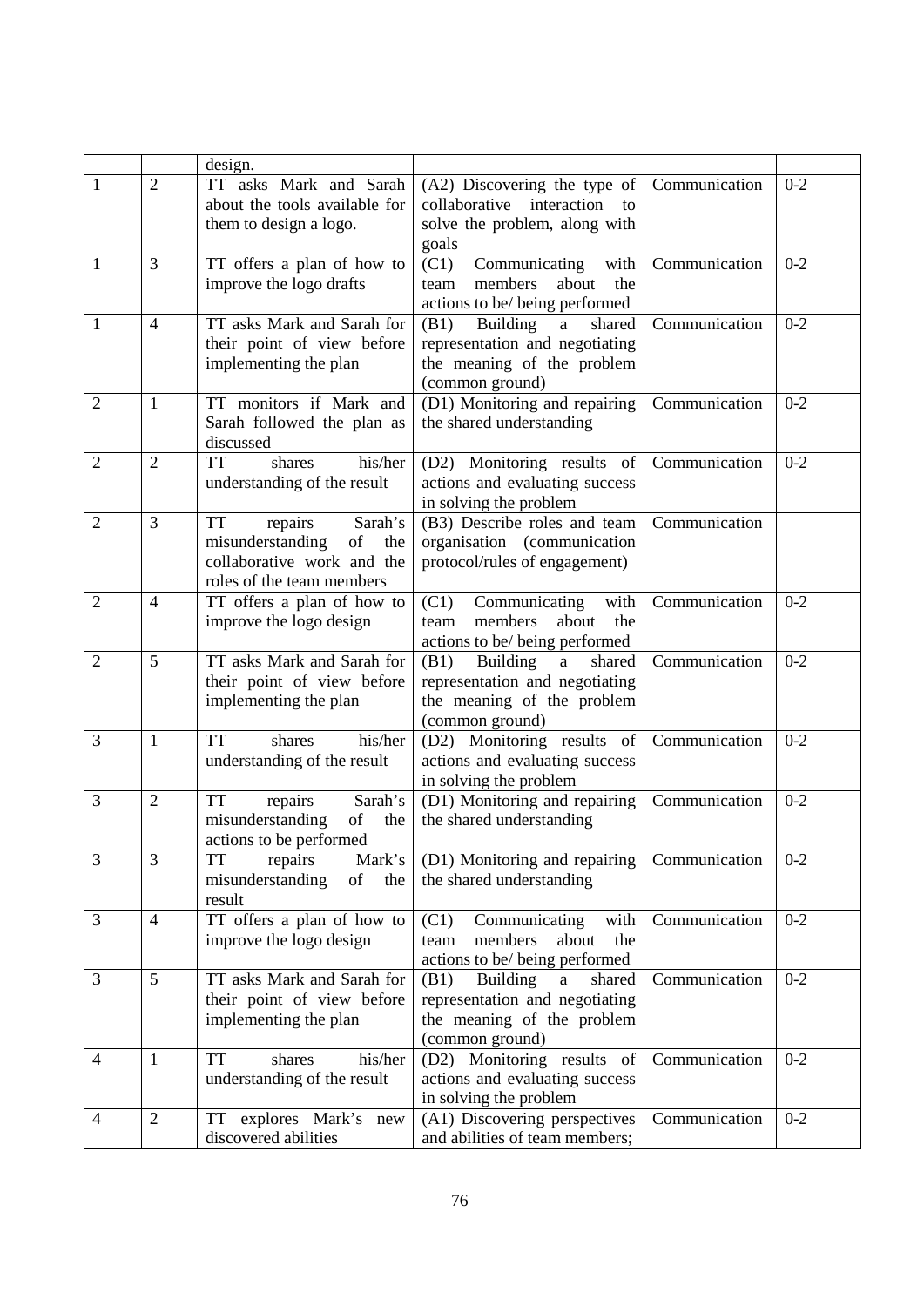| $\overline{4}$ | 3              | TT offers a plan of how to<br>improve the logo design                              | Communicating<br>(C1)<br>with  <br>members<br>about<br>the<br>team<br>actions to be/ being performed | Communication  | $0 - 2$ |
|----------------|----------------|------------------------------------------------------------------------------------|------------------------------------------------------------------------------------------------------|----------------|---------|
| $\overline{4}$ | $\overline{4}$ | TT asks Mark and Sarah for<br>their point of view before<br>implementing the plan  | (C1)<br>Communicating<br>with<br>members<br>about<br>the<br>team<br>actions to be/ being performed   | Communication  | $0 - 2$ |
| 5              | 1              | his/her<br><b>TT</b><br>shares<br>understanding of the result                      | (D2) Monitoring results of<br>actions and evaluating success<br>in solving the problem               | Communication  | $0 - 2$ |
| 5              | $\overline{2}$ | TT offers a plan of how to<br>improve the logo design                              | with<br>(C1)<br>Communicating<br>members<br>about<br>the<br>team<br>actions to be/ being performed   | Communication  | $0 - 2$ |
| 5              | 3              | TT asks Mark and Sarah for<br>their point of view before<br>implementing the plan  | Communicating<br>with<br>(C1)<br>members<br>about<br>the<br>team<br>actions to be/ being performed   | Communication  | $0 - 2$ |
| 6              | 1              | his/her<br><b>TT</b><br>shares<br>understanding of the result                      | (D2) Monitoring results of<br>actions and evaluating success<br>in solving the problem               | Communication  | $0 - 2$ |
| 6              | $\overline{2}$ | TT offers a plan of how to<br>improve the logo design                              | with<br>(C1)<br>Communicating<br>members<br>about<br>team<br>the<br>actions to be/ being performed   | Communication  | $0 - 2$ |
| 6              | 3              | TT asks Mark and Sarah for<br>their point of view before<br>implementing the plan  | (C1)<br>Communicating with<br>members<br>about<br>the<br>team<br>actions to be/ being performed      | Communication  | $0 - 2$ |
| $\overline{7}$ | $\mathbf{1}$   | reflective<br><b>TT</b><br>provides<br>feedback on the work with<br>Mark and Sarah | D3) Monitoring, providing<br>feedback and adapting the<br>team organisation and roles                | Probe response | $0 - 2$ |
| 7              | $\overline{2}$ | TT suggests a collaborative<br>method to improve CPS<br>performance                | D3) Monitoring, providing<br>feedback and adapting the<br>team organisation and roles                | Probe response | $0 - 2$ |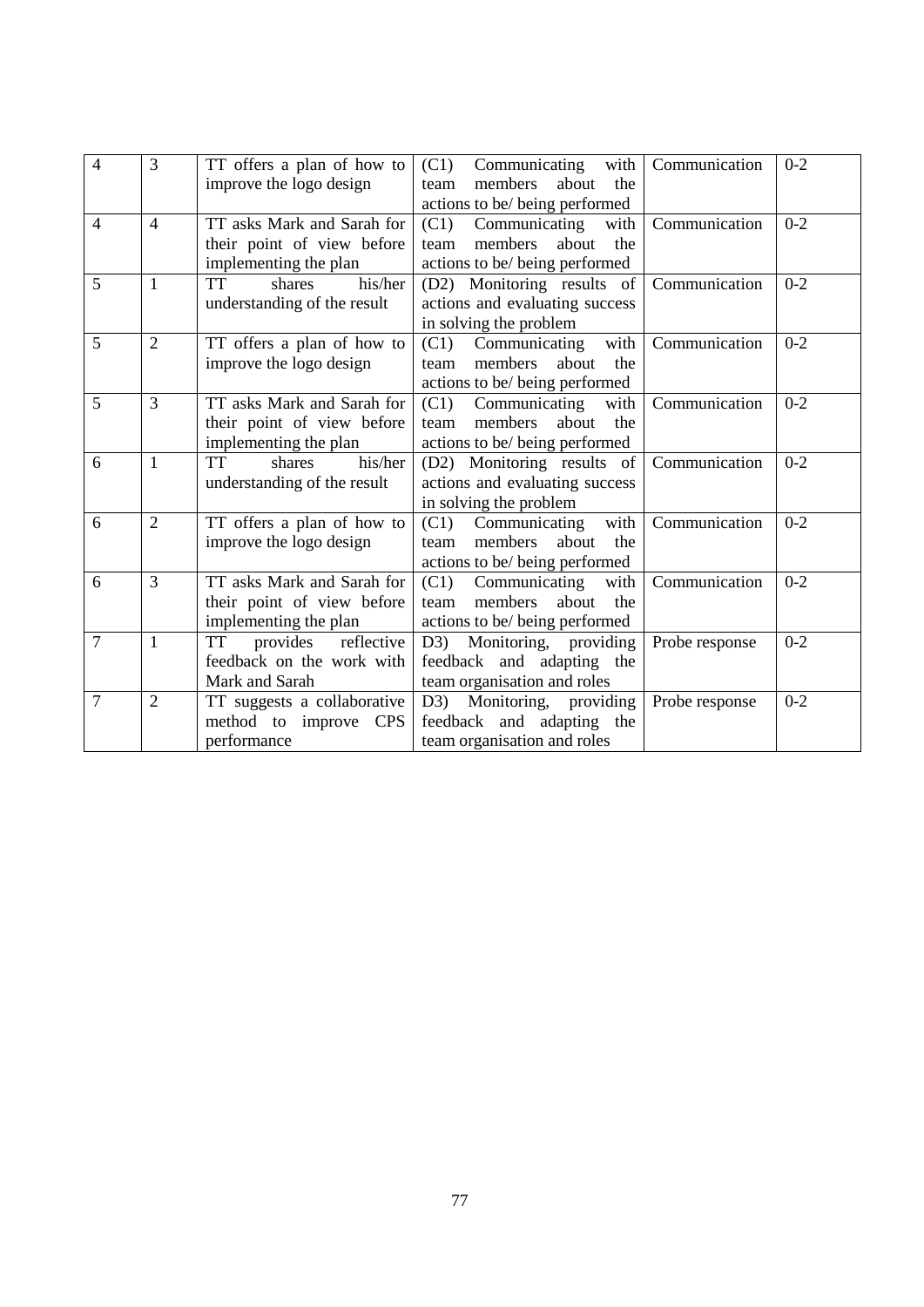#### **REFERENCES**

- Adejumo, G., Duimering, R. P. Zhong, Z. (2008). A balance theory approach to group problem solving, *Social Networks, 30*(1), 83-99.
- Argyle, M. (1979). New developments in the analysis of social skills. In A. Wolfgang (Ed.), *Non-verbal behavior: Application and cultural implications* (pp. 139-158). New York: Academic Press.
- Aronson, E., & Patnoe, S. (1997*). The jigsaw classroom: Building cooperation in the classroom* (2nd ed.). New York: Longman.
- Avery Gomez, E., Wu, D., & Passerini, K. (2010). Computer-supported team-based learning: The impact of motivation, enjoyment and team contributions on learning outcomes. *Computers & Education, 55*(1), 378-390.
- Avouris, N., Dimitracopoulou, A., & Komis, V. (2003). On evaluation of collaborative problem solving: Methodological issues of interaction analysis. *Journal of Computers in Human Behaviour, 19,* 147- 167.
- Azevedo, R., Moos, D., Johnson, A., Chauncey, A. (2010). Measuring cognitive and metacognitive regulatory processes used during hypermedia learning: Issues and challenges. *Educational Psychologist, 45,* 210–223.
- Balliet, D. (2010). Communication and cooperation in social dilemmas: A meta-analytic review. *Journal of Conflict Resolution, 54,* 39-57.
- Barnier, A.J., Sutton, j., Harris, C.B., & Wilson, R.A. (2008). A conceptual and empirical framework for the social distribution of cognition: The case of memory, *Cognitive Systems Research (Special Issue, 'Perspectives on Social Cognition'), 9*(1), 33–51.
- Barth, C.M., Funke, J. (2010). Negative affective environments improve complex solving performance. *Cognition and Emotion, 24*(7), 1259-1268.
- Baylor, A. L., & Kim, Y. (2005). Simulating instructional roles through pedagogical agents. *International Journal of Artificial Intelligence in Education, 15,* 95- 115.
- Bear, J.B., & Williams Woolley, A., (2011). The role of gender in team collaboration and performance *Interdisciplinary Science Reviews, 36*, 2.
- Binkley, M., Erstad, O. Herman, J. Raizen, S., Ripley, M. Rumble, M. (2011). Defining 21<sup>st</sup> Century Skills. In P. Griffin, B. McGaw, & E. Care (Eds*.). Assessment and teaching 21st century skills.* Heidelberg: Springer.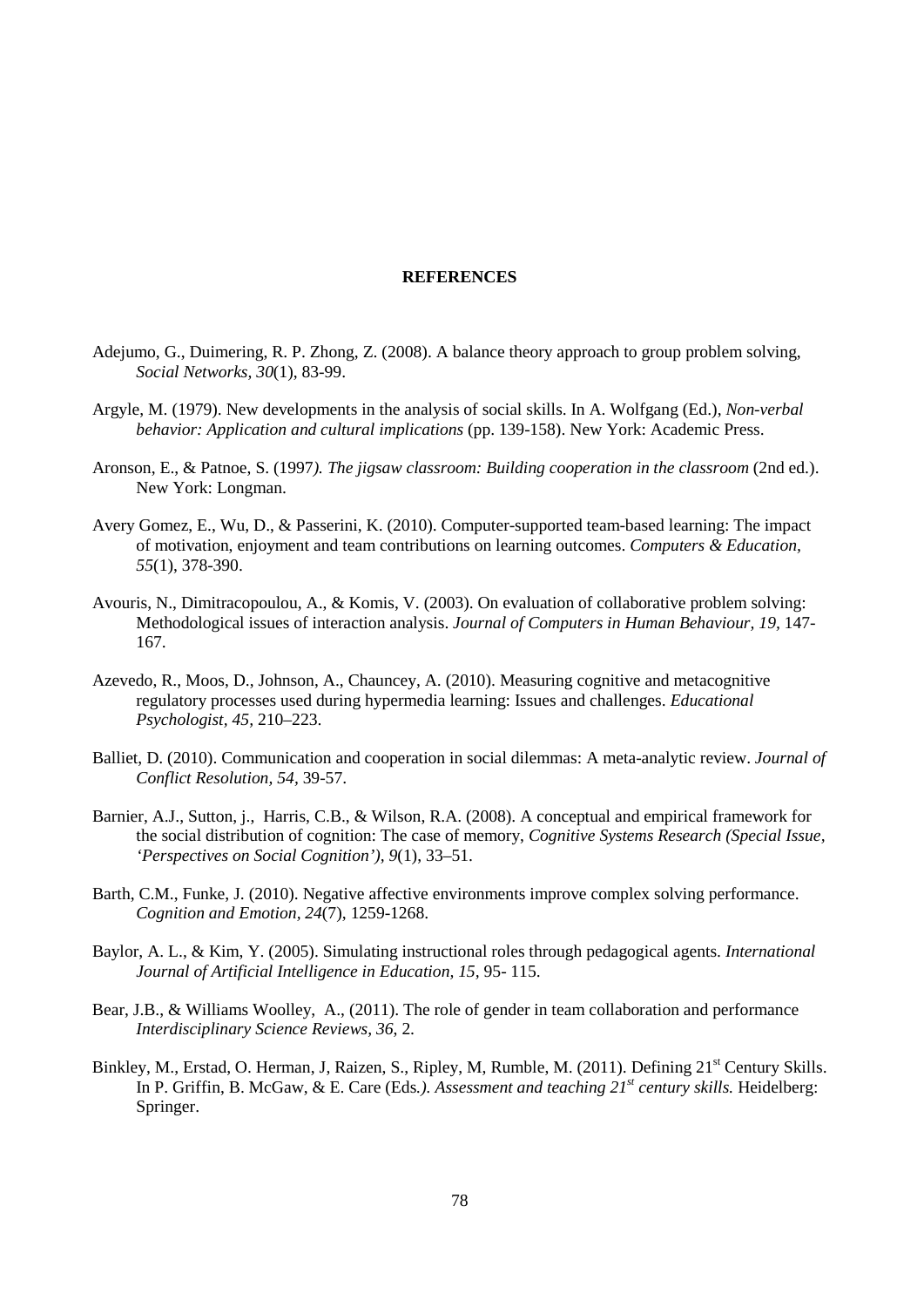- Biswas, G., Jeong, H., Kinnebrew, J., Sulcer, B., & Roscoe, R. (2010). Measuring self-regulated learning skills through social interactions in a teachable agent environment. *Research and Practice in Technology-Enhanced Learning, 5*(2), 123-152.
- Biswas, G., Schwartz, D., Leelawong, K., Vye, N., & Tag, V. (2005). Learning by teaching: A new agent paradigm for educational software. *Applied Artificial Intelligence, 19*(3), 363–392.
- Bjorklund, D. F. (1997). The role of immaturity in human development. Psychological Bulletin, 122, 153- 169.
- Bjorklund, D. F. (in press). Cognitive development: An overview. To appear in P. D. Zelazo (Ed.), Oxford handbook of developmental psychology. Oxford, UK: Oxford University Press.
- Blech, C. & Funke, J. (2005). Dynamis review: An overview about applications of the Dynamis approach in cognitive psychology. *Bonn: Deutsches Institut fur Erwachsenenbildung*
- Blech, C. & Funke, J. (2010). You cannot have your cake and eat it, too: How induced goal conflicts affect complex problem solving. *Open Psychology Journal, 3,* 42–53.
- Brannick, M. T., & Prince, C. (1997) An overview of team performance measurement. In M. T. Brannick, E. Salas, & C. Prince (Eds.), *Team performance assessment and measurement: Theory methods and applications* (pp. 3-16). Mahwah, NJ; Lawrence Erlbaum Associates.
- Brehmer, B. & Dörner, D. (1993). Experiments with computer-simulated microworlds: Escaping both the narrow straits of the laboratory and the deep blue sea of the field study. *Computers in Human Behavior, 9,* 171-184.
- Cai, Z., Graesser, A.C., Forsyth, C., Burkett, C., Millis, K., Wallace, P., Halpern, D. & Butler, H. (2011). Trialog in ARIES: User input assessment in an intelligent tutoring system. In W. Chen & S. Li (Eds.), *Proceedings of the 3rd IEEE International Conference on Intelligent Computing and Intelligent Systems* (pp.429-433). Guangzhou: IEEE Press.
- Campbell, J. (1968). Individual versus group problem solving in an industrial sample. *Journal of Applied Psychology, 52,* 205-210.
- Cannon-Bowers, J. A., & Salas, E. (2001). Reflections on shared cognition. *Journal of Organisational Behavior, 22,* 195–202.
- Cannon-Bowers, J. A., Salas, E., & Converse, S. A. (1993). Shared mental models in expert team decision making. In N. J. Castellan, Jr. (Ed.), *Individual and group decision making: Current issues* (pp. 221- 246). Hillsdale, NJ: LEA.
- Chi, M. T. H., Glaser, R., & Rees, E. (1982). Expertise in problem solving. In R. J. Sternberg (Ed.), *Advances in the psychology of human intelligence* (pp. 7–75). Hillsdale, NJ: Erlbaum.
- Clark, H. H. (1996). *Using language*. Cambridge: Cambridge University Press.
- Clark, H. H., & Brennan, S. E. (1991). Grounding in communication. In L. B. Resnick, J. M. Levine, & S. D. Teasley (Eds.), *Perspectives on socially shared cognition* (pp. 127-149). Washington, DC: American Psychological Association.
- Clark, H. H., & Wilkes-Gibbs, D. (1986). Referring as a collaborative process. *Cognition , 22,* 1-39.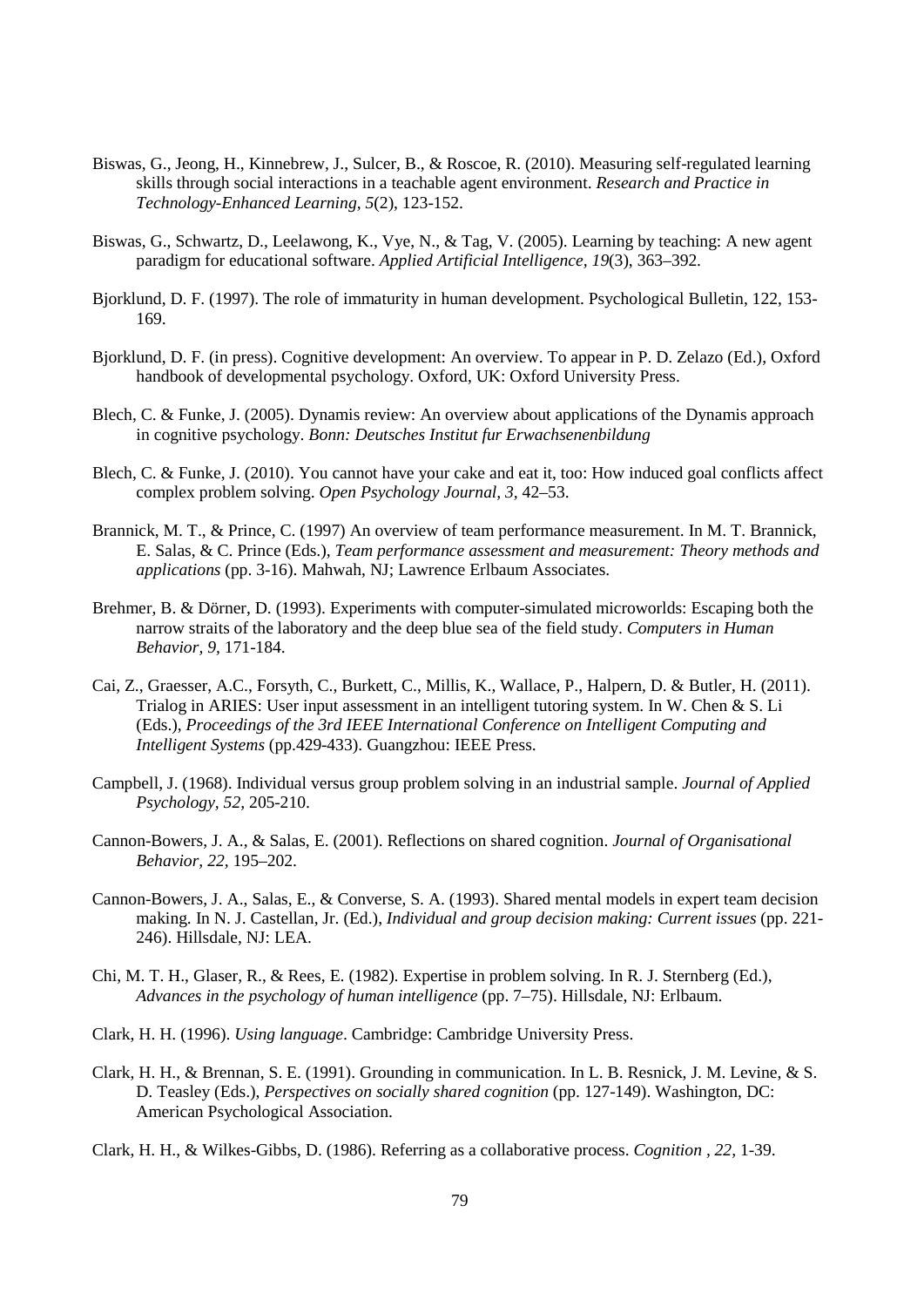- Clarke-Midura, J., Code, J., Mayrath, M., & Dede, C. (2011). *Using evidence centered design to develop performance assessments*. Paper presented at the American Educational Research Association Annual Meeting, New Orleans, LA.
- Collazos, C. A., Guerrero, L. A., Pino, J. A., Renzi, S., Klobas, J., Ortega, M., Redondo, M. A., & Bravo, C. (2007). Evaluating Collaborative Learning Processes using System-based Measurement. *Educational Technology & Society, 10*(3), 257-274.
- Cooke, N. J., Kiekel, P. A., Salas, E., Stout, R., Bowers, C., & Cannon- Bowers, J. (2003). Measuring team knowledge: A window to the cognitive underpinnings of team performance. *Group Dynamics: Theory, Research and Practice, 7,* 179–219.
- Darling-Hammond, L. (2011). Policy frameworks for new assessments. In P. Griffin, B. McGaw, & E. Care (Eds.). *Assessment and teaching 21st century skills*. Heidelberg: Springer.
- Davis, A., Fidler, D., & Gorbis, M. (2011) *Future Work Skills 2020*. Institute for the Future for University of Phoenix Research Institute. Accessed 2012-09-30 from http://www.iftf.org/futureworkskills2020
- Dillenbourg, P. (1999). *Collaborative learning: Cognitive and computational approaches*. Advances in Learning and Instruction Series. New York, NY: Elsevier Science, Inc
- Dillenbourg, P. (1999). What do you mean by 'collaborative learning? In P. Dillenbourg (Ed.), *Collaborative-learning: Cognitive and Computational Approaches* (pp.1–19). Oxford: Elsevier.
- Dillenbourg, P., & Traum, D. (2006). Sharing solutions: Persistence and grounding in multi-modal collaborative problem solving. *The Journal of the Learning Sciences, 15,* 121-151.
- Dillenbourg, P. , Traum, D. & Schneider, D. (1996). Grounding in multi-modal task-oriented collaboration. In P. Brna, A. Paiva & J. Self (Eds), *Proceedings of the European Conference on Artificial Intelligence in Education* (pp. 401-407). Lisbon, Portugal.
- Dörner, D. (1986). Diagnostik der operativen intelligenz. *Diagnostica, 32,* 290-308.
- Fadel, C., & Trilling, B.. (2009). *21st Century Skills: Learning for Life in Our Times*. San Francisco, CA: Jossey-Bass
- Fan, X., McNeese, M., & Yen, J. (2010). NDM-Based cognitive agents for supporting decision-making teams. *Human-Computer Interaction, 25,* 195-234.
- Fiore, S. M., & Schooler, J. W. (2004). Process mapping and shared cognition: Teamwork and the development of shared problem models. In E.Salas & S. M. Fiore (Eds.), *Team cognition: Understanding the factors that drive process and performance* (pp. 133–152). Washington, DC: American Psychological Association.
- Fiore, S. M., Rosen, M., Salas, E., Burke, S., & Jentsch, F. (2008). Processes in complex team problem solving: Parsing and defining the theoretical problem space. In M. Letsky, N. Warner, S. M. Fiore, & C. Smith (Eds.). *Macrocognition in Teams: Theories and Methodologies*. London: Ashgate Publishers.
- Fiore, S., Rosen, M., Smith-Jentsch, K., Salas, E., Letsky, M. & Warner, N. (2010). Toward an understanding of macrocognition in teams: Predicting process in complex collaborative contexts. *The Journal of the Human Factors and Ergonomics Society, 53,* 203-224.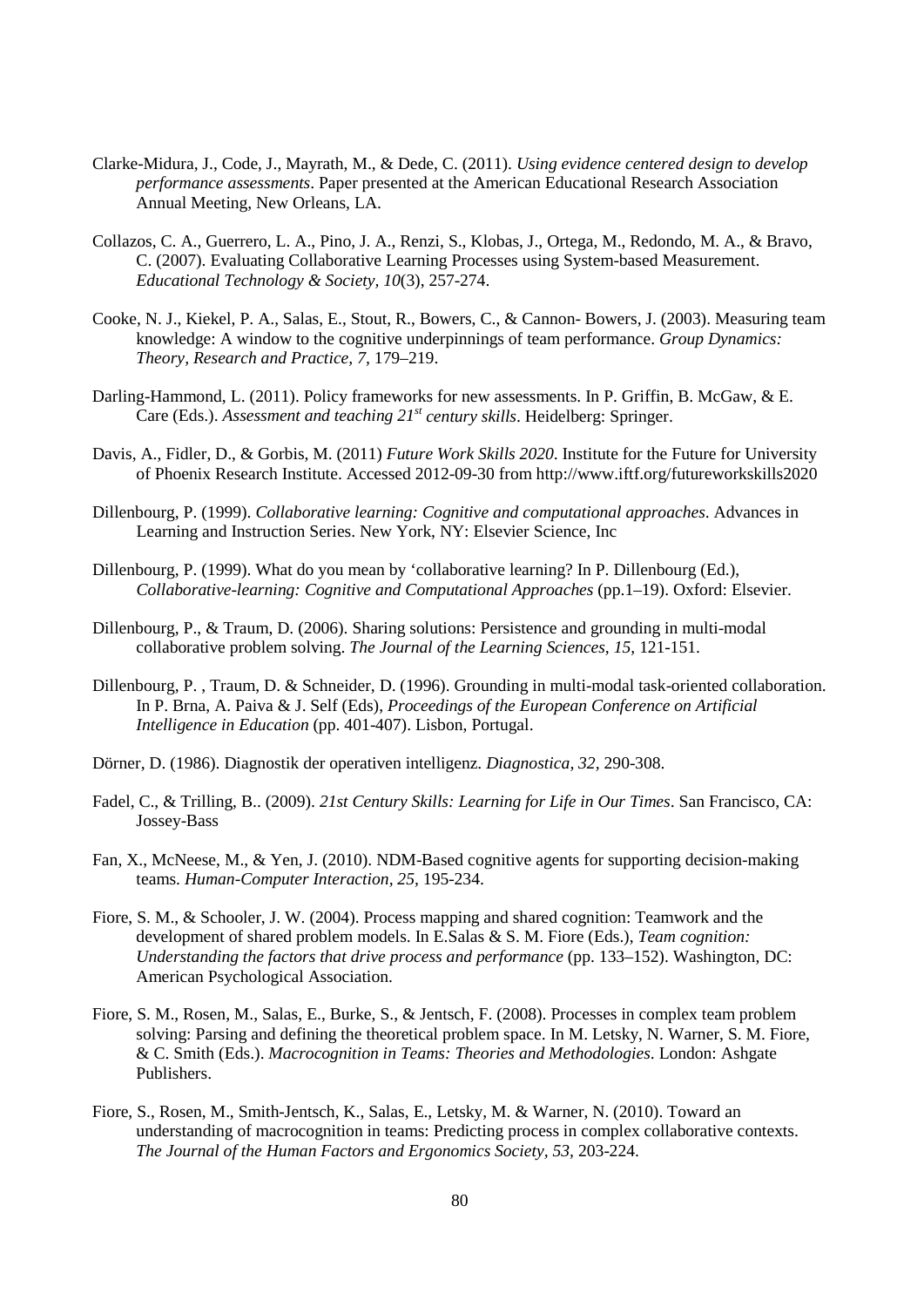- Fischer, K.W. (1980). A theory of cognitive development: The control and construction of hierarchical skills. *Psychological Review*, *87*(2), 477-531.
- Flavell, J.H., Botkin, P., Fry, C., Wright, J., & Jarvis, D. (1968). *The development of role-taking and communication skills in children.* New York: Wiley.
- Foltz, P. W. & Martin, M. J. (2008). Automated communication analysis of teams. In E. Salas, G. F. Goodwin, & S. Burke (Eds.), *Team Effectiveness in Complex organisations and Systems: Crossdisciplinary perspectives and approaches*. New York: Routledge.

Forrester (2009). Enterprise and SMB Software Survey, North America and Europe, Q42009.

- Forsyth, C. M. Pavlik, P., Graesser, A. C., Cai, Z , Germany, M, Millis, K., Butler,H., & Dolan,R. [\(2012\)](tel:%282012). Learning gains for core concepts in a serious game on scientific reasoning. In K.Yacef,O. Zaïane, H. Hershkovitz, M. Yudelson, & J. Stamper (Eds.) *Proceedings of the 5th International Conference on Educational Data Mining* (pp 172-175). Chania, Greece: International Educational Data Mining Society.
- Franklin, S., & Graesser, A. C. (1996). Is it an agent or just a program? A taxonomy for autonomous agents. *Proceedings of the Agent Theories, Architectures, and Languages Workshop*. Berlin: Springer-Verlap.
- Funke, J. & Frensch, P. A. (2007). Complex problem solving: The European perspective 10 years after. In D. H. Jonassen (Ed*.), Learning to Solve Complex Scientific Problems* (pp. 25–47). New York: Lawrence Erlbaum.
- Funke, J. (1998). Computer-based testing and training with scenarios from complex problem-solving research: Advantages and disadvantages*. International Journal of Selection and Assessment, 6,* 90- 96.
- Funke, J. (2010). Complex problem solving: A case for complex cognition? *Cognitive Processes, 11,* 133- 142.
- Glaser, R., Linn, R., & Bohrnstedt, G. (1997). *Assessment in Transition: Monitoring the Nation's Educational Progress*. National Academy of Education.
- Graesser, A. C., Jeon, M., & Dufty, D. (2008). Agent technologies designed to facilitate interactive knowledge construction. *Discourse Processes, 45,* 298–322.
- Graesser, A. C., Lu, S., Jackson, G. T., Mitchell, H., Ventura, M., Olney, A., & Louwerse, M. M. (2004). AutoTutor: A tutor with dialogue in natural language. *Behavior Research Methods, Instruments, and Computers, 36,* 180–193.
- Greiff, S., Fischer, A., Wüstenberg, S. Molnar, G, Funke, J. & Csapo, B. (Submitted). *Complex Problem Solving in Educational Contexts.*
- Greiff, S. & Funke, J. (2009). On the way to competence levels in dynamic microsystems: The MicroDYN Approach. In J. Funke, J. Wirth & S. Greiff (Eds.), *Symposium on Problem Solving. Assessment of Problem Solving Competencies*. Paper presented at the EARLI in Amsterdam, The Netherlands.
- Greiff, S., Wüstenberg, S. & Funke, J. (2012). Dynamic Problem Solving: A new measurement perspective. *Applied Psychological Measurement, 36(3)*, 189-213.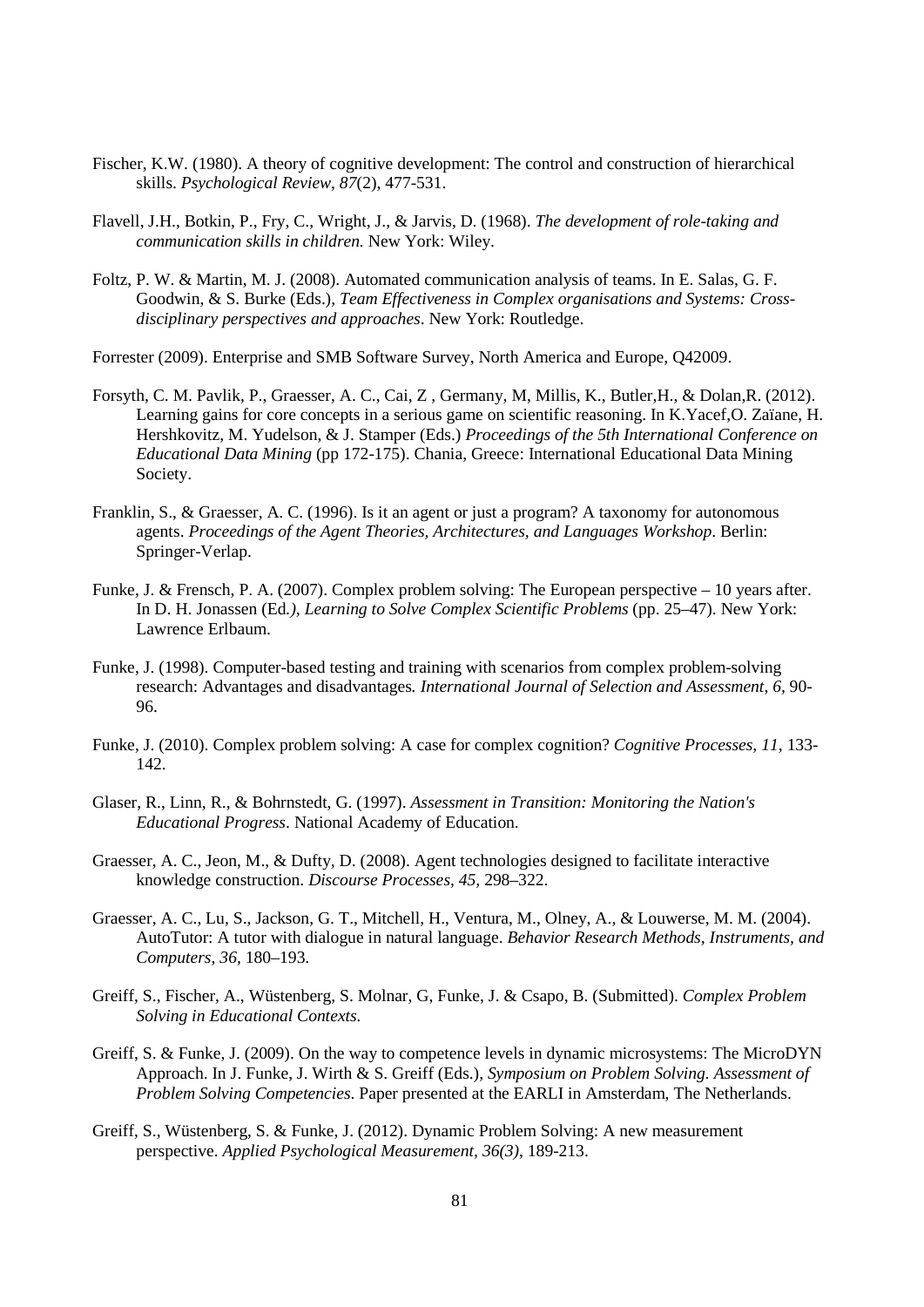- Griffin, P., Care, E., & McGaw (2011). The changing role of education and schools. In P. Griffin, B. McGaw, & E. Care (Eds.). *Assessment and teaching 21st century skills*. Heidelberg: Springer.
- Griffin, P., McGaw, B. & Care, E. (2011). *Assessment and teaching 21st century skills*. Heidelberg: Springer.
- Hacker, D. J., Dunlosky, J., & Graesser, A. C. (Eds.). (2009). *Handbook of metacognition in education*. Mahwah, NJ: Erlbaum/Taylor & Francis.
- Halpern, D. F. (2003). *Thought and Knowledge: An Introduction to Critical Thinking* (4th Edition). Mahwah, NJ: Lawrence Erlbaum Associates.
- Hargreaves, H., Shaun, P., & Varoufakis, Y. (2004). *Game theory: A critical text. 2nd ed.* New York: Routledge.
- Healy, A. F., Buck-Gengler, C. J., Barshi, I., Parker, J. T., Schneider, V. I., Raymond, W. D., LaVoie, N. N., Bowles, A. R., Pauli, P., Fisher, J. A., & Bourne, L. E., Jr. (2002). Optimizing the durability and generalizability of knowledge and skills. In S. P. Shohov (Ed.), *Advances in psychology research* (Vol. 8, pp. 103-174). Huntington, NY: Nova Science Publishers
- Hirokawa, R. Y. (1980). A comparative analysis of communication patterns within effective and ineffective decision making groups. *Communication Monographs, 47,* 312–321.
- Israel Ministry of Education (2011). *Adapting the educational system to the 21st Century*. Jerusalem: Ministry of Education, Israel.
- Jarvenoja, H., & Jarvela, S. (2010). Emotion control in collaborative learning situations: Do students regulate emotions evoked by social challenges. *British Journal of Educational Psychology, 79*(3), 463-481.
- Johnson, L. W. & Valente, A. (2008). Tactical language and culture training systems: Using artificial intelligence to teach foreign languages and cultures. In M. Goker and K. Haigh (Eds.), *Proceedings of the Twentieth Conference on Innovative Applications of Artificial Intelligence* (pp. 1632-1639). Menlo Park, CA: AAAI Press.
- Jurafsky, D., & Martin, J. H. (2008). *Speech and Language Processing: An Introduction to Natural Language Processing, Computational Linguistics, and Speech Recognition.* Upper Saddle River, NJ: Prentice Hall,
- Kanter, R. M. (1994). Collaborative Advantage: The Art of Alliances. Harvard Business Review 72(4), 96- 108.
- Klieme, E. (2004). Assessment of cross-curricular problem solving competencies. In J.H. Moskowitz and M. Stephens (Eds.). *Comparing Learning Outcomes. International Assessments and Education Policy* (pp. 81–107). London: Routledge Falmer.
- Ketelhut, D., Dede, C., Clarke, J., Nelson, B., Bowman, C. (2007). Studying situated learning in a multiuser virtual environment. In: Baker, E., Dickieson, J., Wulfeck, W., O'Neil, H. (eds.) *Assessment of problem solving using simulations* (pp. 37–58). Mahwah: Erlabaum.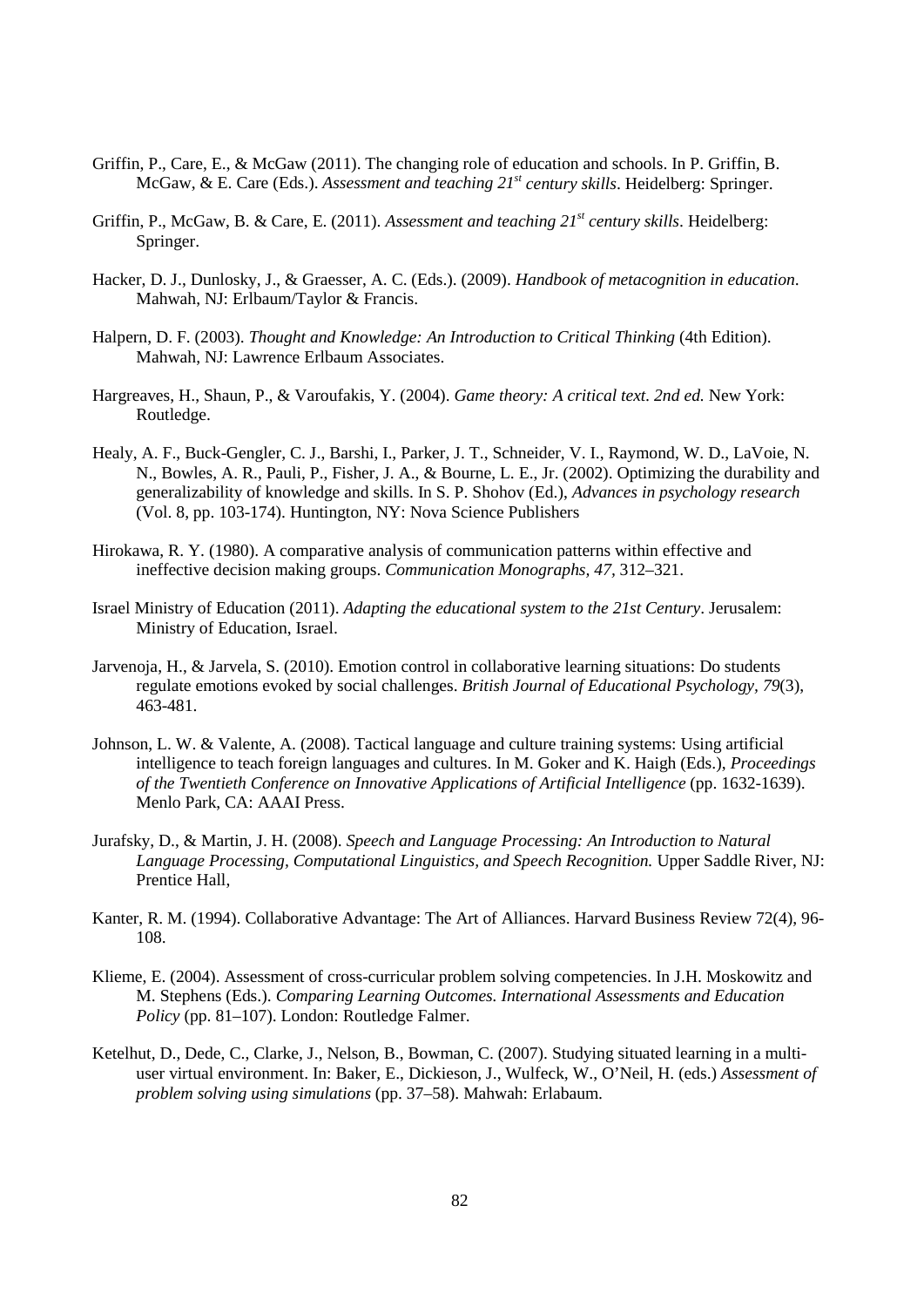- Kim, J., Hill, R.W., Durlach, P.J., Lane, H.C., Forbell, E., Core, M., Marsella, S., Pynadath, D., & Hart, J. (in press). BiLAT: A game-based environment for practicing negotiation in a cultural context. *International Journal of Artificial Intelligence in Education*.
- Klein, C., DeRouin, R. E., & Salas, E. (2006). Uncovering workplace interpersonal skills: A review, Framework, and research agenda. In G. P. Hodgkinson & J. K. Ford (Eds.), *International review of industrial and organizorganisational psychology* (Vol. 21, pp. 80-126). New York: WIley & Sons, Ltd.
- Klein, G. (2008). Naturalistic decision making. *Human Factors, 50,* 456-460.
- Klein, G., Orasanu, J., Calderwood, R., & Zsambok, C. (1993). *Decision making in action: Models and methods*. Ablex Publishing, Norwood, NJ.
- Kreijns, K., Kirschner, P. A., & Jochems, W. (2003). Identifying the pitfalls for social interaction in computer-supported collaborative learning environments: A review of the research. *Computers in Human Behavior, 19,* 335–353.
- Landauer, T. K., Laham, R. D. & Foltz, P. W. (2003) Automated Scoring and Annotation of Essays with the Intelligent Essay Assessor. In M. Shermis & J. Bernstein, (Eds.). *Automated Essay Scoring: A cross-disciplinary perspective*. Mahwah, NJ: Lawrence Erlbaum Publishers.
- Lane, H. C., Noren, D., Auerbach, D., Birch, M., & Swartout, W. (2011). Intelligent tutoring goes to the museum in the big city: A pedagogical agent for informal science education. In G. Biswas, S. Bull, J. Kay & A. Mitrovic (Eds.), *International Journal of Artificial Intelligence in Education* (pp. 155- 162). Heidelberg: Springer.
- Lee, A.Y., & Pennington, N. (1993). The effect of experience on a cross-domain transfer of diagnostic skill. *Proceedings of the Fifteenth Annual Conference of the Cognitive Science Society*. Hillsdale, NJ:Erlbaum.
- Lewis, K. (2003). Measuring transactive memory systems in the field: Scale development and validation. *Journal of Applied Psychology, 88,* 587-604.
- Lim, B. C. & Klein, K. J. (2006). Team mental models and team performance: A field study of the effects of team mental model similarity and accuracy. *Journal of Organisational Behavior, 27,* 403-418.
- Lipshitz, R., Klein, G., Orasanu, J., Salas, E. (2001). Taking stock of naturalistic decision making. *Journal of Behavioral Decision Making, 14,* 331-352.
- Loughry, M., Moore, D., & Ohland, M. (2007). Development of a theory-based assessment of team member effectiveness. *Educational and Psychological Measurement, 67*(3), 505-524.
- Marks, M.A., Mathieu, J.E. & Zaccaro, S.J. (2001). A temporally based framework and taxonomy of team processes. *Academy of Management Review*, 26: 355-376.
- Marlowe, J. H. A. (1986). Social intelligence: evidence for multidimensionality and construct independence. *Journal of Educational Psychology, 78*(1), 52-58.
- Mayer, R. E. (1990). Problem solving. In M. W. Eysenck (Ed.), *The Blackwell dictionary of cognitive psycholog*y. Oxford, England: Blackwell.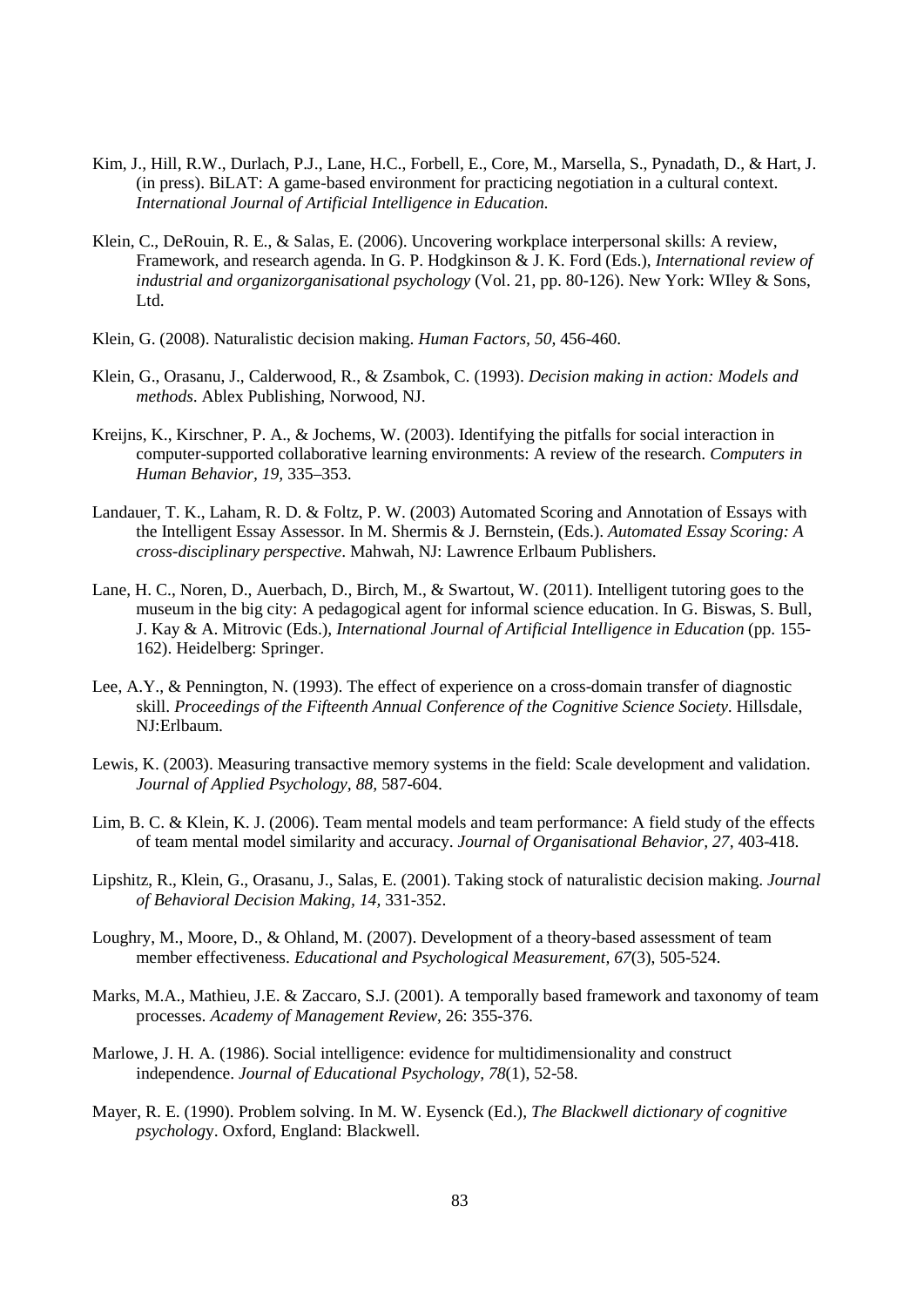- Mayer, R. E. (1992). Thinking, Problem solving, Cognition (2nd Ed.). New York, NY: Freeman.
- Mayer, R. E. (1998). Cognitive, metacognitive, and motivational aspects of problem solving. *Instructional Science, 26,* 49-63.
- Mayer, R. E. (2010). *Applying the science of learning*. Upper Saddle River, NJ: Pearson.
- Mayer, R. E. & Wittrock, M. C. (1996). Problem solving transfer. In R. Calfee & R. Berliner (Eds.), *Handbook of Educational Psychology* (pp. 47–62). New York: Macmillan.
- McDaniel, M. A., Morgeson, F. P., Finnegan, E.B., Campion, M. A., & Braverman, E. P. (2001). Use of situational judgment tests to predict job performance: A clarification of the literature*. Journal of Applied Psychology, 86,* 730-740.
- McDonald, S., Flanagan, S., Rollins, J., & Kinch, J. (2003). TASIT: A new clinical tool for assessing social perception after traumatic brain injury. *The Journal of Head Trauma Rehabilitation, 18*(3), 219-238.
- McGivney, S., Smeaton, A. F., & Lee, H. (2008). The effect of personality on collaborative task performance and interaction. In E. Bertino and Joshe, J. B. D. (Eds.). Collaborative Computing: Networking, Applications and Worksharing. Springer.
- McIntyre, R. M., & Salas, E. (1995). Measuring and managing for team performance: Emerging principles from complex environments. In R. Guzzo & E. Salas (Eds.), *Team effectiveness and decision making in organisations* (pp. 149-203). San Francisco: Jossey-Bass.
- McNamara, D. S., O'Reilly, T., Best, R., & Ozuru, Y. (2006). Improving adolescent students' reading comprehension with iSTART*. Journal of Educational Computing Research, 34,* 147-171.
- McNamara, D. S., Raine, R., Roscoe, R., Crossley, S., Jackson, G. T., Dai, J., Cai, Z., Renner, A., Brandon, R., Weston, J., Dempsey, K., Lam, D., Sullivan, S., Kim, L., Rus, V., Floyd, R., McCarthy, P. M., & Graesser, A. C. (2012). The Writing-Pal: Natural language algorithms to support intelligent tutoring on writing strategies. In P. M. McCarthy & C. Boonthum (Eds.), *Applied natural language processing and content analysis: Identification, investigation, and resolution*. Hershey, PA: IGI Global.
- McNamara, D.S., Boonthum, C., Levinstein, I.B., & Millis, K. (2007). Evaluating self-explanations in iSTART: comparing word-based and LSA algorithms. In T. Landauer, D.S. McNamara, S. Dennis, & W. Kintsch (Eds.), *Handbook of Latent Semantic Analysis* (pp. 227-241). Mahwah, NJ: Erlbaum.
- McNamara, D.S., O'Reilly, T., Rowe, M., Boonthum, C., & Levinstein, I.B. (2007). iSTART: A webbased tutor that teaches self-explanation and metacognitive reading strategies. In D.S. McNamara (Ed.), *Reading comprehension strategies: Theories, interventions, and technologies* (pp. 397–421). Mahwah, NJ: Erlbaum.
- [Metcalf, S.J., Kamarainen, A., Tutwiler M.S., Grotzer, T.A. & Dede, C. J. \(2011\). Ecosystem science](http://ecomuve.gse.harvard.edu/publications/JGCMS_Metcalfetal2011.pdf)  learning via multi-user virtual environments. *[International Journal of Gaming and Computer-](http://ecomuve.gse.harvard.edu/publications/JGCMS_Metcalfetal2011.pdf)[Mediated Simulations, 3](http://ecomuve.gse.harvard.edu/publications/JGCMS_Metcalfetal2011.pdf)*, 86-90.
- Millis, K, Forsyth, C., Butler, H., Wallace, P., Graesser, A.,& Halpern, D. (in press) Operation ARIES! A serious game for teaching scientific inquiry. In M. Ma, A. Oikonomou & J. Lakhmi (Eds.) *Serious games and edutainment applications*. London, UK: Springer-Verlag.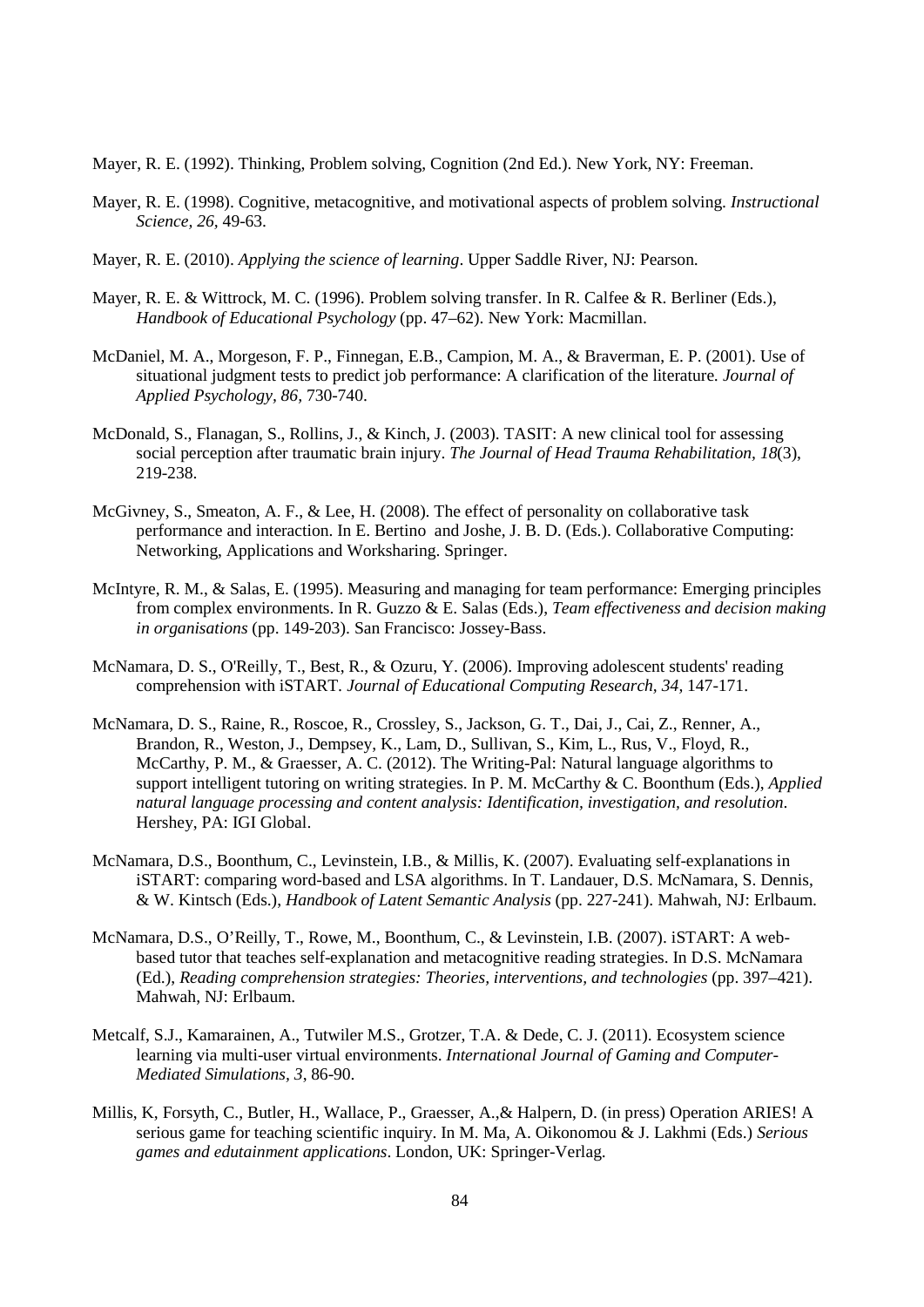- Ministry of Education Singapore. (2008). Opening address by Dr Ng Eng Hen, Minister for Education and Second Minister for Defence, *International Conference on Teaching and Learning with Technology (iCTLT).* Retrieved December 6, 2010, from http://www.moe.gov.sg/media/speeches/2008/08/05/opening-address-by-dr-ng-eng-h-1.php.
- Mislevy, R. J., Steinberg, L. S., & Almond, R. G. (2003). On the structure of educational assessments. *Measurement: Interdisciplinary Research and Perspectives, 1,* 3–62.
- Mislevy, R., & Haertel, G. (2006). *Implications of evidence-centered design for educational testing* (Draft PADI Technical Report 17). Menlo Park, CA: SRI International.
- Moreland R. L., & Myaskovsky L. (2000). Exploring the Performance Benefits of Group Training: Transactive Memory or Improved Communication? *Organisational Behavior and Human Decision Processes, 82*(1), 117–133.
- Morgeson, F. P., DeRue, D. S., & Karam, E. P. (2010). Leadership in teams: A functional approach to understanding leadership structures and processes. *Journal of Management, 36,* 5-39.
- Morgeson, F. P., Reider, M. H., & Campion, M. A. (2005). Selecting individuals in team settings: The importance of social skills, personality characteristics, and teamwork knowledge. *Personnel Psychology, 58,* 583-611
- Nash, J., Collins, B. *et al*. (2003). Training the transdisciplinary scientist: A general Framework applied to tobacco use behavior. *Nicotine and Tobacco Research , 5,* S41-S53.
- National Research Council (2011). *Assessing 21st century skills*. Washington, DC: National Academies Press.
- National Research Council (2011). *A Framework for K-12 science education: Practices, crosscutting concepts, and core ideas*. Washington, DC: The National Academies Press.
- O'Neil, H. F., (1999). Perspectives on computer-based performance assessment of problem solving: Editor's introduction. *Computers in Human Behavior, 15,* 255-268.
- O'Neil, H. F., Chuang, S. H., Baker, E. L. (2010). Computer-based feedback for computer-based collaborative problem-solving. In D. Ifenthaler, P. Pirnay- Dummer, N. M. Seel (Eds*.), Computerbased diagnostics and systematic analysis of knowledge.* New York, NY: Springer-Verlag.
- O'Neil, H. F., Chuang, S., & Chung, G. K. W. K. (2003). Issues in the computer- based assessment of collaborative problem solving. *Assessment in Education, 10,* 361-373.
- O'Neil, H. F., Chung, G., & Brown, R. (1997). Use of networked simulations as a context to measure team competencies. In H. F. O'Neil, Jr. (Ed.), *Workforce readiness: Competencies and assessment* (pp. 411-452). Mahwah, NJ: Lawrence Erlbaum Associates.
- O'Neill, T., Goffin, R., Gellatly, I. (2012). The knowledge, skill, and ability requirements for teamwork: Revisiting the Teamwork-KSA Test's validity. *International Journal of Selection and Assessment, 20*(1), 36-52.
- OECD (2003) The PISA 2003 Assessment Framework: Mathematics, Reading, Science and Problem Solving Knowledge and Skills. Accessed 2012-09-30 <http://www.oecd.org/edu/preschoolandschool/programmeforinternationalstudentassessmentpisa/33694881.pdf>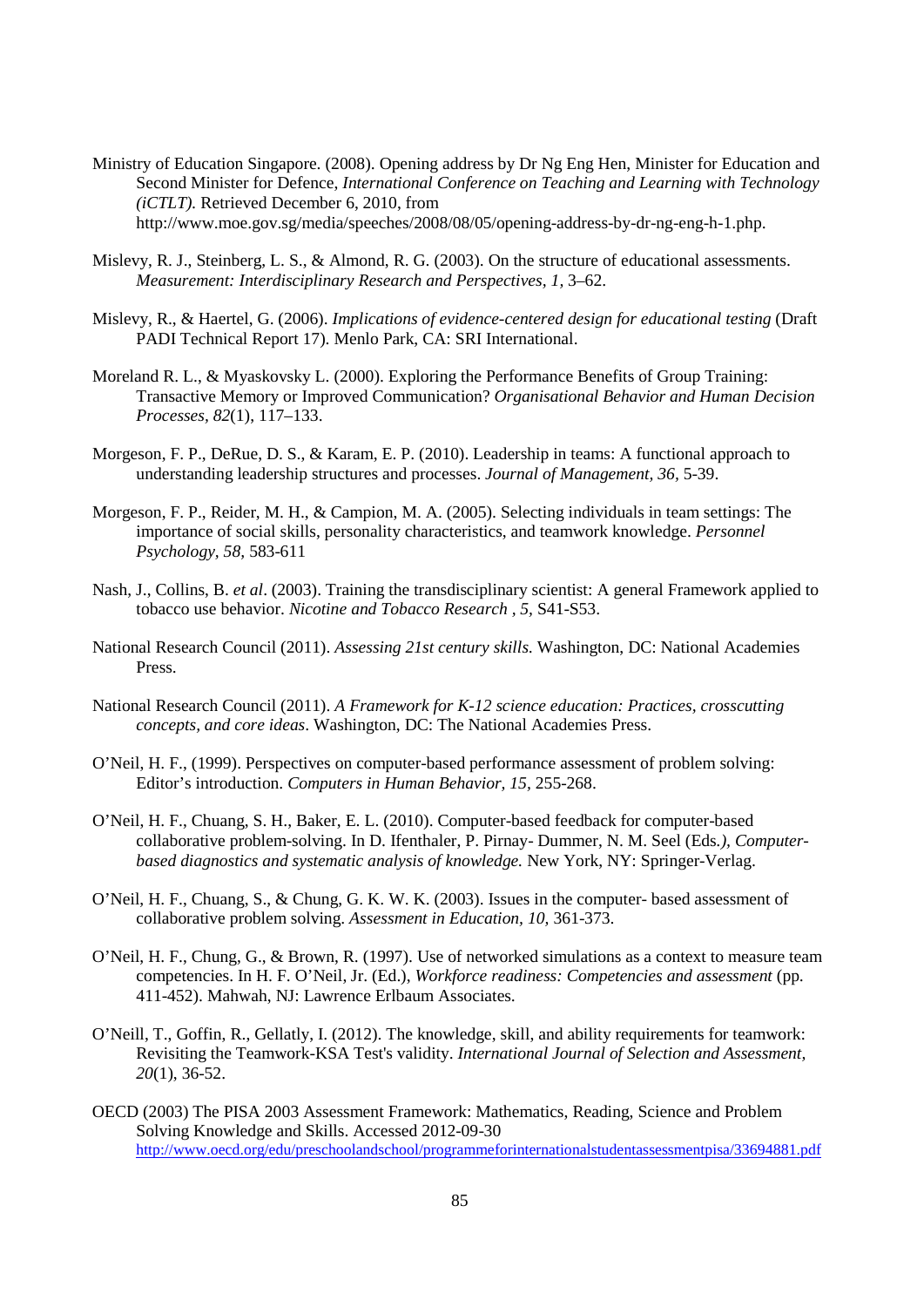- OECD (2009) *Problem Solving in Technology-Rich Environments: A conceptual Framework*. OECD Education Working Paper No. 36. Accessed 2012-09-30 from http://search.oecd.org/officialdocuments/displaydocumentpdf/?doclanguage=en&cote=edu/wkp(200 9)15
- OECD (2010) *New Millennium Learners Project: Challenging our Views on ICT and Learning* www.oecd.org/document/10/0,3343,en\_2649\_35845581\_38358154\_1\_1\_1\_1,00.html
- OECD (2010) *PISA 2012 Field Trial Problem Solving Framework*. Accessed 2011-08-29 <http://www.oecd.org/dataoecd/8/42/46962005.pdf>
- OECD (2011) *The OECD guide to measuring the information society*. Accessed 2012-1-12. http://browse.oecdbookshop.org/oecd/pdfs/free/9311021e.pdf
- Olney, A., D'Mello, S., Person, N., Cade, W., Hayes, P., Williams, C., Lehman, B., & Graesser, A.C. (2012). Guru: A computer tutor that models expert human tutors. In. S. A. Cerri, & B. Clancey (Eds.), *Proceedings of the 11th International Conference on Intelligent Tutoring Systems (ITS 2012)* (pp. 256-261). Berlin: Springer-Verlag.
- Orlitzky, M., & Hirokawa, R. Y. (2001). To err is human, to correct for it divine: A meta-analysis of research testing the functional theory of group decision-making effectiveness. *Small Group Research, 32,* 313–341.
- Piaget, J. (1983). Piaget's theory. In P. Mussen (ed*). Handbook of Child Psychology*. 4th edition. Vol. 1. New York: Wiley
- Roschelle, J., & Teasley, S. D. (1995). The construction of shared knowledge in collaborative problemsolving. In C. E. O'Malley (Ed.), *Computer-supported collaborative learning* (pp. 69–97). Berlin: Springer-Verlag.
- Rosen, Y, & Rimor, R. (2009). Using collaborative database to enhance students' knowledge construction. *Interdisciplinary Journal of E-Learning and Learning Objects, 5,* 187-195.
- Rosen, Y., & Rimor, R. (2012). Teaching and assessing problem solving in online collaborative environment. In R. Hartshorne, T. Heafner, & T. Petty (Eds.), *Teacher education programs and online learning tools: Innovations in teacher preparation* (pp. 82-97). Hershey, PA: Information Science Reference.
- Rouet, J-F. (2006). *The skills of document use*. Mahwah, NJ: Erlbaum.
- Rowe, J., Shores, L. R., Mott, B., & Lester, J. (in press). Integrating learning, problem solving, and engagement in narrative-centered learning environments. *International Journal of Artificial Intelligence in Education*.
- Salas, E.,Cooke, N.J., & Rosen, M. A.(2008). On teams, teamwork, and team performance: discoveries and developments. *Human Factors, 50,* 540-548.
- Salas, E., Dickenson, T. L., Converse, S. and Tannenbaum, S. I. (1992). Toward an understanding of team performance and training, in R. W. Swezey and E. Salas (eds), Teams: Their Training and Performance (Norwood: Ablex), 3 -29.Salas, E., & Fiore, S. M. (Editors). (2004). *Team Cognition: Understanding the factors that drive process and performance*. Washington, DC: American Psychological Association.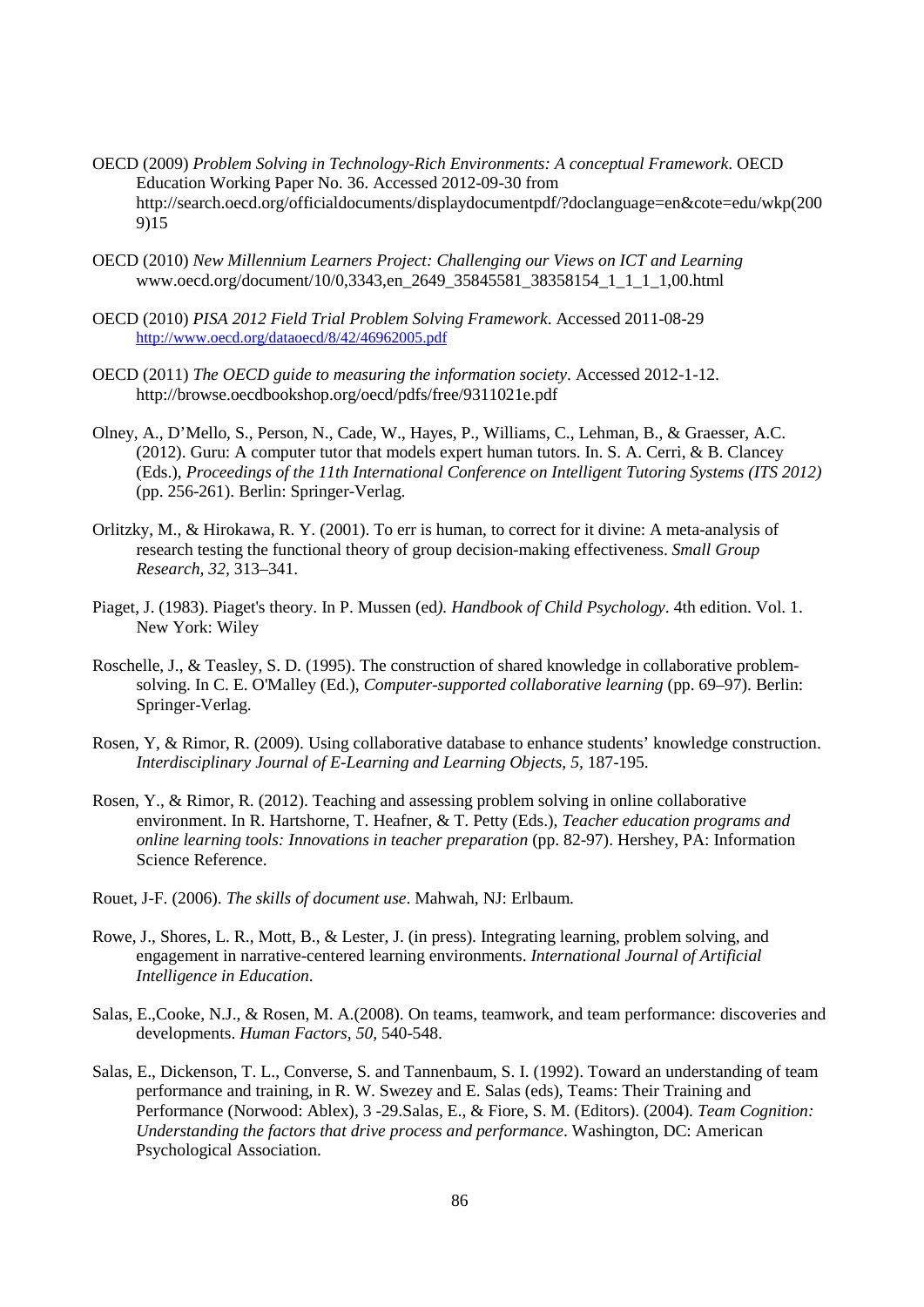- Sally, D. (1995). Conversation and cooperation in social dilemmas: a meta-analysis of experiments from 1958 to 1992. *Rationality & Society, 7,* 58-92.
- Schwartz, D.L. (1995). The emergence of abstract dyad representations in dyad problem solving. *The Journal of the Learning Sciences, 4,* 321-354.
- Schwartz, D., Blair, K., Biswas, G., Leelawong, K., Davis, J.(2007). Animations of thought: Interactivity in the teachable agent paradigm. In Lowe, R., Schnotz, W., (Eds.), *Learning with animation: Research and implications for design* (pp. 114-140). Cambridge University Press, UK.
- Schwartz, D. L., Chase, C., Chin, D., Oppezzo, M., Kwong, H., Okita, S., Biswas, G., Roscoe, R.D., Jeong, H., & Wagster, J.D. (2009). Interactive metacognition: Monitoring and regulating a teachable agent. In D.J. Hacker, J. Dunlosky, & A.C. Graesser (Eds.), *Handbook of Metacognition in Education* (pp. 340-358). Routledge Press.
- Shermis, M.D., Burstein, J., Higgins, D., & Zechner, K. (2010). Automated Essay Scoring: Writing Assessment and Instruction. In E. Baker, B. McGaw, & N. S. Petersen (Eds.), *International Encyclopedia of Education, 3rd edition, Vol. 4* (pp. 20–26). Elsevier.
- Smith-Jentsch, K. A., Cannon-Bowers, J. A., Tannenbaum, S. I., & Salas, E. (2008). Guided team selfcorrection: Impacts on team mental models, processes and effectiveness. *Small Group Research, 39,* 303-327.
- Smith-Jentsch, K. A., Zeisig, R. L., Acton, B., & McPherson, J. A. (1998). Team dimensional training: A strategy for guided team self-correction. In J. A. Cannon-Bowers & E. Salas (Eds.), *Making decisions under stress* (pp. 271–297). Washington, DC: American Psychological Association.
- Soller, A., & Lesgold, A. (2007). Collaborative tools in educational practice. In U. Hoppe, H. Ogata, & A. Soller (Eds.) *[The Role of Technology in CSCL: Studies in Technology Enhanced Collaborative](http://www.springer.com/west/home/new+%26+forthcoming+titles+%28default%29?SGWID=4-40356-22-173727121-0)  [Learning](http://www.springer.com/west/home/new+%26+forthcoming+titles+%28default%29?SGWID=4-40356-22-173727121-0)* (pp. 117-120). Springer.
- Sonnentag, S., & Lange, I. (2002). The relationship between high performance and knowledge about how to master cooperative situations. *Applied Cognitive Psychology, 16,* 491-508.
- Stahl, G. (2006). *Group cognition*: Computer support for building collaborative knowledge. Cambridge, MA: MIT Press.
- Stasser, G. (1988). Computer simulation as a research tool: The DISCUSS model of group decision making. *Journal of Experimental Social Psychology, 24,* 393–422.
- Stasser, G., & Titus, W. (1985). Pooling of unshared information in group decision making: Biased information sampling during discussion*. Journal of Personality and Social Psychology, 48,* 1467– 1478.
- Stasser, G., & Titus, W. (2003). Hidden profiles: A brief history. *Psychological Inquiry, 14*(3&4), 304- 313.
- Stevens, M.J. & Campion, M.A. (1994). The knowledge, skills and ability requirements for teamwork: Implications for human resources management. *Journal of Management, 20*(2), 502-528.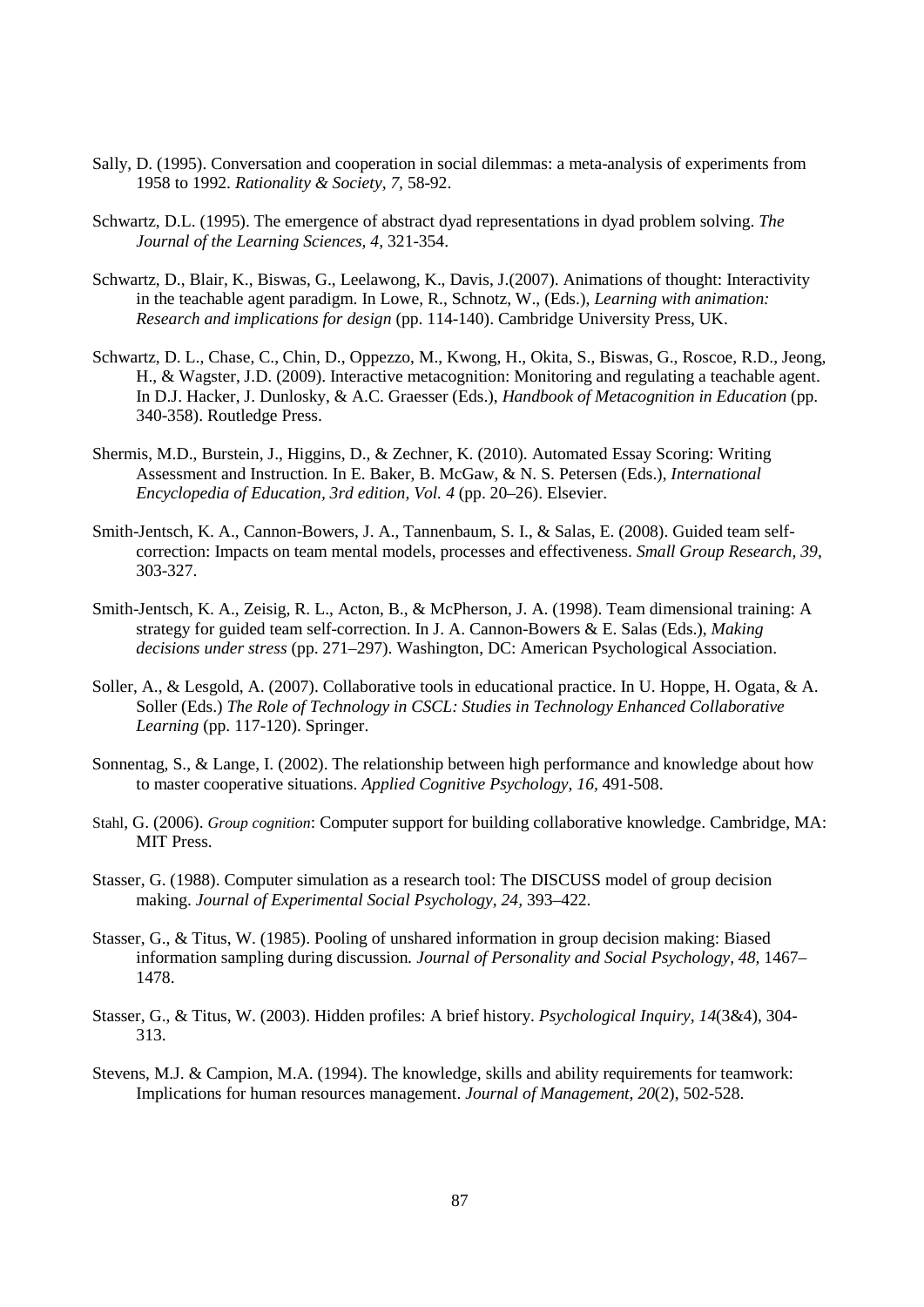- Stewart, C. O., Setlock, L. D., and Fussell, S. R. (2007). Conversational argumentation in decision-making: Chinese and U.S. participants in face-to-face and instant-messaging interactions. *Discourse Processes, 44,* 113-139.
- Taggar, S., & Brown, T. C. (2001). Problem-solving team behaviors: Development and validation of BOS and a hierarchical factor structure*. Small Group Research, 32,* 698-726.
- Theiner, G. (2010). Making sense of group cognition: The curious case of transactive memory systems. In W. Christensen, E. Schier, & J. Sutton (Eds.), *ASCS09: Proceedings of the 9th conference of the Australasian society for cognitive science* (pp. 334–342). Sydney: Macquarie Centre for Cognitive Science.
- Theiner, G. & O'Connor, T. (2010). The emergence of group cognition. In A. Corradini & T. O'Connor (Eds.), *Emergence in science and philosophy*. New York: Routledge.
- VanLehn, K., Graesser, A.C., Jackson, G.T., Jordan, P., Olney, A., & Rose, C.P. (2007). When are tutorial dialogues more effective than reading? *Cognitive Science, 31,* 3-62.
- Vygotsky, L. (1978). *Mind and society: The development of higher mental processes*. Cambridge, MA: Harvard University Press.
- Vygotsky, L. S. (1986*). Thought and language*. Cambridge, MA: The MIT Press.
- Wang, L., MacCann, C., Zhuang, X., Lydia Liu, O., & Roberts, D. R. (2009). Assessing teamwork and collaboration in high school students: A multimethod approach. *Canadian Journal of School Psychology, 24*(2), 108-124.
- Webb, N. M. (1995). Group collaboration in assessment: Multiple objectives, processes, and outcomes. *Educational Evaluation and Policy Analysis, 1*7(2), 239–261.
- Wildman, J. L., Shuffler, M., Lazzara, E. H., Fiore, S., Burke, C. S., Salas, E., & Garven, S. (2012). Trust development in swift starting action teams: A multilevel framework*. Group & Organization Management, 37*, 138-170.
- Wiley, J. & Jensen, M. S. (2007) When small problem solving groups are effective: What leads to successful interactions? *Poster presented at the Annual Meeting of the Society for Text & Discourse*, Glasgow, Scotland.
- Wirth, J. & Klieme, E. (2004). Computer-based assessment of problem solving competence*. Assessment in Education: Principles, Policy and Practice, 10*(3), 329–345.
- Wuchty, Stefan, Jones, Benjamin F. and Brian Uzzi (2007) The Increasing Dominance of Teams in Production of Knowledge. *Science, 316, 5827*, 1036-1039
- Zaccaro, S.J., Marks, M.A., & DeChurch, L.A. (Eds., 2011) *Multiteam systems: An organization form for complex, dynamic environments.* Taylor & Francis.
- Zhuang, X., MacCann, C., Wang, L., Liu, O. L., Roberts, R. D. (2008). Development and Validity Evidence Supporting a Teamwork and Collaboration Assessment for High School Students, *ETS Research Report*, RR-08-50.